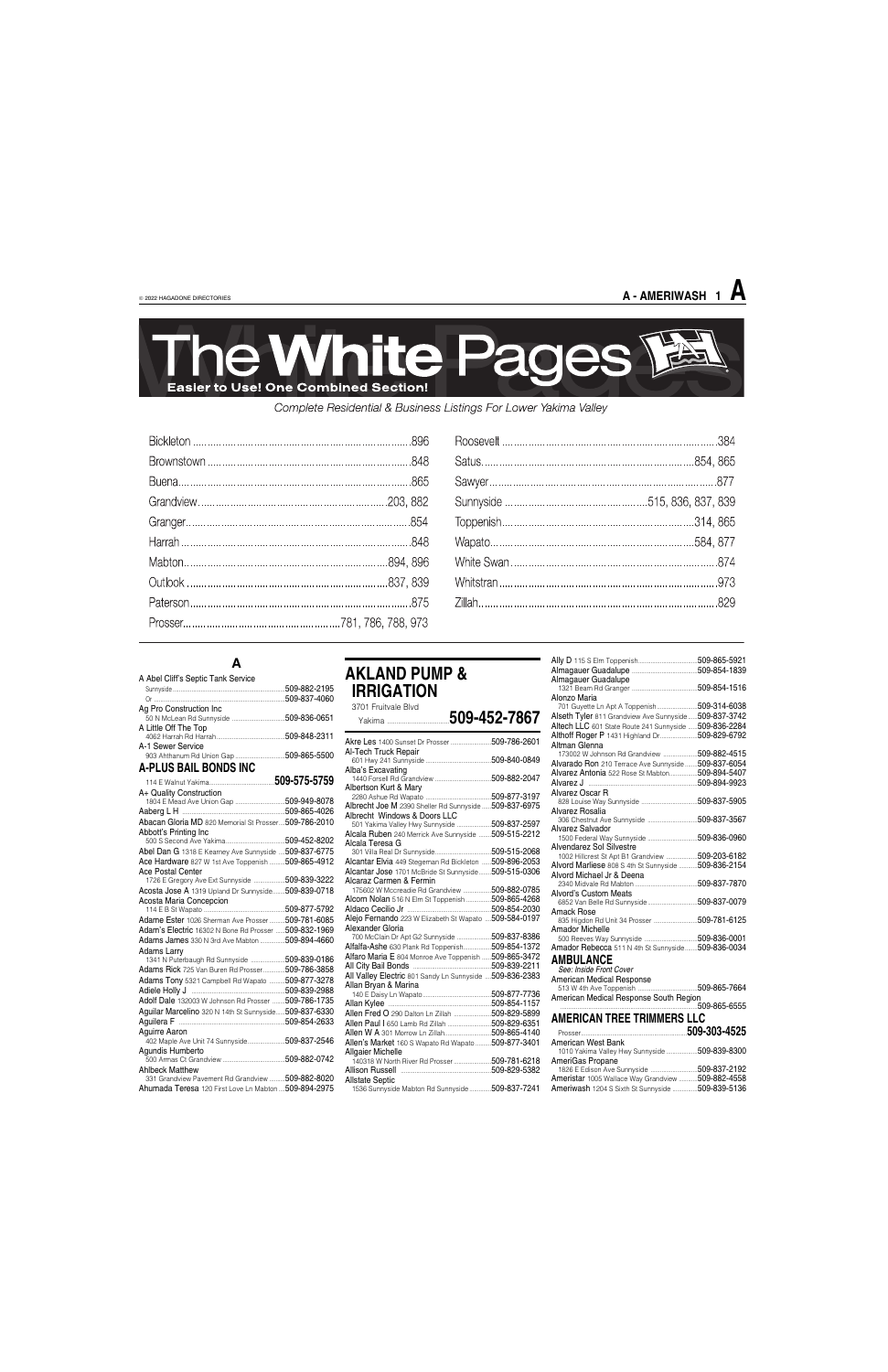### Amigo Cell Phone Repair

|                                                                | 509-406-7508 |
|----------------------------------------------------------------|--------------|
| Anaya Rita 515 N Fir St Toppenish 509-865-2374                 |              |
| Anderegg Jeff 170 Matsen Rd Bickleton  509-896-5332            |              |
|                                                                |              |
| Anderson Betty 127 West Blvd S Granger  509-854-2362           |              |
| <b>Anderson Brian 1307 W 3rd St Grandview</b>                  | 509-882-2978 |
| Anderson Gloria                                                |              |
|                                                                |              |
| Anderson Insurance Associates 509-786-2510                     |              |
| Anderson Jory DC                                               |              |
|                                                                |              |
| Anderson Land & Livestock Inc                                  |              |
| 2240 Lewandowski Rd Sunnyside509-837-5111                      |              |
| Anderson M 2883 N Track Rd Wapato509-877-8880                  |              |
| Anderson Marshall                                              |              |
|                                                                |              |
| Anderson Rick & Sharon                                         |              |
| 2240 Lewandowski Rd Sunnyside509-837-5111                      |              |
| Anderson Rose                                                  |              |
| 1005 Carriage Square Dr Grandview                              | 509-882-2813 |
| Andrade Eugenio                                                |              |
| 164901 W Old Inland Empire Hwy Prosser 509-786-1158            |              |
| Andrews Michael L                                              |              |
| 80 McKinley Springs Rd Prosser 509-894-4500                    |              |
| Andrews Randall & Linda                                        |              |
|                                                                |              |
| Andringa D 12109 S 1538 PR Prosser509-786-3776                 |              |
| Andringa Grace<br>152603 W North River Rd Prosser 509-786-2597 |              |
|                                                                |              |

### **ANDY'S TOWING** Serving the Lower Valley ......**509-831-1174**

| Angiolina Farm LLC                                  |  |
|-----------------------------------------------------|--|
|                                                     |  |
| Antunez Alejandra 103 Pearson St Zillah509-829-3238 |  |
| Antunez Eleanor M                                   |  |
| 701 E Washington St Grandview 509-882-4392          |  |



| 12 S 3rd Ave Yakima                                        | 509-575-0148 |
|------------------------------------------------------------|--------------|
| Apodaca Monica 714 W 4th St Wapato<br>Apol Raleigh & Chris | 509-877-0978 |
| 6830 Van Belle Rd Sunnyside<br>.                           | 509-837-3913 |
| <b>APPLE VALLEY MOTEL</b>                                  |              |
| 903 W Wine Country Rd Grandview                            | 509-882-3003 |
|                                                            | 509-786-7815 |
| Arcos Maria Crystal                                        | 509-896-6129 |
| 708 Washington St Apt K2 Mabton                            | 509-882-2123 |
| Arevalo Jose A 30 Franks Rd Sunnyside                      | 509-836-0149 |
| Arias Francisco 3250 N Outlook Rd Outlook                  | 509-839-4118 |
|                                                            | 509-882-0758 |
| Army National Guard Recruiting                             | 509-882-4988 |
| Arredoned Gloria 117 4th Ave Mabton                        | 509-894-5296 |
| Arreola Brady 1239 Campbell Rd Wapato                      | 509-584-0149 |
| Arreola Enrique 217-1/2 Rose St Mabton                     | 509-894-5398 |

Arreola Michael ........................................................509-877-7871 Arreola R A 1160 S Wapato Rd Wapato..............509-877-3096

| Arthur J Denhode Inc                                              |  |
|-------------------------------------------------------------------|--|
| Arthur J Denhode Inc                                              |  |
|                                                                   |  |
| Arthurs John David 1207 Pollock Av Zillah  509-829-3918           |  |
| Ascencio Jorge                                                    |  |
| 507 E Mcdonald Rd Toppenish 509-865-4172                          |  |
| Ascentio Carmen                                                   |  |
| 620 E Mcdonald Rd Toppenish 509-865-2207                          |  |
| Ashby C Married Marcellin, 2009-882-0666                          |  |
|                                                                   |  |
| Ashley Alen 800 Pleasant Ave Grandview509-882-2443                |  |
| Ashley Johnny & Jennifer                                          |  |
|                                                                   |  |
| Ashlock M É 301 Bolin Dr Toppenish 509-865-2245                   |  |
| <b>Aspen Way Enterprises</b>                                      |  |
| 2600 E Yakima Valley Hwy Sunnyside 509-837-2199                   |  |
| Asphalt Maintenance & Construction Corp                           |  |
|                                                                   |  |
| At the Core Realty 941 Roza Dr Zillah  509-591-5408               |  |
| At The Core Realty LLC                                            |  |
|                                                                   |  |
| Atanacio Edith 607 S Lookout Dr Sunnyside  509-837-4564           |  |
| Atilano Camerino                                                  |  |
| Atkinson Josephine                                                |  |
|                                                                   |  |
| Aubrey Don 723 Ford St Prosser 509-786-1591                       |  |
| Aubrey Kathy 2013 Benson Ave Prosser 509-788-0449                 |  |
|                                                                   |  |
|                                                                   |  |
| Auto Bone Yard                                                    |  |
|                                                                   |  |
| AutoZone 402 S Elm St Toppenish509-865-1012                       |  |
| Avalon Fruit Co                                                   |  |
|                                                                   |  |
| Avalos Erika 609 N Wasco Ave Wapato 509-584-0229<br>Avalos Hector |  |
| 179301 W Johnson Rd Grandview 509-882-4573                        |  |
| Avila Freddy 102 Northstone Pkwy Zillah509-829-3047               |  |
|                                                                   |  |
| Aviles Esperanza 218 4th Ave Mabton  509-894-4648                 |  |
| Ayling Michael 246 Second Ave Granger509-854-1268                 |  |
| Ayres Frances 901 S Wasco Ave Wapato  509-877-2363                |  |
|                                                                   |  |
|                                                                   |  |
| Azure Debra 509 N Chestnut St Toppenish  509-314-6292             |  |
| R                                                                 |  |
| BCFD No 3 15802 N Rothrock Rd Prosser  509-973-1108               |  |
| BCJ Trucking 531 Nelson Rd Granger509-854-0241                    |  |
| Babalya Thomas G                                                  |  |
| 3280 Konnowac Pass Rd Wapato 509-877-3989                         |  |
| <b>Babcock Greg</b>                                               |  |
| 173 Lombard Loop Rd Wapato 509-877-1232                           |  |
| Baca Candelaria 1306 Glop St Grandview 509-882-0857               |  |

| <b>BCFD No 3</b> 15802 N Rothrock Rd Prosser 509-973-1108 |              |
|-----------------------------------------------------------|--------------|
| BCJ Trucking 531 Nelson Rd Granger509-854-0241            |              |
| Babalya Thomas G                                          |              |
| 3280 Konnowac Pass Rd Wapato                              | 509-877-3989 |
| Babcock Greg                                              |              |
| 173 Lombard Loop Rd Wapato 509-877-1232                   |              |
| Baca Candelaria 1306 Glen St Grandview509-882-0857        |              |
|                                                           |              |
| Baclig Ronald S 180 Egan Rd Wapato 509-877-4106           |              |
| Bader Heidi                                               |              |
| 355 Old Inland Empire Hwy Prosser509-781-6123             |              |
| <b>Badgley David E</b>                                    |              |
| 73 W Parker Heights Rd Wapato 509-877-2043                |              |
|                                                           |              |
| <b>Bailey Barbara</b>                                     |              |
|                                                           |              |
| Bailey George 1104 Colena St Prosser  509-786-4760        |              |
| <b>Bailey Gregory J</b>                                   |              |
| 1833 Signal Peak Rd White Swan 509-874-2593               |              |
| Bailey Joe & Diana                                        | 509-865-2471 |
| Bain Real Estate DK                                       |              |
|                                                           |              |
|                                                           |              |
| <b>Baker Commodities Inc.</b>                             |              |
| 150 Bridgeview Rd Grandview                               | 509-837-8680 |
|                                                           |              |

| Arriaga Charlene & Valentin                | Baker Produce Inc                                    | 509-584-0047<br>506 S Wasco Ave Apt 9 Wapato          |
|--------------------------------------------|------------------------------------------------------|-------------------------------------------------------|
| .509-837-4347                              | 509-865-6089                                         | Beeks James D                                         |
| Arroyo Jorge Luis Jr                       | 509-829-3639                                         | .509-384-5481<br>815 Old Highway 8 Roosevelt          |
| .509-836-0254<br>107 Nicolai Ave Sunnyside | Balch Michael 6651 Progressive Rd Wapato509-848-2517 | .509-384-5481                                         |
| Arteaga-Ariza Araceli<br>.509-836-7564     | Balderas Moises & Fabiola<br>.509-877-5416           | Beeman Wayne & Kathy                                  |
| Arteaga Castulo & Candida<br>.509-882-4173 | Bangs Delmar & Charlene                              | .509-894-4169<br>4321 E Euclid Rd Mabton              |
| Arteage Alejandro                          | .509-865-4084<br>140 Germantown Rd Toppenish         | <b>Behavioral Health Services</b>                     |
| 509-786-0742<br>132301 W Pump Rd Prosser   | .509-865-2668                                        | .509-865-3127                                         |
| Arthur J Den Hoed Inc                      | Bangs Raymond L                                      | Belkle Sue 207 E Woodin Rd Sunnyside<br>.509-837-6034 |
| 509-786-0420                               | .509-865-2240                                        | Belton Loren 1411 Hammond Ln Toppenish  509-865-4545  |

Banker Dean G

| Banker Dean G                                                                                                                                                                                                                                                                        |  |
|--------------------------------------------------------------------------------------------------------------------------------------------------------------------------------------------------------------------------------------------------------------------------------------|--|
| 865 Old Inland Empire Hwy Prosser509-786-4424                                                                                                                                                                                                                                        |  |
| Banton Garry & Kathy                                                                                                                                                                                                                                                                 |  |
|                                                                                                                                                                                                                                                                                      |  |
| Baraias Adrian                                                                                                                                                                                                                                                                       |  |
| 1701 Guernsey St Sunnyside 509-836-2291                                                                                                                                                                                                                                              |  |
| Barajas Javier 8571 Emerald Rd Sunnyside  509-837-4865                                                                                                                                                                                                                               |  |
|                                                                                                                                                                                                                                                                                      |  |
| Baraias Uriel                                                                                                                                                                                                                                                                        |  |
| 306 W Columbia Ave Sunnyside 509-837-4867                                                                                                                                                                                                                                            |  |
| Barajas Veronica                                                                                                                                                                                                                                                                     |  |
|                                                                                                                                                                                                                                                                                      |  |
| Barbara Anderson 5 S Alder St Toppenish  509-865-5445                                                                                                                                                                                                                                |  |
| Barbee Orchards 131 Bella Terra Rd509-865-4666                                                                                                                                                                                                                                       |  |
|                                                                                                                                                                                                                                                                                      |  |
|                                                                                                                                                                                                                                                                                      |  |
| Barcenas Jesus                                                                                                                                                                                                                                                                       |  |
| 418 S Thirteenth St Apt 6 Sunnyside509-515-0659                                                                                                                                                                                                                                      |  |
| Barke William                                                                                                                                                                                                                                                                        |  |
| 148701 W North River Rd Prosser 509-786-0027                                                                                                                                                                                                                                         |  |
|                                                                                                                                                                                                                                                                                      |  |
| Barker Albert 601 Highland Rd Grandview509-882-3385                                                                                                                                                                                                                                  |  |
|                                                                                                                                                                                                                                                                                      |  |
| Barker George 1904 Young St Grandview  509-203-6101                                                                                                                                                                                                                                  |  |
| Barmore Warren 1109 Annie PI Prosser509-786-2238                                                                                                                                                                                                                                     |  |
|                                                                                                                                                                                                                                                                                      |  |
| Barnett Glenn 208 5th Ave Mabton509-894-4182                                                                                                                                                                                                                                         |  |
| Barney Chris A & Doris                                                                                                                                                                                                                                                               |  |
|                                                                                                                                                                                                                                                                                      |  |
| Barnhart Michael 1012 Alice St Prosser  509-781-6328                                                                                                                                                                                                                                 |  |
|                                                                                                                                                                                                                                                                                      |  |
|                                                                                                                                                                                                                                                                                      |  |
| Barnick Layne 611 Second Ave Zillah 509-314-6335                                                                                                                                                                                                                                     |  |
| Barnum Harry III 370 Blue Goose Rd Zillah509-865-2003                                                                                                                                                                                                                                |  |
| Barr Dianna 960 Knight Hill Rd Zillah 509-865-2384                                                                                                                                                                                                                                   |  |
| Barr Patricia 1328 Saul Rd Apt 4 Sunnyside  509-837-8945                                                                                                                                                                                                                             |  |
| Barrera Graciela 2009 Briar Ct Grandview  509-882-6219                                                                                                                                                                                                                               |  |
|                                                                                                                                                                                                                                                                                      |  |
| Barrera Joaquin & Alejandra                                                                                                                                                                                                                                                          |  |
|                                                                                                                                                                                                                                                                                      |  |
| Barrera Miguel 310 Avenue C Grandview 509-203-6464                                                                                                                                                                                                                                   |  |
| Barrera Sergio 1108 W Third St Grandview  509-203-6071                                                                                                                                                                                                                               |  |
|                                                                                                                                                                                                                                                                                      |  |
|                                                                                                                                                                                                                                                                                      |  |
| Barron Patsy 613 Skyline Dr Sunnyside509-837-4241                                                                                                                                                                                                                                    |  |
| Bartlett Brenda 714 3rd Ave Trlr 34 Zillah509-314-6178                                                                                                                                                                                                                               |  |
|                                                                                                                                                                                                                                                                                      |  |
| Basaldua Lupe 114 S E St Toppenish 509-865-0693                                                                                                                                                                                                                                      |  |
|                                                                                                                                                                                                                                                                                      |  |
|                                                                                                                                                                                                                                                                                      |  |
| <b>Basin Information Services</b>                                                                                                                                                                                                                                                    |  |
|                                                                                                                                                                                                                                                                                      |  |
| Bates Mary 524 South St Mabton 509-896-6078                                                                                                                                                                                                                                          |  |
|                                                                                                                                                                                                                                                                                      |  |
| Bates Roger K 815 6th St Prosser509-786-3869                                                                                                                                                                                                                                         |  |
| Batin Timothy 271 Robbins Rd Toppenish  509-865-2595                                                                                                                                                                                                                                 |  |
| Bautista Yolanda 1520 S 6th St Sunnyside  509-839-0148                                                                                                                                                                                                                               |  |
| Bayne David H 955 Parkside Dr Prosser509-786-3577                                                                                                                                                                                                                                    |  |
| Bazan Reynaldo                                                                                                                                                                                                                                                                       |  |
|                                                                                                                                                                                                                                                                                      |  |
| 929 E South Hill Rd Sunnyside 509-837-6838                                                                                                                                                                                                                                           |  |
| Baze Shelly 601 Division St Grandview 509-203-6134                                                                                                                                                                                                                                   |  |
| Beals Dawn NP-C                                                                                                                                                                                                                                                                      |  |
| 1000 E Edison Ave Sunnyside 509-837-4949                                                                                                                                                                                                                                             |  |
| Bean Dale 2111 Benson Ct Prosser509-786-7339                                                                                                                                                                                                                                         |  |
| Bean Sherry Clayton                                                                                                                                                                                                                                                                  |  |
|                                                                                                                                                                                                                                                                                      |  |
|                                                                                                                                                                                                                                                                                      |  |
| Bean William & Annette                                                                                                                                                                                                                                                               |  |
|                                                                                                                                                                                                                                                                                      |  |
|                                                                                                                                                                                                                                                                                      |  |
| Beavert Alec Scott 216 N D St Toppenish509-865-2538                                                                                                                                                                                                                                  |  |
|                                                                                                                                                                                                                                                                                      |  |
|                                                                                                                                                                                                                                                                                      |  |
| Beck Co Jewelry & Design                                                                                                                                                                                                                                                             |  |
|                                                                                                                                                                                                                                                                                      |  |
|                                                                                                                                                                                                                                                                                      |  |
|                                                                                                                                                                                                                                                                                      |  |
|                                                                                                                                                                                                                                                                                      |  |
|                                                                                                                                                                                                                                                                                      |  |
|                                                                                                                                                                                                                                                                                      |  |
| 146623 W North River Rd Prosser 509-786-4071                                                                                                                                                                                                                                         |  |
|                                                                                                                                                                                                                                                                                      |  |
|                                                                                                                                                                                                                                                                                      |  |
|                                                                                                                                                                                                                                                                                      |  |
|                                                                                                                                                                                                                                                                                      |  |
| Beck Co Jewelry Design Gallery<br>Beck Dale 1200 W Fourth St Grandview509-882-2316<br>Beck Pete & Shervl<br>Becken Steven 1035 Fir St Prosser509-786-1562<br>Becker E N J 1850 Outlook Rd Outlook509-837-3560<br>Becker Ed 1408 Denson Ave Sunnyside  509-837-2048<br>Becker Kathlee |  |
| 336 W Lincoln Ave Sunnyside509-837-4631                                                                                                                                                                                                                                              |  |
| Beebe Dennie 721 E Jones Rd Wapato  509-877-2460<br>Beebe Sharon M                                                                                                                                                                                                                   |  |

### **A 2 AMIGO - BELTON**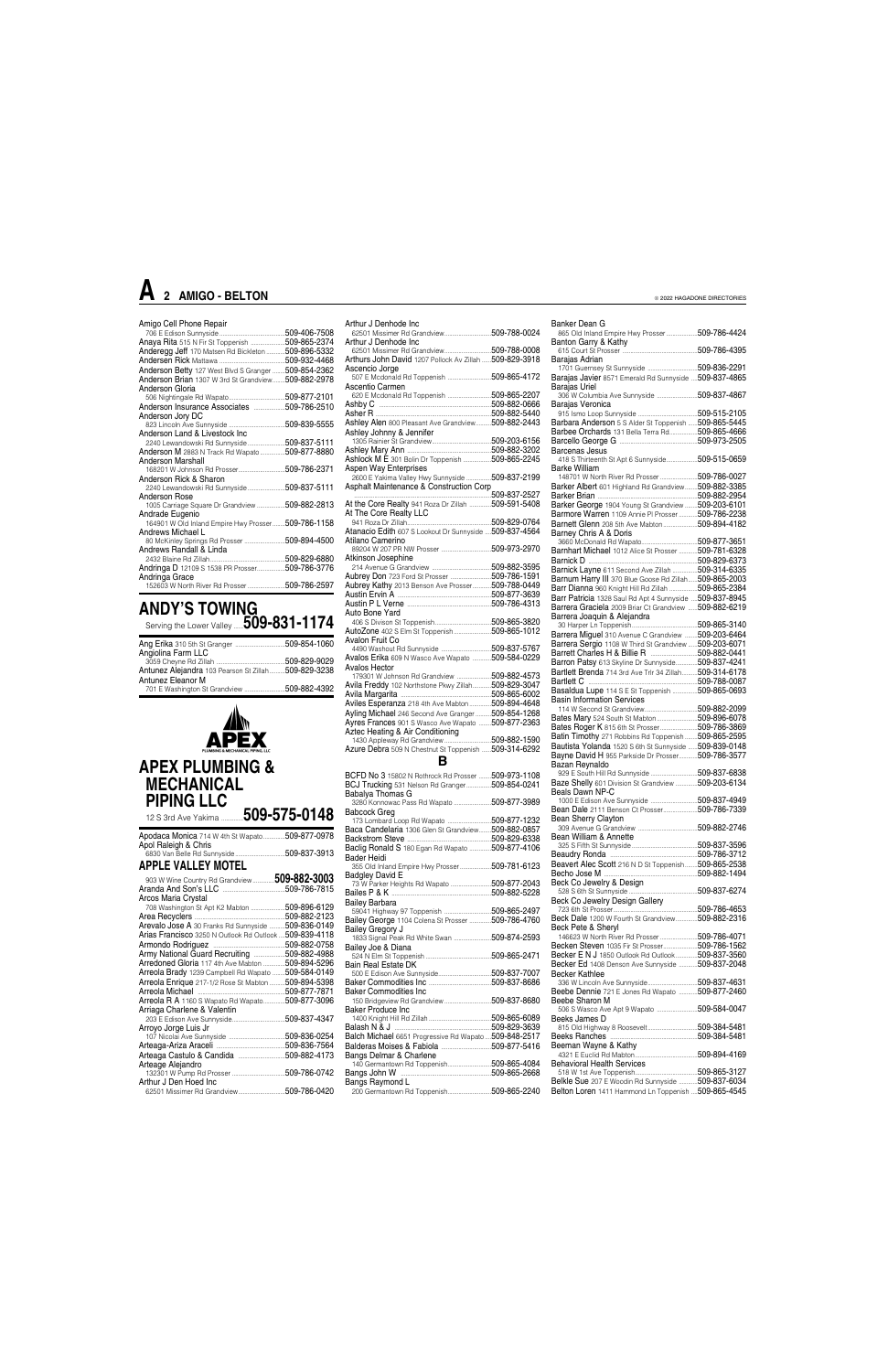| <b>Beltran Juan</b> 201 N G St Toppenish 509-865-5332                 |  |
|-----------------------------------------------------------------------|--|
| Benavidez Zeferina 206 Elm St Grandview509-882-0822                   |  |
| <b>Bender Miles</b> 1028 Alice St Prosser 509-786-1769                |  |
| Bending Raymond & Rebecca                                             |  |
| <b>Benedict Carie</b> 1003 King St Grandview 509-882-2287             |  |
| Benedicto Max 490 Orchard Way Wapato 509-877-4226                     |  |
| Benitez Victor & Juana<br>181 N Puterbaugh Rd Grandview  509-882-2914 |  |
| Benjert Clarence & Sharon "Babe" 509-837-8227                         |  |
| Bennett Cobina M 835 Higdon Rd Prosser  509-786-1442                  |  |
|                                                                       |  |
| <b>Bennett Gary M</b>                                                 |  |
|                                                                       |  |
|                                                                       |  |
| <b>Bennett Paula</b> 471 Blaine Rd Granger 509-829-3360               |  |
| Benson Janice & Lyndon                                                |  |
|                                                                       |  |
| Benson Sabrina                                                        |  |
| Bentley Sue 505 Columbia St Roosevelt  509-384-9433                   |  |
| Benton City Clinic-PMH                                                |  |
| 701 Dale Ave Ste A Benton City 509-588-4075                           |  |

### **BENTON COUNTY**

*See: Salmon-tabbed Government Pages*



### **BENTON REA** www.bentonrea.org Toll-Free ..........................................**800-221-6987**

| Berg Jenny                                                            |              |
|-----------------------------------------------------------------------|--------------|
|                                                                       |              |
| Berg Mark & Mary                                                      |              |
| 168801 W Old Inland Empire Hwy Prosser                                | 509-786-2920 |
| Berg Naron 710 Grandview Ave Sunnyside                                | 509-837-3541 |
|                                                                       | 509-786-3719 |
| Bergevin M 320 A St White Swan 509-874-3680                           |              |
| Bergevin Mike D                                                       |              |
| 1760 Medicine Valley Rd White Swan 509-874-2957                       |              |
| Berk Clinton 1521 S 13th St Sunnyside                                 | 509-515-0210 |
| Berk Clinton L 201 Lane St Bickleton 509-896-5372                     |              |
|                                                                       |              |
| Berk Mike & Debbi                                                     |              |
|                                                                       |              |
| Berk Rick & Kathy                                                     |              |
|                                                                       |              |
| Berk Sam 230 Schrantz Rd Bickleton 509-896-2913                       |              |
| Berney Alan D 303 Klock Rd Grandview 509-882-2737                     |              |
| Berryman C R Dick & Rose Ann                                          |              |
|                                                                       |              |
| Bertram Ronald A 2101 Hill Dr Grandview  509-882-3468                 |              |
| Bert's Excavating<br>1536 Sunnyside Mabton Rd Sunnyside  509-837-2117 |              |
| <b>Besel Conrad</b>                                                   |              |
| 2681 S Mckinley Rd Toppenish 509-865-6774                             |              |
|                                                                       |              |

Best Built Construction ........................................509-839-5200

### **BEST WESTERN GRAPEVINE INN**

1849 Quail Lane Sunnyside ..................................**509-839-6070**

### **BEST WESTERN PLUS-VINTAGE VALLEY INN** 911 Vintage Valley Pkwy

Zillah..............................................**509-829-3399** Bestebreur Allison 930 Parkside Dr Prosser ....509-786-7990 Bestebreur Cornie & Jane 620 Factory Rd Sunnyside ......................................509-837-4775 Bestebreur Franklin & Agnes ............................509-829-3225 Bestebreur O C & Ethel 1511 Scoon Rd Sunnyside......................................509-837-5170 Bestebreur Robert 750 Braden Rd Grandview......................................509-837-8093 Betancourt Hortencia 1740 Randel Rd Sunnyside ....................................509-837-4653 Betcher Tim & Debby ............................................509-973-9484 Betschart Gary & Linda ........................................509-865-4883 Bickleton Carousel Museum 4 E Market St Bickleton ............................................509-896-2007

| <b>BICKLETON CITY OF</b><br>See: Salmon-tabbed Government Pages | Е<br>Е |
|-----------------------------------------------------------------|--------|
| <b>Bickleton High School</b>                                    |        |
|                                                                 | E      |
| <b>Bickleton High School</b>                                    | E      |
|                                                                 | E      |
| <b>Bickleton High School</b>                                    | E      |
|                                                                 | E      |
| <b>Bickleton Market Street Cafe</b>                             |        |
|                                                                 | E      |
| Bickleton Presbyterian Church 509-896-5244                      |        |
| Bierlink M'liss 1960 Hornby Rd Grandview509-882-3621            | F      |
| <b>Big 5 Sporting Goods</b>                                     | E      |
|                                                                 | E      |
|                                                                 |        |
| Biggs April R MD                                                | Е      |
|                                                                 |        |
|                                                                 | F      |
| Bill Jamie 12 Wiwnu Ln Wapato509-848-2978                       |        |
| Bingham Brent L DO If No Answer 509-837-1500                    | E      |
| Bingham-Kaysar Charlene                                         |        |
| 131 Parkland Dr Trlr 116 Sunnyside  509-837-7924                | E      |
|                                                                 |        |
|                                                                 | E      |
| Bishop Jolene K                                                 |        |
| 301 Grandview Pavement Rd Grandview 509-882-5106                | F      |
| Bisschoff Robert 881 Blue Goose Rd Zillah509-865-2157           |        |
|                                                                 | E      |
| Blaak Arthur 1100 S Euclid Rd Grandview  509-882-3390           |        |
|                                                                 | E      |
| <b>Black River Seal Coating</b>                                 | Е      |
|                                                                 |        |
| <b>Black Rock Creek Golf Course</b>                             | Е      |
|                                                                 |        |
| <b>Black Rock Creek Grill</b>                                   | Е      |
|                                                                 | E      |
| Blackburn Christina                                             |        |
|                                                                 | I      |
|                                                                 |        |
| <b>Blaine Gary A</b>                                            |        |
| 177202 W Johnson Rd Grandview 509-882-3429                      |        |
| Blair Kasey 141405 Lenard Rd Prosser  509-786-1515              |        |
| Blakely Dora 128 Nunn Rd Prosser 509-786-2561                   |        |
|                                                                 |        |
| <b>Blakley Rickey &amp; Vickie</b>                              |        |
|                                                                 |        |
|                                                                 |        |
| <b>Blankenship Randy</b>                                        | E      |
|                                                                 | E      |
| Blasdel John R & Vanesa                                         |        |
|                                                                 | F      |
| <b>Blasdel Michael E</b>                                        | E      |
| 147001 W North River Rd Prosser 509-786-4926                    | E      |
| <b>Blasdel Peggy</b>                                            | Е      |
| 355 Old Inland Empire Hwy Prosser509-786-2917                   |        |
| Blessing Jack F 1863 Scoon Rd Sunnyside 509-839-6242            | E      |
| <b>Bleyhl Farm Service Inc.</b>                                 | E      |
| Fertilizer Division 108 N Birch Grandview 509-882-2073          | E      |
| Main Office 940 E Wine Country Rd Grandview509-882-2248         |        |
|                                                                 | E      |
| Petroleum Division 940 E Wine Country Rd Grandview              |        |
|                                                                 | F      |

| Bliss Dixie L 31 Emerson Rd Zillah 509-865-4631<br><b>Bliss Marilyn</b> |  |
|-------------------------------------------------------------------------|--|
| 835 Old Inland Empire Hwy Prosser 509-786-2114                          |  |
|                                                                         |  |
| Blood Jan 808 S Fourth St Sunnyside 509-837-8424                        |  |
| Bluebird Inn 121 E Market St Bickleton509-896-2273                      |  |
| <b>Blueline Equipment Co LLC</b>                                        |  |
| 31501 Yakima Valley Hwy Sunnyside509-839-2066                           |  |
| Bluestone Group 1 Inc                                                   |  |
|                                                                         |  |
|                                                                         |  |
| Bly Devona 105 S Steaphens St Bickleton  509-896-5186                   |  |
| BM Mayday 4754 E Zillah Dr Zillah 509-829-3347                          |  |
| Boast Lynn 44302 N Hinzerling Rd Prosser 509-788-0033                   |  |
| Bobadilla Bertha                                                        |  |
|                                                                         |  |
| Bobadilla Guadalupe                                                     |  |
|                                                                         |  |
|                                                                         |  |
| Bob's Drive In                                                          |  |
| Open 7 Days A Week 9:00 AM To 10 PM                                     |  |
|                                                                         |  |
| Bock Rae Lynn 3701 Hawk Rd White Swan 509-874-1149                      |  |
|                                                                         |  |
|                                                                         |  |
| <b>Boettcher Nancy</b>                                                  |  |
| 1328 Saul Rd Apt 1 Sunnyside 509-515-2195                               |  |
| Bogert James H                                                          |  |
| 1842 Sunnyside Mabton Rd Sunnyside 509-837-8382                         |  |
| Boisselle S 2811 Stephenson Rd Harrah509-848-9925                       |  |
|                                                                         |  |
| Boisselle S 2811 Stephenson Rd Harrah  509-848-2404                     |  |
| Bolich Teresa 508 Merclyn Ln Zillah509-314-6240                         |  |
| <b>Boll Richard &amp; Freda</b>                                         |  |
|                                                                         |  |
| Bonair Winery 500 S Bonair Rd Zillah  509-829-6027                      |  |
| Bonewell Rosa 817 S 6th St Mabton 509-894-4786                          |  |
|                                                                         |  |
|                                                                         |  |
| Bonilla Maria 1993 Sheller Rd Sunnyside  509-837-8341                   |  |
| Bonnie's Vine & Gift                                                    |  |
|                                                                         |  |
| Bonzi Andy                                                              |  |
| 633 Yakima Valley Hwy Sunnyside 509-836-2072                            |  |
| Bonzi Andy 1206 Swan Rd Sunnyside 509-839-7646                          |  |
|                                                                         |  |
|                                                                         |  |
| Booher Rick 329 S 16th St Sunnyside  509-515-0088                       |  |
| Boose Larry E                                                           |  |
|                                                                         |  |
|                                                                         |  |
|                                                                         |  |
|                                                                         |  |
| Booth John C & Mischelle                                                |  |
|                                                                         |  |
| Bootsma Richard W Jr                                                    |  |
|                                                                         |  |
| Bootsma Richard W Sr                                                    |  |
|                                                                         |  |
| Borden Rayburn & Patti                                                  |  |
|                                                                         |  |
|                                                                         |  |
| Borg Steven & Susan                                                     |  |
| 89002 W McCreadie Rd Prosser 509-973-4143                               |  |
| Born Richard E 500 Glacier Dr Zillah 509-829-5080                       |  |
| Borton Fruit Skyvue Orchards                                            |  |
|                                                                         |  |
| Borton And Sons 381 Riggins Rd Wapato  509-877-1053                     |  |
|                                                                         |  |
| Bos David W & Michelle                                                  |  |
|                                                                         |  |

### **BOS REFRIGERATION INC**

3940 Alexander Rd

| Sunnyside 509-839-3466 |  |  |
|------------------------|--|--|

| Bos Vernon C 1851 Ferson Rd Sunnyside 509-837-2272      |              |
|---------------------------------------------------------|--------------|
| Bosma Brian & Candace                                   |              |
| 486 Arrowsmith Rd Sunnyside                             | 509-839-4445 |
| Bosma Estates Winery 513 1st Ave Zillah                 | 509-829-3332 |
| Bosma Henry M 4300 Beam Rd Zillah                       | 509-829-5960 |
| Bosma John 1291 Kellum Rd Outlook                       | 509-837-2896 |
| Bosted Daniel & Naomi                                   |              |
|                                                         | 509-781-6000 |
| <b>Boswell Byron</b> 912 Pecan Rd Grandview             | 509-882-2072 |
| Botello Elias F 517 N Fir St Toppenish509-865-2753      |              |
| Botello Felisa 705 Jefferson Ave Toppenish 509-865-5185 |              |
| Botello Maria Carmen                                    |              |
|                                                         | 509-314-6286 |
|                                                         | 509-865-7100 |

### **BELTRAN - BOUCHEY 3 B**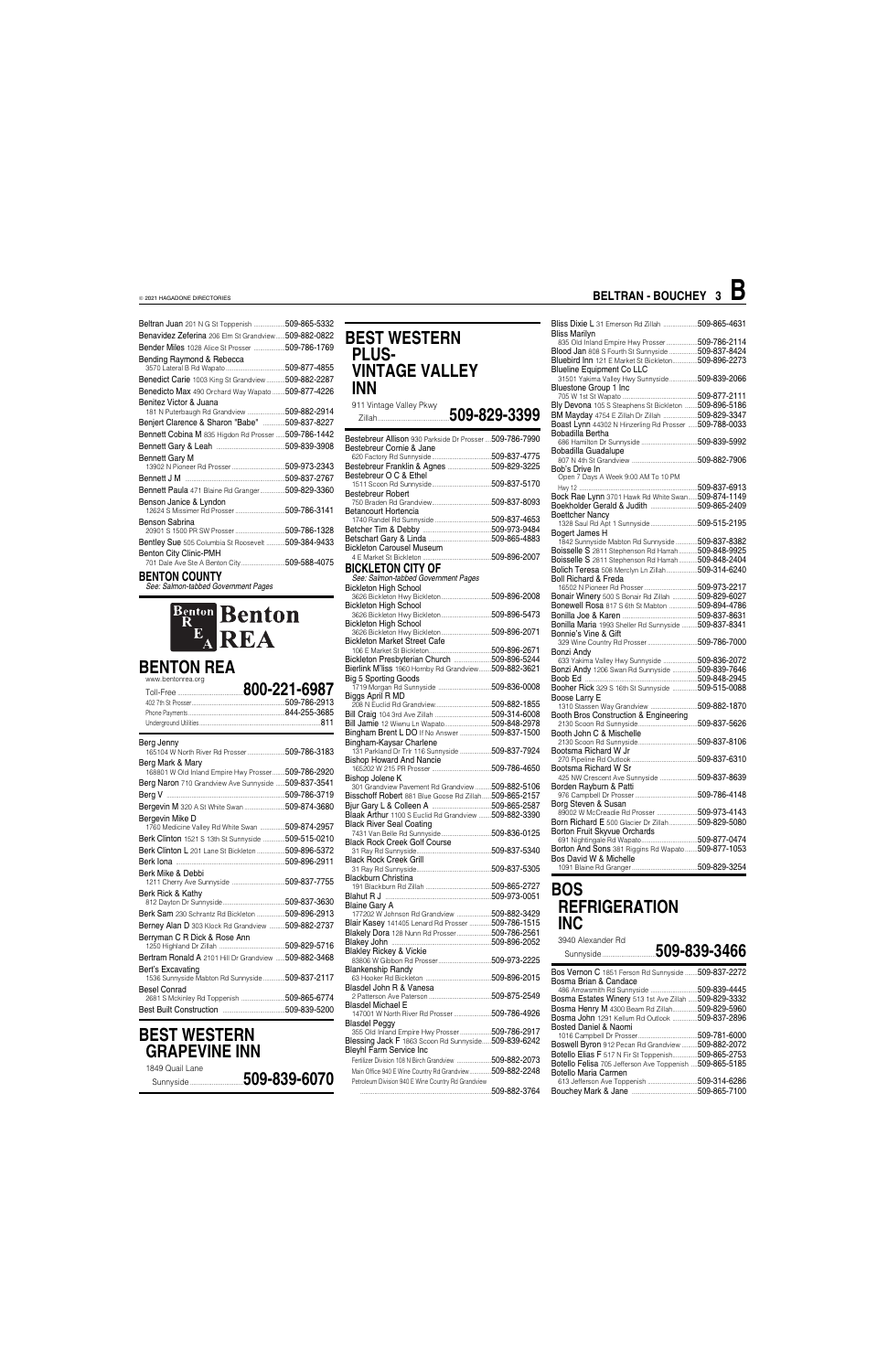| Bounds Daniele 318 Donald St Zillah                | 509-829-5893 |
|----------------------------------------------------|--------------|
| Bounds Mary 315 S Alder St Toppenish               | 509-314-6366 |
|                                                    | 509-829-5363 |
| Bounds Susan 812 Adams Ave Toppenish  509-865-4598 |              |
| Bourn William H Jr                                 |              |
|                                                    | 509-786-1356 |
|                                                    | 509-882-6180 |
|                                                    |              |

### **BOVINE HERD HEALTH OF YAKIMA VALLEY**

| <b>Bruce W Hutton DVM</b>                                                                                                    |  |
|------------------------------------------------------------------------------------------------------------------------------|--|
|                                                                                                                              |  |
| Bruhn Lloyd & Phyllis 407 3rd Av Zillah 509-829-6831                                                                         |  |
| <b>Brulotte Farms</b>                                                                                                        |  |
| 7502 Campbell Rd Toppenish 509-865-4247                                                                                      |  |
| Brulotte Reggie 9791 Ashue Rd Toppenish509-865-3500                                                                          |  |
| <b>Brulotte Ronald L</b><br>7502 Campbell Rd Toppenish 509-865-4247                                                          |  |
| <b>Brumbaugh Maxine</b>                                                                                                      |  |
| 1605A E Madison Ave Sunnyside 509-837-5128                                                                                   |  |
| Bryan Loretta 331 Valleyview Rd Zillah  509-829-0201                                                                         |  |
| Bryant Glenda 923 Lillian St Prosser 509-786-5441                                                                            |  |
|                                                                                                                              |  |
|                                                                                                                              |  |
| Buck Wilma 442 Pom Pom Rd White Swan  509-874-2909                                                                           |  |
| <b>Buckles Nancy</b>                                                                                                         |  |
| 133902 W King Tull Rd Prosser 509-786-7790                                                                                   |  |
|                                                                                                                              |  |
| Buena Library 801 Buena Way Buena  509-865-2298                                                                              |  |
| Buena Tavern 670 Buena Rd Zillah 509-865-5810                                                                                |  |
| Bueno Alondra                                                                                                                |  |
| 1204 Grandview Ave Sunnyside 509-515-0394                                                                                    |  |
| Bughi Heidi 149901 W King Tull Rd Prosser 509-786-1177                                                                       |  |
| Bunger Jack 1671 Smith Rd Zillah509-829-5019                                                                                 |  |
| Burgeson Dale H                                                                                                              |  |
| 1102 Carriage Square Dr Grandview 509-882-2032                                                                               |  |
| Burgett Stacy & Alison                                                                                                       |  |
|                                                                                                                              |  |
| Burkhart Keith                                                                                                               |  |
| 28501 S Bert James Rd Prosser509-786-2377                                                                                    |  |
| Burns Don & Barb 300 Dean Ave Granger  509-854-2851                                                                          |  |
| Burns Edward 740 Zillah Heights Rd Zillah  509-829-5644                                                                      |  |
| Burns Joanne                                                                                                                 |  |
| 13550 Yakima Valley Hwy Zillah509-829-5346                                                                                   |  |
|                                                                                                                              |  |
| Burns Laura 1671 Sheller Rd Sunnyside  509-837-7408                                                                          |  |
| Burns Sheila 521 N Chestnut St Toppenish  509-865-5838                                                                       |  |
| Burris April 915 N Fourth St Grandview 509-882-2541                                                                          |  |
| <b>Burrows Sunnyside New Holland</b><br>310000 20111 20100 11011 11011 1101<br>526 W Yakima Valley Hwy Sunnyside509-837-2714 |  |
|                                                                                                                              |  |
| Burton Effie 281 Main St Parker 509-877-4489                                                                                 |  |
|                                                                                                                              |  |
| Burton Leona 14280 Glade Rd Mabton  509-894-4988                                                                             |  |
| <b>Burton Pamela</b><br>712 San Clemente Ave Sunnyside509-837-8671                                                           |  |
| Bush David R 320 Highland Dr Zillah509-865-3162                                                                              |  |
|                                                                                                                              |  |
| Bussert Susan 111 Harrison St Grandview  509-882-1568                                                                        |  |
| <b>Bustos Maritona</b>                                                                                                       |  |
|                                                                                                                              |  |
| Butler Carl V 530 Brewer Rd Grandview  509-882-1267                                                                          |  |
| Butler Curt W 618 Skyline Dr Sunnyside  509-837-8759                                                                         |  |
| <b>Butler Jeanie</b>                                                                                                         |  |
| 1116 E Toppenish Ave Toppenish509-865-5681                                                                                   |  |
| <b>Butterfield Curt 802 Sevilla St Mabton 509-896-6063</b>                                                                   |  |
| <b>Butterfield Tristan</b>                                                                                                   |  |
| 1208 Quarter Horse Trl Prosser 509-781-6147                                                                                  |  |
| Byam Joel 722 Grandview Ave Sunnyside 509-515-0062                                                                           |  |
|                                                                                                                              |  |
|                                                                                                                              |  |
|                                                                                                                              |  |
| $\mathbf{C}$                                                                                                                 |  |
|                                                                                                                              |  |
| C I Lovell Inc 12585 Progressive Rd Harrah 509-848-2850                                                                      |  |
| C J's Custom Meats Inc                                                                                                       |  |
|                                                                                                                              |  |
|                                                                                                                              |  |
| CK Home Comfort Systems LLC<br>213 E Wine Country Rd Grandview509-882-4822                                                   |  |

|                                                                     | $\frac{1}{2}$                                                  |              |                                                         |               |
|---------------------------------------------------------------------|----------------------------------------------------------------|--------------|---------------------------------------------------------|---------------|
|                                                                     | Bryan Loretta 331 Valleyview Rd Zillah  509-829-0201           |              | Calzada Socorro 229 N 6th Ave Mabton 509-894-5156       |               |
| Bowden Melvin T 600 Lincoln Ct Prosser509-786-2130                  | Bryant Glenda 923 Lillian St Prosser 509-786-5441              |              | <b>CAMACHO CHIROPRACTIC &amp;</b>                       |               |
| Bowen Paul B 240 Second Ave Granger  509-854-1699                   |                                                                |              |                                                         |               |
| Bowers Denise & Robert                                              |                                                                |              | <b>SPORTS MEDICINE</b>                                  |               |
|                                                                     | Buck Wilma 442 Pom Pom Rd White Swan  509-874-2909             |              |                                                         |               |
|                                                                     | <b>Buckles Nancy</b>                                           |              |                                                         |               |
|                                                                     | 133902 W King Tull Rd Prosser 509-786-7790                     |              | Camacho Lupe 250 Elmore Rd Zillah509-865-1835           |               |
| Bowman Russell S                                                    |                                                                |              | Camacho Maribel                                         |               |
|                                                                     |                                                                |              | 113002 W Old Inland Empire Hwy Prosser 509-973-2067     |               |
| Boyd's Auto Sales                                                   | Buena Library 801 Buena Way Buena 509-865-2298                 |              | Cameron Shawn 161 Orchard Way Wapato  509-877-3023      |               |
|                                                                     | Buena Tavern 670 Buena Rd Zillah 509-865-5810                  |              | Camp Samuel L                                           |               |
| Boyle Jarrod 160481 W Sonova Rd Prosser 509-875-2040                | Bueno Alondra                                                  |              | 660 S County Line Rd Grandview 509-882-3804             |               |
| Bradbury Cal 1934 Miller Ave Prosser  509-786-3109                  |                                                                |              | Campbell Bill & Kipp                                    |               |
| Bradbury Virginia                                                   | Bughi Heidi 149901 W King Tull Rd Prosser  509-786-1177        |              |                                                         |               |
|                                                                     | Bunger Jack 1671 Smith Rd Zillah509-829-5019                   |              |                                                         |               |
|                                                                     | Burgeson Dale H                                                |              |                                                         |               |
| Bradley Klingele 1032 Grant Ave Prosser  509-788-0331               | 1102 Carriage Square Dr Grandview 509-882-2032                 |              |                                                         |               |
| Brandmire D B 822 Mayhew Dr Sunnyside 509-837-6162                  |                                                                |              | Campbell Farm The                                       |               |
| Brandon D K & P L                                                   | Burgett Stacy & Alison                                         |              |                                                         |               |
|                                                                     |                                                                |              |                                                         |               |
| Brandt Kevin 440 Ragan Rd Wapato 509-877-7768                       | <b>Burkhart Keith</b>                                          |              | Campbell Joyce                                          |               |
| Brandt Lynnell E 380 Ragan Rd Wapato  509-877-2708                  | 28501 S Bert James Rd Prosser509-786-2377                      |              |                                                         |               |
| Brant Michael 513 Baker Dr Zillah 509-829-6000                      | <b>Burns Don &amp; Barb</b> 300 Dean Ave Granger  509-854-2851 |              |                                                         |               |
|                                                                     | Burns Edward 740 Zillah Heights Rd Zillah  509-829-5644        |              | Campbell Martin                                         |               |
| Braten Walter J & Patricia                                          | Burns Joanne                                                   |              | 1342 W Grandview Ave Sunnyside 509-839-5171             |               |
|                                                                     |                                                                |              | Campbell Nickalas                                       |               |
| <b>Bravo Maria</b> 835 Higdon Rd Unit 9 Prosser <b>509-781-6131</b> |                                                                |              |                                                         |               |
|                                                                     |                                                                |              |                                                         |               |
| Bren Mike & Carolyn                                                 | Burns Laura 1671 Sheller Rd Sunnyside 509-837-7408             |              | Campos Connie                                           |               |
|                                                                     | Burns Sheila 521 N Chestnut St Toppenish  509-865-5838         |              |                                                         |               |
| Breshears R & T 3740 Ashue Rd Wapato  509-877-4846                  | Burris April 915 N Fourth St Grandview 509-882-2541            |              | Campos James                                            |               |
| Bretthauer James L                                                  | Burrows Sunnyside New Holland                                  |              |                                                         |               |
| 831 N County Line Rd Prosser 509-882-3228                           | 526 W Yakima Valley Hwy Sunnyside 509-837-2714                 |              |                                                         |               |
|                                                                     |                                                                |              | Campos Magdaleno & Ana Maria                            |               |
| Brewer Gaylord 310 Birch Ave Grandview509-882-2604                  | Burton Effie 281 Main St Parker 509-877-4489                   |              |                                                         |               |
| Brewer Holt 21407 State Route 22 Mabton  509-894-4031               |                                                                |              | Campos Urbano & Matilde                                 |               |
| <b>Brewers Supply Group</b>                                         | Burton Leona 14280 Glade Rd Mabton  509-894-4988               |              |                                                         |               |
| 5150 Yakima Valley Hwy Wapato509-877-1140                           | <b>Burton Pamela</b>                                           |              | Canales Alberto R                                       |               |
| <b>Brewers Supply Group</b>                                         | 712 San Clemente Ave Sunnyside509-837-8671                     |              |                                                         |               |
| 5150 Yakima Valley Hwy Wapato509-877-7570                           | Bush David R 320 Highland Dr Zillah509-865-3162                |              | Canales Sandra                                          |               |
| Bridges Leah                                                        |                                                                |              | 11005 N Peaceful PR NW Prosser509-786-2576              |               |
| 900 Alexander Ct Apt 26 Prosser509-781-6137                         |                                                                |              |                                                         |               |
|                                                                     | Bussert Susan 111 Harrison St Grandview  509-882-1568          |              | Canchola Teresa 1122 Brown St Prosser 509-781-6353      |               |
|                                                                     | <b>Bustos Maritona</b>                                         |              |                                                         |               |
| Brisbois Ada 491 Curtis St White Swan  509-874-2237                 |                                                                |              | Canoe Ridge Farms                                       |               |
|                                                                     | Butler Carl V 530 Brewer Rd Grandview 509-882-1267             |              | 220407 S Sandpiper Pr Paterson509-875-2110              |               |
| Brito Modesto 613 Mathew Ave Granger  509-854-1475                  | Butler Curt W 618 Skyline Dr Sunnyside  509-837-8759           |              | Canopy Country RV                                       |               |
| Broersma Dena 1731 Van Belle Rd Outlook  509-854-1435               | <b>Butler Jeanie</b>                                           |              |                                                         |               |
| Broersma Fred & Julie                                               | 1116 E Toppenish Ave Toppenish509-865-5681                     |              | Cantu-Aranda Minerva                                    |               |
|                                                                     |                                                                |              |                                                         |               |
|                                                                     | Butterfield Curt 802 Sevilla St Mabton 509-896-6063            |              |                                                         |               |
| Brookes Donn & Tracy                                                | <b>Butterfield Tristan</b>                                     |              | Cantu Rebecca S                                         |               |
|                                                                     |                                                                |              |                                                         |               |
|                                                                     | Byam Joel 722 Grandview Ave Sunnyside 509-515-0062             |              | Cantu Samuel                                            |               |
| Brotherton Don & Barbara                                            |                                                                |              | 515 S Fourteenth St Sunnyside509-515-2184               |               |
|                                                                     | Byers Cassandra 602 3rd Ave Apt 3 Zillah  509-314-6007         |              | Capener Regner                                          |               |
|                                                                     |                                                                |              |                                                         |               |
|                                                                     |                                                                |              | Capetillo Antonio 302 North F St Toppenish 509-865-4039 |               |
| <b>Brown Beverly</b>                                                | $\overline{c}$                                                 |              | Cardenas Alfredo & Janie                                |               |
|                                                                     |                                                                |              |                                                         |               |
|                                                                     | C I Lovell Inc 12585 Progressive Rd Harrah509-848-2850         |              |                                                         |               |
|                                                                     | C J's Custom Meats Inc                                         |              | Cardenas Amy                                            |               |
| Brown Dylan 1016 Colena St Prosser  509-781-6259                    |                                                                | 509-877-2227 | 314 W Madison Ave Sunnyside                             | 509-837-6732  |
| Brown Ellwood M Tex & Janet 509-896-2824                            | CK Home Comfort Systems LLC                                    |              | Cardenas David 305 Ash St Grandview                     | 509-882-2594  |
| Brown Franklyn K 204 S Date St Toppenish509-865-2795                |                                                                |              | Cardenas David & Pascale                                |               |
| Brown Jeff & Jay Dean                                               | Caballero Co                                                   |              |                                                         | 509-894-4746  |
|                                                                     | 2680 Yakima Valley Hwy Sunnyside  509-839-7880                 |              | Cardenas Debbie 312 Fifth St Granger                    | .509-854-1196 |
| Brown Kelly 22004 N 716 PR Prosser509-973-2820                      | Caballero Jessica                                              |              | Cardenas Evelia 1008 Coach Ct Grandview509-882-0899     |               |
|                                                                     |                                                                |              |                                                         |               |
| Brown Larry A 7804 N Hicks Rd Grandview 509-882-4079                | Caballero Marisela 216 E E St Granger  509-854-7321            |              | Cardenas Joe Jr                                         |               |
| Brown Loreta                                                        |                                                                |              |                                                         |               |
| 355 Old Inland Empire Hwy Prosser509-781-6077                       |                                                                |              | Cardenas John R                                         |               |
| Brown Mike A & Shellie                                              |                                                                |              |                                                         | 509-837-7067  |
|                                                                     | Cabbage Betty                                                  |              | Cardenas Jose 1916 Penn Ave Sunnyside  509-837-6170     |               |
| Brown Neal 660 Matsen Rd Bickleton509-896-2060                      |                                                                |              | Cardenas Jose & Leono                                   |               |
| Brown Neal & Billie                                                 | Cabezas Jose 40 Tamara PI Toppenish 509-865-5301               |              |                                                         | .509-854-1036 |
|                                                                     |                                                                |              |                                                         |               |
|                                                                     | Cain Roberta Tax Service                                       |              | Cardenas Luis 10 Buena Way Toppenish                    | .509-865-3709 |
|                                                                     |                                                                |              | Cardenas Maria                                          |               |
| Brown Susan 41 Blue Heron Rd Toppenish509-865-2945                  | Cain Stan & Roberta                                            |              | 621 Bonnieview Rd Grandview509-882-1444                 |               |
|                                                                     |                                                                |              | Cardenas Matilde                                        |               |
|                                                                     | Calayan Tim MD                                                 |              |                                                         |               |
| Brown's Tire Co Inc                                                 | 1000 E Edison Ave Sunnyside 509-837-4949                       |              | Cardenas Robert                                         |               |
|                                                                     | Calderon Estela 9 S G St Toppenish 509-865-4606                |              |                                                         |               |
|                                                                     |                                                                |              |                                                         |               |

| Calhoun Stephen C & Nancy                                                                    |  |
|----------------------------------------------------------------------------------------------|--|
| Calixto Olga 124 5th Av Mabton509-896-6059                                                   |  |
| Callan Dinah 17040 Branch Rd Harrah 509-874-2044                                             |  |
| Callebs Crit 60 Mauch Alley Harrah509-848-0014                                               |  |
| Callison I P & Sons Inc                                                                      |  |
| 200 E South Hill Rd Sunnyside 509-837-6191                                                   |  |
| Calvert Lorili 504 Westwind Dr Zillah509-314-6119<br>Calvillo Amela                          |  |
| 1314 North Ave Apt 16 Sunnyside509-515-0413                                                  |  |
| Calzada Socorro 229 N 6th Ave Mabton 509-894-5156                                            |  |
| <b>CAMACHO CHIROPRACTIC &amp;</b>                                                            |  |
| <b>SPORTS MEDICINE</b>                                                                       |  |
| 403 N Euclid St Grandview 509-402-9020                                                       |  |
| Camacho Lupe 250 Elmore Rd Zillah509-865-1835                                                |  |
| Camacho Maribel                                                                              |  |
| 113002 W Old Inland Empire Hwy Prosser 509-973-2067                                          |  |
| Cameron Shawn 161 Orchard Way Wapato  509-877-3023                                           |  |
| Camp Samuel L<br>660 S County Line Rd Grandview 509-882-3804                                 |  |
| Campbell Bill & Kipp                                                                         |  |
|                                                                                              |  |
|                                                                                              |  |
|                                                                                              |  |
| Campbell Farm The                                                                            |  |
|                                                                                              |  |
| Campbell Joyce                                                                               |  |
|                                                                                              |  |
| Campbell Martin                                                                              |  |
| 1342 W Grandview Ave Sunnyside 509-839-5171                                                  |  |
| <b>Campbell Nickalas</b>                                                                     |  |
|                                                                                              |  |
| Campos Connie                                                                                |  |
|                                                                                              |  |
| Campos James                                                                                 |  |
| Campos Magdaleno & Ana Maria                                                                 |  |
|                                                                                              |  |
| Campos Urbano & Matilde                                                                      |  |
| 240 Maple Grove Rd Sunnyside509-515-0364<br>Canales Alberto R                                |  |
| 1329 E Lincoln Ave Sunnyside 509-837-5665                                                    |  |
| <b>Canales Sandra</b>                                                                        |  |
|                                                                                              |  |
| Canchola Teresa 1122 Brown St Prosser 509-781-6353                                           |  |
| Canoe Ridge Farms                                                                            |  |
| 220407 S Sandpiper Pr Paterson509-875-2110                                                   |  |
|                                                                                              |  |
|                                                                                              |  |
| Cantu-Aranda Minerva                                                                         |  |
| Cantu Rebecca S                                                                              |  |
|                                                                                              |  |
| Cantu Samuel                                                                                 |  |
| 515 S Fourteenth St Sunnyside509-515-2184                                                    |  |
| Capener Regner                                                                               |  |
| Capetillo Antonio 302 North F St Toppenish  509-865-4039                                     |  |
| Cardenas Alfredo & Janie                                                                     |  |
|                                                                                              |  |
| Cardenas Amy                                                                                 |  |
| 314 W Madison Ave Sunnyside 509-837-6732<br>Cardenas David 305 Ash St Grandview 509-882-2594 |  |
| Cardenas David & Pascale                                                                     |  |
|                                                                                              |  |
| Cardenas Debbie 312 Fifth St Granger509-854-1196                                             |  |
| Cardenas Evelia 1008 Coach Ct Grandview509-882-0899                                          |  |
| Cardenas Joe Jr                                                                              |  |
| Cardenas John R                                                                              |  |
| 1105 E Lincoln Ave Sunnyside 509-837-7067                                                    |  |
| Cardenas Jose 1916 Penn Ave Sunnyside 509-837-6170                                           |  |

# **B 4 BOUNDS - CARDENAS**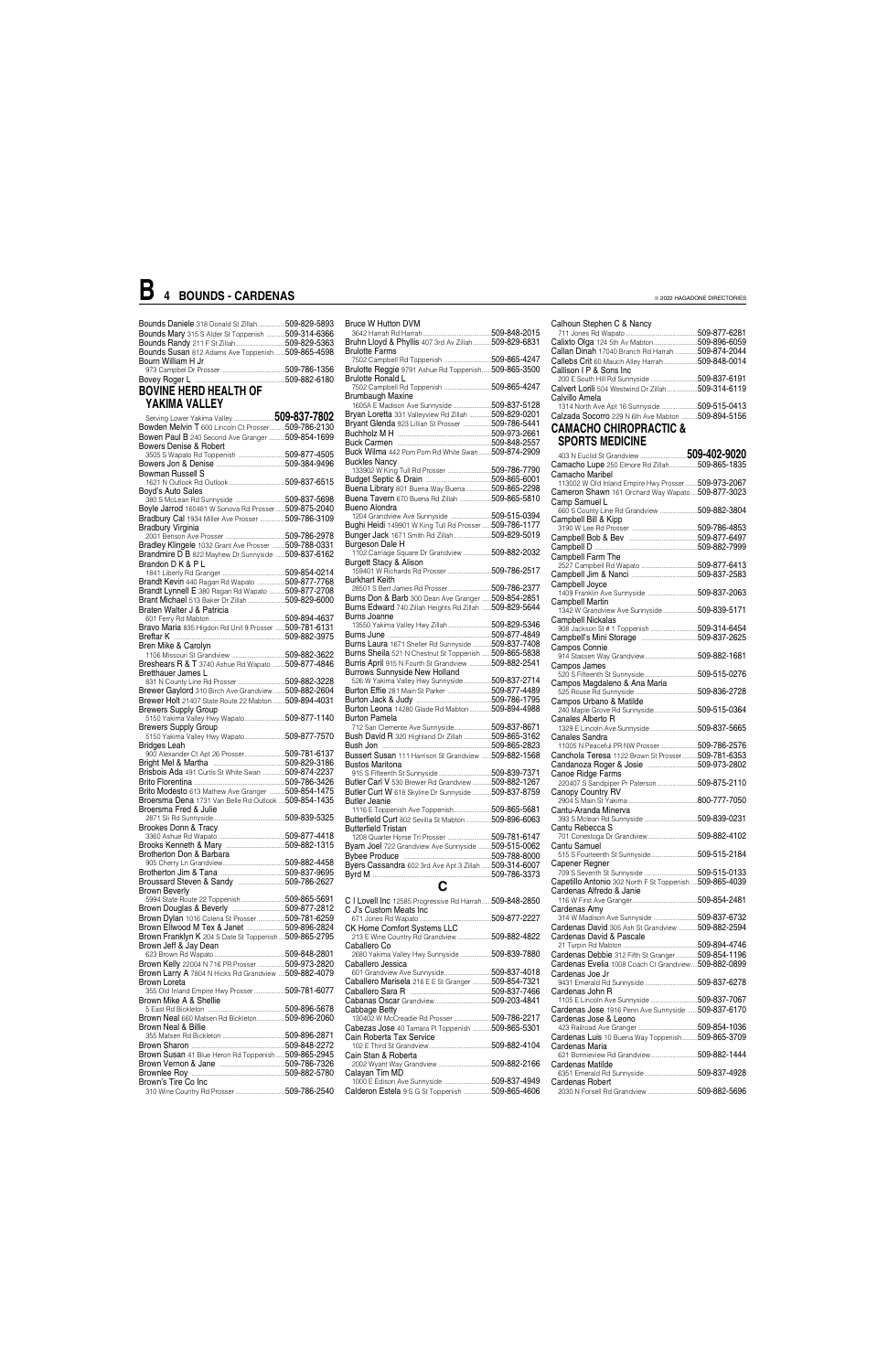### Cardenas Samuel

| Centennial Tank Cleaning                                                     |  |
|------------------------------------------------------------------------------|--|
| 511 E South Hill Rd Sunnyside 509-839-5777<br><b>Central Machinery Sales</b> |  |
| 207 W South Hill Rd Sunnyside 509-837-3833                                   |  |
| <b>CENTRAL MECHANICAL</b>                                                    |  |
|                                                                              |  |
| Central Pre-Mix Concrete Co                                                  |  |
| Sales Ofc 31002 Highway 243 S Mattawa  509-932-4524                          |  |
|                                                                              |  |
|                                                                              |  |
|                                                                              |  |
|                                                                              |  |
| Central Valley Glass Inc                                                     |  |
|                                                                              |  |
| Central Washington Home Center LLC                                           |  |
| Central Washington Medical Grp                                               |  |
|                                                                              |  |
|                                                                              |  |
|                                                                              |  |
| Cerda Francisco                                                              |  |
|                                                                              |  |
| Cerillo Juan 517 Pine St Mabton509-894-4904                                  |  |
| Cerna Mike & Laura 1122 Reo Dr Zillah 509-829-6221                           |  |
| Cervantes Abacu 517 West Blvd N Granger509-854-1349                          |  |
|                                                                              |  |
| Cervantes Daniel                                                             |  |
| 2681 Donald Wapato Rd Wapato 509-877-2121                                    |  |
|                                                                              |  |
|                                                                              |  |
| Cervantes Jose 403 Lillie Ln Toppenish509-314-6477                           |  |
| Cervantes Jose 302 Avenue F Grandview  509-882-5086                          |  |
| Cervantes Juana                                                              |  |
|                                                                              |  |
| Cervantes Laurelia                                                           |  |
| Cervantes Maria 407 S Alder St Toppenish 509-865-7228                        |  |
| Cervantes Maria                                                              |  |
|                                                                              |  |
| Cervantes Nick                                                               |  |
| Cervantes Urbano                                                             |  |
|                                                                              |  |
| Cervine Alan                                                                 |  |
| 421 Harrison Ave Apt 17 Sunnyside  509-836-0083                              |  |
| Chambers Mark 161 Ashue Rd Wapato 509-877-2574                               |  |
| Champion Dave D                                                              |  |
| 107 W Bonnieview Rd Grandview 509-882-4641                                   |  |
| Champoux Joe 3750 Fort Rd Toppenish509-865-2062                              |  |
|                                                                              |  |
| Chand Krishna MD                                                             |  |
|                                                                              |  |
|                                                                              |  |
| Chandler Diane & Debbie                                                      |  |
|                                                                              |  |
|                                                                              |  |
| Channel Jim C 1002 Kinney Way Prosser  509-786-3126                          |  |
| Chapa Severo & Raquel                                                        |  |
| Chapman Bob & Kim                                                            |  |
|                                                                              |  |
| Chapman Lampson Real Estate 509-786-0777                                     |  |
| Chapple James R                                                              |  |
|                                                                              |  |
| Charkow Pearl 2001 W 5th St Grandview509-882-0306                            |  |
| Charlie's Auto Sales LLC                                                     |  |
|                                                                              |  |
| Charvet Bernie F                                                             |  |
| Charvet Ernest & Laura                                                       |  |
| 6121 Sunnyside-Mabton Hwy Mabton  509-882-3442                               |  |
| Charvet Gabriel Jr                                                           |  |
|                                                                              |  |
| Charvet Gerald 130 Belma Rd Grandview  509-882-3836                          |  |

| 5601 Sunnyside Mabton Rd Mabton509-896-6088              | 511 E South Hill Rd Sunnyside 509-839-5777           |               | Chavez Eulalia                                          |               |
|----------------------------------------------------------|------------------------------------------------------|---------------|---------------------------------------------------------|---------------|
| Cardoso Thomas                                           | <b>Central Machinery Sales</b>                       |               | 420 S Hill Rd Apt 21 Sunnyside 509-515-0251             |               |
| 100 Grandview Ave Sunnyside509-837-5126                  | 207 W South Hill Rd Sunnyside 509-837-3833           |               | Chavez Francisca                                        |               |
|                                                          |                                                      |               |                                                         |               |
|                                                          | <b>CENTRAL MECHANICAL</b>                            |               |                                                         |               |
| Carl AI 10661 Marion Drain Rd Toppenish  509-848-2644    | SERVICES 309-248-5944                                |               | Chavez Jorge 620 S 7th St Sunnyside 509-837-5088        |               |
| Carl Gilbert J 1502 Division Rd Zillah 509-829-6141      |                                                      |               | Chavez Maria 1745 Liberty Ln Sunnyside509-515-0084      |               |
|                                                          | Central Pre-Mix Concrete Co                          |               | Chavez Maria & Israel                                   |               |
| Carlberg Pamela E                                        | Sales Ofc 31002 Highway 243 S Mattawa  509-932-4524  |               |                                                         |               |
|                                                          |                                                      |               | Chavez Martha                                           |               |
| Carl's Jr 2500 Yakima Valley Hwy Sunnyside 509-836-2456  |                                                      |               |                                                         |               |
|                                                          |                                                      |               | Chen Yan 1311 SW Kelandren Dr Prosser509-788-0189       |               |
| Carlsen Margaret                                         |                                                      |               |                                                         |               |
|                                                          |                                                      |               | Cherry Hill Golf Course & Family Fun Center             |               |
| <b>Carlson Agribusiness</b>                              | Central Valley Glass Inc                             |               |                                                         |               |
|                                                          |                                                      | .509-453-6326 | Chevron West 824 Zillah West Rd Zillah  509-829-0243    |               |
| Carmack Scott 279 Carlsonia Rd Zillah  509-829-6316      | Central Washington Home Center LLC                   |               | Chevron West 824 Zillah West Rd Zillah  509-829-6900    |               |
| Carman John 105 7th St Prosser 509-786-0719              |                                                      | .509-837-4888 | Cheyney Jean 23201 N 716 PR Prosser 509-973-0032        |               |
|                                                          |                                                      |               |                                                         |               |
| Carman John 105 7th St Prosser 509-786-2864              |                                                      |               | Childers Martin K                                       |               |
| Carmen Still                                             |                                                      |               |                                                         |               |
| 1211 NW Crescent Rd Sunnyside 509-837-4266               |                                                      |               | China Wok                                               |               |
| Carniceria Coalcoman                                     |                                                      |               | 613 E Yakima Valley Hwy Sunnyside 509-839-0066          |               |
|                                                          | Cerda Francisco                                      |               | Chino Javier 405 Chestnut St Toppenish509-865-3180      |               |
| Caro Susan 403 Westridge Dr Grandview 509-203-6237       |                                                      |               | Chino Valley Truck Wash Inc                             |               |
|                                                          |                                                      |               |                                                         |               |
| <b>Carpenter Farms Shop</b>                              | Cerillo Juan 517 Pine St Mabton509-894-4904          |               |                                                         |               |
|                                                          | Cerna Mike & Laura 1122 Reo Dr Zillah 509-829-6221   |               |                                                         |               |
| Carpenter Steve & Dianna                                 | Cervantes Abacu 517 West Blvd N Granger509-854-1349  |               |                                                         |               |
|                                                          |                                                      |               |                                                         |               |
| Carpenter Thomas G & Barrie L 509-829-6232               | <b>Cervantes Daniel</b>                              |               |                                                         |               |
|                                                          |                                                      |               |                                                         |               |
| Carpenter Tom & Betty                                    | 2681 Donald Wapato Rd Wapato 509-877-2121            |               | Christen Scott & Mary                                   |               |
|                                                          |                                                      |               |                                                         |               |
| Carpenter Tom Jr                                         |                                                      |               | Christensen Roy DO                                      |               |
|                                                          | Cervantes Jose 403 Lillie Ln Toppenish 509-314-6477  |               |                                                         |               |
|                                                          | Cervantes Jose 302 Avenue F Grandview 509-882-5086   |               |                                                         |               |
| Carrasco Pablo 412 Bliss Rd Zillah 509-865-5067          |                                                      |               | Christine Toomey 750 East Rd Bickleton509-896-2072      |               |
|                                                          | Cervantes Juana                                      |               | Church Darrin 1512 North Ave Sunnyside  509-515-0106    |               |
| Carrasco Ramon & Pedro                                   |                                                      |               | Church Of Jesus Christ Of La                            |               |
|                                                          | Cervantes Laurelia                                   |               |                                                         |               |
| Carrasco Rigoberto & Enedina                             |                                                      |               | Church Of Jesus Christ Of La                            |               |
|                                                          | Cervantes Maria 407 S Alder St Toppenish509-865-7228 |               | 1835 Highland Rd 1835 Highland Dr Prosser               |               |
| Carratt Ted J & Ardith                                   |                                                      |               |                                                         | 509-786-3860  |
| 180801 W Robertson Rd Grandview509-882-3954              | Cervantes Maria                                      |               |                                                         |               |
|                                                          |                                                      |               | Church Of Jesus Christ Of Latter Day Saints             |               |
| Carrell Joyce 512 Stassen Way Grandview  509-882-3039    | <b>Cervantes Nick</b>                                |               |                                                         | 509-829-9042  |
| Carrillo Phillipe                                        |                                                      |               | Church Of Jesus Christ Of Latter-day Saints             |               |
| 530 S Fourteenth St Sunnyside509-837-7780                | Cervantes Urbano                                     |               | Church Of LDS 2000 E Lincoln Ave Sunnyside 509-837-5938 |               |
| Carter Jim & Carol                                       |                                                      |               | Church Of The Nazarene                                  |               |
|                                                          | Cervine Alan                                         |               |                                                         |               |
|                                                          |                                                      |               |                                                         |               |
| Carter Roy A 24001 N Rattery Rd Prosser  509-973-2252    | 421 Harrison Ave Apt 17 Sunnyside 509-836-0083       |               | Cisneros Blanca 1205 2nd Ave Zillah 509-314-6327        |               |
| Cary John W 413 E Second St Grandview  509-882-2285      | Chambers Mark 161 Ashue Rd Wapato  509-877-2574      |               | Cisneros Crystal 1032 Prosser Ave Prosser  509-781-6326 |               |
| Cascabel Landscaping                                     | Champion Dave D                                      |               | Cisneros Gerarrdo                                       |               |
|                                                          | 107 W Bonnieview Rd Grandview 509-882-4641           |               | 300 Wilson Hwy Apt 86 Grandview 509-203-6038            |               |
| Casillas Maria 1532 E Irving Ave Sunnyside  509-837-6552 | Champoux Joe 3750 Fort Rd Toppenish509-865-2062      |               |                                                         |               |
| Castaneda Isabelle                                       |                                                      |               | Claire's Boutiques Inc                                  |               |
|                                                          |                                                      |               | 2675 E Lincoln Ave Sunnyside 509-836-0927               |               |
|                                                          | Chand Krishna MD                                     |               | Clark C F Chip 3410 Fort Rd Toppenish  509-865-2322     |               |
| Castaneda Margaret                                       |                                                      |               | Clark Delt F 661 Orchard Way Wapato 509-877-6686        |               |
| 16730 Yakima Valley Hwy Granger 509-854-1585             |                                                      |               | Clark Donald A                                          |               |
| Castaneda Miguel                                         |                                                      |               | 1201 Lombard Loop Rd Wapato 509-877-4178                |               |
|                                                          |                                                      |               |                                                         |               |
| Casteilleja Ray And Jolena                               |                                                      |               |                                                         |               |
|                                                          |                                                      |               | Clark Dottie 1660 S Euclid Rd Grandview                 | 509-882-1718  |
|                                                          | Channel Jim C 1002 Kinney Way Prosser 509-786-3126   |               | Clark Gary & Charlene 1107 Reo Dr Zillah509-829-5242    |               |
| Castellanos Jaime                                        | Chapa Severo & Raquel                                |               | Clark Harold E                                          |               |
|                                                          |                                                      |               | 148504 W Hoisington Rd Prosser 509-786-1082             |               |
| Castilleja Alice 1419 Grant Ave Prosser  509-781-6010    | Chapman Bob & Kim                                    |               |                                                         |               |
|                                                          |                                                      |               | Clark Kevin & Pam 1111 Reo Dr Zillah509-829-3269        |               |
|                                                          |                                                      |               |                                                         |               |
|                                                          | Chapman Lampson Real Estate 509-786-0777             |               | Clark Raymond L Butch                                   |               |
| Castilleja Silvia 721 Waneta Rd Sunnyside  509-836-2093  | Chapple James R                                      |               |                                                         |               |
| Castilleja Walter                                        |                                                      |               | Clark Rocco & Lorene                                    |               |
| 610 S County Line Rd Grandview 509-882-4269              | Charkow Pearl 2001 W 5th St Grandview509-882-0306    |               |                                                         |               |
| Castillo Esperanza 670 Outlook Rd Outlook509-837-7821    | Charlie's Auto Sales LLC                             |               |                                                         |               |
| Castillo-Estrada Angel                                   |                                                      |               | Clark Roy E 803 Adams Ave Toppenish 509-865-4170        |               |
|                                                          |                                                      |               | Clark Sam 317 E A St Granger 509-854-1302               |               |
|                                                          | Charvet Bernie F                                     |               | Clark William 1010 Marjorie Way Sunnyside  509-837-2927 |               |
| Castillo Lorraine 80 W Wapato Rd Wapato  509-877-7375    |                                                      |               | Clarke Brian K 7505 S Wilgus Rd Prosser  509-786-7617   |               |
|                                                          | Charvet Ernest & Laura                               |               |                                                         |               |
| Castillo Max G 1300 Braden Rd Grandview 509-837-5406     | 6121 Sunnyside-Mabton Hwy Mabton  509-882-3442       |               |                                                         |               |
| Castillo Ramiro 531 Dekker Rd Outlook 509-839-6279       | Charvet Gabriel Jr                                   |               | Classic Welding LLC                                     |               |
|                                                          |                                                      |               |                                                         |               |
| Castle Grove Dairy LLC                                   |                                                      |               | Claunch Martha 1420 Meade Ave Prosser                   | .509-786-0746 |
|                                                          | Charvet Gerald 130 Belma Rd Grandview  509-882-3836  |               | Clement Daniel 4311 Factory Rd Sunnyside  509-837-3425  |               |
| Castle Jay 1661 Bishop Rd Sunnyside509-836-0212          | Charvet Randy 930 Walnut Ln Grandview 509-882-3040   |               |                                                         |               |
| Castle Jay 1661 Bishop Rd Sunnyside509-836-0067          | Charvet Vincent L & Kathy                            |               | Clements Carrie 7730 Fort Rd Wapato 509-848-2556        |               |
| Castor Catherine Mcclain Dr Sunnyside509-837-6232        |                                                      |               |                                                         |               |
|                                                          | Chateau Ste Michelle                                 |               | Clifford Herma 1306 Bonnie Ln Toppenish509-865-2341     |               |
| Castro Josefina                                          |                                                      |               | Clifford Roy 124910 W King Tull Rd Prosser 509-786-3161 |               |
|                                                          |                                                      |               |                                                         |               |
|                                                          |                                                      |               | Cliff's Septic Tank Service                             |               |
| Celius Ronald                                            | Chau Y Michael MD                                    |               |                                                         |               |
| 355 Old Inland Empire Hy Prosser 509-781-6132            |                                                      |               |                                                         |               |
|                                                          |                                                      |               |                                                         |               |
| Cemetery Tim                                             | Chavarin Juan Jose                                   |               |                                                         |               |
| Serving Lower Valley Toppenish 509-420-0913              |                                                      |               |                                                         |               |

| Chavez Angelica 10 S D St Toppenish 509-314-6353<br>Chavez Eulalia                                                                                                                                                                         |  |
|--------------------------------------------------------------------------------------------------------------------------------------------------------------------------------------------------------------------------------------------|--|
| 420 S Hill Rd Apt 21 Sunnyside 509-515-0251                                                                                                                                                                                                |  |
| Chavez Francisca                                                                                                                                                                                                                           |  |
| Chavez Jorge 620 S 7th St Sunnyside 509-837-5088                                                                                                                                                                                           |  |
| Chavez Maria 1745 Liberty Ln Sunnyside 509-515-0084                                                                                                                                                                                        |  |
| Chavez Maria & Israel<br>371 E McDonald Rd Toppenish 509-865-2972                                                                                                                                                                          |  |
| Chavez Martha                                                                                                                                                                                                                              |  |
|                                                                                                                                                                                                                                            |  |
| Chen Yan 1311 SW Kelandren Dr Prosser509-788-0189                                                                                                                                                                                          |  |
| Cherry Hill Golf Course & Family Fun Center                                                                                                                                                                                                |  |
| Chevron West 824 Zillah West Rd Zillah  509-829-0243                                                                                                                                                                                       |  |
| Chevron West 824 Zillah West Rd Zillah  509-829-6900                                                                                                                                                                                       |  |
| Cheyney Jean 23201 N 716 PR Prosser  509-973-0032                                                                                                                                                                                          |  |
| Childers Martin K                                                                                                                                                                                                                          |  |
| 881 Blue Heron Rd Toppenish 509-865-2420                                                                                                                                                                                                   |  |
| China Wok                                                                                                                                                                                                                                  |  |
| 613 E Yakima Valley Hwy Sunnyside 509-839-0066                                                                                                                                                                                             |  |
| Chino Javier 405 Chestnut St Toppenish509-865-3180                                                                                                                                                                                         |  |
| Chino Valley Truck Wash Inc                                                                                                                                                                                                                |  |
|                                                                                                                                                                                                                                            |  |
|                                                                                                                                                                                                                                            |  |
|                                                                                                                                                                                                                                            |  |
|                                                                                                                                                                                                                                            |  |
|                                                                                                                                                                                                                                            |  |
| Christen Scott & Mary                                                                                                                                                                                                                      |  |
| Christensen Rov DO                                                                                                                                                                                                                         |  |
|                                                                                                                                                                                                                                            |  |
| Christine Toomey 750 East Rd Bickleton  509-896-2072                                                                                                                                                                                       |  |
| Church Darrin 1512 North Ave Sunnyside  509-515-0106                                                                                                                                                                                       |  |
| Church Of Jesus Christ Of La                                                                                                                                                                                                               |  |
|                                                                                                                                                                                                                                            |  |
| Church Of Jesus Christ Of La                                                                                                                                                                                                               |  |
|                                                                                                                                                                                                                                            |  |
| 1835 Highland Rd 1835 Highland Dr Prosser                                                                                                                                                                                                  |  |
|                                                                                                                                                                                                                                            |  |
| Church Of Jesus Christ Of Latter Day Saints                                                                                                                                                                                                |  |
|                                                                                                                                                                                                                                            |  |
| Church Of Jesus Christ Of Latter-day Saints                                                                                                                                                                                                |  |
| Church Of LDS 2000 E Lincoln Ave Sunnyside 509-837-5938                                                                                                                                                                                    |  |
| <b>Church Of The Nazarene</b>                                                                                                                                                                                                              |  |
|                                                                                                                                                                                                                                            |  |
| Cisneros Blanca 1205 2nd Ave Zillah 509-314-6327                                                                                                                                                                                           |  |
| Cisneros Crystal 1032 Prosser Ave Prosser  509-781-6326<br>Cisneros Gerarrdo                                                                                                                                                               |  |
| 300 Wilson Hwy Apt 86 Grandview 509-203-6038                                                                                                                                                                                               |  |
| Claire's Boutiques Inc                                                                                                                                                                                                                     |  |
| 2675 E Lincoln Ave Sunnyside 509-836-0927                                                                                                                                                                                                  |  |
| Clark C F Chip 3410 Fort Rd Toppenish509-865-2322                                                                                                                                                                                          |  |
| Clark Delt F 661 Orchard Way Wapato 509-877-6686                                                                                                                                                                                           |  |
| Clark Donald A                                                                                                                                                                                                                             |  |
| 1201 Lombard Loop Rd Wapato 509-877-4178                                                                                                                                                                                                   |  |
|                                                                                                                                                                                                                                            |  |
| Clark Dottie 1660 S Euclid Rd Grandview  509-882-1718                                                                                                                                                                                      |  |
| Clark Gary & Charlene 1107 Reo Dr Zillah 509-829-5242<br>Clark Harold E                                                                                                                                                                    |  |
| 148504 W Hoisington Rd Prosser 509-786-1082                                                                                                                                                                                                |  |
| Clark Kevin & Pam 1111 Reo Dr Zillah509-829-3269                                                                                                                                                                                           |  |
|                                                                                                                                                                                                                                            |  |
| Clark Raymond L Butch                                                                                                                                                                                                                      |  |
|                                                                                                                                                                                                                                            |  |
|                                                                                                                                                                                                                                            |  |
|                                                                                                                                                                                                                                            |  |
|                                                                                                                                                                                                                                            |  |
|                                                                                                                                                                                                                                            |  |
| Clark Rocco & Lorene<br>Clark Roy E 803 Adams Ave Toppenish  509-865-4170<br>Clark Sam 317 E A St Granger 509-854-1302<br>Clark William 1010 Marjorie Way Sunnyside  509-837-2927<br>Clarke Brian K 7505 S Wilgus Rd Prosser  509-786-7617 |  |
|                                                                                                                                                                                                                                            |  |
| <b>Classic Welding LLC</b>                                                                                                                                                                                                                 |  |
| Claunch Martha 1420 Meade Ave Prosser509-786-0746                                                                                                                                                                                          |  |

# **CARDENAS - CLIFF'S 5 C**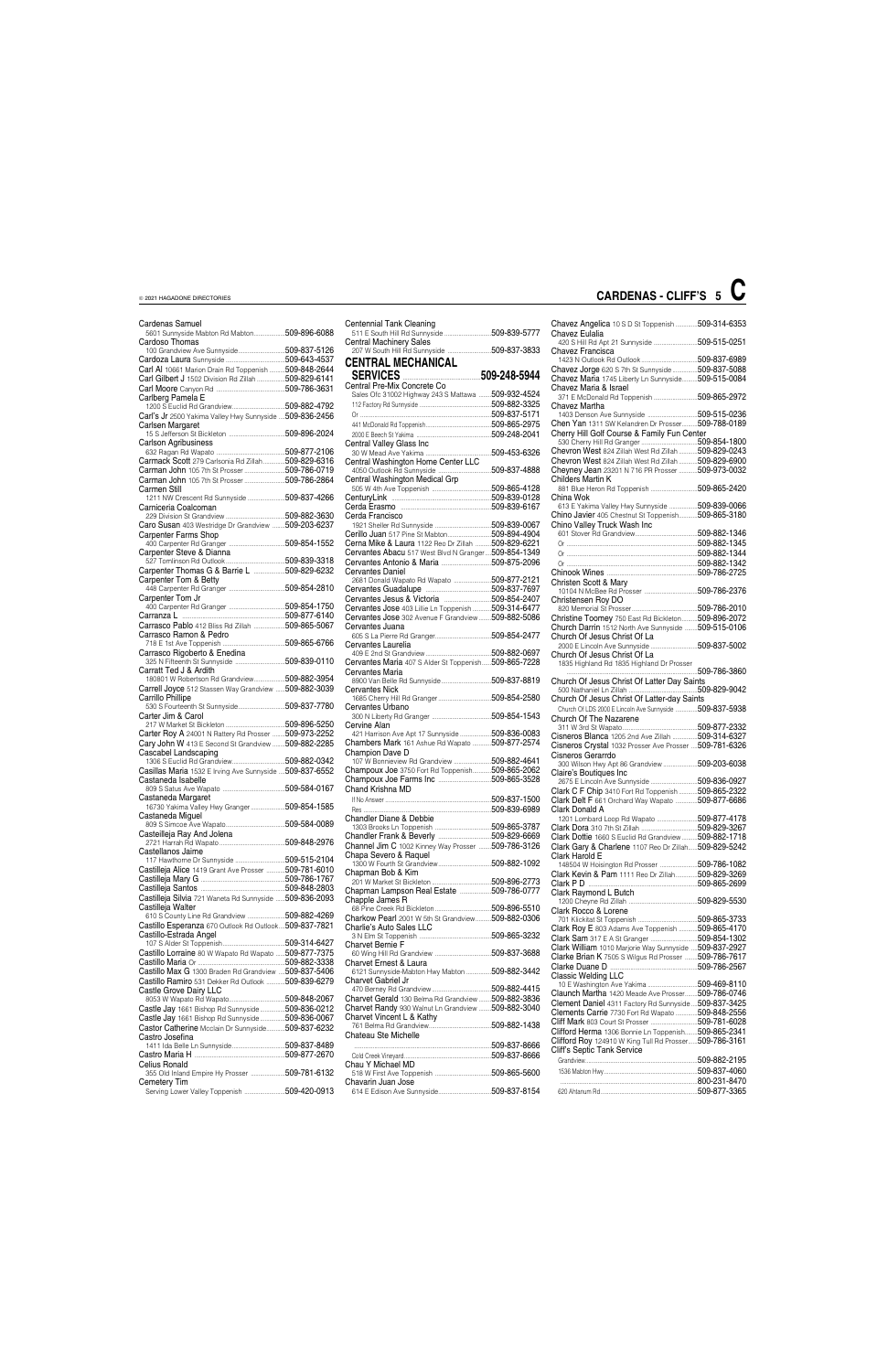| Cliff's TV & Video 114 Elm St Grandview509-882-2506                  |  |  |
|----------------------------------------------------------------------|--|--|
|                                                                      |  |  |
| <b>Cloutier Ryan</b>                                                 |  |  |
| 119 S Toppenish Ave Apt 5 Toppenish  509-314-6476                    |  |  |
| Cluff Shirley 90802 W Hess Rd Prosser  509-973-2043                  |  |  |
| Coates Ken 504 Factory Rd Sunnyside  509-837-4211                    |  |  |
| Cobar Salvador 511 Baker Dr Zillah509-829-0263                       |  |  |
| Cobb Sherlyn Mae                                                     |  |  |
|                                                                      |  |  |
| Cobble Randall PAC                                                   |  |  |
|                                                                      |  |  |
| Cochran Bill W Jr 318 D St Granger  509-854-1599                     |  |  |
| Cockrum Kathy 838 Upland Dr Sunnyside509-515-0486                    |  |  |
| Code Of Ethics 131 Shearer Ln Toppenish  509-865-4037                |  |  |
| Coder Dale & Betty 202 Ann St Zillah 509-829-3959                    |  |  |
| Coder Rodney                                                         |  |  |
|                                                                      |  |  |
|                                                                      |  |  |
| Coffman Douglas R                                                    |  |  |
| лин <b>ан Douglas 11</b><br>1121 N Hicks Rd Grandview 509-882-2211   |  |  |
| Coffman Jarred                                                       |  |  |
| 173602 W Old Inland Empire Hwy Prosser 509-788-0409                  |  |  |
|                                                                      |  |  |
|                                                                      |  |  |
|                                                                      |  |  |
| Cole Peter 174306 W Byron Rd Prosser509-786-2362                     |  |  |
| Cole Richard 826 Mayhew St Sunnyside509-837-3651                     |  |  |
|                                                                      |  |  |
| Coleman D L                                                          |  |  |
| 1691 Pumphouse Rd Toppenish 509-865-5022                             |  |  |
| Coleman Kenneth Sr                                                   |  |  |
| 412 W Madison Ave Sunnyside 509-837-4138                             |  |  |
| Coleman Robert 1101 Blaine Rd Zillah  509-829-9981                   |  |  |
| Colfax Yvonne                                                        |  |  |
|                                                                      |  |  |
|                                                                      |  |  |
| Collier Dave 23901 N 716 PR Prosser  509-973-2380                    |  |  |
| Collins Frank 12 E 2nd Bickleton 509-896-2004                        |  |  |
| Collins Linda Carol                                                  |  |  |
|                                                                      |  |  |
|                                                                      |  |  |
|                                                                      |  |  |
| Collins Marcus 6001 N Wamba Rd Prosser  509-786-3864                 |  |  |
| <b>Colonial Funeral Home</b>                                         |  |  |
|                                                                      |  |  |
| Colson Jeff 804 Grandridge Rd Grandview  509-882-2573                |  |  |
| Columbia Asphalt & Gravel Inc                                        |  |  |
|                                                                      |  |  |
|                                                                      |  |  |
|                                                                      |  |  |
| Columbia Ready Mix                                                   |  |  |
| 377 Parker Bridge Rd Wapato 509-877-1260                             |  |  |
| Columbia River Country Store                                         |  |  |
|                                                                      |  |  |
| Columbia River Country Store                                         |  |  |
|                                                                      |  |  |
| Columbia River Steel & Construction Inc                              |  |  |
|                                                                      |  |  |
|                                                                      |  |  |
| Combelic Neil 481 Randel Rd Sunnyside  509-837-4030                  |  |  |
| Combs William MD                                                     |  |  |
|                                                                      |  |  |
|                                                                      |  |  |
| Comins Rick & Joanne G Atty                                          |  |  |
|                                                                      |  |  |
| Community Dental Center<br>1721 E Lincoln Ave Sunnyside 509-837-7178 |  |  |
|                                                                      |  |  |
| Community Health Services-Yakima Valley                              |  |  |
| <b>Farm Workers Clinic</b>                                           |  |  |
|                                                                      |  |  |
| Comprehensive Healthcare                                             |  |  |
|                                                                      |  |  |
| Concienne Mike                                                       |  |  |
| 890 Mountainview Rd Grandview 509-882-4841                           |  |  |
| Concienne Patrick & Eileen                                           |  |  |
| 179201 W Robertson Rd Grandview509-882-2431                          |  |  |
| <b>CONCORD CONSTRUCTION INC</b>                                      |  |  |
|                                                                      |  |  |
|                                                                      |  |  |
| Condie Jared 345 W Woodin Rd Sunnyside 509-839-7684                  |  |  |
|                                                                      |  |  |

Cruz Annebelle ........................................................509-877-6737 Cruz Art 411 Elm St Grandview ..............................509-882-2493 Cruz Ernestina 1201 Ray Rd Sunnyside ...........509-836-2470<br>Cruz Herlinda 914 Jefferson Ave Toppenish ....509-865-5429 Cruz Herlinda 914 Jefferson Ave Toppenish Cruz Luis 43008 N Mcdonald Rd Prosser ..........509-839-0078 Cruz Timothy Jr 5491 Branch Rd Wapato ........509-848-2485 Cuillier Donald R 2271 Riggs Rd Wapato ........509-877-3207 E .509-877-6332<br>.509-837-6272 Cullen Dale 2420 Price Rd Outlook ......................509-837-6272 Culver Mechele 1507 Paterson Rd Prosser ......509-788-0999 Curfman Irvin ..............................................................509-882-6223 Curfman Melvin C P O Box 834 Sunnyside ........................................................................509-837-4583 Curfman Ronald & Melody 25206 S 1522 PR Prosser........................................509-786-9974 Curfman Steel Corporation 521 Midvale Rd Sunnyside ....................................509-837-4650 Curfman Tara 1806 W Second St Grandview ..............................509-203-6230 Curfman Troy 1621 State Route 223 Toppenish..........................509-854-1019 Curfnan Lindsee 1893 Sheller Rd Sunnyside ....................................509-836-5379 Curtis Zachary 157 Hawthorne Dr Sunnyside ................................509-515-0992 **D** DKFAB Inc 7240 Yakima Valley Hwy Zillah ........509-877-3912 Or ....................................................................................509-877-1239 DRR Fruit Products 705 Alexander Rd Sunnyside ................................509-836-2051 D W's Motor Machine & Tractor Repair & Parts 190 Dayton Rd Grandview ........................509-882-4362 Dabalos Alfonso J 101 Ashue Rd Wapato........509-877-4981 Dabalos MaryKay ....................................................509-877-7245 Dagdagan Produce 4640 Lateral A Rd Wapato ......................................509-877-2727 Dahlke Georgia 950 Snipes Pump Rd Sunnyside ..........................509-837-3480 Dahlstrom Carl ..........................................................509-839-2073 Dairy Queen Of Toppenish 401 W 1st Ave Toppenish........................................509-865-4015 Daley Merry S 1310 Chenaur Dr Zillah ..............509-829-6478 Dalrymple Bryan & Cristina 500 Albro Rd Sunnyside ..........................................509-839-6040 Dalrymple John A 1619 South St Sunnyside....509-837-8027 Dalrymple John A 1620 S 16th St Sunnyside........................................509-837-4510 Dalrymple Randy & Cassie ................................509-837-8565 Daly P Sister ..............................................................509-877-4256 Damian Francisca 1410 Ida Belle Ln # D108 Sunnyside ..................509-837-5069 Damron Frances T 1100 S Euclid Rd Grandview..................................509-882-3390 Daniel Antonio 635 Sunnyside Ave Sunnyside ..............................509-515-0196 Daniel Lupe ................................................................509-839-6288 Danies Cathy J 914 King St Grandview ..............509-882-3968<br>Danner Art 190 E Evans Rd Wapato .......................509-877-7060<br>Darigold Inc 400 Alexander Rd Sunnyside ........509-837-8000 Danner Art 190 E Evans Rd Wapato . Darigold Inc 400 Alexander Rd Sunnyside Or ....................................................................................509-837-2632 Or ....................................................................................509-837-1484 Or ....................................................................................509-837-2268 Or ....................................................................................509-837-8435 Darrell Ferguson 1347 Rohman Dr Prosser... Dart Robert W 1831 Yakima Valley Hwy Wapato..........................509-877-3950 Dauenhauer Manufacturing Co 63351 Highway 97 Toppenish ..............................509-865-3300 Dave Martin Family Auto Sales 355 Wine Country Rd Prosser................................509-786-5344 David A Padgett ........................................................509-829-6412 David Jim 15 S Jefferson St Bickleton .....................509-896-2064<br>Davido George R 31 Barbee Rd Zillah ................509-865-2019

Davido George R 31 Barbee Rd Zillah .<br>Davidson, James A & Nanoy E

| Conry Delbert 1500 Federal Way Sunnyside  509-836-2310  |  |
|---------------------------------------------------------|--|
| <b>Constellation Wines US</b>                           |  |
| 3090 Wittkopf Loop Rd Prosser 509-786-4558              |  |
| Contented Ewe Home Inspections 509-786-4300             |  |
| Cook A P & C S                                          |  |
| 17960 Yakima Valley Hwy Granger509-854-1159             |  |
| Cook Frank W Jr                                         |  |
|                                                         |  |
|                                                         |  |
|                                                         |  |
| <b>Cooley Terry O</b> 103 Lee Ave Toppenish509-865-5526 |  |
| Cooper Laura 615 S 14th St Sunnyside  509-837-2234      |  |
|                                                         |  |
| Copenhaver Clint 1771 Johnson Ln Mabton509-894-5334     |  |
| Copenhaver David                                        |  |
| 1420 W Riverside Ave Sunnyside 509-837-7896             |  |
|                                                         |  |
|                                                         |  |
| Corbach James M 805 W Blvd N Granger  509-854-1825      |  |
| Cornelio Javier                                         |  |
| 613 Washington Ave Toppenish509-865-5814                |  |
|                                                         |  |
| <b>Cornerstone Ranches</b>                              |  |
|                                                         |  |
| Corona Dora 206 Deangela Dr Grandview509-882-3828       |  |
| Corona Fabio 701 N 6th St Sunnyside 509-515-2057        |  |
|                                                         |  |
| Corona Jaime                                            |  |
| 300 Wilson Hwy Apt 115 Grandview509-882-0471            |  |
| Corona Maria                                            |  |
| 300 Wilson Hwy Apt 66 Grandview 509-203-6152            |  |
| Coronado Julian 607 W 5th St Grandview  509-882-5461    |  |
| Correa Carla 525 S 13th St Sunnyside  509-839-0769      |  |
| Cortez Maria 421 Victory Way Sunnyside  509-837-5726    |  |
| Cortez Maria L 2203 Hill Dr Grandview 509-882-1967      |  |
| Cortez Ruben Jr                                         |  |
| 1001 Carriage Square Dr Grandview 509-882-1504          |  |
| Cortez Rudy 1100 S Euclid Rd Grandview 509-882-5388     |  |
|                                                         |  |
| Cosecha Court 2 Phase 2                                 |  |
|                                                         |  |
|                                                         |  |
| Costello Antonio                                        |  |
|                                                         |  |
| Cottrell Patty 3410 Harrah Rd Harrah 509-848-2244       |  |
| Cougar Den Restaurant                                   |  |
| 620 Signal Peak Rd White Swan 509-874-2153              |  |
| Country Lane Apts                                       |  |
| 910 E Harrison Ave Sunnyside 509-839-3375               |  |
| Country Lane Apts                                       |  |
|                                                         |  |
|                                                         |  |
| Coursey William N                                       |  |
|                                                         |  |
| Cover Dwight E                                          |  |
| 1631 Woodworth Rd Grandview509-882-5083                 |  |
| Cover Jacob 601 Rainier Ave Zillah509-865-4945          |  |
| Covert Clifford 615 E Second St Grandview509-882-4661   |  |
| Cow Palace 1631 N Liberty Rd Granger  509-829-0788      |  |
|                                                         |  |
| Cowan Carol 390 Ware Rd Grandview509-882-4139           |  |
| Cowan David K 3220 S L I Rd Sunnyside 509-839-5124      |  |
| Cowin Dick & Joyce 2693 Kays Rd Wapato  509-877-2801    |  |
|                                                         |  |
| Cowin Dick & Sons 540 Cowin Ln Wapato  509-877-4587     |  |
| Cowin Michael 2691 Kays Rd Wapato509-877-4023           |  |
| Coy's Plumbing Serving the Yakima Valley  509-786-4319  |  |
| Cozad Wendell B                                         |  |
|                                                         |  |
| Crabtree Marlin & Betty                                 |  |
| 740 S County Line Rd Grandview 509-882-1613             |  |
| Crabtree Simeon                                         |  |
| 2421 Olmstead Rd Grandview 509-882-2543                 |  |
| Crabtree Simeon W & Elizabeth M 509-882-2543            |  |
| Craig Gerald 1374 Upland Dr Sunnyside 509-837-8927      |  |
| Crawford Charles & Connie                               |  |
|                                                         |  |
|                                                         |  |
| Crawford Ed 129201 W Evans Rd Prosser  509-786-2036     |  |
| Crawford M 3704 S Steele Rd Prosser 509-786-5986        |  |
| Crawford Robert 9701 S Moore Rd Prosser 509-786-3283    |  |
| Criste Arthur & Elva                                    |  |

| Condie Jared 345 W Woodin Rd Sunnyside509-839-7684      | .509-786-1631<br>153901 W King Tull Rd Prosser        | Davidson James A & Nancy E                               |
|---------------------------------------------------------|-------------------------------------------------------|----------------------------------------------------------|
| Cone Vera 1222 Hillcrest Dr Prosser<br>509-786-2239     | .509-788-1567                                         | 509-882-1984<br>606 Cherry Ln Grandview                  |
| Conner G D & J G 11 Alteejen Rd Zillah<br>.509-829-3201 | 509-973-2232<br>Crosby Darwin                         | Davila Martha                                            |
| Connor Gary & Jolene                                    | Cross Stephanie                                       | .509-837-5080<br>1408 S Thirteenth St Sunnyside          |
| 509-829-3265                                            | 176002 W Old Inland Empire Hwy Prosser 509-788-0855   | .509-837-2960<br>Davis Don 2120 Stover Rd Grandview      |
| Conquistador Mexican Restaurant LLC                     | Crowder Martin                                        | Davis Evelyn 705 Westwind Dr # 12 Zillah<br>509-829-6225 |
| 509-839-2880                                            | 509-865-6306                                          | 509-882-1904                                             |
| Conrad Joyce                                            | Cruse Jay & Carolyn 700 Merwin Ct Zillah 509-314-6281 | Davis Janet 211 North St Wapato<br>.509-877-4481         |
| .509-882-3021<br>300 Wilson Hwy Apt 63 Grandview        | Cruz Aleiandro                                        | 509-786-1918<br>Davis Jon 1000 Alexander Ct Prosser      |
| Conrad Russell Excavation LLC.<br>.509-973-1140         | .509-584-0187                                         | Davis Marla 155512 W Johnson Rd Prosser 509-786-2631     |

### **C 6 CLIFF'S - DAVIS**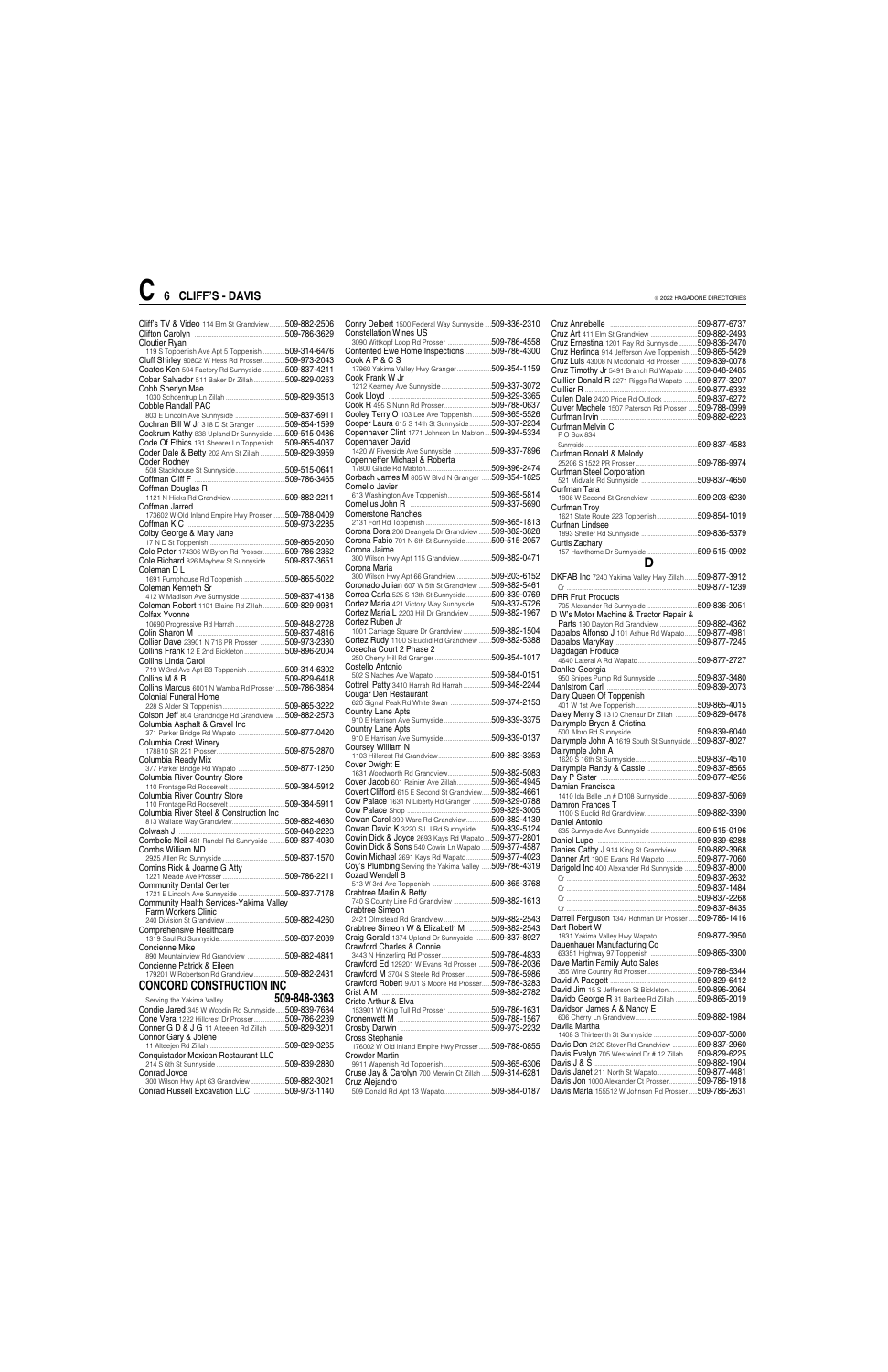| 2500 Mabton-Sunnyside Hwy Sunnyside 509-837-5303       |
|--------------------------------------------------------|
|                                                        |
|                                                        |
| Davis William & Susan 303 Bliss Rd Zillah 509-865-2640 |
|                                                        |
|                                                        |
|                                                        |
|                                                        |
| Dawsey Sunny 827 Market St Prosser509-786-2999         |
| De La Paz Albert & Estella 509-837-6572                |
| De Lacruz Orfil 509 N D St Toppenish509-314-6094       |
|                                                        |
|                                                        |
|                                                        |
| 525 Rouse Rd Trlr 42 Sunnyside  509-839-9896           |
|                                                        |
|                                                        |
|                                                        |
|                                                        |
| Dean M M 1108 Walker PI Prosser 509-786-1073           |
|                                                        |
|                                                        |
|                                                        |
| Debock Albert 350 Hornby Rd Grandview  509-837-7696    |
|                                                        |
|                                                        |
|                                                        |
|                                                        |
| Degante Sofia 8202 S Missimer Rd Prosser 509-786-0250  |
| Degraaf Donna 980 Outlook Rd Outlook509-515-0366       |
| DeGraaf Henry 1770 Forsell Rd Grandview509-882-2921    |
| Degrood April 825 Scoon Rd Sunnyside  509-515-0085     |
| DeGroot Dan 4701 Scoon Rd Sunnyside  509-839-4123      |
| Degroot Dan R 4701 Scoon Rd Sunnyside  509-839-0104    |
| DeKnikker Vernon 2591 E Zillah Dr Zillah  509-829-6877 |
|                                                        |
|                                                        |
| Dela Cruz Delfin 100 South St Wapato  509-877-4879     |
|                                                        |
|                                                        |
| 1333 S Seventh St Sunnyside 509-837-4566               |
|                                                        |
| Delbert Wheeler 250 Cowin Ln Wapato  509-877-2058      |
|                                                        |
|                                                        |
| 406 S Toppenish Ave Toppenish509-314-6071              |
|                                                        |
| 300 Wilson Hwy Apt 17 Grandview 509-882-5598           |
|                                                        |
|                                                        |
| Delgado Anabel 40 G St Outlook509-515-0291             |
|                                                        |
| 17600 Yakima Valley Hwy Granger509-854-0256            |
|                                                        |
|                                                        |
|                                                        |
|                                                        |
|                                                        |
| Delorme Margaret 124 Thill Ave Sunnyside  509-837-3059 |
|                                                        |
|                                                        |
| Delp Jo Ann 620 Westwind Dr Zillah509-829-5015         |
| Delp Sharon L 503 5th St Zillah 509-829-5247           |
|                                                        |
|                                                        |
|                                                        |
|                                                        |
|                                                        |
|                                                        |
|                                                        |
|                                                        |
|                                                        |
| 62002 N Missimer Rd Prosser509-786-2354                |
|                                                        |

| Denton Nila A                                                                                                 |  |
|---------------------------------------------------------------------------------------------------------------|--|
| 1141 W Riverside Ave Sunnyside 509-837-3213                                                                   |  |
| Derrey Rick & Karen                                                                                           |  |
|                                                                                                               |  |
| DeRuyter Bill & Lisa                                                                                          |  |
| 0.1050 Lewandowski Rd Sunnyside509-837-7760                                                                   |  |
| Deruyter Bros Dairy 501 Chute Rd Outlook  509-837-2660                                                        |  |
| Desmarais Kristen L                                                                                           |  |
|                                                                                                               |  |
| Desmarais Mike 3rd & Jackson Mabton 509-894-4933                                                              |  |
| Devin Shell 900 Vintage Valley Pkwy Zillah509-829-3127                                                        |  |
| DeVriend Donald P                                                                                             |  |
| Dewitt Phillip 520 W 3rd Ave Toppenish  509-314-6241                                                          |  |
|                                                                                                               |  |
|                                                                                                               |  |
| Diaz Antonio 329 Weatherwax St Sunnyside  509-515-0497<br>Diaz Armando 131 Home Acres Rd Wapato  509-877-7273 |  |
| Diaz Fred & Aris 104 Fletcher Ln # C Zillah509-314-6006                                                       |  |
| Diaz Irene 907 West Blvd N Granger509-854-1361                                                                |  |
| Dick Kiona 317 S Wapato Ave Wapato 509-877-0423                                                               |  |
| Dickie C Dyke PT                                                                                              |  |
|                                                                                                               |  |
| Dickie Dyke & Gloria                                                                                          |  |
|                                                                                                               |  |
| Diego Donnabelle 180 Keefer Ln Wapato  509-877-4465                                                           |  |
|                                                                                                               |  |
|                                                                                                               |  |
| Dill Joan 702 Hillcrest St Grandview509-203-4664                                                              |  |
| Dillard Paul & Barbara                                                                                        |  |
|                                                                                                               |  |
|                                                                                                               |  |
|                                                                                                               |  |
| Dionne Nettie 280 Fort Rd Toppenish 509-865-3030                                                              |  |
|                                                                                                               |  |
| Dittentholer William G                                                                                        |  |
| 321 Coburn Loop Rd White Swan 509-874-2016                                                                    |  |
| Dixon John 1952 Mountain View Dr Prosser  509-781-6385                                                        |  |
| DK Bain Real Estate Inc                                                                                       |  |
|                                                                                                               |  |
| Do Shin Kan Karate 6th & Dudley Prosser  509-786-4653                                                         |  |
|                                                                                                               |  |
| Dobrauc John 6704 N Missimer Rd Prosser 509-786-6704                                                          |  |
| Dobson A C 801 Dayton Dr Sunnyside509-839-5510                                                                |  |
| Dodd Gary D 301 Barker Rd Granger 509-854-1371                                                                |  |
| Dodd Ollie 121 Schneider Ln Granger  509-854-1131                                                             |  |
| Dodgson Carla 1024 Campbell Dr Prosser  509-786-6781                                                          |  |
| Dog Grooming By Kristi                                                                                        |  |
|                                                                                                               |  |
| Doherty Holly                                                                                                 |  |
| 3.162501 W.Old Inland Empire Hwy Prosser509-786-0765<br>Doll Vickie 1105 Maple Wy Zillah 509-314-6005         |  |
| Dollar General 22127 165 1st Ave Zillah509-829-3600                                                           |  |
|                                                                                                               |  |
|                                                                                                               |  |
|                                                                                                               |  |
| Dollar Tree<br>614 E Wine Country Rd Grandview 509-203-3001                                                   |  |
| <b>Dollar Tree</b>                                                                                            |  |
| 2660 Yakima Valley Hwy Sunnyside 509-439-6054                                                                 |  |
| Doman Larry 11341 Branch Rd Harrah  509-848-2181                                                              |  |
| Domingues Foods Of Wash                                                                                       |  |
|                                                                                                               |  |
| Domino's                                                                                                      |  |
| 364 Chardonay Suite 1 & 2 Prosser 509-781-6550                                                                |  |
| Domino's Pizza                                                                                                |  |
| 1019 Yakima Valley Hwy Sunnyside 509-836-2300                                                                 |  |
| Don Peter M                                                                                                   |  |
| 163802 W North River Rd Prosser 509-786-4992                                                                  |  |
| Donaldson Daniel & Elizabeth                                                                                  |  |
|                                                                                                               |  |
| Don's Painting Service                                                                                        |  |
|                                                                                                               |  |
|                                                                                                               |  |

Doornink Rena ..........................................................509-877-3392

| <b>Elder Carol</b> 1103 Yakima Ave Prosser<br>.509-877-6892<br>Dorr Doris 781 Orchard Way Wapato<br>.509-786-2354 | .509-786-5903 |
|-------------------------------------------------------------------------------------------------------------------|---------------|
| Elder Robert J                                                                                                    |               |
| .509-836-2647<br>Dorsey Myra 309 Ray Rd Sunnyside<br>Den Hoed Joe 750 Mohar Rd Grandview 509-882-1220             | .509-865-4913 |
| Dorsey P 527 Thompson Dr Sunnyside 509-837-4924<br>DenHoed Andy Jr & Robin<br>Electric Beach Tanning Salon        |               |
| Dosono Baltazar 609 S Wasco Ave Wapato  509-877-1130<br>509-882-5025                                              | .509-837-4356 |
| Double R Hop Ranch<br>DenHoed Archie & Maribeth                                                                   |               |
| <b>ELECTRONIC TRANSFER INC</b><br>.509-882-2077<br>.509-848-2454                                                  |               |
| .509-882-8448<br>.509-848-2065                                                                                    |               |
| Dennis Myers Construction Inc<br>.509-786-3827<br>Elenbaas Jason 1106 Sunset PI Sunnyside509-837-6237             |               |
| 509-836-2334<br>Douglas 24-Hour Towing Service<br>Eliason Linda                                                   |               |
| 509-877-8887<br>.509-836-2609<br>3695 Konnowac Pass Rd Wapato                                                     | 509-877-1089  |

### Douglas Wrecking 2681 Donald Wapato Rd Wapato ........................509-877-6434 Downing Darrell 1230 Murray Rd Mabton ........509-837-8419 Dragoo Charles L 4731 Branch Rd Wapato ....509-877-2041

| Dremlyuga Natasha                                                            |               |
|------------------------------------------------------------------------------|---------------|
|                                                                              | 509-865-1935  |
| Drewel Kenneth L DDS                                                         |               |
| 110 W Yakima Valley Hwy Sunnyside                                            | .509-837-2200 |
|                                                                              |               |
| Driscoll Patrick 602 8th St Zillah509-314-6342                               |               |
|                                                                              |               |
| Dufault Dwayne & Lynne                                                       |               |
|                                                                              | 509-848-2338  |
| Duggins Christina                                                            |               |
| 1700 Cascade Way Apt 51 Sunnyside                                            | 509-839-2491  |
| Duim Marie 1515 Oak St Sunnyside 509-837-5423                                |               |
|                                                                              |               |
| Duim Wilbur 1770 Lester Rd Sunnyside509-837-6664                             |               |
|                                                                              |               |
| Dunn Dean & Ye                                                               |               |
| 5751 Yakima Valley Hwy Wapato509-877-2231                                    |               |
| Dunn Lanny D                                                                 |               |
| 5380 Yakima Valley Hwy Wapato                                                | 509-877-4635  |
| Dunnington Charlene F                                                        |               |
|                                                                              | .509-786-3708 |
| Dunnington Gary M<br>154802 W North River Rd Prosser509-786-2987             |               |
| Durado Frank 201 Walnut Ln Grandview  509-882-3247                           |               |
|                                                                              |               |
| Durbin William Edgar 113 Easy St Prosser 509-781-6027<br>Dykstra Merv & Lucy |               |
| -<br>701 Pleasant Ave Grandview 509-882-2365                                 |               |
|                                                                              |               |
| Е                                                                            |               |
| E & J Gallo Winery                                                           |               |
|                                                                              |               |
| Eagle Creek 72910 W Swaley Rd Prosser509-973-2111                            |               |
| Eakin J L 703 S Euclid Rd Grandview 509-882-3335                             |               |
| Earl Robert & Myra 41 Alteejen Rd Zillah  509-829-6847                       |               |
| Early Robert E 1106 Colena St Prosser509-786-2701                            |               |

| Earl Robert & Myra 41 Alteejen Rd Zillah 509-829-6847  |              |
|--------------------------------------------------------|--------------|
| Early Robert E 1106 Colena St Prosser509-786-2701      |              |
| Early Steve & Alice                                    |              |
|                                                        |              |
|                                                        |              |
| Easton Karen L MD                                      |              |
| <b>Grandview Medical Center</b>                        |              |
|                                                        |              |
| Easton Marlene 1021 Prosser Ave Prosser  509-786-2229  |              |
| Eastside Storage 106 S Ninth St Sunnyside 509-837-5696 |              |
| Eastway Cinemas                                        |              |
| 0.400 Blocked BLO understate                           | ENN 097 EE7N |

### Eastway Cinemas 3400 Picard Pl Sunnyside........................................509-837-5570 Eaton Karen 41 Roza View Rd Grandview ........509-837-5671

### **ECONOLOGE**

515 S Elm Street

 $T_{\text{Oppenish WA}}$  98948  $509-314-6442$ 

| Toppenish WA 98948  JUJ"J I 4"044∠  |              |
|-------------------------------------|--------------|
| Eddie Farms Inc                     |              |
|                                     | 509-882-0688 |
|                                     | 509-882-0282 |
|                                     | 509-788-0243 |
| Edica Hildo 931 Hoffer Rd Wapato    | 509-877-2732 |
| Eglet Richard G                     |              |
| 14771 Yakima Valley Hwy Zillah      | 509-829-6350 |
| Egley's Bail Bonds                  |              |
|                                     | 509-839-2180 |
|                                     | 509-837-2282 |
|                                     | 509-839-2180 |
|                                     | 509-786-2681 |
| El Caporal 624 6th St Prosser       | 509-786-4910 |
| El Porvenir Bakery                  |              |
| 209 S Toppenish Ave Toppenish       | 509-865-8837 |
| El Ranchito Restaurant              |              |
|                                     | 509-314-6290 |
| Elder Carol 1103 Yakima Ave Prosser | 509-786-5903 |

### **DAVIS - ELIASON 7 E**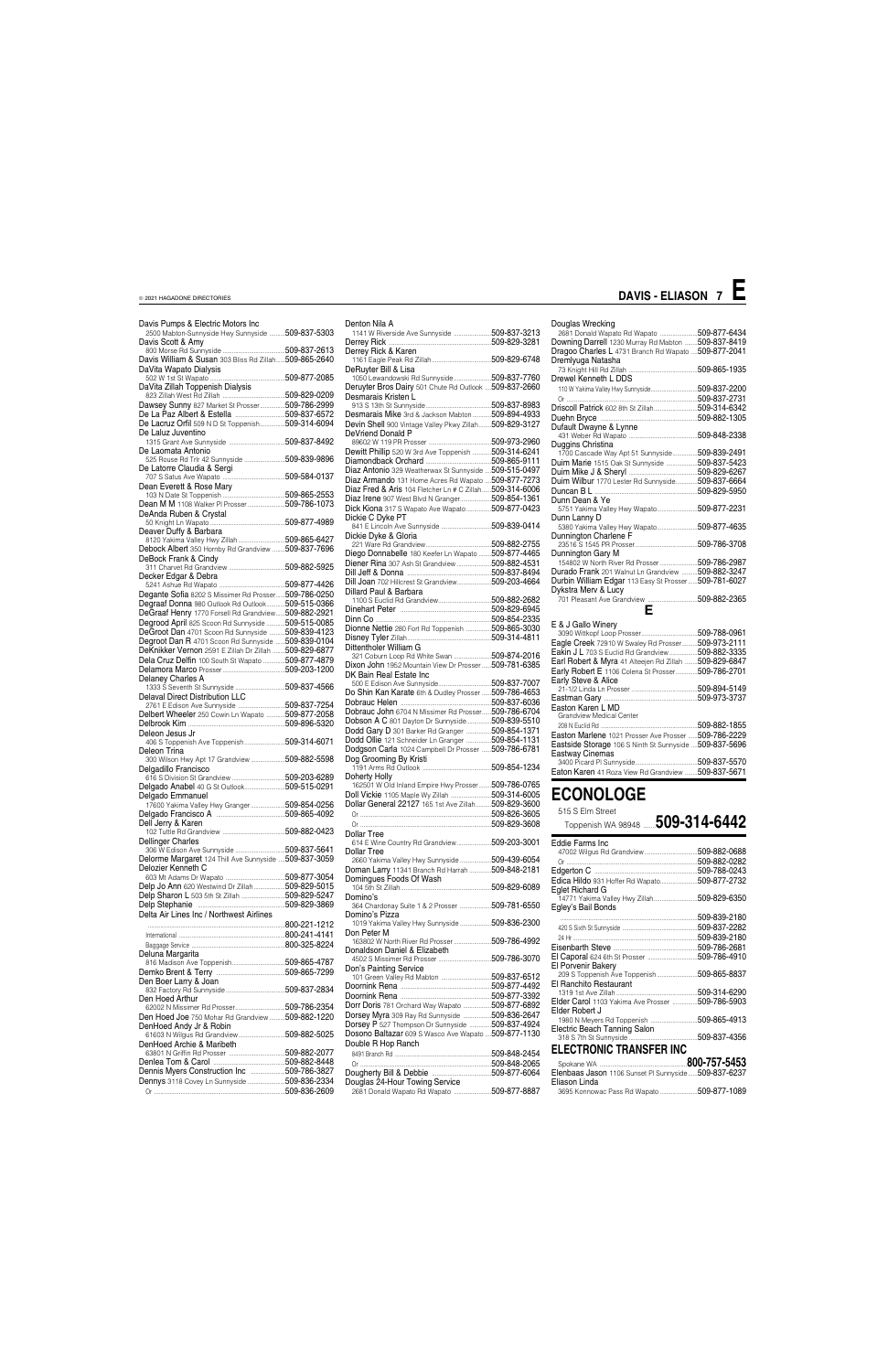| Elizondo Roy 711 W Fifth St Grandview 509-882-1211                   |              |
|----------------------------------------------------------------------|--------------|
| Elledge Todd                                                         |              |
| 12351 Marion Drain Rd Toppenish 509-848-2221                         |              |
| Ellertson K D 3270 Forsell Rd Grandview  509-839-2181                |              |
| Elliot Brad 1501 Sunset Loop Prosser509-786-7955                     |              |
| Elliott Clyde L & Kathy                                              |              |
| 1121 S County Line Rd Prosser  509-882-5502                          |              |
| Elsen Gregory J 1241 Roza Dr Zillah509-829-5029                      |              |
|                                                                      |              |
| Ely Chester & Glenna                                                 |              |
| 355 N Old Inland Empire Hwy Prosser509-786-3892                      |              |
| Ely Gary 8701 S Steele Rd Prosser 509-788-0544                       |              |
| Embree Frank                                                         |              |
| 2691 State Route 241 Sunnyside  509-837-3863                         |              |
| Emery Steven L & Carol A                                             |              |
|                                                                      |              |
|                                                                      |              |
| <b>Emmanuel Beauty Salon</b>                                         |              |
|                                                                      |              |
| Empire Heavy Equipment Repair Inc                                    |              |
| 3071 E Edison Rd Sunnyside                                           | 509-836-0088 |
| Empire Heavy Equipment Repair Inc                                    |              |
|                                                                      |              |
|                                                                      |              |
| Enbom Gaylord L 140 Gangl Rd Wapato509-877-6610                      |              |
| Eneas Laurence                                                       |              |
|                                                                      |              |
| Energy Employee Home Services                                        |              |
|                                                                      |              |
| <b>Energy Employee Home Services</b>                                 |              |
|                                                                      |              |
|                                                                      |              |
| Engel Charlene 121 Olive Ave Sunnyside  509-837-4160                 |              |
| Enos Blane & Liz 9208 S Griffin Rd Prosser  509-786-6993             |              |
| Enos Buck                                                            |              |
| 171602 W North River Rd Prosser 509-786-3484                         |              |
| Enrigues Relnaldo                                                    |              |
| 1111 Prosser Ave Apt 2 Prosser 509-781-6176                          |              |
|                                                                      |              |
| <b>Enwards Dave</b>                                                  |              |
| 192 Hanging Rock Rd Goldendale  509-384-5026                         |              |
| Ericksen William L                                                   |              |
|                                                                      |              |
|                                                                      |              |
|                                                                      |              |
| Erickson G 1270 Larue Rd Toppenish 509-865-2097                      |              |
| Erickson Steven M & Karen 509-839-2846                               |              |
| Eshleman Norma                                                       |              |
|                                                                      |              |
| Eshleman Ralph 303 Barker Rd Granger 509-854-1715                    |              |
|                                                                      |              |
| <b>Esperson Mary</b>                                                 |              |
|                                                                      |              |
| Espinoza David                                                       |              |
| 339 N Fourteenth St Sunnyside 509-515-2041                           |              |
| Espinoza Efren                                                       |              |
|                                                                      |              |
|                                                                      |              |
|                                                                      |              |
| Esquibal Efrain 215 Pearne St Toppenish  509-314-6172                |              |
| Esquivel Miguel 831 Cheyne Rd Zillah  509-829-6598                   |              |
| Essary Gerald                                                        |              |
| 153005 W North River Rd Prosser  509-786-2479                        |              |
| Estey Wilma 88602 W 119 PR Prosser 509-973-3441                      |              |
|                                                                      |              |
| Estrada Miguel                                                       |              |
|                                                                      |              |
| Estrada Petra 205 Pleasant Ave Grandview  509-882-6657               |              |
| Estrada Ruben 1642 N Camas Rd Wapato  509-877-7790                   |              |
| Estrada Silvester 191 E Evans Rd Wapato  509-877-4089                |              |
| Estudillo's Market                                                   |              |
|                                                                      |              |
|                                                                      |              |
|                                                                      |              |
| Eucker Rich S 290 Walnut Ln Grandview  509-882-4796                  |              |
| Evans Eric                                                           |              |
| 1403 Meade Ave Apt 110 Prosser 509-781-6199                          |              |
|                                                                      |              |
| Evans Robert 510 Broadview Dr Grandview  509-882-1158                |              |
|                                                                      |              |
| Evenson Allen V 1820 Benson Ave Prosser  509-786-3405                |              |
| Everett Carl                                                         |              |
| 6410 Yakima Valley Hwy Wapato509-877-6238                            |              |
|                                                                      |              |
|                                                                      |              |
| Everett Morgan 953 Parkside Dr Prosser  509-786-2889                 |              |
| <b>Everett Tyler</b><br>140326 W North River Rd Prosser 509-786-3536 |              |

Yakima Valley ..........................**509-966-3636** Farmland Alexander 771 Alexander Extension Rd Grandview ............509-836-0954 Farmland Management Services 92202 W Hess Rd Prosser ......................................509-973-1146 Fast Mobile Services 300 Colleens Way Grandivew ................................509-837-0066 Faucher Charles & Sandra 1352 Gilbert Rd Zillah ..............................................509-829-6459 Faulk Dorothy 908 W 5th St Grandview..............509-882-1483 Favilla Jerad W Rd Wapato ....................................509-848-2112 Favilla Patrick J & Diane Progressive Rd ................................................................509-848-2879 Or ....................................................................................509-848-2120 FedEx Customer Service ..........................................800-463-3339 Expedited ........................................................................800-399-5999 Freight..............................................................................800-274-6115 International .509-848-2940 Feil Theron J 3541 Harrah Rd Harrah ................509-848-2940 Felicetti David & Erin ............................................509-786-3325 Felix Fernando 607 Court St Prosser ..................509-781-6390 Fergus Dick & Bernie ............................................509-829-3481 Fergus Donald 235 Concord Ln Zillah ................509-829-6971 Fergus Wanda 191 E Centennial Dr Zillah ........509-829-5178 Fergus Wanda 191 E Centennial Dr Zillah Ferguson Albert Weston 727 Progressive Rd Wapato ..................................509-848-2621 Ferguson Ryan 7390 Progressive Rd Harrah ..................................509-848-3197 Ferguson Sherry E ..................................................509-786-4508 Fernandez A G 4041 Factory Rd Sunnyside ....509-837-5977<br>Fernandez Alba 10 N Falen Ave Harrah ............509-848-2056 Fernandez Alba 10 N Falen Ave Harrah ............509-848-2056 Fernandez Anthony P ..........................................509-865-3221 Fernandez Maria Isabel 709 S 9th St Sunnyside ............................................509-515-0262 Fewel Farms LLC 64302 W Coats Rd Prosser ....................................509-973-0061 Fewel Terry & Pepper Roza Dr Zillah................509-829-3500 Fiander Michael 861 W White Swan Rd White Swan ......................509-874-2217 Fiddles 721 W 1st Wapato ........................................509-823-5970 Field Carl B MD 820 Memorial St Prosser ........509-786-2010 Field Mary Jean

| Ewart Donald & Sharon                                                                                   | 509-786-4894                 |
|---------------------------------------------------------------------------------------------------------|------------------------------|
| FMS Grant K-Robinson Road                                                                               | 509-882-2856                 |
|                                                                                                         | 509-837-3642                 |
| Faith Lutheran Church                                                                                   |                              |
| Fajardo Pedro 60 Buena Loop Rd Zillah 509-865-2404<br>Fallert Frank 305 Peach Ave Sunnyside             | 509-837-7776                 |
| Famous Burger & Teriyaki                                                                                | 509-865-2400                 |
| Fanciullo Gayla 623 Myrtle Ave Prosser                                                                  | 509-786-7510                 |
| Farias Juan C 413 McClain Dr Sunnyside                                                                  | 509-894-4038<br>509-515-0013 |
| Farley Mark 661 Becker Rd Toppenish                                                                     | 509-865-5803                 |
| Farmer Mike 480 Zillah Heights Rd Zillah  509-865-3541<br>Farmer Mike 921 Ann Ave Sunnyside509-837-4698 |                              |
| Farmers 802 W 1st Ste 300 Toppenish 509-865-2337                                                        |                              |
| Farmers Insurance<br>364 Chardonnay Ave Ste 5 Prosser                                                   | 509-781-6300                 |

### **FARMERS-WESSELIUS INSURANCE** Serving The Lower

| 509-786-3536<br>Everett Tyler                                              | Fiesta Foods<br>2010 Yakima Valley Hwy Sunnyside 509-836-2257 | Frenandez Joanne          | .509-865-3802                 |
|----------------------------------------------------------------------------|---------------------------------------------------------------|---------------------------|-------------------------------|
| .509-786-5388<br>140326 W North River Rd Prosser<br>Evergreen Products Inc | Fiesta Foods<br>2010 Yakima Valley Hwy Sunnyside 509-790-0115 | Friberg Allen & Charlotte | .509-877-7766                 |
| .509-877-2830<br>Evergreen Services LLC                                    | Figueroa Alejandra<br>601 Chestnut Ave Sunnyside 509-837-5968 |                           | .509-973-2714<br>509-829-6183 |
| 509-837-7476<br>5990 Independence Rd Sunnyside                             | Filer Ted J 81 Valleyview Rd Zillah509-829-6781               | Friend John               |                               |
| Everts Bill 481 W Parker Heights Rd Wapato  509-877-3754                   | Finch Alan 139802 W Johnson Rd Prosser 509-786-4045           |                           | .509-837-3468                 |
| .509-829-3155                                                              | Finch Roger D Insurance                                       |                           | .509-837-4471                 |
|                                                                            |                                                               |                           | 509-786-2929                  |

| Finch Roger & Jane                                                          |  |
|-----------------------------------------------------------------------------|--|
|                                                                             |  |
|                                                                             |  |
| <b>FIRE EMERGENCY</b>                                                       |  |
| See: Inside Front Cover                                                     |  |
| <b>FIRE NON-EMERGENCY</b>                                                   |  |
| See: Salmon-tabbed Government Pages                                         |  |
| Firestone Orville E                                                         |  |
|                                                                             |  |
| Firewood Orchards 540 Lamb Rd Zillah  509-829-3137                          |  |
| <b>First American Title</b>                                                 |  |
| 2680 Yakima Valley Hwy Sunnyside 509-837-8704                               |  |
| First Baptist Church                                                        |  |
|                                                                             |  |
|                                                                             |  |
| Fischer Chris 401 Westridge Dr Grandview  509-882-4438                      |  |
| Fischer Fred 721 Lucy Ln Zillah 509-829-5916                                |  |
|                                                                             |  |
|                                                                             |  |
|                                                                             |  |
|                                                                             |  |
| Fleming Ron L 301 Railroad Ave Granger  509-854-1634                        |  |
| Flett Michele 140 Aster Ln Wapato 509-877-2112<br>Flodin Mark A             |  |
|                                                                             |  |
| Flores Aida 402 W 3rd Ave Toppenish 509-314-6334                            |  |
| Flores Bernardo 211 Pearne St Toppenish  509-865-2174                       |  |
| Flores Joel 104 Harrison St Grandview 509-203-6103                          |  |
| Flores Mary 702 S Tieton Ave Wapato 509-877-4888                            |  |
| Flores R A Sonny                                                            |  |
| 157601 W North River Rd Prosser 509-786-2035                                |  |
| Florian Charles 930 Margaret St Prosser  509-786-1561                       |  |
|                                                                             |  |
| <b>Ford H L Jr</b> 1031 Tecumseh Rd White Swan <b>509-848-2476</b>          |  |
|                                                                             |  |
|                                                                             |  |
|                                                                             |  |
| Forrest Frank W & Dianne M                                                  |  |
| 170901 W Apricot Rd Grandview509-882-3841                                   |  |
| Fort Simcoe Job Corps Center 509-874-2244                                   |  |
| <b>FORTIER STAN INSURANCE</b>                                               |  |
| <b>SERVICES</b>                                                             |  |
|                                                                             |  |
| 6 S 2nd St Suite 210 Yakima509-575-0016                                     |  |
| Fortoso Eulogiz & Hortencia<br>300 Wilson Hwy Apt 16 Grandview 509-882-5899 |  |
| Foss Richard B 306 S Park Dr Wapato  509-877-6579                           |  |
| Foster Frank R                                                              |  |
|                                                                             |  |
| Foster Joyce 526 N Fir St Toppenish  509-865-4624                           |  |
|                                                                             |  |
| Foster Mary 1349 Hill Ave Sunnyside 509-839-1641                            |  |
| Foster Robert 21291 S 1522 PR Prosser 509-786-1536                          |  |
| Fox Ron & Ardean                                                            |  |
| 179102 W Robertson Rd Grandview509-882-3982                                 |  |
|                                                                             |  |
| Frank Henry G Jerry                                                         |  |
|                                                                             |  |
| Franklin Ernest Harold                                                      |  |
|                                                                             |  |
| Fransen Steve & Gale                                                        |  |
| Frasier John                                                                |  |
| 81807 W Old Inland Empire Hwy Prosser  509-973-3407                         |  |
| <b>Frausto Dolores</b> 700 S 13th St Sunnyside  509-839-3547                |  |
| Frazier William K 161 Skone Way Wapato 509-877-3120                         |  |
| Fredricks Claude C                                                          |  |

Fredrickson Harold

1406 Hammond Ln Toppenish ..............................509-865-3680

Freepons Tom & Linda

99402 W Mccreadie Rd Prosser............................509-973-2582

## **E 8 ELIZONDO - FRIENDSHIP**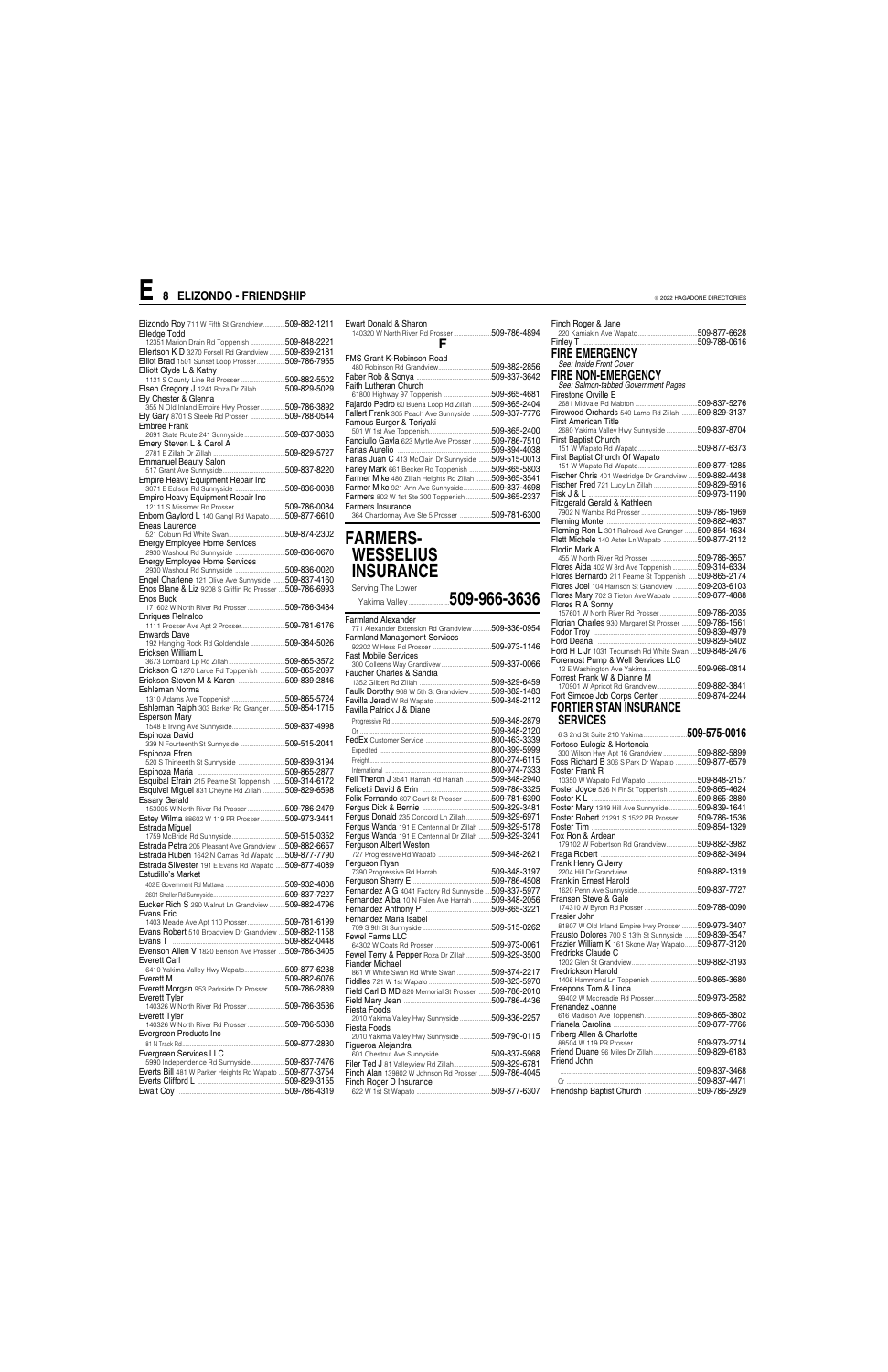| Garcia Maria Elena                                                                                     |  |
|--------------------------------------------------------------------------------------------------------|--|
|                                                                                                        |  |
| Garcia Rebekah                                                                                         |  |
| 410 W South Hill Rd Apt 2E Sunnyside  509-515-0301                                                     |  |
| Garcia Rigoberto 6 N Elm St Toppenish 509-865-3596                                                     |  |
| Garcia Rosa 229 Canyon Dr Prosser 509-786-1194                                                         |  |
| Garcia Rosa 1121 McClain Dr Sunnyside  509-837-3021                                                    |  |
| Garcia Tony 819 Rossier Ave Sunnyside509-515-0603                                                      |  |
| Gardee Pricilla 90 Locust Ave White Swan509-874-2050                                                   |  |
| Gardner Chantel                                                                                        |  |
| Gardner Mark PAC                                                                                       |  |
|                                                                                                        |  |
| Gardner Ron & Alva                                                                                     |  |
|                                                                                                        |  |
| Gardner Steven B                                                                                       |  |
| Garibaldo Gabriel                                                                                      |  |
|                                                                                                        |  |
| Garibay Mario 1326 S Sixth St Sunnyside 509-515-0369                                                   |  |
| Gariday Jesus J 708 N 5th St Grandview509-882-3214                                                     |  |
| Garlingo Debbie 510 S Camas Ave Wapato  509-584-0135                                                   |  |
| Garner Cody 11 Larue Rd Toppenish509-865-5872                                                          |  |
| Garner William H                                                                                       |  |
| Garrison Bill & Shirley                                                                                |  |
| 813 NW Crescent Ave Sunnyside 509-837-3464                                                             |  |
| Garrison Douglas                                                                                       |  |
|                                                                                                        |  |
| Garrison Law Offices PS                                                                                |  |
|                                                                                                        |  |
| Gary Writer And Vicki Writer                                                                           |  |
| Garza Abdon A & Gloria                                                                                 |  |
| 1131 E McDonald Rd Toppenish509-865-2741                                                               |  |
| Garza Angel 1713 Liberty Ln Sunnyside  509-515-0099                                                    |  |
| Garza Annabel 606 Bolin Dr Toppenish 509-314-6196                                                      |  |
| Garza Celia 710 S 6th St Mabton 509-894-4193                                                           |  |
| Garza Concepcion                                                                                       |  |
|                                                                                                        |  |
| Garza Dora 409 S 1st St Sunnyside509-837-5175                                                          |  |
| Garza Edward 30 Mellis Rd Wapato509-877-4803                                                           |  |
| Garza Hector                                                                                           |  |
| 410 E Toppenish Ave Toppenish 509-314-6317                                                             |  |
| Garza Jose 720 S Sixth St Sunnyside 509-837-8462                                                       |  |
| Garza Juliana                                                                                          |  |
|                                                                                                        |  |
| Garza Roberto                                                                                          |  |
| Garza Rosa 903 E Harrison Ave Sunnyside  509-837-4782                                                  |  |
| Gasseling Darren L                                                                                     |  |
|                                                                                                        |  |
| Gasseling Dennis A                                                                                     |  |
|                                                                                                        |  |
| Gasseling Leo & Sons Inc                                                                               |  |
| Gasseling Marleen                                                                                      |  |
|                                                                                                        |  |
|                                                                                                        |  |
|                                                                                                        |  |
|                                                                                                        |  |
| Gasseling Theresa 750 Evans Rd Wapato  509-877-2047                                                    |  |
| Gasseling William Ranches Inc                                                                          |  |
|                                                                                                        |  |
|                                                                                                        |  |
| Gause M David 206 Sunset Way Zillah 509-829-0758                                                       |  |
|                                                                                                        |  |
| Gay Kevin & Armida 123 Floral Ln Outlook509-837-0722                                                   |  |
|                                                                                                        |  |
| Gay Randy 904 W Fourth St Grandview509-882-2502                                                        |  |
| Geffe Debbie 1103 Blaine Rd Zillah 509-829-5529<br>Gefre Robert & Carol                                |  |
| 11653 Yakima Valley Hwy Zillah509-829-6594                                                             |  |
| Gehlen Robert 534 Lillie Ln Toppenish 509-865-2393<br>Gehlen Teresa 561 Gilbert Rd Zillah 509-865-1069 |  |

| Frito-Lay Inc 550 Midvale Rd Sunnyside  509-836-1190                                                           | Garcia Maria Elena                                                                                        |               | George Walter & Elizabeth                                                                                        |               |
|----------------------------------------------------------------------------------------------------------------|-----------------------------------------------------------------------------------------------------------|---------------|------------------------------------------------------------------------------------------------------------------|---------------|
| Fritts Dan 1090 Snipes Pump Rd Sunnyside 509-836-2166                                                          |                                                                                                           |               |                                                                                                                  |               |
| Fry Christine & Glenn                                                                                          | Garcia Rebekah                                                                                            |               |                                                                                                                  |               |
|                                                                                                                | 410 W South Hill Rd Apt 2E Sunnyside 509-515-0301                                                         |               | Gertsmeyer Anthony                                                                                               |               |
| Frye Howard 633 Swan Rd Sunnyside509-837-4057                                                                  | Garcia Rigoberto 6 N Elm St Toppenish509-865-3596                                                         |               |                                                                                                                  |               |
| Fuerte Maria 491 Brewer Rd Grandview 509-882-5494                                                              | Garcia Rosa 229 Canyon Dr Prosser 509-786-1194<br>Garcia Rosa 1121 McClain Dr Sunnyside 509-837-3021      |               | Getsinger Lawrence                                                                                               |               |
| Fujiura Melva 601 Woods Rd Sunnyside509-839-2574                                                               | Garcia Tony 819 Rossier Ave Sunnyside509-515-0603                                                         |               | Gibbons April 12519 Paige Ln Prosser509-786-1181                                                                 |               |
| <b>Fulwell Matthew</b>                                                                                         | Gardee Pricilla 90 Locust Ave White Swan                                                                  | .509-874-2050 | Gibbons Everett                                                                                                  |               |
| 157603 W Buena Vista Rd Prosser 509-786-0003                                                                   | Gardner Chantel                                                                                           |               | 1016 Jefferson Ave Toppenish 509-865-2737                                                                        |               |
| <b>Funston Raymond</b>                                                                                         | Gardner Mark PAC                                                                                          |               | Gibson Larry 1320 Appleway Rd Grandview  509-882-4696<br>Gifford Connie 708 Hillcrest Rd Grandview  509-882-2744 |               |
| Furan Katherine                                                                                                |                                                                                                           |               | Gifford Jessica 208 Lee St Roosevelt                                                                             | .509-896-2002 |
| 123 W Riverside Dr Sunnyside 509-837-8576                                                                      | Gardner Ron & Alva                                                                                        |               | Gil Ernesto & Victoria 71 Buena Rd Zillah 509-865-2644                                                           |               |
| G                                                                                                              |                                                                                                           |               | <b>Gilbert Orchards</b>                                                                                          |               |
| <b>GMC Training Institute</b>                                                                                  | Gardner Steven B                                                                                          |               | 149176 Highway 24 Sunnyside 509-837-4900                                                                         |               |
|                                                                                                                | Garibaldo Gabriel                                                                                         |               | Gilbert Orchards Inc                                                                                             |               |
| Gagner James & Joan                                                                                            |                                                                                                           |               | Gilbert Patterson Concrete                                                                                       |               |
|                                                                                                                | Garibay Mario 1326 S Sixth St Sunnyside 509-515-0369                                                      |               |                                                                                                                  |               |
| Gagner Norman D                                                                                                | Gariday Jesus J 708 N 5th St Grandview509-882-3214<br>Garlingo Debbie 510 S Camas Ave Wapato 509-584-0135 |               | Giles Vernon & Myrna                                                                                             |               |
|                                                                                                                | Garner Cody 11 Larue Rd Toppenish509-865-5872                                                             |               | Gilfoil Thomas 2701 Wilson Hwy Grandview  509-882-3334                                                           |               |
| <b>Gagner Stanley</b>                                                                                          | Garner William H                                                                                          |               | Gilman T M 1212 Quarter Horse Trl Prosser509-786-3781                                                            |               |
| Gaines Barbara 123 Dot Rd Roosevelt  509-896-2048                                                              |                                                                                                           |               | Gin Severt 380 Pom Pom Rd White Swan 509-874-2030                                                                |               |
|                                                                                                                | Garrison Bill & Shirley<br>813 NW Crescent Ave Sunnyside 509-837-3464                                     |               | Gines Steven & Jane                                                                                              |               |
|                                                                                                                | <b>Garrison Douglas</b>                                                                                   |               |                                                                                                                  |               |
| Galindo Candelario                                                                                             |                                                                                                           |               | Giron Sergio 106 S Fir St Toppenish509-314-6205                                                                  |               |
|                                                                                                                | Garrison Law Offices PS                                                                                   |               | Gizinski Mary 71 Batali St Harrah 509-848-2209                                                                   |               |
| Galindo Sergio                                                                                                 | Gary Writer And Vicki Writer                                                                              |               | Glasenapp Summitt Roofing LLC                                                                                    |               |
| Gall Barbara 304 W Market St Bickleton  509-896-2741                                                           |                                                                                                           |               |                                                                                                                  |               |
| Gall Bernard 1940 Benson Ave Prosser509-786-3084                                                               | Garza Abdon A & Gloria                                                                                    |               |                                                                                                                  |               |
| Gall Bruce & Charlene                                                                                          |                                                                                                           |               | Glasscock Joseph                                                                                                 |               |
|                                                                                                                | Garza Angel 1713 Liberty Ln Sunnyside  509-515-0099<br>Garza Annabel 606 Bolin Dr Toppenish  509-314-6196 |               | Gloria's Hair And Lashes                                                                                         |               |
|                                                                                                                |                                                                                                           |               |                                                                                                                  |               |
| Gallardo Pat & Hugo                                                                                            | Garza Concepcion                                                                                          |               | Glover Ann 3850 Harrah Rd Harrah509-848-2470                                                                     |               |
|                                                                                                                |                                                                                                           |               | Glover Gary 1890 Nelson Rd Granger 509-854-1835<br>Godfrey Patricia 1315 Riverside Dr Prosser  509-786-2100      |               |
| Galliher Alicia 2020 Benson Ave Prosser  509-786-1596                                                          | Garza Dora 409 S 1st St Sunnyside509-837-5175                                                             |               | Godines Gloria 907 Ismo Loop Sunnyside                                                                           | .509-515-0419 |
| Gamache Amos 1322 N Barkes Rd Wapato  509-848-2561                                                             | Garza Edward 30 Mellis Rd Wapato509-877-4803                                                              |               | Godinez Elena 715 S Division St Grandview  509-882-0874                                                          |               |
| Gamache Aric & Lori                                                                                            | Garza Hector                                                                                              |               | Godinez Sergio                                                                                                   |               |
| 152503 W North River Rd Prosser 509-788-0796                                                                   | 410 E Toppenish Ave Toppenish 509-314-6317                                                                |               |                                                                                                                  |               |
| Gamache Bernard J                                                                                              | Garza Jose 720 S Sixth St Sunnyside 509-837-8462                                                          |               | Goedhart M 830 Kriner Rd Sunnyside 509-837-8189<br>Goldcrest Orchards Inc                                        |               |
|                                                                                                                | Garza Juliana                                                                                             |               |                                                                                                                  |               |
|                                                                                                                | Garza Roberto                                                                                             |               | Golden Gate Hop Ranch Inc                                                                                        |               |
|                                                                                                                |                                                                                                           |               |                                                                                                                  |               |
|                                                                                                                | Garza Rosa 903 E Harrison Ave Sunnyside  509-837-4782                                                     |               |                                                                                                                  |               |
| Gamble George F                                                                                                | Gasseling Darren L                                                                                        |               |                                                                                                                  |               |
|                                                                                                                | Gasseling Dennis A                                                                                        |               | Golden Gate Hop Ranches Inc                                                                                      |               |
| Gamboa Constantino                                                                                             |                                                                                                           |               |                                                                                                                  |               |
|                                                                                                                | Gasseling Leo & Sons Inc                                                                                  |               | Golden Gate Mapton Hop Ranch 509-894-4003                                                                        |               |
|                                                                                                                | Gasseling Marleen                                                                                         |               | Golden Horse Restaurant                                                                                          |               |
|                                                                                                                |                                                                                                           |               |                                                                                                                  |               |
| Gamino Richard D                                                                                               |                                                                                                           |               | Golden Nugget 1041 Buena Rd Zillah 509-865-5763<br>Golden West Seed Company                                      |               |
|                                                                                                                |                                                                                                           |               |                                                                                                                  |               |
| Gammie Ranch #102                                                                                              | Gasseling Theresa 750 Evans Rd Wapato  509-877-2047<br>Gasseling William Ranches Inc                      |               |                                                                                                                  |               |
| Ganuelas Victor A 321 Osborn Dr Wapato  509-877-4472                                                           |                                                                                                           |               | Golden Yan Restaurant                                                                                            |               |
|                                                                                                                |                                                                                                           |               |                                                                                                                  |               |
| Garcia Adrian 923 Vine Ave Sunnyside  509-515-0492                                                             | Gause M David 206 Sunset Way Zillah 509-829-0758                                                          |               |                                                                                                                  |               |
| Garcia Arcelia 1211 Beckner Rd Sunnyside  509-837-5480<br>Garcia Carlos 1234 Cherry Ln Grandview  509-882-0321 | Gay Kevin & Armida 123 Floral Ln Outlook509-837-0722                                                      |               | Golloday Geraldine                                                                                               |               |
|                                                                                                                |                                                                                                           |               | Golob Elaine Hudson Rd Granger509-854-1218                                                                       |               |
| Garcia Enedina 106 Wilson Hwy Grandview  509-882-3632                                                          | Gay Randy 904 W Fourth St Grandview509-882-2502                                                           |               | Golob Gloria 2391 Sheller Rd Sunnyside509-837-3961                                                               |               |
| Garcia Esteban 110 Apache Dr Grandview509-203-6184                                                             | Geffe Debbie 1103 Blaine Rd Zillah 509-829-5529                                                           |               |                                                                                                                  |               |
| Garcia Fernando                                                                                                | Gefre Robert & Carol                                                                                      |               | Golob Keith & Joyce                                                                                              |               |
| Garcia Gloria 420 S First St Sunnyside 509-515-0235                                                            | Gehlen Robert 534 Lillie Ln Toppenish 509-865-2393                                                        |               | Golob Robert L 500 Nelson Rd Granger509-854-1899                                                                 |               |
| Garcia Higinio 129 Pleasant Ave Grandview  509-882-0332                                                        | Gehlen Teresa 561 Gilbert Rd Zillah 509-865-1069                                                          |               | Gomez Altagracia                                                                                                 |               |
| Garcia Jose 503 Larson St Grandview 509-882-4106                                                               | Gehlen Thomas 1003 Marj Way Sunnyside509-839-2670                                                         |               |                                                                                                                  |               |
| Garcia Lizette                                                                                                 |                                                                                                           |               | Gomez Carlos 176 Hawthorn Dr Sunnyside509-837-5538                                                               |               |
| 1312 Gregory Ave # A Sunnyside 509-515-0386                                                                    | General Svc Administration<br>5230 Konnowac Pass Rd Wapato 509-877-6090                                   |               | Gomez Delia 1000 Alexander Ct Prosser  509-786-2235<br>Gomez Irma 1302 Mint Ln Sunnyside509-515-0551             |               |
| Garcia Lupe 1224 Prosser Ave Prosser 509-781-6163<br>Garcia Madrigal Antonio                                   | George Anthony 102 Huli Cir Wapato 509-848-2095                                                           |               | Gomez Johnny G                                                                                                   |               |
|                                                                                                                | George Clayton                                                                                            |               |                                                                                                                  |               |
| Garcia Margarita 1561 Thacker Rd Granger509-829-6964                                                           | 62500 Highway 97 Toppenish 509-865-2835                                                                   |               | Gomez Johnny & Meghann                                                                                           |               |
| Garcia Margarita<br>228 W Madison Ave Sunnyside 509-515-0011                                                   | George Nora 120 S K St Toppenish 509-314-6533                                                             |               | Gomez Jose 1713 Guernsey St Sunnyside 509-515-0358                                                               |               |
| Garcia Maria 8710 Van Belle Rd Sunnyside509-837-7068                                                           | George Steven<br>3527 Tecumseh Rd White Swan509-848-0007                                                  |               |                                                                                                                  |               |
|                                                                                                                |                                                                                                           |               |                                                                                                                  |               |

| George Walter & Elizabeth                                                                        |              |
|--------------------------------------------------------------------------------------------------|--------------|
|                                                                                                  |              |
|                                                                                                  |              |
|                                                                                                  |              |
| Gertsmeyer Anthony                                                                               |              |
| Getsinger Lawrence                                                                               |              |
|                                                                                                  |              |
| Gibbons April 12519 Paige Ln Prosser509-786-1181                                                 |              |
| Gibbons Everett                                                                                  |              |
| 1016 Jefferson Ave Toppenish 509-865-2737                                                        |              |
| Gibson Larry 1320 Appleway Rd Grandview  509-882-4696                                            |              |
| Gifford Connie 708 Hillcrest Rd Grandview  509-882-2744                                          |              |
| Gifford Jessica 208 Lee St Roosevelt509-896-2002                                                 |              |
| Gil Ernesto & Victoria 71 Buena Rd Zillah 509-865-2644                                           |              |
| Gilbert Orchards                                                                                 |              |
| 149176 Highway 24 Sunnyside 509-837-4900                                                         |              |
| Gilbert Orchards Inc                                                                             |              |
|                                                                                                  |              |
| <b>Gilbert Patterson Concrete</b>                                                                |              |
| Giles Vernon & Myrna                                                                             |              |
|                                                                                                  |              |
| Gilfoil Thomas 2701 Wilson Hwy Grandview  509-882-3334                                           |              |
| Gilman T M 1212 Quarter Horse Trl Prosser509-786-3781                                            |              |
| Gin Severt 380 Pom Pom Rd White Swan 509-874-2030                                                |              |
| Gines Steven & Jane                                                                              |              |
|                                                                                                  |              |
|                                                                                                  |              |
| Giron Sergio 106 S Fir St Toppenish509-314-6205                                                  |              |
| Gizinski Mary 71 Batali St Harrah 509-848-2209                                                   |              |
| Glasenapp Summitt Roofing LLC                                                                    |              |
|                                                                                                  |              |
|                                                                                                  |              |
| Glasscock Joseph                                                                                 |              |
|                                                                                                  |              |
| Gloria's Hair And Lashes                                                                         |              |
|                                                                                                  |              |
| Glover Ann 3850 Harrah Rd Harrah509-848-2470<br>Glover Gary 1890 Nelson Rd Granger  509-854-1835 |              |
| Godfrey Patricia 1315 Riverside Dr Prosser  509-786-2100                                         |              |
| Godines Gloria 907 Ismo Loop Sunnyside  509-515-0419                                             |              |
| Godinez Elena 715 S Division St Grandview  509-882-0874                                          |              |
| Godinez Sergio                                                                                   |              |
| 507 W Concord Ave Grandview509-882-0509                                                          |              |
| Goedhart M 830 Kriner Rd Sunnyside  509-837-8189                                                 |              |
| Goldcrest Orchards Inc                                                                           |              |
|                                                                                                  |              |
| Golden Gate Hop Ranch Inc                                                                        |              |
|                                                                                                  |              |
|                                                                                                  |              |
|                                                                                                  |              |
| Golden Gate Hop Ranches Inc                                                                      |              |
|                                                                                                  |              |
| Or                                                                                               | 509-839-0135 |
| Golden Gate Mapton Hop Ranch 509-894-4003                                                        |              |
| Golden Horse Restaurant                                                                          |              |
|                                                                                                  |              |
| Golden Nugget 1041 Buena Rd Zillah 509-865-5763                                                  |              |
| <b>Golden West Seed Company</b>                                                                  |              |
|                                                                                                  |              |
|                                                                                                  |              |
| Golden Yan Restaurant                                                                            |              |
|                                                                                                  |              |
|                                                                                                  |              |
| Golloday Geraldine                                                                               |              |
|                                                                                                  |              |
| Golob Elaine Hudson Rd Granger509-854-1218                                                       |              |
| Golob Gloria 2391 Sheller Rd Sunnyside 509-837-3961                                              |              |
|                                                                                                  |              |
|                                                                                                  |              |
| Golob Keith & Joyce                                                                              |              |
|                                                                                                  |              |
| Golob Robert L 500 Nelson Rd Granger509-854-1899<br>Gomez Altagracia                             |              |

# **FRITO - GOMEZ 9 G**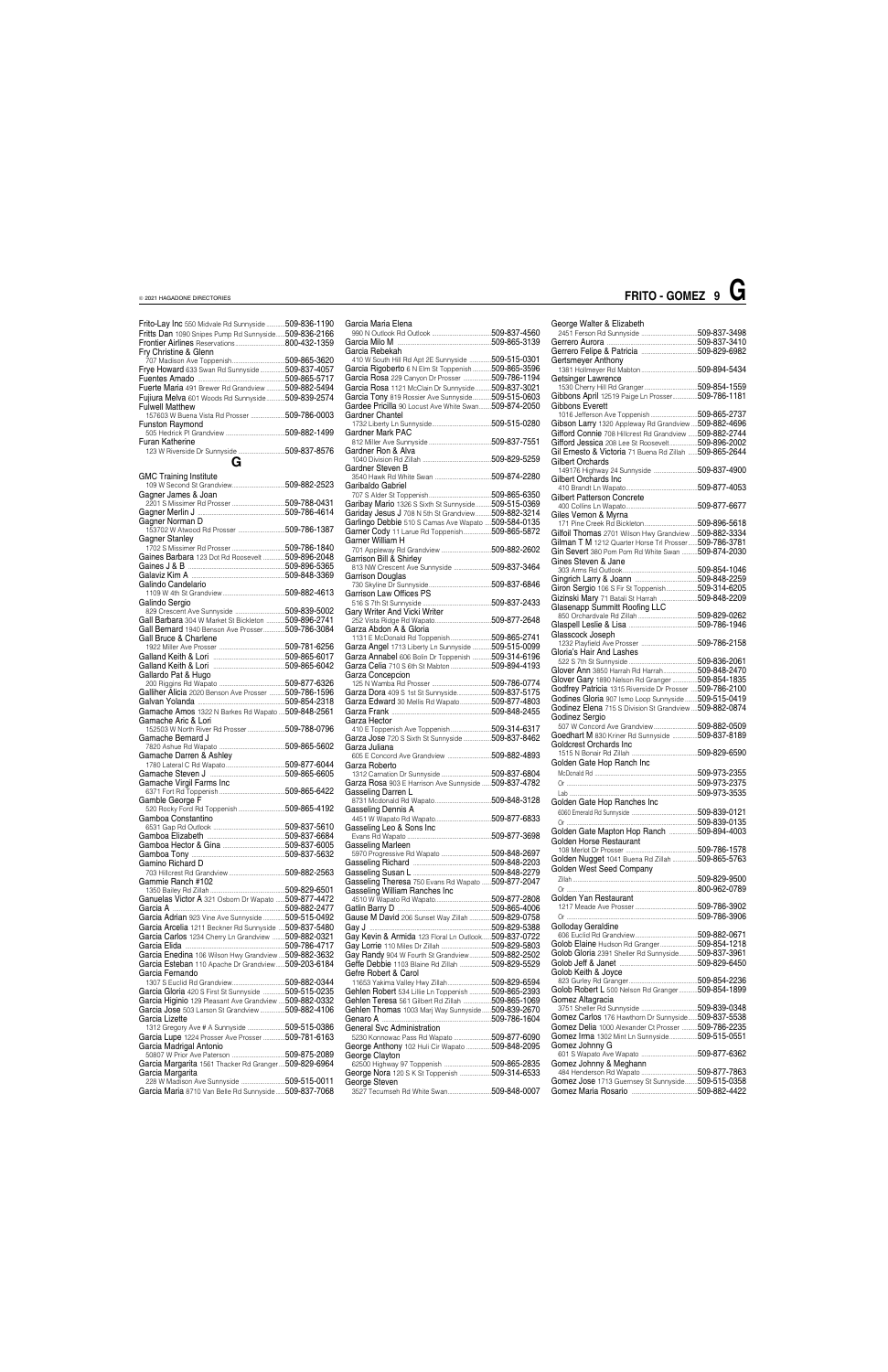| Gomez Yasenia                                                       |  |
|---------------------------------------------------------------------|--|
| 1523 S Fourteenth St Sunnyside  509-837-7784                        |  |
| Gongora Jesusa 231 Randel Rd Sunnyside  509-837-2015                |  |
| Gonzales Alfred 606 W Blvd N Granger 509-854-1130                   |  |
|                                                                     |  |
| Gonzales Ismael                                                     |  |
| onzation torritor.<br>400 W Fifth St Trlr 80 Grandview 509-203-6298 |  |
| Gonzales Lucio                                                      |  |
|                                                                     |  |
| Gonzales Rafael                                                     |  |
| 611 Washington Ave Toppenish509-865-2925                            |  |
| Gonzales Segundo                                                    |  |
|                                                                     |  |
| Gonzales Sergio Sr                                                  |  |
|                                                                     |  |
| Gonzales Sostenes & Martha 509-837-7941                             |  |
| Gonzalez Andv                                                       |  |
|                                                                     |  |
| Gonzalez Anececio                                                   |  |
| 910 Carriage Square Dr Grandview 509-203-6191                       |  |
| Gonzalez Carmen                                                     |  |
| 3560 Progressive Rd Wapato 509-877-2213                             |  |
| Gonzalez Christina                                                  |  |
|                                                                     |  |
| Gonzalez Daniel 214 N 1st Ave Mabton509-896-6061                    |  |
| Gonzalez Daniel & Dalia                                             |  |
|                                                                     |  |
| Gonzalez Donaciano                                                  |  |
|                                                                     |  |
|                                                                     |  |
| Gonzalez Hermila G                                                  |  |
| 700 McClain Dr Apt D1 Sunnyside 509-839-3616                        |  |
| Gonzalez Indalecio & Elvia                                          |  |
|                                                                     |  |
| Gonzalez Jose 217 Fern St Mabton 509-894-4120                       |  |
| Gonzalez Margarito                                                  |  |
|                                                                     |  |
|                                                                     |  |
|                                                                     |  |
| Gonzalez Medrano Maria                                              |  |
|                                                                     |  |
| Gonzalez Ramona                                                     |  |
|                                                                     |  |
| Gonzalez Rocio 1121 Buena Loop Rd Zillah 509-865-4609               |  |
| Gonzalez Salvador 830 Hoffer Rd Wapato  509-877-7763                |  |
| Gonzalez Taola                                                      |  |
| 606 S Division St Trlr 18 Grandview 509-203-6081                    |  |
| Gonzalez Tony & Angela                                              |  |
|                                                                     |  |
| Gonzoales Venessa                                                   |  |
|                                                                     |  |
| Good-Bowe Sandy                                                     |  |
| 355 Old Inland Empire Hwy Prosser509-781-6304                       |  |
| Goodboe Kevin 1828 Benson Ave Prosser  509-786-7875                 |  |
| Goodnight Jo Ann & Lawrence 509-896-2123                            |  |
| Goodnight Larry & Robin                                             |  |
|                                                                     |  |
| Goodwill Industries Retail Store                                    |  |
|                                                                     |  |
|                                                                     |  |
| Gostovich Dale 1731 Sheller Rd Sunnyside 509-837-7706               |  |
| Gotinez Christian                                                   |  |
| 1314 North Ave Apt 19 Sunnyside509-515-2045                         |  |
| Goudy Pat & Sharon                                                  |  |
|                                                                     |  |
| <b>GOVERNMENT LISTINGS</b>                                          |  |
| See: Salmon-tabbed Government Pages                                 |  |
| Grabner Doug R 550 Middle Rd Bickleton 509-896-2914                 |  |
| Grabner John R 106 Schrantz Rd Roosevelt 509-896-2852               |  |
| Grabner Nelson 99 Schrantz Rd Roosevelt  509-896-2496               |  |
|                                                                     |  |
|                                                                     |  |

Graf Daniel B

450 W Robinson Rd Grandview ............................509-882-1649 Graf George & Della ..............................................509-837-5586

| Graff Sandie 904 Crescent Dr Grandview509-882-0654                             |  |
|--------------------------------------------------------------------------------|--|
|                                                                                |  |
| Graganta John 6281 Ashue Rd Wapato  509-877-2274                               |  |
|                                                                                |  |
| Grajeda G 3390 Gap Rd Outlook 509-837-2060                                     |  |
| Granados Roberto                                                               |  |
|                                                                                |  |
| Grand Cinemas 3400 Picard PI Sunnyside  509-837-3900                           |  |
| <b>Grandview Chamber Of Commerce</b>                                           |  |
| 303 W Wine Country Rd Grandview 509-882-2100                                   |  |
| <b>GRANDVIEW CITY OF</b>                                                       |  |
| See: Salmon-tabbed Government Pages                                            |  |
| <b>Grandview Clinic-PMH</b>                                                    |  |
| 1003 Wallace Way Grandview 509-203-1080                                        |  |
| <b>Grandview Family Housing 2</b>                                              |  |
|                                                                                |  |
|                                                                                |  |
|                                                                                |  |
|                                                                                |  |
| <b>Grandview Housing Assoc LP</b>                                              |  |
|                                                                                |  |
| Grandview Lumber Inc                                                           |  |
| 710 W Wine Country Rd Grandview 509-882-2298                                   |  |
| Grandview Medical Center                                                       |  |
|                                                                                |  |
| <b>Grandview Medical Clinic</b>                                                |  |
|                                                                                |  |
| <b>GRANDVIEW MOTEL</b>                                                         |  |
|                                                                                |  |
| 522 E Wine Country Rd Grandview 509-882-1323                                   |  |
| <b>Grandview Physical Therapy</b>                                              |  |
|                                                                                |  |
| <b>Grandview School District</b>                                               |  |
|                                                                                |  |
| <b>Grandview School District</b>                                               |  |
|                                                                                |  |
|                                                                                |  |
|                                                                                |  |
| <b>Grandview School District</b>                                               |  |
|                                                                                |  |
|                                                                                |  |
|                                                                                |  |
|                                                                                |  |
|                                                                                |  |
| <b>Grandview School District</b>                                               |  |
|                                                                                |  |
| <b>Grandview School District</b>                                               |  |
|                                                                                |  |
|                                                                                |  |
|                                                                                |  |
|                                                                                |  |
| <b>Grandview School District</b>                                               |  |
|                                                                                |  |
|                                                                                |  |
|                                                                                |  |
| <b>Grandview School District</b>                                               |  |
|                                                                                |  |
| Grandview Spanish Adventist Church                                             |  |
|                                                                                |  |
| Granger Chamber of Commerce                                                    |  |
|                                                                                |  |
| <b>GRANGER CITY OF</b>                                                         |  |
| See: Salmon-tabbed Government Pages                                            |  |
| Granger Cool Mart 101 E First St Granger509-854-2300                           |  |
| Granger High School                                                            |  |
|                                                                                |  |
| Granholm D M 5740 Evans Rd Wapato509-848-0015                                  |  |
| Granholm Ronald D                                                              |  |
|                                                                                |  |
| <b>GRANT COUNTY</b>                                                            |  |
| See: Salmon-tabbed Government Pages                                            |  |
| Gray Ashley 11 S Madison St Bickleton  509-896-2006<br>Grease Heads Lube & Oil |  |

|                                                                                     | Gutierrez Flora & Jose                                                                                                                                                                                                         |
|-------------------------------------------------------------------------------------|--------------------------------------------------------------------------------------------------------------------------------------------------------------------------------------------------------------------------------|
|                                                                                     | .509-515-0091                                                                                                                                                                                                                  |
|                                                                                     | .509-865-3795                                                                                                                                                                                                                  |
|                                                                                     | Gutierrez Janie                                                                                                                                                                                                                |
|                                                                                     | 509-837-6885                                                                                                                                                                                                                   |
|                                                                                     | Gutierrez Maria                                                                                                                                                                                                                |
|                                                                                     | .509-839-0070<br>1500 Federal Way Sunnyside                                                                                                                                                                                    |
|                                                                                     | Gutierrez Oscar & Martha                                                                                                                                                                                                       |
|                                                                                     | .509-894-4350                                                                                                                                                                                                                  |
| .509-848-3220                                                                       | Guver Billy E 3910 Factory Rd Sunnyside<br>.509-837-3422                                                                                                                                                                       |
|                                                                                     | .509-837-5263                                                                                                                                                                                                                  |
| 1231 Grandview Pavement Rd Grandview  509-882-1385<br>.509-781-6376<br>509-837-3624 | Greek A L 210 Northbank Ln Sunnyside<br>509-837-9053<br>Greek Norvin E<br>212 Northbank Ln Sunnyside 509-837-2721<br>Green Acre Farms Inc<br>.509-848-2843<br>1590 Mint Rd White Swan<br>Green Acre Farms Inc<br>.509-848-2200 |

#### Green Billy 355 Old Inland Empire Hwy Prosser....................509-786-9936 Green Daniel C ........................................................509-865-2191 Greenacre Farms Inc 1560 Mint Rd White Swan........................................509-848-2079 Greene Dan & Karla 1302 S Wilgus Rd Prosser ......................................509-788-0298 Greene Robert 161 Clark Rd Wapato ................509-877-3706 Greer Scott 2980 Gilbert Rd Zillah ............................509-829-3205<br>Greger Don 500 Westwind Dr Zillah .....................509-829-5908 Greger Don 500 Westwind Dr Zillah Gregory Chappell 1070 Clark Rd Zillah ............509-865-7227 Gregory James 1114 Maple Wy Zillah................509-314-6282 Grenz Larry & Ina 13771 Yakima Valley Hwy Zillah............................509-829-5505 Grey'allenton Tonya 215 Middle Rd Bickleton..........................................509-896-2010 Griffin Jonathan R 501 W Fifth St Grandview ........................................509-882-1880 Griffin W Scott & Anita 502 Stephenson Rd Wapato ..................................509-848-2582 Griffith Pat 797 Dayton Dr Sunnyside ..................509-839-3901 Griffith Stanly MD ....................................................509-865-2102 Grimes James E 179501 W Robertson Rd Grandview....................509-882-2425 Grimmer Dana 800 E South Hill Rd Sunnyside ..............................509-839-2015 Griswold Bernard L 1680 Buena Rd Zillah Grocery Outlet 2600 Yakima Valley Hwy Sunnyside ....................509-515-7183 Groenen Henri 1432 Dudley Ave Prosser..........509-781-6113 Groeneveld Robert & Julaine 179301 W King Tull Rd Grandview ......................509-882-0869 Groeneweg Paul 2320 Independence Rd Outlook ..........................509-837-5179 Grove R 701 Walnut Ln Grandview........................509-882-1030 Grow R E DDS Res 1830 N County Line Rd Grandview ..........................509-882-3135 Or ....................................................................................509-882-5338 Grow Timothy 1821 Alexander Extension Rd Grandview..........509-882-5750 Grubb Kirby C 901 Crescent Ave Sunnyside ....509-837-6383 Grubenhoff Kathleen 411 Columbia Ave Sunnyside ................................509-837-5319 Guel Maria 608 Adams Ave Toppenish ... Guerra Emilia 721 S Thirteenth St Sunnyside ..............................509-837-8840 Guerra Joe 501 Schuster Rd Granger ................509-854-1745 Guerra Joe A & Norma B 614 E South Hill Rd Sunnyside ..............................509-837-8172 Guerra Lupe 40 Portview Ln Sunnyside..............509-837-8036 Guerrero Jose M 245904 N Cold Creek Rd Sunnyside ..................509-837-0654 Guerrero Maria E ....................................................509-973-3451 Guerrero Rosa 708 Washington St Mabton. Guerrero Santos Pastor 160 W Outlook Rd Outlook......................................509-839-2674 Guijarro Cesar 215 N 4th Ave Mabton................509-896-6014 Gunn Ned A ................................................................509-829-5445 Gunnier Ed 451 Old Goldendale Rd Toppenish......................509-865-6686 Gunnyon Gene A 3531 Harrah Rd Harrah........509-848-2340 Gunter James 1628 S 16th St Sunnyside ..........509-837-5209 Gurrero Marcy 910 Outlook Rd Outlook ............509-515-2120 Gusby Johnnie 202 Cedar St Mabton ................509-894-4694 Gust Scott & Marlaine Gustafson Doug A & Kathy 931 Market St Prosser ..............................................509-786-2703 Gustafson Greg & Connie 1923 Benson Ave Prosser ......................................509-786-2456 Gustafson Karen 180001 W Robertson Rd Grandview....................509-882-3560 Gustavson Allen E 534 Riverside Ter Sunnyside..................................509-836-2555 Gutierrez Carlos 325 N 10th St Sunnyside.... Gutierrez Flora & Jose

### **G 10 GOMEZ - GUZMAN**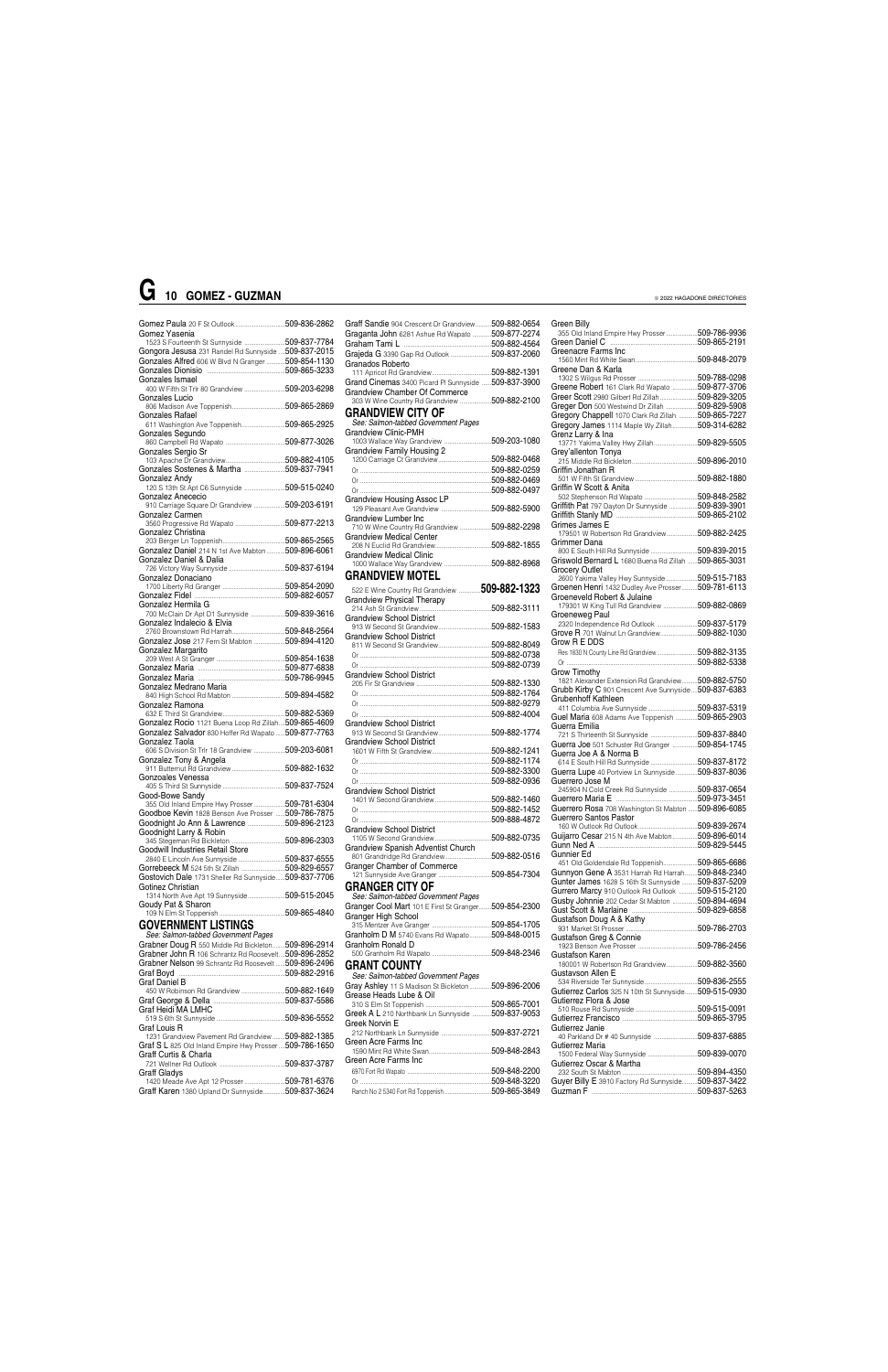| Guzman F 906 Guzman Ave Granger<br>Guzman Heriberto | 509-854-7368 |
|-----------------------------------------------------|--------------|
|                                                     | 509-865-5975 |
| Guzman Jose 710 N Fourth St Sunnyside               | 509-837-3849 |
|                                                     |              |
| Guzman Maria                                        |              |
| 506 S Wasco Ave Apt 29 Wapato                       | 509-584-0024 |
| Guzman Mendez Guadalupe                             |              |
|                                                     | 509-865-5641 |
| Guzman Michael N                                    |              |
|                                                     | 509-837-7819 |
| Guzman Virginia Tony                                |              |
|                                                     |              |
| н                                                   |              |
| <b>HAPO Community Credit Union</b>                  |              |
|                                                     | 509-836-0024 |
|                                                     | 509-839-6555 |
|                                                     | 509-837-3140 |
|                                                     |              |
| Hackner Gary 880 Stevens Rd Toppenish               | 509-865-4870 |



Haddon Carol 7560 Van Belle Rd Sunnyside....509-837-8117

### **HAGADONE DIRECTORIES**

..............................................................**509-515-0370** Corporate Office ......................................................**208-667-8744** Fax ..................................................................................208-765-2616 940 Alice St Prosser..................................................509-786-3868 Hagarty Jane 900 Parkside Dr Prosser ..............509-781-6348

| Hagarty Gail & Michael                                |              |
|-------------------------------------------------------|--------------|
|                                                       |              |
| Hagarty Jane 900 Parkside Dr Prosser  509-781-6348    |              |
|                                                       |              |
|                                                       |              |
| Halderman Cameron                                     |              |
|                                                       |              |
| Hale Gerald & Juanita                                 |              |
| 94209 W Old Inland Empire Hwy Prosser  509-973-2185   |              |
| Hale Jesse & Ellen                                    |              |
|                                                       |              |
|                                                       |              |
| Hale John Shop                                        |              |
|                                                       |              |
| Hale M P 12450 Lateral A Rd Toppenish  509-848-2496   |              |
| Hall Bruce J 502 Liberty Ave Granger 509-854-2553     |              |
|                                                       |              |
| Hall Jeff 1221 Hillcrest Dr Prosser509-786-2923       |              |
|                                                       |              |
| Hall Sean F 1231 Sheridan Ave Prosser  509-786-1461   |              |
| Halma Patricia W                                      |              |
| 4670 Independence Rd Sunnyside509-837-2955            |              |
| Halstead & Comins Rick PS Atty                        |              |
|                                                       |              |
|                                                       |              |
| Halstead Erobin 1411 Dudley Ave Prosser  509-781-6140 |              |
| Halvorson Karen L                                     |              |
|                                                       |              |
| Halvorson R & R Inc                                   |              |
| 2010 S McKinley Rd Toppenish 509-865-2870             |              |
| Halvorson Robert 1620 Yost Rd Toppenish  509-865-2378 |              |
| Halvorson Robert Jr & Christy                         |              |
| 2010 S McKinley Rd Toppenish                          | 509-865-4161 |
| <b>Hamilton David</b>                                 |              |
|                                                       |              |
| Hamilton Evan Bud & Tinie                             |              |
|                                                       | 509-973-2327 |

| Hamilton Todd & Renee |                                                  |
|-----------------------|--------------------------------------------------|
|                       | $\sim$ $\sim$ $\sim$ $\sim$ $\sim$ $\sim$ $\sim$ |

| Hamley Hale H 4241 Branch Rd Wapato  509-877-6050 |              |
|---------------------------------------------------|--------------|
| Hammer Mervin C                                   |              |
|                                                   | FOO 077 1000 |

| Hankins John 18030 Branch Rd White Swan509-874-2861 |  |
|-----------------------------------------------------|--|
| Hanlon Kevin 158406 W Atwood Rd Prosser509-786-1882 |  |
|                                                     |  |
| Hanrahan Pat 430 N Zickler Rd Zillah 509-865-4989   |  |

| Hansen Christopher                                     |  |
|--------------------------------------------------------|--|
|                                                        |  |
| Hansen Eldon L & Marilyn S                             |  |
|                                                        |  |
| Hansen Jim 65210 Highway 97 Toppenish509-877-7992      |  |
| Hansen Ronald 1408 North Ave Sunnyside 509-839-9971    |  |
|                                                        |  |
| Hanson John & Debra                                    |  |
|                                                        |  |
|                                                        |  |
| Harding Joan 137 Hemlock Ave Sunnyside  509-515-2050   |  |
| Harford Vivian 382 Robbins Rd Toppenish  509-865-2881  |  |
|                                                        |  |
| Harker Donald & Dorothy                                |  |
|                                                        |  |
| Harker Yoshie 1428 S Second St Sunnyside  509-837-2578 |  |
| Harle Richard 1214 Mustang Ct Prosser  509-786-2245    |  |
|                                                        |  |
| Harmon Danielle 407 Huli Cir Wapato509-848-2245        |  |
| Harmon Danielle 407 Huli Cir Wapato509-848-2967        |  |
|                                                        |  |
|                                                        |  |
|                                                        |  |
| Harmony Park Apts                                      |  |
| 711 Rentschler Ln Toppenish 509-865-3119               |  |
| Harold's General Merchandise                           |  |
|                                                        |  |
| Harper Gary L 604 W 6th St Wapato 509-877-3202         |  |
|                                                        |  |
| Harrah Assembly Of God<br>Pastor Jerral Campfield      |  |
|                                                        |  |
|                                                        |  |
| HARRAH CITY OF                                         |  |
| See: Salmon-tabbed Government Pages                    |  |
|                                                        |  |
|                                                        |  |
| Harrah Community Christian School                      |  |
|                                                        |  |
| <b>Harrah Community Church</b>                         |  |
|                                                        |  |
| Harrah Feed Lot 3180 Evans Rd Wapato  509-848-2992     |  |
| Harrah Library 21 E Pioneer St Harrah509-848-3458      |  |
|                                                        |  |
| Harrah Veterinary Clinic                               |  |
|                                                        |  |
| Harrer John & Barbara                                  |  |
|                                                        |  |
|                                                        |  |
|                                                        |  |
| Harrington W Duane DC                                  |  |
|                                                        |  |
| Harrington William H                                   |  |
|                                                        |  |
| Harris James T 561 Walnut Ln Grandview  509-882-5559   |  |
| Harris N Jeff 214 Carlson Ave Toppenish 509-865-2300   |  |
| Harris Perry 2018 Highland Dr Prosser 509-786-2979     |  |
| Harris Rebecca 1101 Claire St Prosser 509-781-6320     |  |
|                                                        |  |
| Harris Tony R                                          |  |
|                                                        |  |
| Harris Wayne & Karen                                   |  |
| 162906 W Buena Vista Rd Prosser 509-788-0660           |  |
| Harris Willard E 21 Ferry Rd Mabton 509-882-4357       |  |
| Harrison Steven                                        |  |
|                                                        |  |
| Harrison Vivian 781 S Track Rd Toppenish  509-865-2561 |  |
| Harto Thomas                                           |  |
| 811 Cherry Ln Apt 7 Grandview 509-203-6179             |  |
|                                                        |  |
|                                                        |  |
| Harveaux Emily 1400 Meadowlark Ln Zillah  509-829-3640 |  |
| Harvey Nancy 1500 Federal Way Sunnyside509-837-5561    |  |
| Harvey Wayne & Donna                                   |  |
|                                                        |  |
| Hassler Christa                                        |  |
| 224 SW Crescent Ave Sunnyside 509-515-0141             |  |
| Hata Glenn F 1171 Campbell Rd Wapato 509-877-2763      |  |
| Hauck Mark J 1371 Eagle Peak Rd Zillah  509-829-6314   |  |
| Havig Don J 1311 Second Ave Zillah 509-829-5913        |  |
|                                                        |  |

Havig Tim 1024 Schoentrup Ln Zillah ..................509-829-6003

Hawk Leonard

| <b>HAWALCURU</b>                                    |              |
|-----------------------------------------------------|--------------|
|                                                     |              |
| Haynes David R & Audrey                             |              |
|                                                     |              |
| Hazen Gladys M                                      |              |
| 100608 W Old Inland Empire Hwy Prosser 509-973-2447 |              |
| Hazzard & Bos Construction                          |              |
|                                                     | 509-837-7094 |
|                                                     | 509-837-5052 |
| Hazzard Jim K                                       |              |
| 1181 Wendell Phillips Rd Sunnyside                  | 509-837-5489 |
|                                                     |              |

Hazzard Kenna 811 Dayton Dr Sunnyside........509-839-7881 Hazzard Larry & Vicki 792 Allen Rd Sunnyside ..........................................509-837-5052

| Hazzard Lloyd Gene                                     |  |
|--------------------------------------------------------|--|
|                                                        |  |
| Hazzard Michael 1342 Semillon PI Prosser  509-781-6260 |  |
|                                                        |  |

### **HEARTH & HOME REALTY INC**

| 1220 Yakima Valley Hwy Ste_C                                                                      |  |
|---------------------------------------------------------------------------------------------------|--|
|                                                                                                   |  |
| Heartlinks Inc 3920 Outlook Rd Sunnyside 509-836-2379                                             |  |
|                                                                                                   |  |
|                                                                                                   |  |
|                                                                                                   |  |
|                                                                                                   |  |
| Hedden Cindy 3959 Harrah Rd Harrah  509-848-2306                                                  |  |
| Hede Timothy 902 Maple Wy Zillah 509-829-6684                                                     |  |
|                                                                                                   |  |
| Heffron John 4652 Gap Rd Outlook 509-837-5646                                                     |  |
| Heglar Gary W                                                                                     |  |
| 17951 Branch Rd White Swan 509-874-2458                                                           |  |
| Heide Dorothy A 719 W 3rd Ave Toppenish  509-865-6387                                             |  |
| Heide Greg 2700 Branch Rd Wapato 509-877-5899                                                     |  |
| Heilman Allen & Kym                                                                               |  |
|                                                                                                   |  |
| Heilman Daniel 1951 Jones Rd Wapato  509-877-4207                                                 |  |
| Heisey Kyle MD OFC                                                                                |  |
|                                                                                                   |  |
| Heitstuman Michael A                                                                              |  |
|                                                                                                   |  |
| Helberg Allan 303 E 3rd St Bickleton 509-896-2026                                                 |  |
| Helberg J 15330 Yakima Valley Hwy Zillah 509-829-9109                                             |  |
|                                                                                                   |  |
| Henager William 1420 Scenic Dr Prosser  509-786-4515                                              |  |
| Hendren Randy T 1901 Liberty Rd Granger509-854-1335                                               |  |
| Henningsen Cold Storage                                                                           |  |
|                                                                                                   |  |
| Henriksen Ralph 111 Sunset Way Zillah509-829-5364                                                 |  |
| Henry Lon L & Kathy 91 Batali St Harrah  509-848-2913                                             |  |
| Hens Nest The 109 E Market St Bickleton  509-896-5180                                             |  |
|                                                                                                   |  |
| Herd Steven 610 G Ave Granger509-854-2665                                                         |  |
| <b>Heritage Court Apartments</b>                                                                  |  |
| 701 E Washington St Grandview 509-882-1145                                                        |  |
| Heritage Inn Restaurant                                                                           |  |
|                                                                                                   |  |
| Hermosillo Asencion D                                                                             |  |
| 114814 W Old Inland Empire Hwy Prosser 509-973-3404                                               |  |
| Hermosillo Ismael                                                                                 |  |
| 113812 W Old Inland Empire Hwy Prosser 509-973-3195                                               |  |
| Hernandez Ana Maria                                                                               |  |
|                                                                                                   |  |
| Hernandez Arthur                                                                                  |  |
|                                                                                                   |  |
| Hernandez Eustorgio                                                                               |  |
|                                                                                                   |  |
|                                                                                                   |  |
| Hernandez Maria                                                                                   |  |
|                                                                                                   |  |
| Hernandez Norma 1209 Fort Rd Toppenish509-865-5946                                                |  |
| Hernandez Patricia MD                                                                             |  |
|                                                                                                   |  |
|                                                                                                   |  |
| Hernandez Ricardo ATTY                                                                            |  |
|                                                                                                   |  |
| Hernandez Sergio & Darla                                                                          |  |
|                                                                                                   |  |
| Hernandez Sindi                                                                                   |  |
|                                                                                                   |  |
| Hernandez Victoriano R                                                                            |  |
|                                                                                                   |  |
| Herrera Maria                                                                                     |  |
|                                                                                                   |  |
| 100 Maple Grove Rd Sunnyside509-836-2706<br>Herrera Maria 1311 Jackson Ave Sunnyside 509-836-2938 |  |
|                                                                                                   |  |
| Herrera O'Felia 102 S G St Toppenish 509-865-1805                                                 |  |
| Herriman James                                                                                    |  |
|                                                                                                   |  |
| Hert Steve & Jody                                                                                 |  |
| 5660 Progressive Rd Wapato 509-848-2622                                                           |  |
| Hess Harvey & Lorna                                                                               |  |
| 11561 Yakima Valley Hwy Zillah509-865-4315                                                        |  |

### **GUZMAN - HESS 11 H**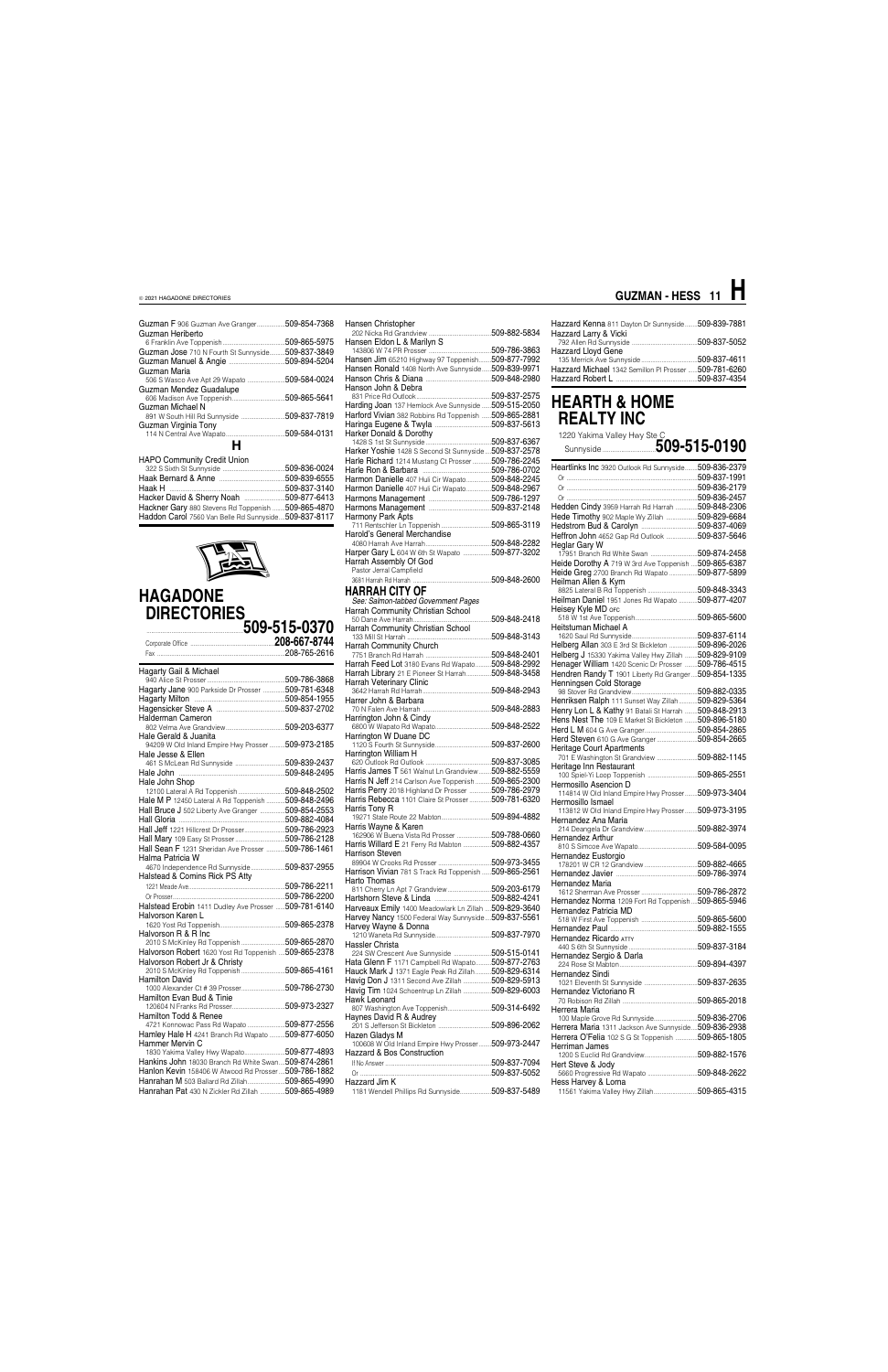| Householder Leroy P                                   |  |
|-------------------------------------------------------|--|
| 4041 Sunnyside-Mabton Hwy Sunnyside  509-837-7087     |  |
| Houser Tim L                                          |  |
| 175901 W Hanks Rd Grandview 509-882-4239              |  |
| Howard James 707 Merwin Ct Zillah 509-314-6121        |  |
| Howard Roger 1003 Maple Wy Zillah509-829-6599         |  |
| Howard Steve G 730 N Bonair Rd Zillah 509-829-6253    |  |
|                                                       |  |
| Hubbard Hurshel                                       |  |
|                                                       |  |
| Hubert Allen 103 S Date St Toppenish509-865-3463      |  |
| Hudak James 1421 Roza Vista PI Prosser  509-786-7210  |  |
|                                                       |  |
| Huffman Jim R                                         |  |
|                                                       |  |
| Huffsmith Heather                                     |  |
| Hughes Bonnie                                         |  |
| 906 S Fourth St Apt 1 Sunnyside 509-515-0438          |  |
| Hugo's Appliances                                     |  |
| 122 W Wine Country Rd Grandview 509-830-4590          |  |
| Huibregtse Charles D                                  |  |
|                                                       |  |
| Huitron Gabriel                                       |  |
| 120 S 13th St Apt H1 Sunnyside 509-515-0613           |  |
| Hulse Karl 92102 W Good Rd Prosser 509-973-2162       |  |
|                                                       |  |
| Humann Heinz & Doris                                  |  |
|                                                       |  |
| Humberstad Patrick & Robin 509-786-7205               |  |
| Hunt C & R 640 Henderson Rd Wapato509-877-7633        |  |
| Hunt Frank & Fleanor                                  |  |
| 1701 W Second St Grandview 509-882-1954               |  |
| Hurd John 641 Highland Dr Grandview 509-882-5966      |  |
| Hurn Greg 223 Fern St Mabton 509-894-4553             |  |
|                                                       |  |
|                                                       |  |
|                                                       |  |
|                                                       |  |
| Husch Allen & Kimberly                                |  |
|                                                       |  |
| Hutchinson S 510 Ingham Rd Outlook509-837-7943        |  |
| Huth Pam 1013 Burgundy PI Prosser 509-781-6029        |  |
| Hutson Michelle                                       |  |
| Hutton Bruce W Veterinarian                           |  |
|                                                       |  |
|                                                       |  |
| Hyatt Shawn & Rhonda                                  |  |
|                                                       |  |
| Hyatt Vineyards 2020 Gilbert Rd Zillah  509-829-6333  |  |
| Hysell Ginger 341 Christy Ct Prosser 509-781-6345     |  |
|                                                       |  |
|                                                       |  |
| Ibarra Rose Mary 417 6th Ave Mabton 509-894-4319      |  |
| Iberdrola Renewables Inc                              |  |
|                                                       |  |
| Ice Donna 178601 Robertson Rd Grandview  509-882-4684 |  |
| Ice Elizabeth 704 Court St Prosser 509-786-2210       |  |
| Ice Neal RANCH                                        |  |
| Ideal Lumber & Hardware Supply Inc                    |  |
|                                                       |  |
| Ihnen Heidi 3391 Ashue Rd Wapato 509-877-2150         |  |
| Ike Frederick 1310 Becker Rd Toppenish509-865-4523    |  |
| Imperial Auto Body Sales                              |  |
|                                                       |  |
| Imperial Auto Sales                                   |  |
| 63531 US Highway 97 Toppenish  509-865-2000           |  |
|                                                       |  |
| Imperial's Garden                                     |  |
|                                                       |  |
| Inaba Ken 8351 McDonald Rd Wapato  509-848-2694       |  |

| Hess Loren & Cindy                                                   | Householder Leroy P                                   | Inspire Development                                                                                |               |
|----------------------------------------------------------------------|-------------------------------------------------------|----------------------------------------------------------------------------------------------------|---------------|
|                                                                      | 4041 Sunnyside-Mabton Hwy Sunnyside  509-837-7087     | 5420 Konnowac Pass Rd Wapato 509-877-1242                                                          |               |
| Hester David A 2005 Benson Ave Prosser  509-786-2203                 | Houser Tim L                                          |                                                                                                    |               |
| Hibbard Massey & Hibbard                                             | 175901 W Hanks Rd Grandview 509-882-4239              |                                                                                                    |               |
|                                                                      | Howard James 707 Merwin Ct Zillah 509-314-6121        |                                                                                                    |               |
| Hibbs Bill E 295 Durham Rd Zillah 509-829-6606                       | Howard Roger 1003 Maple Wy Zillah509-829-6599         | <b>Integrity Restoration</b>                                                                       |               |
| Hickle James 460 Nunn Rd Prosser 509-786-0436                        | Howard Steve G 730 N Bonair Rd Zillah509-829-6253     |                                                                                                    |               |
| Hicks Jenny & Robert                                                 |                                                       | Intervalley Produce Inc                                                                            |               |
|                                                                      | <b>Hubbard Hurshel</b>                                |                                                                                                    |               |
|                                                                      |                                                       |                                                                                                    |               |
| Hiemstra Larry 231 Concord St Zillah  509-829-6013                   | Hubert Allen 103 S Date St Toppenish 509-865-3463     | lovino Yvana MD                                                                                    |               |
| Hill Harold 1306 W 3rd St Grandview  509-882-3835                    |                                                       |                                                                                                    |               |
|                                                                      | Hudak James 1421 Roza Vista PI Prosser  509-786-7210  | Isaac Everett 20 Oak Barrel Ln Zillah 509-314-6475                                                 |               |
| Hill Kenneth & Virginia                                              |                                                       | Island Of Angels Daycare                                                                           |               |
|                                                                      | Huffman Jim R                                         |                                                                                                    |               |
| Hill Phillip W 1511 Oak St Sunnyside  509-837-5850                   |                                                       |                                                                                                    |               |
|                                                                      | Huffsmith Heather                                     |                                                                                                    |               |
|                                                                      | 314 County Line Rd Bickleton509-896-2030              | Itzib Daniel 22010 N Crosby Rd Prosser 509-786-7364                                                |               |
|                                                                      | Hughes Bonnie                                         |                                                                                                    |               |
| Hillyer Judith 1011 Swan Rd Sunnyside509-837-6295                    | 906 S Fourth St Apt 1 Sunnyside 509-515-0438          | Iwami Gene 504 Hedrick PI Grandview 509-882-3375                                                   |               |
| Hinchey James L 731 Roza Dr Zillah509-829-5208                       | Hugo's Appliances                                     |                                                                                                    |               |
|                                                                      | 122 W Wine Country Rd Grandview 509-830-4590          | J                                                                                                  |               |
| Hinderlider Brenda                                                   | Huibregtse Charles D                                  |                                                                                                    |               |
|                                                                      |                                                       | JK Enterprises Inc 451 N Main St Mabton  509-894-4766                                              |               |
| Hinderlider Jack Lee                                                 | <b>Huitron Gabriel</b>                                | J & M Specialty Welding                                                                            |               |
|                                                                      | 120 S 13th St Apt H1 Sunnyside 509-515-0613           |                                                                                                    | .509-894-5022 |
| Hinds Judy 340 Krough Rd Prosser509-882-5356                         | Hulse Karl 92102 W Good Rd Prosser 509-973-2162       | J Peps Trucking 141 N Track Rd Wapato509-877-7555                                                  |               |
|                                                                      |                                                       | J S H Farms 9980 Evans Rd Wapato                                                                   | .509-848-2607 |
|                                                                      | Humann Heinz & Doris                                  | J2 Cattle Co 1131 Maires Rd Outlook509-836-2440                                                    |               |
|                                                                      |                                                       | J Z's Custom Farm Slaughter                                                                        |               |
| <b>Hinzerling Winery</b>                                             | Humberstad Patrick & Robin 509-786-7205               |                                                                                                    |               |
|                                                                      |                                                       | Jackson Arthur                                                                                     |               |
| <b>Hispanavision Television</b>                                      | Hunt C & R 640 Henderson Rd Wapato509-877-7633        |                                                                                                    |               |
|                                                                      | Hunt Frank & Eleanor                                  | Jackson Kenneth 1163 Roza Dr Zillah 509-829-5558                                                   |               |
| Hiway Auto Wrecking                                                  | 1701 W Second St Grandview 509-882-1954               | Jagged Edge Salon                                                                                  |               |
|                                                                      | Hurd John 641 Highland Dr Grandview 509-882-5966      |                                                                                                    |               |
|                                                                      | Hurn Greg 223 Fern St Mabton 509-894-4553             | Jaime Efrain 306 Avenue D Grandview 509-203-6439                                                   |               |
|                                                                      | Hurt Tad 730 Cheyne Rd Zillah 509-829-3062            | Jaime Raul 706 W Fourth St Grandview509-882-2851                                                   |               |
| Hobbs John 1451 S Grande Rd Prosser  509-786-0446                    |                                                       | James Deaton 1531 Stacy Ave Prosser  509-786-0440                                                  |               |
|                                                                      |                                                       | James Mary Cecil                                                                                   |               |
| <b>Hodges Charley</b>                                                |                                                       | 1002 Jefferson Ave # B Toppenish 509-314-6055                                                      |               |
| 66105 W Island View Dr Prosser 509-973-3000                          |                                                       | James Oldham Treatment Center                                                                      |               |
|                                                                      | Husch Allen & Kimberly                                |                                                                                                    |               |
| Hoffard Ty 250 Summit Dr Grandview 509-837-3739                      |                                                       |                                                                                                    |               |
| Hofstad Robert H 6006 N Gap Rd Prosser  509-786-1985                 | Hutchinson S 510 Ingham Rd Outlook509-837-7943        | James Ray C 5601 Lateral A Rd Wapato 509-877-2368<br>Jammin Java 101 Merlot Dr Prosser509-786-1178 |               |
| Hogue Jeff 26202 N Rankin Rd Prosser  509-786-1477                   | Huth Pam 1013 Burgundy PI Prosser 509-781-6029        |                                                                                                    |               |
| Hoheisel Gwen 1120 Budd Ave Prosser 509-788-0181                     | <b>Hutson Michelle</b>                                | Janke C E & Bernita                                                                                |               |
| Holbert Melanie 128701 W 215 PR Prosser  509-788-0069                |                                                       |                                                                                                    |               |
|                                                                      | Hutton Bruce W Veterinarian                           | Jaquish Sandy & Evie                                                                               |               |
|                                                                      |                                                       | 16231 Yakima Valley Hwy Zillah509-829-5680                                                         |               |
| <b>Holiday Inn Express</b>                                           |                                                       | Javier-Gonzalez Francisco<br>300 Wilson Hwy Unit 57 Grandview 509-203-6046                         |               |
|                                                                      | Hvatt Shawn & Rhonda                                  |                                                                                                    |               |
|                                                                      |                                                       | Jenny's Tax Services                                                                               |               |
|                                                                      |                                                       |                                                                                                    |               |
| <b>Hollenbeck Nicholas</b>                                           |                                                       |                                                                                                    |               |
|                                                                      | Hyatt Vineyards 2020 Gilbert Rd Zillah  509-829-6333  | Jensen Don 340 1st St White Swan509-874-2306                                                       |               |
| Hollmeyer H I 803 W Fourth St Grandview  509-882-1226                | Hysell Ginger 341 Christy Ct Prosser 509-781-6345     | Jensen Jeanna 201 Lane St Bickleton509-896-5555                                                    |               |
| Hollowell Greg D 216 Fourth Ave Zillah 509-829-6984                  |                                                       | Jensen John C & Colleen                                                                            |               |
| Holman David C 1938 Highland Rd Prosser  509-786-3282                |                                                       |                                                                                                    |               |
| Holmes Gordon Russell                                                | Ibarra Rose Mary 417 6th Ave Mabton  509-894-4319     |                                                                                                    |               |
|                                                                      | Iberdrola Renewables Inc                              | Jensen Larry S 391 Yost Rd Toppenish 509-865-2312                                                  |               |
| Holmes Ken & Virginia                                                |                                                       | Jensen Peter R & Jackie                                                                            |               |
|                                                                      | Ice Donna 178601 Robertson Rd Grandview  509-882-4684 |                                                                                                    |               |
|                                                                      |                                                       |                                                                                                    |               |
| Holy Pies! 1829 S 1st St Sunnyside 509-515-2121                      | Ice Neal RANCH                                        | Jenson Kenneth                                                                                     |               |
| Homestead Acres 6430 Branch Rd Wapato  509-848-3196                  |                                                       | 1100 S Euclid St Unit 16 Grandview 509-203-6438                                                    |               |
|                                                                      | Ideal Lumber & Hardware Supply Inc                    | Jerry's Pool & Spa LLC                                                                             |               |
| Hooked Up Towing                                                     |                                                       |                                                                                                    |               |
| Hoolsema Scott A 1900 Miller Ave Prosser509-786-2807                 | Ihnen Heidi 3391 Ashue Rd Wapato 509-877-2150         | Jerry's Valley Meats                                                                               |               |
|                                                                      | Ike Frederick 1310 Becker Rd Toppenish509-865-4523    | 2561 Sunnyside Mabton Rd Sunnyside 509-837-3626                                                    |               |
| Hoon I H 7820 Yakima Valley Hwy Zillah  509-865-3897                 | Imperial Auto Body Sales                              | Jesse's Smokken Hot Meats                                                                          |               |
|                                                                      |                                                       |                                                                                                    |               |
| <b>Hope Chest Crafts</b>                                             | <b>Imperial Auto Sales</b>                            |                                                                                                    |               |
|                                                                      | 63531 US Highway 97 Toppenish 509-865-2000            | Jim Hazzard 1181 Wendell Phillips Rd  509-837-5489                                                 |               |
| Hope Shad & Barbara                                                  |                                                       | Jimenez Esteban 103 S Alder St Toppenish509-314-6355                                               |               |
|                                                                      | Imperial's Garden                                     | Jimenez Jesus & Graciela                                                                           |               |
| Hoptowit Christina                                                   |                                                       |                                                                                                    |               |
|                                                                      |                                                       | Jimenez Jose 814 Sevilla St Mabton 509-896-6112                                                    |               |
| Hoptowit Joesph & Ila                                                | Inaba Ken 8351 McDonald Rd Wapato 509-848-2694        | Jimenez Juan 808 S Fourth St Sunnyside  509-839-7150                                               |               |
|                                                                      | Inaba Produce Farms Inc                               |                                                                                                    |               |
| Hoptown Wood Fired Pizza                                             |                                                       | Jim's Hay 6400 Sheller Rd Sunnyside509-837-7875                                                    |               |
| optown wood Filed Fizza<br>2560 Donald Wapato Rd Wapato 509-952-4414 | Independent Financial Services Inc                    | <b>JNJ Construction Company Inc</b>                                                                |               |
| Horizon's Edge Winery                                                | P O Box 1132                                          |                                                                                                    |               |
|                                                                      |                                                       |                                                                                                    |               |
|                                                                      | Ingram Leonard                                        | John Kevin 41 Skone Way Wapato 509-877-2545                                                        |               |
| Horse Heaven Hills Truck Stop                                        |                                                       | John L J & S L                                                                                     |               |
|                                                                      |                                                       | 1241 State Route 223 Toppenish509-854-1497                                                         |               |
| Horticultural Inspector's Office                                     | Inkwell & Paper Co Ltd                                | John Lehigh 41 Skone Way Wapato 509-877-4548                                                       |               |

| Inspire Development<br>5420 Konnowac Pass Rd Wapato 509-877-1242                 |  |
|----------------------------------------------------------------------------------|--|
|                                                                                  |  |
|                                                                                  |  |
|                                                                                  |  |
|                                                                                  |  |
| <b>Integrity Restoration</b>                                                     |  |
|                                                                                  |  |
| Intervalley Produce Inc                                                          |  |
|                                                                                  |  |
|                                                                                  |  |
| lovino Yvana MD                                                                  |  |
|                                                                                  |  |
| Isaac Everett 20 Oak Barrel Ln Zillah 509-314-6475                               |  |
| <b>Island Of Angels Daycare</b>                                                  |  |
|                                                                                  |  |
|                                                                                  |  |
| Itzib Daniel 22010 N Crosby Rd Prosser  509-786-7364                             |  |
|                                                                                  |  |
| Iwami Gene 504 Hedrick PI Grandview 509-882-3375                                 |  |
| Ixta Gloria 416 W 5th St Wapato 509-877-9917                                     |  |
| . 1                                                                              |  |
|                                                                                  |  |
| JK Enterprises Inc 451 N Main St Mabton  509-894-4766<br>J & M Specialty Welding |  |
|                                                                                  |  |
| J Peps Trucking 141 N Track Rd Wapato509-877-7555                                |  |
| J S H Farms 9980 Evans Rd Wapato 509-848-2607                                    |  |
| J2 Cattle Co 1131 Maires Rd Outlook509-836-2440                                  |  |
| J Z's Custom Farm Slaughter                                                      |  |
|                                                                                  |  |
| Jackson Arthur                                                                   |  |
| 720 Olmstead Rd Grandview 509-882-0757                                           |  |
| Jackson Kenneth 1163 Roza Dr Zillah 509-829-5558                                 |  |
| Jagged Edge Salon                                                                |  |
|                                                                                  |  |
| Jaime Efrain 306 Avenue D Grandview 509-203-6439                                 |  |
| Jaime Raul 706 W Fourth St Grandview 509-882-2851                                |  |
|                                                                                  |  |
| James Deaton 1531 Stacy Ave Prosser  509-786-0440                                |  |
| James Mary Cecil                                                                 |  |
| 1002 Jefferson Ave # B Toppenish 509-314-6055                                    |  |
|                                                                                  |  |
|                                                                                  |  |
| James Ray C 5601 Lateral A Rd Wapato 509-877-2368                                |  |
| Jammin Java 101 Merlot Dr Prosser 509-786-1178                                   |  |
| Janke C E & Bernita                                                              |  |
|                                                                                  |  |
| Jaquish Sandy & Evie                                                             |  |
|                                                                                  |  |
| Javier-Gonzalez Francisco                                                        |  |
| 300 Wilson Hwy Unit 57 Grandview 509-203-6046                                    |  |
| Jenny's Tax Services                                                             |  |
|                                                                                  |  |
| Jensen Don 340 1st St White Swan509-874-2306                                     |  |
| Jensen Jeanna 201 Lane St Bickleton509-896-5555                                  |  |
| Jensen John C & Colleen                                                          |  |
| 3558 Bickleton Hwy Bickleton509-896-2641                                         |  |
|                                                                                  |  |
| Jensen Larry S 391 Yost Rd Toppenish  509-865-2312                               |  |
| Jensen Peter R & Jackie                                                          |  |
|                                                                                  |  |
|                                                                                  |  |
| Jenson Kenneth                                                                   |  |
| 1100 S Euclid St Unit 16 Grandview 509-203-6438                                  |  |
| Jerry's Pool & Spa LLC                                                           |  |
|                                                                                  |  |
| Jerry's Valley Meats                                                             |  |
| 2561 Sunnyside Mabton Rd Sunnyside  509-837-3626                                 |  |
| Jesse's Smokken Hot Meats                                                        |  |
|                                                                                  |  |
| Jim Hazzard 1181 Wendell Phillips Rd509-837-5489                                 |  |
| Jimenez Esteban 103 S Alder St Toppenish509-314-6355                             |  |
| Jimenez Jesus & Graciela                                                         |  |
|                                                                                  |  |
| Jimenez Jose 814 Sevilla St Mabton 509-896-6112                                  |  |
|                                                                                  |  |

# **H 12 HESS - JOHN'S**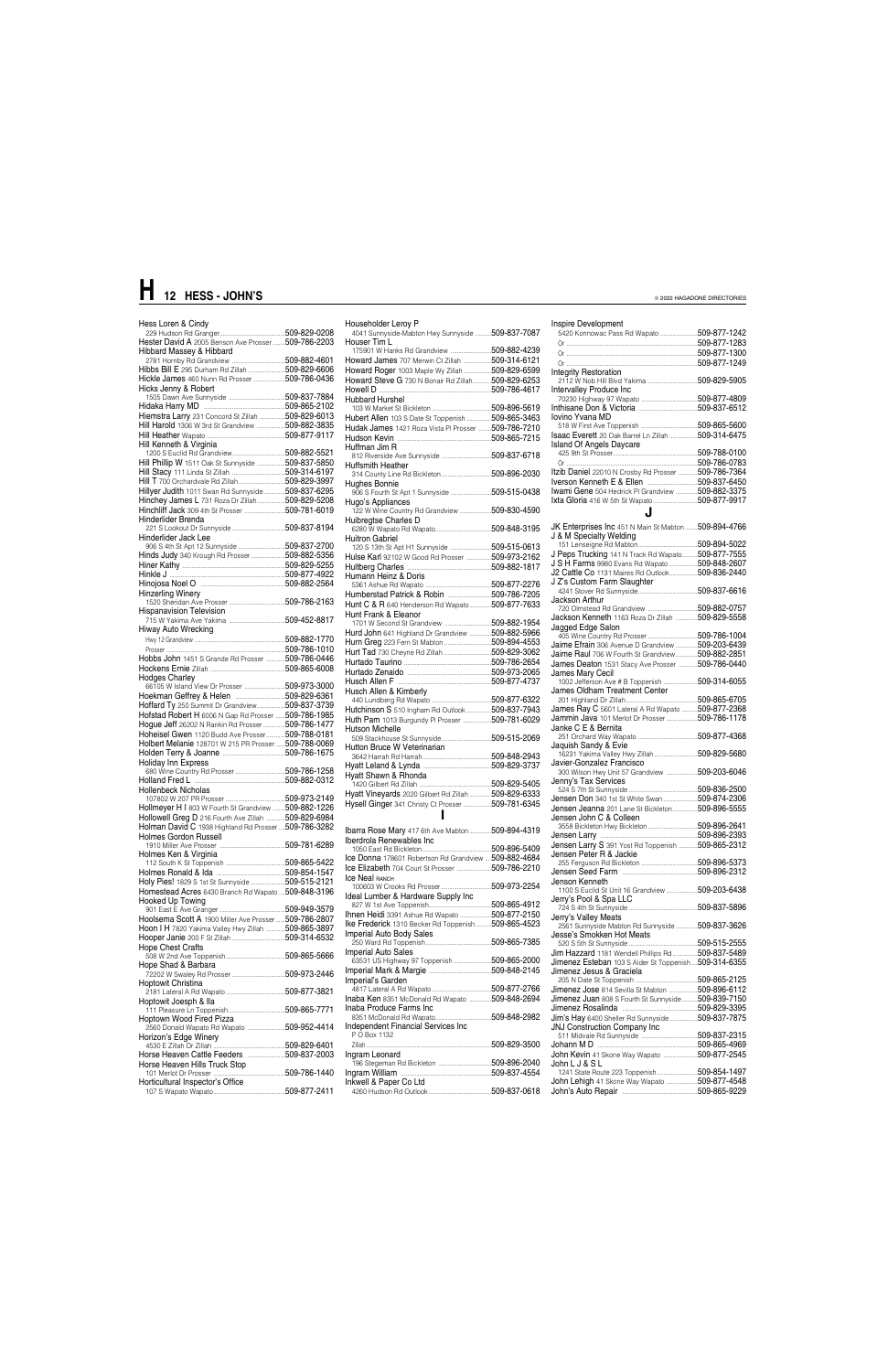| Johnson Cindy<br>141101 W North River Rd Prosser509-786-4072  |  |
|---------------------------------------------------------------|--|
| Johnson Craig                                                 |  |
| 150040 W Richards Rd Prosser 509-786-3440                     |  |
| Johnson Craig DVM                                             |  |
| Suite C                                                       |  |
|                                                               |  |
|                                                               |  |
| Johnson Gary & Mary                                           |  |
| Johnson George E & Evelyn                                     |  |
|                                                               |  |
| Johnson George V                                              |  |
| 820 W Grandview Ave Sunnyside  509-837-0635                   |  |
|                                                               |  |
| Johnson Ida 501 W 5th St Grandview509-882-9615                |  |
| Johnson Jeremy 470 Yost Rd Toppenish509-865-1903              |  |
| Johnson Joan & Louise Watkins                                 |  |
| 1531 Mountainview Rd Grandview 509-882-3024                   |  |
| Johnson Kathleen 209 8th St Zillah 509-314-6269               |  |
| Johnson Mike 304 Penny Ln Toppenish  509-865-4160             |  |
| Johnson Patricia 705 Cherry Ln Prosser 509-786-1488           |  |
| Johnson Pete 925 Ann Ave Sunnyside  509-837-5636              |  |
|                                                               |  |
|                                                               |  |
| Johnston Loren<br>1100 S Euclid Rd # 70 Grandview509-203-6326 |  |
| Johnston Seth                                                 |  |
| 1310 Grandview Ave Sunnyside 509-837-6900                     |  |
| Johnston Tom                                                  |  |
| 1331 W Grandview Ave Sunnyside 509-837-6690                   |  |
| Johnston's Auto Sales                                         |  |
| 3005 Yakima Valley Hwy Sunnyside 509-837-8867                 |  |
| Jones Brenda 938 Margaret St # N Prosser509-781-6347          |  |
| Jones Brian L Dr                                              |  |
| Hwy 97 And Branch Rd Toppenish509-865-3435                    |  |
| Jones Dennis 4480 E Zillah Dr Zillah 509-829-3002             |  |
| Jones Gordon G                                                |  |
|                                                               |  |
|                                                               |  |
| Jones Joe & Ilene                                             |  |
|                                                               |  |
| Jones Johnny R 511 Lucy Ln Zillah 509-829-6243                |  |
| Jones Mary R 371 Lucy Ln Zillah509-829-5912                   |  |
| Jones Rodney I & Rebekah                                      |  |
|                                                               |  |
| Jones Ronald & Patricia                                       |  |
|                                                               |  |
|                                                               |  |
| Jordan William 1890 Highland Dr Zillah  509-829-6652          |  |
| Jose Guzman 125 Nicolai Ave Sunnyside 509-515-0295            |  |
|                                                               |  |
| Joyce Jean E<br>523 Ridgeway Loop Sunnyside  509-837-3702     |  |
|                                                               |  |
| Juarez Daniel 106 N F St Toppenish 509-314-6433               |  |
| Judkins Clint & Genny                                         |  |
| 104402 W Old Inland Empire Hwy Prosser509-973-2377            |  |
|                                                               |  |
| Jurado Maria 61 Orchardvale Rd Zillah 509-314-6463            |  |
| Juris Andrew 35 East Rd Bickleton 509-896-2025                |  |
| Juris R D 100 Ferguson Rd Bickleton 509-896-2311              |  |
|                                                               |  |
| Juris Ronald D 100 Ferguson Rd Bickleton  509-896-2315        |  |
| Juris Thomas G 311 Ferguson Rd Bickleton509-896-5261          |  |
| Justis David 1112 Adams Ave Toppenish509-865-6853             |  |
| Juzeler Vicki M 925 6th St Prosser 509-786-3650               |  |
| κ                                                             |  |

### **KIE SUPPLY CORPORATION** 615 Alexander Rd Sunnyside ..................................**509-837-8304**

| K J's Sand Gravel Topsoil & Concrete                     |  |
|----------------------------------------------------------|--|
| 1062 Nightingale Rd Wapato 509-877-4713                  |  |
|                                                          |  |
| KYNR Radio 711 King Ln Toppenish 509-865-5363            |  |
|                                                          |  |
| Kahclamat Seymour                                        |  |
|                                                          |  |
|                                                          |  |
| Kaiser John L & Delores A                                |  |
|                                                          |  |
| Kaiser Victor & Phyllis                                  |  |
|                                                          |  |
|                                                          |  |
| Kallenberger Jennifer                                    |  |
|                                                          |  |
| Kangas Richard                                           |  |
| anguo Thomaru<br>620 Grandview Ave Sunnyside509-839-6569 |  |
|                                                          |  |
| Karen's Floral LLC                                       |  |
| 802 W Wine Country Rd Grandview 509-882-1026             |  |
| Kaufman Mike                                             |  |
|                                                          |  |
|                                                          |  |
| Kawakami Alan & Debbie                                   |  |
|                                                          |  |
| Keelin J F 126 N Birch St Grandview509-882-3184          |  |
|                                                          |  |
| Keelin Jerry L & Linda S                                 |  |
|                                                          |  |
| Keeth Spurgeon & Ruby                                    |  |
|                                                          |  |
|                                                          |  |
|                                                          |  |
| Kelley Preston J                                         |  |
| 633 San Clemente Ave Sunnyside509-837-7536               |  |
| Kelley Richard D 3921 Fort Rd Toppenish509-865-5858      |  |
| Kellie's Flower Shop 611 2nd Ave Zillah 509-829-5456     |  |
|                                                          |  |
| Kellogg Bob 1442 Washout Rd Sunnyside  509-836-0605      |  |
| Kelsey Kathleen G                                        |  |
|                                                          |  |
|                                                          |  |
| Kendall Russell & Lisa                                   |  |
|                                                          |  |
| Kennedy Charles D                                        |  |
|                                                          |  |
|                                                          |  |
| Kennedy David J                                          |  |
|                                                          |  |
| Kennedy Kirk R 353 Matsen Rd Bickleton  509-896-2032     |  |
|                                                          |  |
|                                                          |  |
| Ken's Construction Inc                                   |  |
|                                                          |  |
|                                                          |  |
|                                                          |  |
| Kent Hal 214 Birch Ave White Swan509-874-9977            |  |
| Kephart Dan B 1115 S Fourth St Sunnyside 509-837-6569    |  |
| Kern Pamela 543 Ridgeway Lp Sunnyside 509-837-4713       |  |
| Kershaw Ranch No 1                                       |  |
|                                                          |  |
| 970 Kershaw Heights Rd Sunnyside509-837-2160             |  |
|                                                          |  |
| Kershaw Sunnyside Ranch                                  |  |
|                                                          |  |
|                                                          |  |
| Kershaw Sunnyside Ranch                                  |  |
|                                                          |  |
| Kershaw Sunnyside Ranch                                  |  |
|                                                          |  |
|                                                          |  |
| Kestrel Winery 2890 Lee Rd Prosser 509-786-2675          |  |
| Key Bank-Monies Group                                    |  |
|                                                          |  |
|                                                          |  |
|                                                          |  |
|                                                          |  |
| Kezele Gordon B 845 Upland Dr Sunnyside509-837-7054      |  |
|                                                          |  |
| Khurana Navjot DMD                                       |  |
| 110 W Yakima Valley Hwy Sunnyside509-837-2200            |  |
|                                                          |  |
|                                                          |  |

| K & D Machine LLC                                  | Kibbe Shannon 1571 N Granger Rd Zillah509-854-0276       |                               | 509-837-2593  |
|----------------------------------------------------|----------------------------------------------------------|-------------------------------|---------------|
| 509-882-2239<br>4651 N County Line Rd Grandview    | Kie Supply 615 Alexander Rd Sunnyside<br>509-837-8304    | Kroger Ronald D               |               |
| KDNA Radio 121 Sunnyside Ave Granger  509-854-2222 |                                                          | <b>Krueger Family Peppers</b> | 509-837-4688  |
| 509-854-2222                                       | Killingstad J Kirk                                       |                               | .509-877-3677 |
| <b>KD's Country Floral</b>                         | .509-837-6244                                            |                               | .509-848-2090 |
| .509-786-0048                                      | Kincaid Donald 253 White Rd Zillah<br>.509-865-3311      | Krueger Leonard J             |               |
| KFC-A&W                                            | .509-865-2576<br>Kincaid William 253 White Rd Zillah     | 4990 Lateral A Rd Wapato      | .509-877-4570 |
| 605 E Decatur Ave                                  | 509-786-2008<br><b>Kincanon Ruth 1023 Elm St Prosser</b> | Krumsick R K & G J            |               |
| .509-837-6200                                      | King Gordon A 4920 Ridge Rd Mabton<br>509-894-4996       |                               | 509-837-6409  |

#### King Harvest LP 441 Williamson Rd Sunnyside................................509-839-0209 560 Lateral B Rd Wapato ................................................509-877-0494 261 Coe Rd Wapato ........................................................509-877-1020 21 E Evans Rd Wapato ....................................................509-877-1028 3850 Lateral B Rd Wapato King Loren W Jr 24608 N Rankin Rd Prosser....................................509-786-1691 King Roger 1370 Larue Rd Toppenish ... Kingsbury Erica 3255 Bickleton Hwy Bickleton................................509-896-2066 Kinney Chris 1321 E Alexander Rd Sunnyside ..........................509-837-4857 Kinney Larry & Alyce ............................................509-837-3096 Kinsey Farms ............................................................509-837-7554 Kiona Raymond 714 Broadway Unit A Grandview ..........................509-882-4667 Kirk Jim & Paula ......................................................509-839-5054 Kissler's Machine & Fabrication Inc ..............509-877-1177 Kitt Jack 1641 Factory Rd Sunnyside....................509-837-7232 Klarich Charles 1221 Blaine Rd Zillah Klebeaum Eileen 3970 W Wapato Rd Wapato....................................509-877-4660 Kleingartner Larry 1321 Scenic Dr Prosser ......509-786-1359  $.509 - 839 - 8017$ Kleis David J 108702 W Old Inland Empire Hwy Prosser........509-973-2450 Klickitat CO Pub Utl Dist No 1 1141 Dot Rd Roosevelt ............................................509-896-5342 **KLICKITAT COUNTY** *See: Salmon-tabbed Government Pages* Klickitat PUD Harvest Sub 1141 Dot Rd Roosevelt ............................................509-896-5399 Klueber Lewis 602 G Ave Granger ......................509-854-1590 Kluth Mitchell ..............................................................509-877-6423 Knapp Earl E 1501 Lateral B Rd Wapato ..........509-877-4326<br>Knight Angela 6802 S Moore Rd Prosser .........509-786-2854 Knight Angela 6802 S Moore Rd Prosser Knight Marilyn 125 N Wamba Rd Apt 112 Prosser ......................509-786-7909 Knight Michael A 720 Roza Dr Zillah ..................509-829-6449 Knight R L ....................................................................509-836-2345 Knight Rick L 11890 Fort Rd White Swan ..........509-848-2671 Knight W M & Donna 250 Eiler Ln Zillah ..........509-865-2297 Knott Dale & Becky 3271 E Euclid Rd Mabton........................................509-894-4605 Knowles Elizabeth 1500 Federal Way Sunnyside ................................509-837-8372 Koch Katherine 125 N Wamba Rd Prosser Koch Manufacturing Co 504 E Warehouse Ave Sunnyside ........................509-837-6442 Koch Thurman voor Truurna.<br>2381 State Route 241 Sunnyside ...............................509-837-3591<br>(oerner Alice 230 Buena Loop Rd Zillah............509-865-1039 Koerner Alice 230 Buena Loop Rd Zillah............509-865-1039 Koerner Megan 1018 Maple Wy Zillah... Kohn Clarence M 11206 N Hinzerling Rd Prosser..............................509-786-1929 Kollman Leon 17371 Yakima Valley Hwy Granger......................509-854-1798 Kollmar Jerry 400 Klock Rd Grandview ..............509-882-4768 Kollmar Kyle & Teresa ..........................................509-882-2655 Koopmans Beverly 165401 W Hanks Rd Grandview ..........................509-882-4337 Koopmans John R 3010 Lucy Ln Zillah ............509-829-6740 Korstad William H Jr 230 Gulden Rd Mabton............................................509-894-4406 Korvola Angela M 831 Market St Prosser... Kossman Deloy F 340 S Nunn Rd Prosser ......509-786-1367<br>Kraft Rick D & Deborah 730 Lucy Ln Zillah ....509-829-5829 Kraft Rick D & Deborah 730 Lucy Ln Zillah ....509-829-5829 Krainick Chuck A Shop Kramer Robin 1403 Hammond Ln Toppenish ..............................509-865-6978 Kramer Ronald 808 Adams Ave Toppenish.... Kramer Terri 913 Crescent Ave Sunnyside........509-837-8262 Krebs Louis D Jr

### **JOHNSON - KRUMSICK 13 K**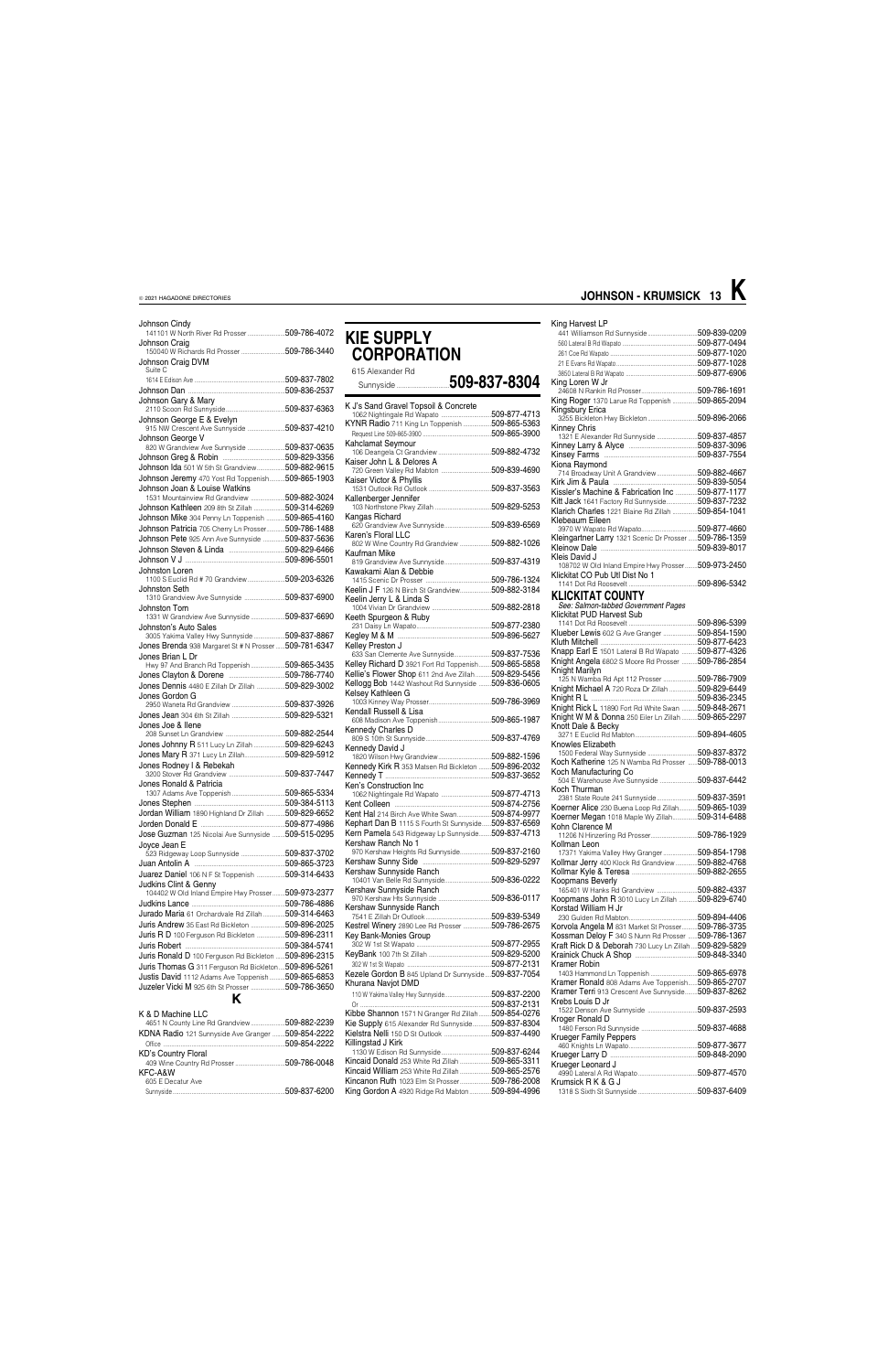| <b>Leedy Charles</b>                                                    |  |
|-------------------------------------------------------------------------|--|
| 510 Reeves Way Apt D Sunnyside 509-515-0050                             |  |
| Lehman Larry & Elizabeth 509-896-5123                                   |  |
| Leija Kyle 505 S Twelfth St Sunnyside509-837-8355                       |  |
| Leis Kathleen 808 Dayton Dr Sunnyside  509-837-8225                     |  |
| Leiva Ramon 617 Jackson St Mabton 509-894-9996                          |  |
| Lemke D A 1416 Scenic Dr Prosser 509-786-4377                           |  |
| Lemmon Karen 806 Mayhew St Sunnyside  509-515-2136                      |  |
| Lemon Vanessa 301 5th St Prosser 509-786-4857                           |  |
| Lems Shane 1750 Sheller Rd Sunnyside 509-837-3363                       |  |
|                                                                         |  |
| Leo Gasseling & Sons Inc                                                |  |
|                                                                         |  |
| Leo Gasseling U Cut Christmas Trees                                     |  |
|                                                                         |  |
| Leon Alejandra 109 E 1st St Bickleton 509-896-2042                      |  |
|                                                                         |  |
|                                                                         |  |
| Leone Salvatore 2022 Vintage Rd Zillah509-829-5299                      |  |
| Leonel's Auto Repair                                                    |  |
|                                                                         |  |
| Les Schwab Tire Centers                                                 |  |
| Grandview                                                               |  |
| Prosser                                                                 |  |
| Sunnyside                                                               |  |
|                                                                         |  |
| Leslie Kristin 507 McCracken Ave Zillah  509-314-6072                   |  |
| Leticia Gutierrez                                                       |  |
| 2090 Sunnyside Mabton Rd Sunnyside  509-839-5865                        |  |
| Lewis Bruce                                                             |  |
| 131 Parkland Dr Trlr 57 Sunnyside 509-515-0221                          |  |
| Lewis Greg 114 Easy St Prosser509-781-6358                              |  |
| Lewis Ken Farms                                                         |  |
|                                                                         |  |
| Lewis Kenneth E                                                         |  |
|                                                                         |  |
| Lewis Larry & Janice<br>1520 Medicine Valley Rd White Swan 509-874-8860 |  |
| Lewis Robert                                                            |  |
| 771 N White Swan Rd White Swan 509-874-2915<br>Lewis Samantha           |  |
|                                                                         |  |
| Levendekker Richard                                                     |  |
|                                                                         |  |
| Liao Jimmy 1328 Saul Rd Apt 8 Sunnyside 509-515-0392                    |  |
| Libbee Michael W & Deborah                                              |  |
| 5441 Yakima Valley Hwy Wapato509-877-3772                               |  |
| <b>Liberty Community Church</b>                                         |  |
|                                                                         |  |
| Liberty Dairy 5860 E Zillah Dr Granger509-829-6060                      |  |
| Liberty Zillah Orchard                                                  |  |
|                                                                         |  |
|                                                                         |  |
|                                                                         |  |
| Library Mary L Goodrich                                                 |  |
|                                                                         |  |
| Licona Sabino 111 W Woodin Rd Sunnyside509-839-5962                     |  |
| Licona Sergio 204 Terrace Ave Sunnyside 509-837-7032                    |  |
| Liebe Diane MD OFC                                                      |  |
|                                                                         |  |
| Liebrecht Henry J & Judy                                                |  |
| 1740 Yakima Valley Hwy Wapato509-877-3561                               |  |
| Liefke Kenneth 38102 N Griffin Rd Prosser  509-882-1091                 |  |
| Linares Brisa                                                           |  |
| 1700 Cascade Way Apt 30 Sunnyside509-515-0056                           |  |
| Lincoln Avenue Family Medicine                                          |  |
|                                                                         |  |
| Linda's Tax Services                                                    |  |
| Linde John 971 Van Belle Rd Granger 509-854-2630                        |  |
| Lingor Terry 1100 S Euclid Rd Grandview  509-882-2920                   |  |
| Linker Chuck & Kelly                                                    |  |
|                                                                         |  |

| Kubera Felicia                                                    |                                                                     | 509-314-6370 | Little Orhards 1100 E Houghton Rd Outlook                    | 509-829-3101  |
|-------------------------------------------------------------------|---------------------------------------------------------------------|--------------|--------------------------------------------------------------|---------------|
| 340 W Grandview Ave Sunnyside 509-515-2044<br>Kuhlman Bruce W     | <b>Leedy Charles</b><br>510 Reeves Way Apt D Sunnyside 509-515-0050 |              | Litton Tina 709 Merwin Ct Zillah 509-314-6270                |               |
|                                                                   |                                                                     |              | Lloyd Cook Rentals LLC<br>18 N A St Toppenish                | .509-865-6833 |
| Kuhlman M E                                                       | Leija Kyle 505 S Twelfth St Sunnyside509-837-8355                   |              | Lloyd Eddie B 10 South K St Toppenish 509-865-4579           |               |
| 7820 Yakima Valley Hwy Zillah 509-865-3897                        | Leis Kathleen 808 Dayton Dr Sunnyside509-837-8225                   |              | Lloyd Rebekah                                                |               |
| Kuhn Pamela                                                       | Leiva Ramon 617 Jackson St Mabton 509-894-9996                      |              | 149306 W Hoisington Rd Prosser 509-786-0454                  |               |
|                                                                   | Lemke D A 1416 Scenic Dr Prosser 509-786-4377                       |              | Lock Cyndie 811 2nd Ave # 10 Zillah 509-314-6439             |               |
| Kuno Jan 510 Sun Acres Rd Zillah509-314-6428                      | Lemmon Karen 806 Mayhew St Sunnyside  509-515-2136                  |              | Lockshop The                                                 |               |
| <b>Kuno Jan 510 Sun Acres Rd Zillah509-829-3450</b>               | Lemon Vanessa 301 5th St Prosser 509-786-4857                       |              | 1612 E Edison Ave Sunnyside 509-837-4970                     |               |
|                                                                   | Lems Shane 1750 Sheller Rd Sunnyside509-837-3363                    |              | Loera Rocio 1312 S Seventh St Sunnyside                      | .509-837-0975 |
| La Guadalupana 3990 Harrah Rd Harrah 509-848-2740                 |                                                                     |              | Loera Rocio 1312 S Seventh St Sunnyside  509-837-3896        |               |
| La Morenita                                                       |                                                                     |              | Lommers Adrian                                               |               |
| 1103 Yakima Valley Hwy Sunnyside  509-837-0022                    |                                                                     |              | Lommers Adrian C                                             |               |
| La Morenita                                                       | Leo Gasseling U Cut Christmas Trees                                 |              |                                                              |               |
| 1103 Yakima Valley Hwy Sunnyside 509-837-0010                     |                                                                     |              | Lommers Ann T 8560 Lateral A Rd Wapato  509-848-2305         |               |
| La Pierre Amy & Gary                                              | Leon Alejandra 109 E 1st St Bickleton  509-896-2042                 |              | Londres Richard                                              |               |
|                                                                   |                                                                     |              |                                                              |               |
| Labat Everette & Sandra                                           | Leone Salvatore 2022 Vintage Rd Zillah509-829-5299                  |              | Long John 720 Kriner Rd Sunnyside 509-837-4083               |               |
| Labbee Jack Sr 3510 Harrah Rd Harrah509-848-2891                  | Leonel's Auto Repair                                                |              | Long Laurinda 1912 Benson Ave Prosser509-786-2484            |               |
| Laboratory Of Pathology Of Seattle Inc 509-837-6920               |                                                                     |              | Longee Sasha 27 N F St Toppenish509-314-6288                 |               |
| LaFlamme Cheryl 321 Lateral A Rd Wapato509-877-6669               |                                                                     |              |                                                              |               |
| LaForge Harold E 151 Barkes Rd Wapato 509-848-2262                | Les Schwab Tire Centers                                             |              | Lopez Antonia 1312 South St Sunnyside 509-837-4404           |               |
| Laguna Irma 409 Nicka Rd Grandview 509-882-0766                   | Grandview                                                           |              | Lopez Arturo 421 Fern St Mabton 509-896-6032                 |               |
| Lambdin Gary L 41 Frazer Rd Grandview  509-882-4430               |                                                                     |              |                                                              |               |
| Lamebull M H 35 North E St Toppenish509-865-4451                  | Prosser                                                             |              | Lopez Francisca                                              |               |
|                                                                   |                                                                     |              |                                                              |               |
| LaMere Jonathan                                                   | Sunnyside                                                           |              | Lopez Jennifer 6 N Date St # 2 Toppenish509-314-6480         |               |
|                                                                   |                                                                     |              | Lopez Jesus 151 Randel Rd Sunnyside509-839-0055              |               |
| Lamotte Christine 604 F Ave Granger509-786-1489                   | Leslie Kristin 507 McCracken Ave Zillah  509-314-6072               |              |                                                              |               |
| Landa Jessica 7 N Chestnut St Toppenish509-314-6217               | Leticia Gutierrez                                                   |              | Lopez Jose 802 Jessica Ct Grandview509-203-6068              |               |
|                                                                   | 2090 Sunnyside Mabton Rd Sunnyside  509-839-5865                    |              | Lopez Juan & Rose 501 Concord St Zillah                      | .509-829-6062 |
| Lane Edward M MD                                                  | Lewis Bruce                                                         |              | Lopez Leah 1937 Mountain View Dr Prosser  509-781-6092       |               |
|                                                                   | 131 Parkland Dr Trlr 57 Sunnyside 509-515-0221                      |              | Lopez Leandro 251 S Lester Rd Outlook                        | .509-837-8703 |
| Lane Jodie 1400 Olmstead Rd Grandview  509-882-2868               | Lewis Greg 114 Easy St Prosser509-781-6358                          |              | Lopez Liliana 108 Cedar St Grandview                         | .509-882-0241 |
|                                                                   | Lewis Ken Farms                                                     |              | Lopez Maria 1905 King St Grandview 509-203-6045              |               |
| Lange Maurice A 670 N Elm St Grandview  509-882-4677              | Lewis Kenneth E                                                     |              | Lopez Olivia<br>4710 N County Line Rd Sunnyside 509-837-5595 |               |
| Langworthy Gaines N                                               |                                                                     |              |                                                              |               |
|                                                                   | Lewis Larry & Janice                                                |              | Lopin S Joseph DO                                            |               |
| Lapierre Mark 310 Gurley Rd Granger509-854-6370                   | 1520 Medicine Valley Rd White Swan 509-874-8860                     |              |                                                              |               |
| Lara Carman 910 N Fifth St Grandview 509-882-2912                 | Lewis Robert                                                        |              | Lorentsen Raymond & Lisa                                     |               |
| Lara Ernesto O                                                    | 771 N White Swan Rd White Swan 509-874-2915                         |              |                                                              | .509-786-4476 |
| 702 E Concord Ave Grandview 509-882-6181                          | Lewis Samantha                                                      |              | Lott Blake 507 Buena Way Toppenish 509-865-4865              |               |
| Lara Jose Antonio                                                 |                                                                     |              | Louie Sing W 924 Upland Dr Sunnyside  509-837-7756           |               |
| Laraiso Ralph                                                     | Leyendekker Richard                                                 |              | Loveless Gerald & Delores                                    |               |
| 21116 S Kelandren Pr SW Prosser  509-786-0025                     |                                                                     |              |                                                              |               |
| Laroche Betty 604 Adams Ave Toppenish  509-865-4657               | Liao Jimmy 1328 Saul Rd Apt 8 Sunnyside 509-515-0392                |              | Lovell Vaughn & Beatrice                                     |               |
| Larranaga Ayde L                                                  | Libbee Michael W & Deborah                                          |              |                                                              |               |
|                                                                   | 5441 Yakima Valley Hwy Wapato509-877-3772                           |              | Loves Travel Stops & Country                                 |               |
| Larson A M 1117 Walker PI Prosser509-786-2882                     | Liberty Community Church                                            |              |                                                              |               |
| Larson Joanne L 905 Scenic Ct # K Prosser509-786-3477             |                                                                     |              | Lowe Richard 711 Skyline Ave Roosevelt 509-384-9445          |               |
|                                                                   | Liberty Dairy 5860 E Zillah Dr Granger509-829-6060                  |              | Lower Valley Credit Union                                    |               |
| Lasselle Donald MD                                                | Liberty Zillah Orchard                                              |              | 1019 W Wine Country Rd Grandview 509-882-9916                |               |
|                                                                   |                                                                     |              |                                                              |               |
| Lauby Macica 1430 Sunset Dr Prosser  509-786-3435                 |                                                                     |              | Loya Emmanuel                                                |               |
| Laurich General Construction                                      |                                                                     |              | Loza Leon 320 Brown Rd Wapato 509-848-2526                   |               |
|                                                                   | Library Mary L Goodrich                                             |              |                                                              |               |
| Laverman Ed 2251 Scoon Rd Sunnyside  509-837-4385                 | Licona Sabino 111 W Woodin Rd Sunnyside509-839-5962                 |              | LS Networks 9 S Alder St Toppenish 509-865-1062              |               |
| Law Office Of Beck & Phillips PLLC                                | Licona Sergio 204 Terrace Ave Sunnyside509-837-7032                 |              | LTI Inc Milky Way                                            |               |
|                                                                   | Liebe Diane MD orc                                                  |              |                                                              |               |
|                                                                   |                                                                     |              | Lua Alejandra 608 E Fourth St Grandview 509-203-6224         |               |
| Lawrence Sandra                                                   | Liebrecht Henry J & Judy                                            |              | Lua Euladio 905 Zorada Rd Grandview  509-203-6209            |               |
| Laws Cathrine 1010 2nd Ave Zillah 509-829-6126                    |                                                                     |              | Luglan Leif & Dorothy                                        |               |
| Lawson Aletha                                                     | Liefke Kenneth 38102 N Griffin Rd Prosser  509-882-1091             |              |                                                              |               |
| 17310 Yakima Valley Hwy Granger509-854-2093                       | Linares Brisa                                                       |              | Lujano Soria Fortino                                         |               |
| Layman Linda 813 Jefferson Ave Toppenish 509-865-4729             | 1700 Cascade Way Apt 30 Sunnyside 509-515-0056                      |              |                                                              |               |
|                                                                   | Lincoln Avenue Family Medicine                                      |              | Luke Jodie C 123 West Blvd S Granger509-854-2333             |               |
|                                                                   |                                                                     |              | Lum Sheridan 1415 Kinney Way Prosser  509-786-1555           |               |
|                                                                   | Linda's Tax Services                                                |              | Luna Bonnie L 1060 Yakima Ave Prosser509-786-4765            |               |
| Leaverton Richard 837 Vine Ave Sunnyside509-837-3288              |                                                                     |              | Luna Luz 12 Goldendale Ave Toppenish  509-314-6060           |               |
| Ledesma Frank R                                                   | Linde John 971 Van Belle Rd Granger 509-854-2630                    |              | Lundean David                                                |               |
|                                                                   | Lingor Terry 1100 S Euclid Rd Grandview 509-882-2920                |              | 325 S 5th St Trlr 14 Sunnyside 509-839-8018                  |               |
| Ledesma Henry                                                     |                                                                     |              | Lundgren Reid                                                |               |
| 111 W Grandview Ave Sunnyside 509-515-0038                        | Linker Harold 81 Ashue Rd Wapato 509-877-1207                       |              | 73 W Parker Heights Rd Wapato 509-877-1212                   |               |
| Ledesma Joel Sr 1900 Young St Grandview509-882-3825               | Lint Janette 11013 N Track Rd Toppenish 509-314-6209                |              | Lundy Betty R                                                |               |
| Ledesma Ray 644 E 4th St Grandview509-882-3691                    | Lisle Glen W & Helen                                                |              | 461 W Robinson Rd Grandview 509-882-4363                     |               |
| Ledgerwood Gary L<br>155701 W North River Rd Prosser 509-786-1684 |                                                                     |              | Lundy Paul S<br>463 W Robinson Rd Grandview 509-882-4376     |               |
|                                                                   | Little Cindy 1830 Highland Dr Prosser 509-786-2716                  |              |                                                              |               |
| Ledvina Andrew                                                    | Little Edward & Barbara                                             |              |                                                              |               |
| 811 Cherry Ln Apt 9 Grandview 509-203-6361                        |                                                                     |              | Lupine Inc 61 W Wapato Rd Wapato509-877-1287                 |               |
|                                                                   | Little Noel & Lorane                                                |              | Lusby David 106 S Taylor St Bickleton 509-896-5254           |               |
|                                                                   |                                                                     |              | Luse Ilow W 471 W Woodin Rd Sunnyside 509-837-2121           |               |

|                                                                                                           | © ZUZZ NAGADONE DINECTONIES |
|-----------------------------------------------------------------------------------------------------------|-----------------------------|
|                                                                                                           |                             |
| Little Orhards 1100 E Houghton Rd Outlook  509-829-3101                                                   |                             |
| Litton Tina 709 Merwin Ct Zillah 509-314-6270                                                             |                             |
| Lloyd Cook Rentals LLC                                                                                    |                             |
| Lloyd Eddie B 10 South K St Toppenish  509-865-4579                                                       |                             |
| Lloyd Rebekah                                                                                             |                             |
| 149306 W Hoisington Rd Prosser 509-786-0454                                                               |                             |
| Lock Cyndie 811 2nd Ave # 10 Zillah 509-314-6439                                                          |                             |
| Lockshop The                                                                                              |                             |
| 1612 E Edison Ave Sunnyside 509-837-4970                                                                  |                             |
| Loera Rocio 1312 S Seventh St Sunnyside  509-837-0975                                                     |                             |
| Loera Rocio 1312 S Seventh St Sunnyside  509-837-3896                                                     |                             |
| Lommers Adrian                                                                                            |                             |
| Lommers Adrian C                                                                                          |                             |
|                                                                                                           |                             |
| Lommers Ann T 8560 Lateral A Rd Wapato  509-848-2305                                                      |                             |
| Londres Richard                                                                                           |                             |
|                                                                                                           |                             |
| Long John 720 Kriner Rd Sunnyside 509-837-4083                                                            |                             |
| Long Laurinda 1912 Benson Ave Prosser509-786-2484                                                         |                             |
| Longee Sasha 27 N F St Toppenish509-314-6288                                                              |                             |
| Lopez Antonia 1312 South St Sunnyside 509-837-4404                                                        |                             |
| Lopez Arturo 421 Fern St Mabton 509-896-6032                                                              |                             |
|                                                                                                           |                             |
| Lopez Francisca                                                                                           |                             |
|                                                                                                           |                             |
| Lopez Jennifer 6 N Date St # 2 Toppenish509-314-6480                                                      |                             |
| Lopez Jesus 151 Randel Rd Sunnyside509-839-0055                                                           |                             |
|                                                                                                           |                             |
| Lopez Jose 802 Jessica Ct Grandview509-203-6068                                                           |                             |
| Lopez Juan & Rose 501 Concord St Zillah  509-829-6062                                                     |                             |
| Lopez Leah 1937 Mountain View Dr Prosser  509-781-6092                                                    |                             |
| Lopez Leandro 251 S Lester Rd Outlook  509-837-8703<br>Lopez Liliana 108 Cedar St Grandview 509-882-0241  |                             |
| Lopez Maria 1905 King St Grandview 509-203-6045                                                           |                             |
| Lopez Olivia                                                                                              |                             |
| 4710 N County Line Rd Sunnyside 509-837-5595                                                              |                             |
|                                                                                                           |                             |
| Lopin S Joseph DO                                                                                         |                             |
|                                                                                                           |                             |
| Lorentsen Raymond & Lisa                                                                                  |                             |
| Lott Blake 507 Buena Way Toppenish  509-865-4865                                                          |                             |
| Louie Sing W 924 Upland Dr Sunnyside 509-837-7756                                                         |                             |
| Loveless Gerald & Delores                                                                                 |                             |
|                                                                                                           |                             |
| Lovell Vaughn & Beatrice                                                                                  |                             |
|                                                                                                           |                             |
|                                                                                                           |                             |
|                                                                                                           |                             |
| Lowe Richard 711 Skyline Ave Roosevelt 509-384-9445<br>Lower Valley Credit Union                          |                             |
| 1019 W Wine Country Rd Grandview 509-882-9916                                                             |                             |
|                                                                                                           |                             |
| Lova Emmanuel                                                                                             |                             |
|                                                                                                           |                             |
| Loza Leon 320 Brown Rd Wapato 509-848-2526                                                                |                             |
|                                                                                                           |                             |
| LS Networks 9 S Alder St Toppenish 509-865-1062                                                           |                             |
| LTI Inc Milky Way                                                                                         |                             |
| Lua Alejandra 608 E Fourth St Grandview 509-203-6224                                                      |                             |
| Lua Euladio 905 Zorada Rd Grandview 509-203-6209                                                          |                             |
| Luglan Leif & Dorothy                                                                                     |                             |
|                                                                                                           |                             |
| Lujano Soria Fortino                                                                                      |                             |
|                                                                                                           |                             |
| Luke Jodie C 123 West Blvd S Granger509-854-2333                                                          |                             |
| Lum Sheridan 1415 Kinney Way Prosser  509-786-1555<br>Luna Bonnie L 1060 Yakima Ave Prosser  509-786-4765 |                             |
| Luna Luz 12 Goldendale Ave Toppenish 509-314-6060                                                         |                             |
| Lundean David                                                                                             |                             |
| 325 S 5th St Trlr 14 Sunnyside 509-839-8018                                                               |                             |
| Lundaren Reid                                                                                             |                             |

### **K 14 KUBERA - LUSE**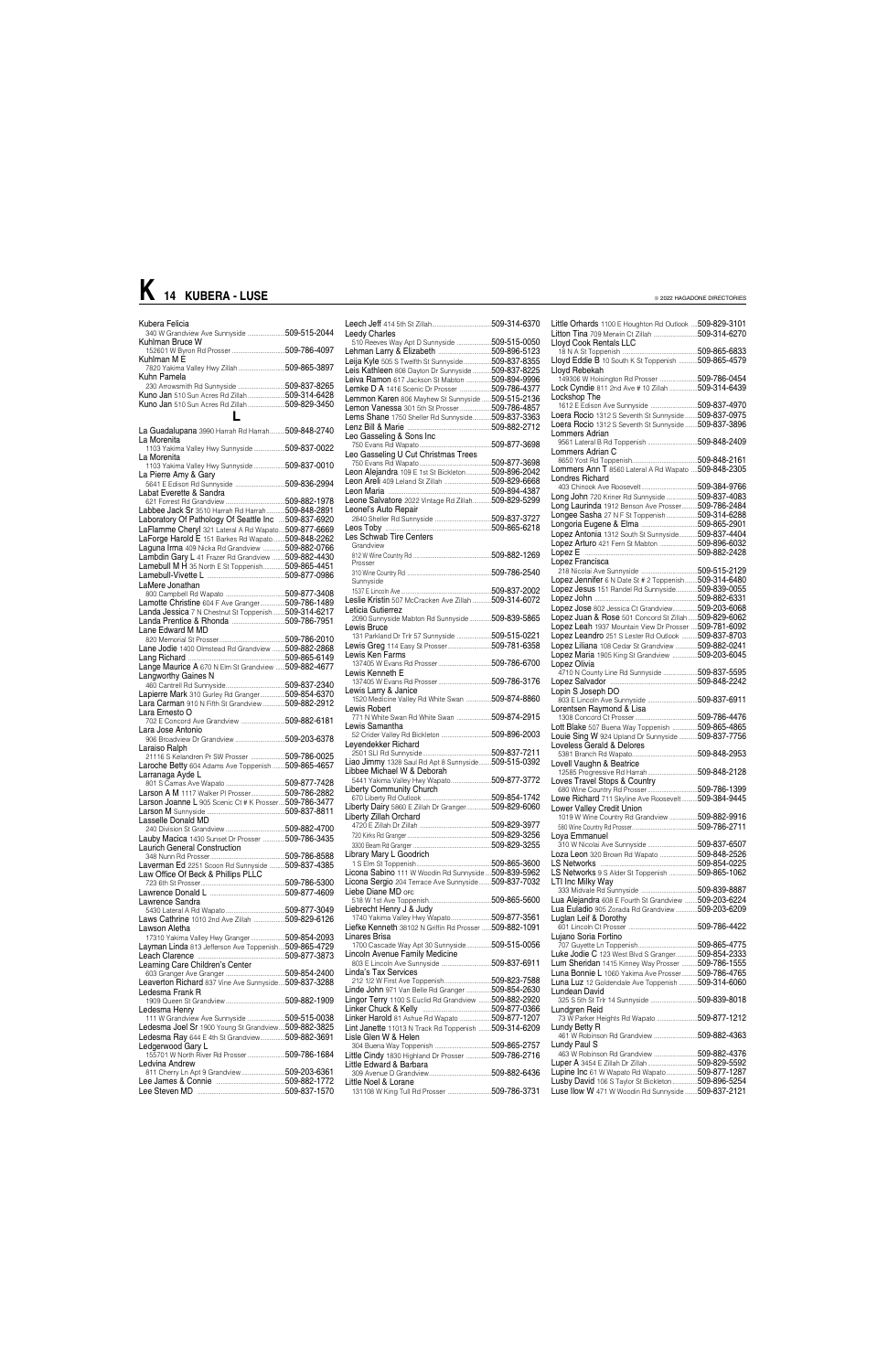| Lusk Kevin 1111 Spokane Ave Prosser  509-786-4357  |              |
|----------------------------------------------------|--------------|
| Luther A L 2610 Gap Rd Outlook 509-837-7308        |              |
|                                                    |              |
| Luther Gerald & Gloria                             |              |
|                                                    |              |
|                                                    |              |
| Luther Loretta 221 Alteejen Rd Zillah 509-829-6304 |              |
|                                                    |              |
| Luther O L Company Inc                             |              |
|                                                    | 509-837-2527 |
|                                                    | 509-896-5288 |
| Lutheran Church Messiah Missouri Synod             |              |
|                                                    | 509-786-2011 |
|                                                    |              |
| Lyall James G                                      |              |
|                                                    |              |
| Lynde Richard & Nellie                             |              |
|                                                    |              |
|                                                    |              |
|                                                    |              |
| м                                                  |              |
| <b>MJB Construction</b>                            |              |
|                                                    |              |
|                                                    |              |
| M L L Farms 8560 Lateral A Rd Wapato  509-848-2270 |              |
| M & R Sales & Towing                               |              |
|                                                    |              |
| <b>MVP Safe Storage</b>                            |              |
| 273 S County Line Rd Grandview  509-882-5300       |              |
|                                                    |              |

# **MVTV**

### **MVTV**

21 West 1st Ave

| 2 I West Ist Ave<br>Toppenish509-865-6888                                       |  |
|---------------------------------------------------------------------------------|--|
| <b>MYT Sharp Edges</b><br>2010 Yakima Valley Hwy Ste 21 Sunnyside  509-837-1467 |  |
| Maarhuis Brent & Jennifer                                                       |  |
|                                                                                 |  |
| Maas Stanley D 951 Charvet Rd Grandview509-882-2385                             |  |
| <b>MABTON CITY OF</b><br>See: Salmon-tabbed Government Pages                    |  |
| Macias Elizabeth                                                                |  |
| 619 NW Crescent Ave Sunnyside 509-515-0960                                      |  |
| Maclas Guadalupe                                                                |  |
|                                                                                 |  |
| Macias Jose G                                                                   |  |
|                                                                                 |  |
| Maclas-Rodriguez Ignacio                                                        |  |
|                                                                                 |  |
| Mackey Jim                                                                      |  |
| 160902 W North River Rd Prosser 509-786-3419                                    |  |
| Maddox Corey 85382 W SR 14 Paterson  509-875-2786                               |  |
| Madej Anna MD                                                                   |  |
|                                                                                 |  |
| Maden Julie Rene 503 Westwind Dr Zillah  509-829-5731                           |  |
|                                                                                 |  |
| Madera-Meza Irma                                                                |  |
|                                                                                 |  |
| Madrigal Maria 701 Victory Way Sunnyside 509-839-6223                           |  |
| Magana Corina                                                                   |  |
|                                                                                 |  |
| Magana Jose 915 King St Grandview  509-882-5178                                 |  |
| Magana Mary Jane                                                                |  |
|                                                                                 |  |
| Magana Rafael                                                                   |  |
| 905 Conestoga Way Grandview 509-882-5312                                        |  |
| Mahoney & Sons 545 S 6th St Sunnyside 509-837-2034                              |  |
| Mahre Fred H 60 Riggins Rd Wapato 509-877-3497                                  |  |
| <b>Mains Brothers Farms</b>                                                     |  |
|                                                                                 |  |
| Mains Charence L 1711 Ridge Rd Mabton 509-894-4995<br>Mains Ida                 |  |
| 355 Old Inland Empire Hwy Prosser 509-786-4980                                  |  |
| Mains Janet                                                                     |  |
| 355 Old Inland Empire Hwy Prosser509-786-0470                                   |  |
| Mains Ron & Faye<br>245 County Line Rd Bickleton509-896-2401                    |  |
| Mains Susan 1621 Grant Ave Prosser 509-781-6178                                 |  |
| Mains Tom O 790 Ridge Rd Mabton 509-894-4858                                    |  |
|                                                                                 |  |
| Maldonado Rick 1770 Saul Rd Sunnyside  509-836-2158                             |  |

| Maling Charlene 1517 North Ave Sunnyside 509-837-6498                                                        |  |
|--------------------------------------------------------------------------------------------------------------|--|
| Mallady Robert P                                                                                             |  |
| Mallery Gretchen                                                                                             |  |
|                                                                                                              |  |
| Mallonee Melvin                                                                                              |  |
| Maltos Eron Chav                                                                                             |  |
|                                                                                                              |  |
| Maltos S & F 5 North K St Toppenish 509-865-4764                                                             |  |
| Maltos Stephen                                                                                               |  |
| Maltos Susan 1000 Snyder Rd Granger 509-854-1276                                                             |  |
| Mancines Hermenegildo                                                                                        |  |
|                                                                                                              |  |
| Mandac Shelly 50 North Ave Harrah 509-848-2100<br>Mandac Victoria                                            |  |
|                                                                                                              |  |
| Mandoza Maria 807 Ellen Ave Prosser 509-786-0296                                                             |  |
|                                                                                                              |  |
| Manzo Aurora 462 W Wapato Rd Wapato 509-877-2063                                                             |  |
| Maquillan Mark & Sandy<br>4970 Konnowac Pass Rd Wapato 509-877-4616                                          |  |
|                                                                                                              |  |
| Marenco Juan F & Julia                                                                                       |  |
|                                                                                                              |  |
| Marey Tony L 451 Lavinia Ln Wapato 509-877-6980<br>Maria Del Carmen Mendoza                                  |  |
|                                                                                                              |  |
| Maria Santiago 111 E St S Toppenish 509-314-6228                                                             |  |
|                                                                                                              |  |
| Mariscal Maria 803 N Fourth St Grandview  509-882-4499                                                       |  |
| Mariscal Pascual 203 N Elm St Toppenish  509-314-6343<br>Mariscal Ruben 215 Avenue F Grandview  509-882-4077 |  |
| Marley Orchards 1811 Gilbert Rd Zillah  509-865-2222                                                         |  |
| Marquez Aligia 408 S Naches Ave Wapato  509-584-0123                                                         |  |
|                                                                                                              |  |
| Marquez D 2730 Emerald Rd Sunnyside  509-854-1826                                                            |  |
| Marquez Elizabeth                                                                                            |  |
| Marquez Linda 22005 N 716 PR Prosser  509-973-2107                                                           |  |
| Marquez Maria Del Rocio                                                                                      |  |
|                                                                                                              |  |
| Marroquin Gloria                                                                                             |  |
|                                                                                                              |  |
| Marsden Winona 175 North St Wapato509-877-1292                                                               |  |
| Marsh Donald L 281 Division Rd Zillah 509-829-5304                                                           |  |
| Marsh Gerald 759 Gilbert Rd Zillah509-865-4501<br>Martin Arnold L 1710 Sli Rd Sunnyside  509-837-5082        |  |
| Martin Brent E 2330 Scoon Rd Sunnyside  509-839-9939                                                         |  |
| Martin D M 934 Vine Ave Sunnyside 509-837-4890                                                               |  |
| Martin Jesusa C                                                                                              |  |
| 4570 Sunnyside Mabton Rd Sunnyside  509-837-3779                                                             |  |
| Martin Larry T 3700 Harrah Rd Harrah  509-848-2681<br>Martin Marcia 1240 Upland Dr Sunnyside 509-837-2550    |  |
| Martin R B 906 N Euclid Rd Grandview 509-882-4591                                                            |  |
| Martin Shirley Irene                                                                                         |  |
|                                                                                                              |  |
| Martindale C E<br>2221 Van Belle Rd Sunnyside509-837-3328                                                    |  |
| Martinen Eric A 116 S Date St Toppenish509-865-5878                                                          |  |
| Martinez Arturo                                                                                              |  |
|                                                                                                              |  |
| Martinez Gloria 1127 Budd Ave Prosser 509-786-2612                                                           |  |
| Martinez Gloria 50 Burr St Buena 509-865-9336                                                                |  |
| Martinez Irma 510 E C St Granger 509-854-2781                                                                |  |
| Martinez J 91 Brain Ln Wapato 509-877-4345                                                                   |  |
| Martinez Jamie 700 Mc Clain Dr Sunnyside  509-837-3026                                                       |  |
| Martinez Jenny 1900 W Queen Grandview 509-203-6308                                                           |  |
| Martinez Jose 812 Madison Ave Toppenish 509-865-4983<br>Martinez Josefa                                      |  |
|                                                                                                              |  |
| Martinez Laurie Ann                                                                                          |  |

| <b>Martinez Martin</b>                              |              |
|-----------------------------------------------------|--------------|
| 1506 Sunnyside Mabton Rd Sunnyside509-837-7515      |              |
| <b>Martinez And Martinez Winery</b>                 |              |
|                                                     | 509-786-2392 |
| <b>Martinez Michael</b>                             |              |
|                                                     |              |
| Martinez Nancy 1028 Grant Ave Prosser  509-781-6094 |              |
| Martinez Ramon                                      |              |
| 3540 Sunnyside Mabton Rd Sunnyside509-515-0254      |              |

| Martinez Rosita 414 Cedar St Mabton509-894-4430<br>Martinez Ted D 211 North E Toppenish  509-865-4859    |  |
|----------------------------------------------------------------------------------------------------------|--|
| <b>Martinez Theordore</b><br>400 W 5th St Trir 70 Grandview 509-882-1308                                 |  |
| Mashburn Jerry<br>4180 Sunnyside Mabton Rd Sunnyside  509-837-8037                                       |  |
| Mason Ronald L & Shirley                                                                                 |  |
| Masset Michaela & Greg<br>620 E Parker Heights Rd Wapato  509-877-6675                                   |  |
| Massey Daniel 2731 Hornby Rd Grandview  509-882-2157<br>Massey Darrel Lee                                |  |
|                                                                                                          |  |
| Mata Filiberto P                                                                                         |  |
| 104802 W Old Inland Empire Hwy Prosser509-973-2200<br>Matheny Monica 313 Avenue H Grandview 509-882-3199 |  |
| Matheny Ruth Anne<br>1181 Grandridge Rd Grandview  509-882-4148                                          |  |
|                                                                                                          |  |
| Mathers Lowell D 71601 W 207 PR Prosser  509-973-2497                                                    |  |
|                                                                                                          |  |
| Matthias Insurance Agency                                                                                |  |
| 219 S Toppenish Ave Toppenish 509-865-3095                                                               |  |
|                                                                                                          |  |
| Mattich Peter 1200 Quarterhorse Trl Prosser509-781-6341                                                  |  |
| Mattingley Robert M                                                                                      |  |
|                                                                                                          |  |
| <b>Mattocks Charles E</b><br>1100 S Euclid Rd # 4 Grandview 509-882-3155                                 |  |
|                                                                                                          |  |
|                                                                                                          |  |
|                                                                                                          |  |
|                                                                                                          |  |
| May April A PA-C                                                                                         |  |
|                                                                                                          |  |
|                                                                                                          |  |
| May Luther 2131 Wine Country Rd Prosser  509-786-2722                                                    |  |
|                                                                                                          |  |
| Mayflower Metals Inc                                                                                     |  |
|                                                                                                          |  |
| Mayo John & Carmen                                                                                       |  |
|                                                                                                          |  |
|                                                                                                          |  |
|                                                                                                          |  |
|                                                                                                          |  |
| McBride Bob & Nancy                                                                                      |  |
|                                                                                                          |  |
|                                                                                                          |  |
| McBride K 555 Ridgeway Loop Sunnyside  509-839-6149                                                      |  |
| McBride Linville P & Mary Jane                                                                           |  |
|                                                                                                          |  |
| McBride Richard C                                                                                        |  |
| McCall Delbert R                                                                                         |  |
|                                                                                                          |  |
|                                                                                                          |  |
| McCauley Dallas 718 Ellen Ave Prosser509-786-2564                                                        |  |
|                                                                                                          |  |
|                                                                                                          |  |
| McClure Brenda Lee                                                                                       |  |
| 317 W Madison Ave Sunnyside 509-837-5046                                                                 |  |
|                                                                                                          |  |
|                                                                                                          |  |
| McClure Kathey 2023 Benson Ave Prosser  509-786-3829                                                     |  |
|                                                                                                          |  |
| McClurkin Walter & Minerva                                                                               |  |
|                                                                                                          |  |
| <b>McConnell Nadine</b>                                                                                  |  |
|                                                                                                          |  |
| McConville Ofilya M                                                                                      |  |
|                                                                                                          |  |
| McCord Danny L                                                                                           |  |
|                                                                                                          |  |
|                                                                                                          |  |
| McCorkle's Market                                                                                        |  |
|                                                                                                          |  |
| McDaniel Anmaree 517 5th St Zillah 509-314-6063                                                          |  |
| <b>McDaniel William F</b>                                                                                |  |
| 391 Willowcrest Rd Sunnyside 509-837-8571                                                                |  |
| McDonald Paul & Amy                                                                                      |  |
| 3851 Yakima Valley Hwy Wapato509-877-3994                                                                |  |

#### McDonald S & C

| 3502 Sunnyside Mabton Rd Sunnyside    | 509-837-4661  |
|---------------------------------------|---------------|
| McDonald's 103 Merlot Dr Prosser      | 509-786-7222  |
|                                       | 509-837-5066  |
| 3502 Sunnyside Mabton Rd Sunnyside    | 509-837-4661  |
|                                       | 509-865-3771  |
|                                       | .509-829-5005 |
| McEwen John 820 Gurley Rd Granger     | 509-854-2555  |
| McFather Mildred 951 Elmore Rd Zillah | .509-865-2625 |

### **LUSK - MCFATHER 15 M**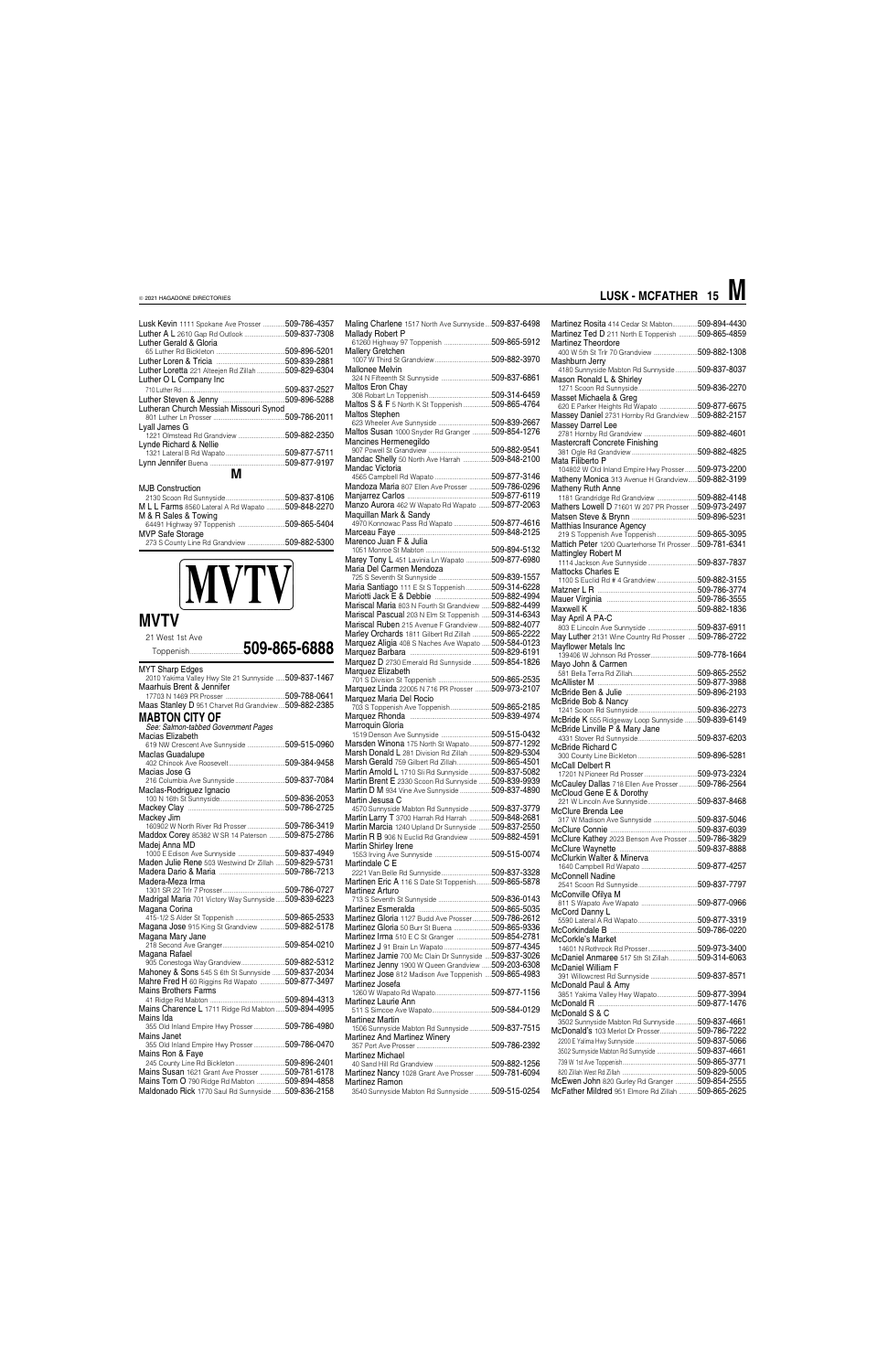| McGann Marilyn<br>166001 W Mccreadie Rd Grandview  509-882-5677             |  |
|-----------------------------------------------------------------------------|--|
|                                                                             |  |
| McGaughy Larry L<br>00009.19 Early E                                        |  |
| McGhan Michael                                                              |  |
| 146501 W North River Rd Prosser 509-786-2746                                |  |
|                                                                             |  |
| McGhuey James & Edith                                                       |  |
| 560 Grandview Pavement Rd Grandview  509-882-1008                           |  |
| McGuire Clara 561 Orchardvale Rd Zillah  509-829-5042                       |  |
| McIntire Mark 80 Stout Rd Sunnyside509-837-8502                             |  |
| McIntosh Sandra & Delmar 509-837-2937                                       |  |
|                                                                             |  |
|                                                                             |  |
| McKeirnan Tammy & Dan                                                       |  |
|                                                                             |  |
|                                                                             |  |
|                                                                             |  |
| McLean John B "Boyd"                                                        |  |
| <b>cLean Jonn B "Boyd"</b><br>380 S McLean Rd Sunnyside <b>509-837-5698</b> |  |
| McMahan Nursery                                                             |  |
|                                                                             |  |
| McMahan Robert A                                                            |  |
|                                                                             |  |
| McMahon Thomas 1191 Division Rd Zillah509-829-6381                          |  |
| McMican M D                                                                 |  |
| 511 S Toppenish Ave Toppenish 509-865-4362                                  |  |
|                                                                             |  |
| McMurrin Irene                                                              |  |
|                                                                             |  |
|                                                                             |  |
| McNabb Donna 10702 N Griffin Rd Prosser  509-882-1957                       |  |
| McNair June 1011 6th St Prosser509-786-4973                                 |  |
| <b>McNernev Cliff</b>                                                       |  |
| 131 Parkland Dr Trlr 54 Sunnyside  509-515-0256                             |  |
| McNerney Sonny 325 Fifth St Sunnyside 509-839-1578                          |  |
| McRae-Workman Jeremy                                                        |  |
|                                                                             |  |
| McWhirk Amber                                                               |  |
|                                                                             |  |
|                                                                             |  |
| Mears Colin 416 Fern St Mabton  509-894-2988                                |  |
|                                                                             |  |
| Mears Marie E 561 White Rd Zillah509-865-5476                               |  |
|                                                                             |  |
|                                                                             |  |
| Mears Willard 2941 Hornby Rd Grandview  509-882-1898                        |  |
| Medel Maria 505 E Fourth St Grandview  509-203-6231                         |  |
| Medelez Alexus 403 Buena Way Toppenish  509-314-6065                        |  |
| Medelez Automotive                                                          |  |
|                                                                             |  |
| <b>MEDICAL EMERGENCY</b>                                                    |  |
|                                                                             |  |
|                                                                             |  |
| See: Inside Front Cover                                                     |  |
| <b>MEDICAL NON-EMERGENCY</b>                                                |  |
| See: Salmon-tabbed Government Pages                                         |  |
| Medina Cynthia 1015 W Fifth St Grandview509-203-6239                        |  |
| Medina Silvano                                                              |  |
| 1601 Mountainview Rd Grandview 509-882-0855                                 |  |
| Meek John                                                                   |  |
| 5090 Sunnyside Mabton Rd Mabton509-837-5598                                 |  |
|                                                                             |  |
| Meeker Joyce 618 Wheeler Ave Sunnyside  509-837-7724                        |  |
|                                                                             |  |
| Meeske Ronald L                                                             |  |
|                                                                             |  |
| Mehrer Linda 1016 Sadie St Prosser509-786-1973                              |  |
| Melendrez Amanda                                                            |  |
|                                                                             |  |
|                                                                             |  |
| Melton   80 Ward Rd Toppenish 509-865-4096                                  |  |
| Memorial Hospital Home Care Services                                        |  |
|                                                                             |  |
|                                                                             |  |
|                                                                             |  |
| Mendez Evangelina R                                                         |  |

| Mendosa Maria                    |              |
|----------------------------------|--------------|
| 508 Cemetery Rd Ant F1 Sunnyside | 509-515-0425 |

| Mendoza Sergio                                                                |               |
|-------------------------------------------------------------------------------|---------------|
| 13 Goldendale Ave Toppenish                                                   | 509-314-6462  |
| Mendoza's Automotive Inc                                                      |               |
|                                                                               | 509-882-0500  |
|                                                                               |               |
| Mengarelli Johnnie                                                            |               |
| 16551 Yakima Valley Hwy Granger                                               | 509-854-2753  |
| Menning Francis 1790 Barkes Rd Harrah                                         | 509-848-2077  |
| Mensonides Dairy 305 S Fisher Rd Mabton  509-894-9902                         |               |
| Meraz Adrian 1902 W Queen Grandview                                           | 509-203-6470  |
| <b>Meraz Jorge</b> 604 Hillcrest Rd Grandview                                 | 509-882-5063  |
| Mercado Alberto & Martha                                                      |               |
| 701 S Eleventh St Sunnyside                                                   | 509-836-2442  |
| Mercado Guadalajara                                                           |               |
| 14 Washington Ave Toppenish                                                   | 509-865-5501  |
| Mercer Bruce & Jerrydean                                                      |               |
| 1235 Cherry Ave Sunnyside                                                     | 509-837-7448  |
| Mercer Donald And Linda                                                       |               |
|                                                                               | 509-786-1021  |
| Mercer Jonathan G                                                             |               |
|                                                                               |               |
| Mercer Milton 1306 Mustang Ct Prosser 509-781-6065<br>Mercer Pete H & Jamie L |               |
|                                                                               | .509-894-4072 |
|                                                                               |               |
| <b>MERCK GENERAL</b>                                                          |               |

### **CONSTRUCTION LLC**

| Merida Tonva                                                                                        |  |
|-----------------------------------------------------------------------------------------------------|--|
| 131 Parkland Dr Trlr 80 Sunnyside 509-837-0665                                                      |  |
| Merrifield William                                                                                  |  |
| 601 S Toppenish Ave Toppenish 509-314-4867                                                          |  |
| <b>Merritt Funeral Home</b>                                                                         |  |
|                                                                                                     |  |
| Mertell Troy A 200 North St Wapato 509-877-6902                                                     |  |
| Merz B 4430 Stover Rd Sunnyside 509-837-5007                                                        |  |
| Meshke Dale R 701 Kachess Ln Zillah 509-314-6248                                                    |  |
| Messiah Lutheran Child Care                                                                         |  |
|                                                                                                     |  |
| Messiah Lutheran Church Missouri Synod                                                              |  |
|                                                                                                     |  |
| Metheny Ethel 830 N Forsell Rd Grandview509-882-1527                                                |  |
| Metz Jody 104 SW Kelandren Dr Prosser  509-786-0016                                                 |  |
| Meyer Bonnie L 6204 N Bunn Rd Prosser  509-973-2135                                                 |  |
| Meyer Della 1110 Nob Hill Ave Zillah 509-829-5449                                                   |  |
| <b>Meyers Marilyn</b>                                                                               |  |
|                                                                                                     |  |
|                                                                                                     |  |
|                                                                                                     |  |
| Michaels Jesse                                                                                      |  |
| 149503 W Hoisington Rd Prosser 509-788-0005                                                         |  |
| Michels David J                                                                                     |  |
|                                                                                                     |  |
|                                                                                                     |  |
| Michels Steven 1354 Upland Dr Sunnyside 509-837-7677                                                |  |
| Mid-Columbia Meals On Wheels                                                                        |  |
|                                                                                                     |  |
| Mid Valley Family Medicine                                                                          |  |
|                                                                                                     |  |
|                                                                                                     |  |
| Mid Valley Mini Storage                                                                             |  |
|                                                                                                     |  |
| Midvale Cattle Co LLC                                                                               |  |
| Midvale Electric Inc                                                                                |  |
|                                                                                                     |  |
| Mike & Brians Nursery                                                                               |  |
|                                                                                                     |  |
|                                                                                                     |  |
|                                                                                                     |  |
|                                                                                                     |  |
| Miland Paula 505 Mercer Ct Prosser 509-786-2425                                                     |  |
|                                                                                                     |  |
| Miles Eroll L 310 Merrick Ave Sunnyside509-837-2690<br>$\mathbf{M}$ iliante: Europea D. 8. Carala E |  |

|                                | Moon Dennis                                                                                                                                                                                                   |
|--------------------------------|---------------------------------------------------------------------------------------------------------------------------------------------------------------------------------------------------------------|
| .509-829-5161                  | .509-786-1712<br>99202 S State Route 221 Prosser                                                                                                                                                              |
| 509-786-3048                   | <b>Moon G &amp; D 99202 S SR 221 Prosser </b><br>509-786-0787                                                                                                                                                 |
| 509-837-4093                   | Moon Shirl 18711 E Shirl Moon Rd Prosser509-786-3556                                                                                                                                                          |
|                                | Moore Carl                                                                                                                                                                                                    |
|                                | .509-786-2609                                                                                                                                                                                                 |
| .509-896-2061                  | Ranch                                                                                                                                                                                                         |
| Miller Donald & Patty          | Moore Douglas 1894 Braden Rd Grandview509-837-5914                                                                                                                                                            |
| 4302 Independence Rd Sunnyside | Moore Gary & Deanne                                                                                                                                                                                           |
| 509-837-3534                   |                                                                                                                                                                                                               |
|                                | Miliczky Eugene R & Sarah E<br>Miller Dale F 1634 Saul Rd Sunnyside<br>Miller Dawn 3700 Progressive Rd Wapato 509-877-6666<br>Miller Dean L & Marie<br>.509-837-2397<br>Miller Lola 2350 Sheller Rd Sunnyside |

| Miller Michael L                                         |              |
|----------------------------------------------------------|--------------|
|                                                          |              |
|                                                          | 509-896-2021 |
| Miller Ray 190 Dot Rd Roosevelt509-896-5603              |              |
| Miller Steve F 202 S Chestnut St Toppenish  509-865-4642 |              |

### **MILLER & TEAM HEATING & A/C** Serving

| Serving                                                  |  |
|----------------------------------------------------------|--|
| Lower Yakima Valley $509$ -829-0747                      |  |
|                                                          |  |
| <b>Milne Fruit Products</b>                              |  |
|                                                          |  |
|                                                          |  |
|                                                          |  |
|                                                          |  |
|                                                          |  |
| Minchew John W                                           |  |
|                                                          |  |
| Miner S 350 N Manuel Ln Zillah 509-829-5048              |  |
| Miner Sherlyn 314 N Manuel Ln Zillah 509-829-0276        |  |
|                                                          |  |
| Minnich Betty 622 E Third St Grandview 509-882-2919      |  |
| Minton Travis 30 Krough Rd Grandview 509-882-0881        |  |
| Minute Mart 301 S Thirteenth St Sunnyside 509-837-2655   |  |
|                                                          |  |
| Miranda Maria 504 S Camas Ave Wapato 509-584-0156        |  |
| Miranda Phillip & Rufina                                 |  |
| Mireles Automotive Repair                                |  |
|                                                          |  |
| Mireles Joe R 61901 N Rothrock Rd Prosser509-973-2513    |  |
| Mr Asphalt & Sons LLC                                    |  |
|                                                          |  |
|                                                          |  |
| Mitchell John E                                          |  |
| 380 Old Inland Empire Hwy Prosser509-786-7145            |  |
|                                                          |  |
| Miveles Carmen 501 Dean Ave Granger  509-854-6320        |  |
|                                                          |  |
|                                                          |  |
| Moffat Sally & John 271 Highland Dr Zillah  509-865-2006 |  |
| Mohedano Alfonso                                         |  |
| 1700 Cascade Way Apt 20 Sunnyside 509-515-0443           |  |
| Mohler Marvin 203 W Centennial Dr Zillah  509-829-6720   |  |
| Molano Judith 7 N Date St Toppenish 509-314-6043         |  |
| MOLCAJETES FAMILY MEXICAN                                |  |
| <b>RESTAURANT</b>                                        |  |

| Molina Virginia 207 Rose St Mabton             | 509-896-6090 |
|------------------------------------------------|--------------|
| Mondor Jack 1032 Hoffer Rd Wapato509-584-0055  |              |
| Mondragon Jose                                 |              |
| 1341 S Sixth St Trlr 22 Sunnyside 509-837-3337 |              |
| Mondragon Sylvia                               |              |
| 7171 Van Belle Rd Sunnyside509-837-5927        |              |
| Monroe Mae 506 Dayton Dr Sunnyside             | 509-837-5863 |
| Monroe Tommy G                                 |              |
|                                                | 509-837-7730 |
| Monson Fruit 610 Thacker Rd Granger            | 509-854-1070 |
| Montejano Rosalinda                            |              |
| 1457 Maple Grove Rd Sunnyside                  | 509-837-8990 |
| Montelongo 1730 Saul Rd Sunnyside              | 509-836-2137 |
|                                                | 509-786-4755 |
| Montelongo Renie                               |              |
|                                                | 509-882-5999 |
| Montiel Jessica                                |              |
| 700 E Washington St Apt 14 Grandview           | 509-203-6228 |
| Montiel Sandra 131 Sandy Ln Sunnyside          | 509-837-8475 |
| Moon David 903 Market St Prosser               | 509-786-6811 |
|                                                |              |

# **M 16 MCGANN - MOORE**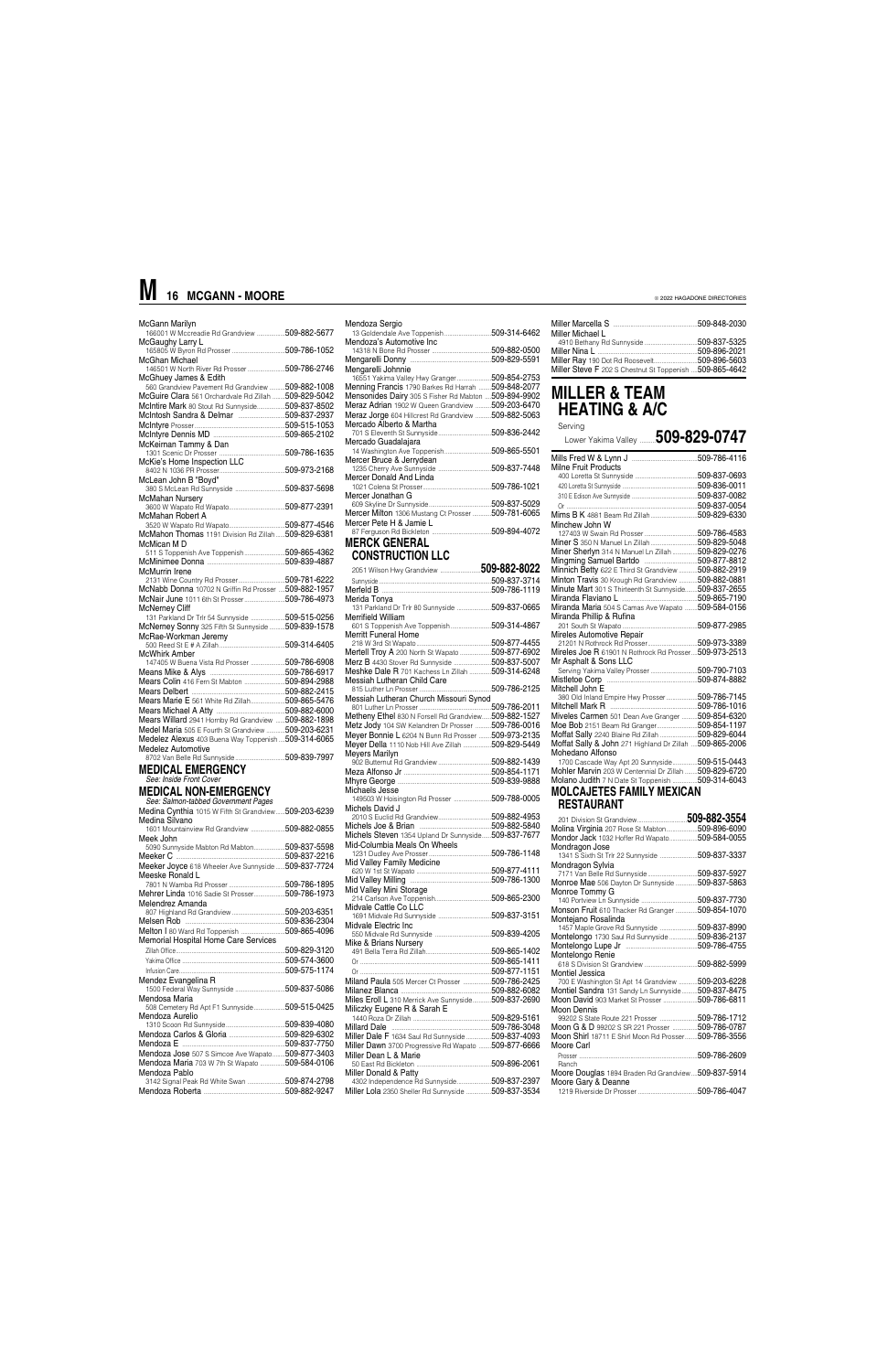### Moore Hilary

| 150302 W King Tull Rd Prosser 509-786-0769                                                                   |  |
|--------------------------------------------------------------------------------------------------------------|--|
| Moore Keith 1411 Prosser Ave Prosser  509-786-4766<br>Moore Paul & Vicki 147 Dot Rd Roosevelt  509-896-2082  |  |
| Moore Rachel 604 N Fourth St Grandview 509-882-5355                                                          |  |
| Moore Tom & Kathy 915 Scenic Ct Prosser509-786-1624                                                          |  |
| Moore Walter H<br>1121 Cemetery Rd Sunnyside  509-837-3512                                                   |  |
| Mora Ana Maria                                                                                               |  |
| Mora Sidel 1308 North Ave Sunnyside  509-837-8717                                                            |  |
| <b>Morales Alduser</b>                                                                                       |  |
| orales Alduser<br>1112 Roosevelt Ct Sunnyside 509-839-3476                                                   |  |
| Morales Jesus 501 E Second St Granger 509-854-1495                                                           |  |
| Morales Jose 604 S Thirteenth St Sunnyside  509-515-2210                                                     |  |
| Morales Jose L                                                                                               |  |
|                                                                                                              |  |
| Morales Martin 309 Wyant Way Grandview  509-203-6180<br>Morales Vicki 680 W Woodin Rd Sunnyside 509-836-2021 |  |
| Moran Mary                                                                                                   |  |
| 610 Grandridge Rd # 1C Grandview  509-882-0272                                                               |  |
| Morehouse Irvin C                                                                                            |  |
| Moreno Andrea<br>orono Alitarea<br>513 E Bonnieview Rd Grandview 509-882-4043                                |  |
| Moreno Javier                                                                                                |  |
|                                                                                                              |  |
| Moreno Jermey 116 Walker PI Prosser 509-781-6198                                                             |  |
| Moreno Johnny 217 Fourth Ave Granger  509-854-2286<br>Moreno Rosalina 209 1st St Zillah 509-829-0797         |  |
| Moreno Theresa 702 N 4th St Sunnyside509-515-2135                                                            |  |
| Morfin Maria S 326 1st Ave Mabton 509-894-4194                                                               |  |
| Morfin Martha                                                                                                |  |
| Morford Gary & Caroline                                                                                      |  |
|                                                                                                              |  |
| Morgan Ron 3180 Evans Rd Wapato 509-848-2992                                                                 |  |
| Morgan Terry S Steele Rd Prosser  509-786-1209                                                               |  |
| Moritz Tony 1800 N Granger Rd Zillah  509-829-5503                                                           |  |
| Morris Amy 1002 Adams Ave Toppenish509-865-3003                                                              |  |
| Morris Randy<br>-----------------<br>526 W Riverside Ave Sunnyside509-836-2294                               |  |
|                                                                                                              |  |
| Morris Randy E                                                                                               |  |
| 121 Green Giant Loop Rd Mabton509-837-4961                                                                   |  |
|                                                                                                              |  |
| Morrison Joseph G 30 Gilbert Rd Zillah  509-865-3578<br>Morrow Cher 313 N 15th St Sunnyside  509-837-4224    |  |
| Morrow D L 381 Bliss Rd Zillah 509-865-2618                                                                  |  |
| Morrow James & Coline                                                                                        |  |
|                                                                                                              |  |
| Morrow Marjorie 2541 Midvale Rd Mabton  509-837-2826                                                         |  |
| Morton Brian 460 Pleasant Ave Grandview  509-882-0759<br>Moser Jim 519 Cemetery Rd Sunnyside509-839-2590     |  |
| Mota Angeles 1308 Harrison Ave Sunnyside 509-839-2471                                                        |  |
| Mt Adams Community Center                                                                                    |  |
|                                                                                                              |  |
| Mt Adams Country Club<br>Mailing Address 1250 Rocky Ford Rd                                                  |  |
|                                                                                                              |  |
| Mount Adams Country Club Maintenance                                                                         |  |
| Department<br>1250 Rocky Ford Rd Toppenish509-865-1820                                                       |  |
| Mt Adams Headstart-Kindergarten 509-874-2266                                                                 |  |
| Mt Adams Orchard Corperations                                                                                |  |
| Mt Adams Washington SD 209                                                                                   |  |
| Mount Gary & Janet                                                                                           |  |
|                                                                                                              |  |
| Mount Tony Andrea                                                                                            |  |
| Mount Trucking 1881 Apricot Rd Grandview 509-882-1293                                                        |  |
| Mountain Adams School Community<br>691 Signal Peak Rd White Swan 509-874-2686                                |  |
| <b>MOUNTAIN STATES CONST CO</b>                                                                              |  |
|                                                                                                              |  |
| Mountain View Equipment Company                                                                              |  |
| Muffett Mini-Storage                                                                                         |  |

| <b>Muller Gerry</b><br>1301 Countryview Ct Sunnyside509-837-2312 |  |
|------------------------------------------------------------------|--|
| Mullinnex Tina                                                   |  |
| 8190 Marion Drain Rd Toppenish 509-848-2592                      |  |
| Mulrony Regan 907 Dot Rd Roosevelt509-896-5377                   |  |
|                                                                  |  |
|                                                                  |  |
|                                                                  |  |
| Mungia Martin 408 S Eighth St Sunnyside  509-515-0936            |  |
| Mungia Socorro 1039 Rader Rd Sunnyside509-837-7798               |  |
|                                                                  |  |
| Munn R Farms LLC Office                                          |  |
|                                                                  |  |
| Munn R Farms LLC Shop                                            |  |
|                                                                  |  |
| Munn Robert O & Larna                                            |  |
| Munoz Jose                                                       |  |
| 100630 W Old Inland Empire Hwy Prosser509-973-2048               |  |
| Munoz Maggie 832 Brown St Prosser  509-786-0063                  |  |
|                                                                  |  |
| Muratalla Delfina 109 Gap Rd Prosser 509-786-2991                |  |
| Murietta Benito                                                  |  |
|                                                                  |  |
| Murphey Bill L Jr                                                |  |
|                                                                  |  |
| Murphey Bro Gen Excavat                                          |  |
|                                                                  |  |
|                                                                  |  |
| Murphey Rick E                                                   |  |
| Murphy Heather & Jamie                                           |  |
|                                                                  |  |
| Murray Gordon D                                                  |  |
|                                                                  |  |
| Murray Richard 501 Schooley Rd Zillah  509-829-0738              |  |
|                                                                  |  |
| Musselman Barbara                                                |  |
| 140322 W North River Rd Prosser 509-781-6121                     |  |
|                                                                  |  |
| Mvers Daniel J & Kristi                                          |  |
|                                                                  |  |
| Myers Jim 517 S 15th St Sunnyside509-839-5128                    |  |
| Mvers John & Kav                                                 |  |
|                                                                  |  |
| Myers Lindley & Julia                                            |  |
| Myers Vicky 893 Belma Rd Grandview 509-882-3838                  |  |
|                                                                  |  |
| Myrick A 381 Henderson Rd Wapato509-877-6166                     |  |
| N                                                                |  |
|                                                                  |  |
| NRCS Program Delivery Point Yakama                               |  |

| Tribal Office 401 Fort Rd Toppenish509-865-2007      |                     | 5281         |
|------------------------------------------------------|---------------------|--------------|
| NWCAC 706 Rentschler Ln Toppenish509-865-7630        |                     | Nolt V       |
| NW Farmland Management                               |                     | 1204         |
|                                                      |                     | Noried       |
|                                                      |                     | 1319         |
| Nastor Rodelio                                       |                     | Norlin       |
| 110 Truck Garden Ln Wapato509-877-7155               |                     | Norris       |
| National Grape Growers Cooperative 509-882-1711      |                     | 803          |
|                                                      |                     | <b>North</b> |
| Naumes Concentrates Inc                              |                     | 1307         |
| 371 Industrial Park Rd Wapato 509-877-8882           |                     | North        |
| Navarre Roy & Silvia                                 |                     | 705'         |
|                                                      |                     | Northi       |
| Navarrete Eleazar                                    |                     | 235          |
|                                                      |                     | Northi       |
| Navarro Antonio V & Agricola 509-882-1983            |                     | Northy       |
| Navarro Juan 310 Holstein Ave Sunnyside 509-837-8071 |                     | 7061         |
| Navarro Maria 1405 Bonnie Ln Toppenish509-865-9939   |                     | Northy       |
| Nealen Anne M MD                                     |                     | 121:         |
|                                                      |                     | Northy       |
|                                                      |                     | 1511         |
| Nealy Jack R & Mary                                  |                     | Northy       |
|                                                      |                     | 1011         |
| Nehls Ken N Hamilton Rd Prosser 509-786-3815         |                     | Nortor       |
| Nehls & Son N Hamilton Rd Prosser509-786-3815        |                     | Nozał        |
| <b>NEIGHBORHOOD HEALTH</b>                           |                     | #1 Ab        |
| <b>GRANGER</b> 111 Main St Granger  509-317-2182     |                     | 264C         |
|                                                      |                     | Nunes        |
| <b>NEIGHBORHOOD HEALTH</b>                           |                     | 505          |
| <b>SERVICES</b>                                      |                     | Nunez        |
|                                                      | <b>ENQ_027_02NN</b> | Nunez<br>.   |
|                                                      |                     |              |

### **NEIGHBORHOOD HEALTH VISION CENTER**

| 8190 Marion Drain Rd Toppenish 509-848-2592                      |                                                                                      |  |
|------------------------------------------------------------------|--------------------------------------------------------------------------------------|--|
| ulrony Regan 907 Dot Rd Roosevelt509-896-5377                    |                                                                                      |  |
|                                                                  | Nelson E R 112 Nelson Rd Bickleton 509-896-5350                                      |  |
|                                                                  |                                                                                      |  |
|                                                                  | Nelson Florance                                                                      |  |
| ungia Martin 408 S Eighth St Sunnyside 509-515-0936              |                                                                                      |  |
| ungia Socorro 1039 Rader Rd Sunnyside 509-837-7798               | Nelson Jerry 8391 Yost Rd Toppenish509-848-2921                                      |  |
|                                                                  | Nelson Richard L                                                                     |  |
| unn R Farms LLC Office                                           |                                                                                      |  |
|                                                                  | Nelson Roger & Teresa                                                                |  |
| unn R Farms LLC Shop                                             |                                                                                      |  |
|                                                                  |                                                                                      |  |
| unn Robert O & Larna                                             | Nelson William 1064 Yakima Ave Prosser  509-786-2142                                 |  |
| unoz Jose                                                        | Nelson Zona 325 S 5th St Trlr 21 Sunnyside 509-837-0060                              |  |
| 100630 W Old Inland Empire Hwy Prosser 509-973-2048              | Neumann Willi E 1120 Lucy Ln Zillah 509-829-5203                                     |  |
| unoz Maggie 832 Brown St Prosser 509-786-0063                    | Neumann Willi E Jr 1170 Lucy Ln Zillah 509-829-5030                                  |  |
|                                                                  | New Dimension 409 S 5th St Sunnyside509-839-5540                                     |  |
| uratalla Delfina 109 Gap Rd Prosser 509-786-2991                 | Newberry Curt 1421 Scoon Rd Sunnyside  509-837-8774                                  |  |
| urietta Benito                                                   | Newbury Timothy                                                                      |  |
|                                                                  | 1322 Centennial Ave Sunnyside509-515-0397                                            |  |
| urphev Bill L Jr                                                 | Newell Gale L 114 Harrison St Grandview 509-882-3803                                 |  |
| 144701 W Johnson Rd Prosser509-786-2041                          | Newhouse Gilbert & Sylvia                                                            |  |
| urphey Bro Gen Excavat                                           |                                                                                      |  |
| 144001 W Johnson Rd Prosser509-786-3103                          | Newhouse John & Bev                                                                  |  |
|                                                                  |                                                                                      |  |
| urphey Rick E                                                    | Newhouse Marla 414 Concord Dr Outlook 509-837-6530                                   |  |
| 144001 W Johnson Rd Prosser509-786-3850                          | Newhouse Sue CPA                                                                     |  |
| urphv Heather & Jamie                                            |                                                                                      |  |
|                                                                  | Newhowse Halley                                                                      |  |
| urrav Gordon D                                                   |                                                                                      |  |
|                                                                  |                                                                                      |  |
| urray Richard 501 Schooley Rd Zillah  509-829-0738               |                                                                                      |  |
|                                                                  | Newport Darlene C                                                                    |  |
| usselman Barbara<br>140322 W North River Rd Prosser 509-781-6121 |                                                                                      |  |
|                                                                  | Neyra Maria 40 Skone Way Wapato 509-877-1012                                         |  |
|                                                                  |                                                                                      |  |
| vers Daniel J & Kristi                                           | Nichols Michael & Claudia                                                            |  |
| yers Jim 517 S 15th St Sunnyside509-839-5128                     | 151015 S Wagoneer Rd Prosser 509-786-3360                                            |  |
| vers John & Kav                                                  | Nichols Theresa 1408 Sievers Rd Prosser509-786-0055                                  |  |
|                                                                  |                                                                                      |  |
| yers Lindley & Julia                                             |                                                                                      |  |
|                                                                  | Nishi Yasuo 6760 Lateral A Rd Wapato 509-877-7879                                    |  |
| yers Vicky 893 Belma Rd Grandview 509-882-3838                   | Nixon Terry                                                                          |  |
|                                                                  | 501 W 5th St Apt C101 Grandview 509-203-6322                                         |  |
| yrick A 381 Henderson Rd Wapato509-877-6166                      | Nobbs Brian & Shirley                                                                |  |
| N                                                                |                                                                                      |  |
|                                                                  | Nobbs James M 350 Bella Terra Rd Zillah509-865-3782                                  |  |
| RCS Program Delivery Point Yakama                                | Noemi's Shop & Services                                                              |  |
| Tribal Office 401 Fort Rd Toppenish 509-865-2007                 |                                                                                      |  |
| WCAC 706 Rentschler Ln Toppenish 509-865-7630                    | Nolt William & Kim                                                                   |  |
| W Farmland Management                                            | Noriega Luis & Rosa                                                                  |  |
|                                                                  | orlega Luis & Hosa<br>1319 S Seventh St Sunnyside 509-836-2982                       |  |
| astor Rodelio                                                    | Norling John 705 E Concord Ave Grandview509-882-1445                                 |  |
| 110 Truck Garden Ln Wapato509-877-7155                           | Norris Katheryn DO                                                                   |  |
| ational Grape Growers Cooperative 509-882-1711                   | 803 E Lincoln Ave Sunnyside 509-837-6911                                             |  |
|                                                                  | North Prosser Market                                                                 |  |
| aumes Concentrates Inc                                           |                                                                                      |  |
| 371 Industrial Park Rd Wapato 509-877-8882                       | North Ridge Apartments                                                               |  |
| avarre Roy & Silvia                                              |                                                                                      |  |
|                                                                  | Northrop Mark                                                                        |  |
| avarrete Eleazar                                                 | 235 Canyon Dr Apt 18 Prosser 509-781-6014                                            |  |
|                                                                  | Northrup Jessica 103 Fox BI Zillah 509-314-6057                                      |  |
| avarro Antonio V & Agricola 509-882-1983                         | Northwest Community Action Center                                                    |  |
| avarro Juan 310 Holstein Ave Sunnyside509-837-8071               | 706 Rentschler Ln Toppenish 509-865-7630                                             |  |
| avarro Maria 1405 Bonnie Ln Toppenish509-865-9939                | Northwest Immigrant Rights Project                                                   |  |
| ealen Anne M MD                                                  |                                                                                      |  |
|                                                                  |                                                                                      |  |
|                                                                  |                                                                                      |  |
| ealy Jack R & Mary                                               | Northwest Wine Country Real Estate<br>101 E Wine Country Rd Grandview 509-882-2001   |  |
|                                                                  |                                                                                      |  |
| ehls Ken N Hamilton Rd Prosser 509-786-3815                      |                                                                                      |  |
| ehls & Son N Hamilton Rd Prosser509-786-3815                     |                                                                                      |  |
| <b>EIGHBORHOOD HEALTH</b>                                        | #1 Absolute Best Driving Academy<br>2640 Yakima Valley Hwy #4 Sunnyside 509-836-0663 |  |
| <b>GRANGER</b> 111 Main St Granger <b>509-317-2182</b>           | Nunes Thomas Clarence                                                                |  |
| <b>EIGHBORHOOD HEALTH</b>                                        |                                                                                      |  |
|                                                                  | Nunez Felix 1002 Broadview Dr Grandview  509-882-9278                                |  |
| <b>SERVICES</b>                                                  |                                                                                      |  |
| 617 Scoon Rd Sunnyside509-837-8200                               |                                                                                      |  |

### **MOORE - NYGAARD 17 N**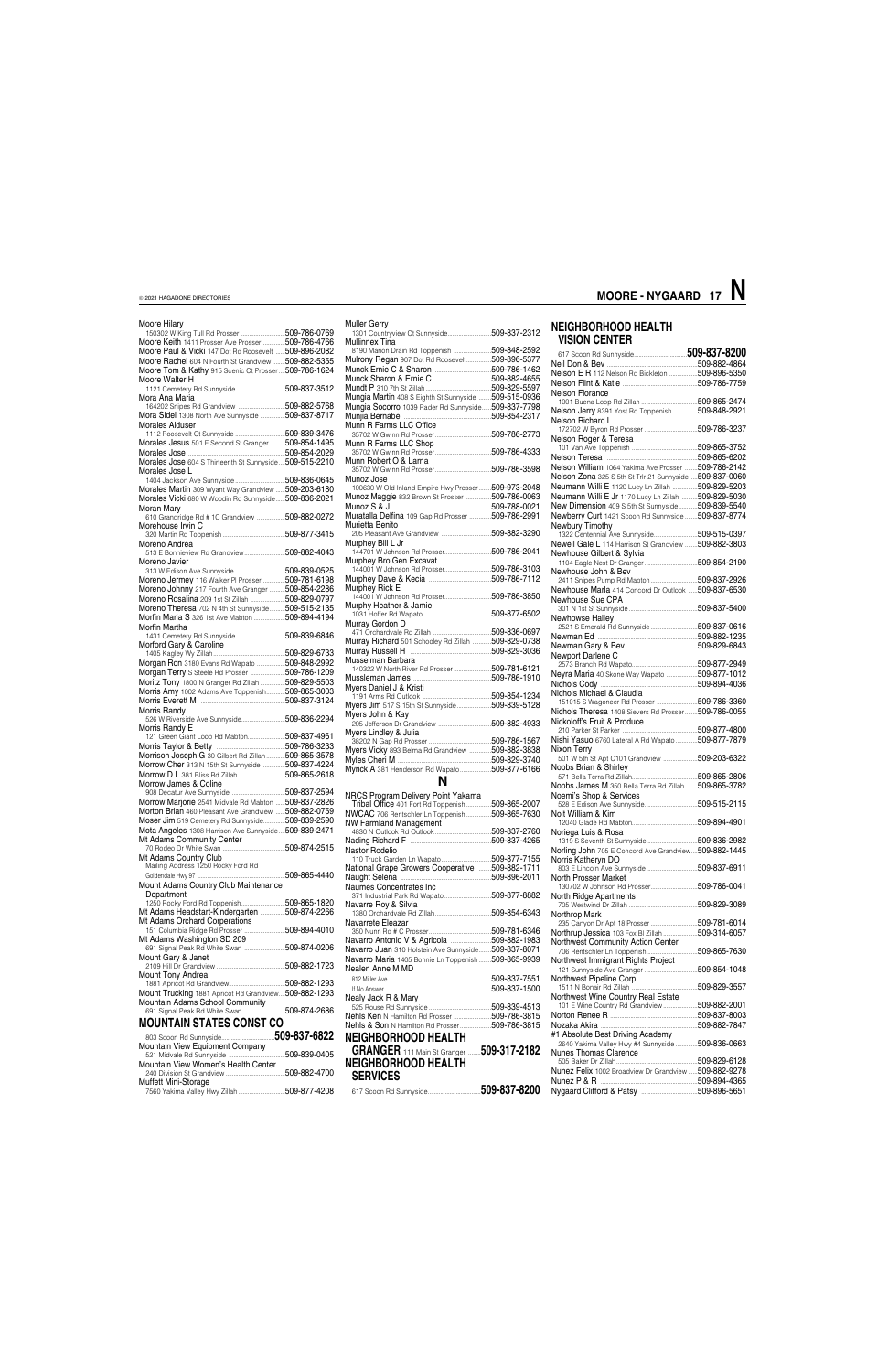Nygaard Tom 215 Ash St Roosevelt ....................509-896-2056

### **O** Oasis Drilling LLC

| Serving Benton and Yakima Counties  509-453-4406                                                             |  |
|--------------------------------------------------------------------------------------------------------------|--|
| Obert Chris & Teresa                                                                                         |  |
|                                                                                                              |  |
| Obert Ronald G & Virginia                                                                                    |  |
|                                                                                                              |  |
|                                                                                                              |  |
| Ochoa Fortunato O                                                                                            |  |
| 5330 Sunnyside-Mabton Rd Mabton  509-837-2390                                                                |  |
| O'Dell S Roger & Mary                                                                                        |  |
|                                                                                                              |  |
| O'Donnell Cathy A                                                                                            |  |
|                                                                                                              |  |
| Off The Top 613 1st Ave Zillah 509-829-3466                                                                  |  |
| Ogden Phyllis 1430 Canyon Rd Grandview  509-882-2145                                                         |  |
|                                                                                                              |  |
|                                                                                                              |  |
| Oliver Billie 2131 Wine Country Rd Prosser  509-786-4736                                                     |  |
| Oliver Jessica 1560 Blaine Rd Zillah509-829-0234                                                             |  |
| Olivera Consuelo M                                                                                           |  |
|                                                                                                              |  |
| Olivo Amparo & Angel                                                                                         |  |
|                                                                                                              |  |
| Olney Arnold & Audrey                                                                                        |  |
|                                                                                                              |  |
|                                                                                                              |  |
| Olney Hiram 506 Linden St Toppenish509-865-3581                                                              |  |
| Olney Robert 1270 Wesley Rd White Swan  509-874-2606<br>Olsen Brothers Ranches Inc                           |  |
| 45802 N District Line Rd Prosser 509-973-2209                                                                |  |
|                                                                                                              |  |
|                                                                                                              |  |
|                                                                                                              |  |
|                                                                                                              |  |
|                                                                                                              |  |
|                                                                                                              |  |
| Olsen Larry 80101 W Hanks Rd Prosser  509-973-0002                                                           |  |
| Olsen Leif Manual Manual Manual Manual Manual Manual Manual Manual Manual Manual Manual Manual Manual Manual |  |
|                                                                                                              |  |
|                                                                                                              |  |
| Olson Denis R                                                                                                |  |
| 12360 Pumphouse Rd White Swan 509-848-2651                                                                   |  |
| Olson Floyd W 700 Sandy Ln Sunnyside  509-837-5219                                                           |  |
|                                                                                                              |  |
| Olvera Ernestina                                                                                             |  |
|                                                                                                              |  |
| Olympic Orchards                                                                                             |  |
| 17550 Yakima Valley Hwy Granger 509-854-1396<br>Olympic Orchards                                             |  |
|                                                                                                              |  |
| Oman Nini 1891 Nightingale Rd Wapato  509-877-0495                                                           |  |
| #1 Absolute Best Driving Academy                                                                             |  |
| 2640 Yakima Valley Hwy #4 Sunnyside  509-836-0663                                                            |  |
| Onepennee Charlene                                                                                           |  |
|                                                                                                              |  |
| Oord Garrett 308 N Thirteenth St Sunnyside  509-837-8479                                                     |  |
|                                                                                                              |  |
| Orange Dairy Service<br>2225 E Edison Ave Sunnyside 509-837-5078                                             |  |
| Orange Dairy Service                                                                                         |  |
| 2210 E Edison Ave Sunnyside 509-837-0088                                                                     |  |
| Orchard House 2001 W Fifth St Grandview  509-882-4400                                                        |  |
| Ormiston Orchards Inc.                                                                                       |  |
|                                                                                                              |  |
| Ornelas Lorena 836 Terry St Sunnyside 509-837-5353<br>Orozco Nora                                            |  |
| 1000 Alexander Ct Trlr 6 Prosser509-786-7943                                                                 |  |
| Orozco Rosendo & Jesus                                                                                       |  |
|                                                                                                              |  |
| Orozco Trinidad                                                                                              |  |
| 1106 Rocky Ford Rd Grandview 509-882-5019                                                                    |  |
| Ortega J Jesus 101 SE G St Toppenish  509-865-7474                                                           |  |
|                                                                                                              |  |
| Ortega Jorge 314 Avenue C Grandview 509-203-6436<br>Ortiz Agustine 604 S 15th St Sunnyside  509-837-5067     |  |

#### PPM Energy 300 Big Horn Rd Bickleton ............509-896-5232 P & R Truck Parts 321 Morse Rd Sunnyside ........................................509-837-5407 PW Eagle Inc 1820 S First St Sunnyside ................................................509-837-7800 P W Pipe 1820 Midvale Rd..............................................................509-837-7800 Pace International LLC 5661 Branch Rd Wapato..........................................509-848-2823 Pacheco Angel 529 Lillie Ln Toppenish ............509-865-4905<br>Pacheco Sonia 1220 Vine Ave Sunnyside ........509-839-4677 Pacheco Sonia 1220 Vine Ave Sunnyside ........509-839-4677 Pacific Coast Cherry Packers LLC 12 Hoffer Rd Wapato ................................................509-877-6965 Or ....................................................................................509-877-6956 Or ....................................................................................509-877-6935 Pacific Corp ................................................................509-839-0100 Pacific Power 24-Hour Customer Service ....................................................................................888-221-7070 **Padgett Kathryn**<br>325 S Fifth St Trlr 38 Sunnyside ...........................5**09-837-8935** Padilla Greg R & Sally 1369 Upland Dr Sunnyside ....................................509-839-5117 Padilla Lilia 20 S Mcdonald Ave Harrah ..............509-848-2060 Padilla Salvador 260 Murray Rd Mabton ..........509-837-3700 Padilla Salvador Jr 2451 Old Prosser Hwy Grandview........................509-882-1406 Pagela Cristina 409 W 2nd St Wapato................509-584-0027 Palacios Leonardo 328 S 13th St Sunnyside..........................................509-837-4795 Palencia Brenda 300 Wilson Hwy Unit 53 Grandview ....................509-203-6385 Pallares Jose Luis 690 Linderman Rd Mabton ....................................509-837-8547 Pallares Julio 351 Liberty Rd Granger ... Palmer-Hull Marcia Anner Trem Trans Care Translation Care Translation Cashington St Apt 11 Grandview .................509-203-6410<br>
2001 Nashington St Apt 11 Grandview .................509-894-4537 Palomarez Linda 509 Fern St Mabton ................509-894-4537 Parker Aleczander 104 Fletcher Ln # B Zillah........................................509-314-6164 Parker Dennis P & Tamara 220 Dean Ave Granger ............................................509-854-1724 Parker Edith & Richard 112003 W King Tull Rd Prosser ............................509-973-0018 Parker Robert 1901 Wine Country Rd Prosser..............................509-786-3217 Parker Roy L 1000 Alexander Ct Prosser ... Parra Pardo Carmela 1301 SR 22 Prosser......509-786-1493 Parrish Curtis 10001 N Track Rd Toppenish ....509-865-4682 Parrish James H & Carlene 171106 W Buena Vista Rd Prosser ......................509-786-3059 Parry Jewelers 4001 Summitview Suite 10 509-966-2828.<br>509-515-0080

| Oten Timothy C<br>509-786-2536<br>Ott Ken & Rachel<br>509-882-3244<br>Our Lady Of Guadalupe<br>509-854-1182<br>Our Lady Of Guadalupe<br>509-854-1181<br>Owens Jason 201 Sand Ridge Rd Bickleton  509-896-2313<br>Owens M<br>509-874-2451<br>Owens Patricia 508 Andrews Rd Grandview509-882-2880<br>PLSA Engineering & Surveying<br>509-837-4529 | Oswalt Renie 541 Chausee Rd Granger<br>Oten Peter 954 Parkside Dr Prosser | 509-854-2786<br>509-829-5250<br>509-786-1572<br>509-781-6006 |
|-------------------------------------------------------------------------------------------------------------------------------------------------------------------------------------------------------------------------------------------------------------------------------------------------------------------------------------------------|---------------------------------------------------------------------------|--------------------------------------------------------------|
|                                                                                                                                                                                                                                                                                                                                                 |                                                                           |                                                              |
|                                                                                                                                                                                                                                                                                                                                                 |                                                                           |                                                              |
|                                                                                                                                                                                                                                                                                                                                                 |                                                                           |                                                              |
|                                                                                                                                                                                                                                                                                                                                                 |                                                                           |                                                              |
|                                                                                                                                                                                                                                                                                                                                                 |                                                                           |                                                              |
|                                                                                                                                                                                                                                                                                                                                                 |                                                                           |                                                              |
|                                                                                                                                                                                                                                                                                                                                                 |                                                                           |                                                              |
|                                                                                                                                                                                                                                                                                                                                                 |                                                                           |                                                              |
|                                                                                                                                                                                                                                                                                                                                                 |                                                                           |                                                              |
|                                                                                                                                                                                                                                                                                                                                                 |                                                                           |                                                              |
|                                                                                                                                                                                                                                                                                                                                                 |                                                                           |                                                              |
|                                                                                                                                                                                                                                                                                                                                                 |                                                                           |                                                              |
|                                                                                                                                                                                                                                                                                                                                                 |                                                                           | 509-575-6990                                                 |

| Onle riggiound control retrieved in personal commodel correction |                                                         | <b>I</b> internet <b>Early</b> reveal taking the barily side <b>over one coo</b> i |
|------------------------------------------------------------------|---------------------------------------------------------|------------------------------------------------------------------------------------|
| Ortiz Fortino 1115 Viall Rd Grandview 509-882-3482               | Pascua Carmen R 90 South St Wapato<br>509-877-3882      | Pina Maggie 3061 Outlook Rd Sunnyside 509-837-8182                                 |
| Ortloff Derald & Susan                                           | Paterson Store<br>.509-875-2741                         | <b>Pine Family Practice LLC</b>                                                    |
| .509-865-7006                                                    | Patina Florentino                                       | .509-836-2367<br>2240 E Lincoln Ave Sunnyside                                      |
| Osborn Huston & Elizabeth<br>.509-839-2724                       | 509-882-5050                                            | Pine Mary 203 SW Malibu Dr Prosser<br>.509-788-1637                                |
| .509-829-5804<br>Osburn Ludean 702 Westwind Dr Zillah            | Patina Jo 1608 Harvest PI Sunnyside 509-515-0612        | .509-882-1210                                                                      |
| Ostrom Mushroom Farms                                            | Patina Ruben 1218 Carnation Dr Sunnyside  509-837-2585  | Pineda Maria 1608 South Ave Sunnyside<br>509-837-4259                              |
| .509-836-0048                                                    | Patton Alonzo & Betty                                   | 509-829-5263                                                                       |
| Oswalt A Dean 541 Chausee Rd Granger<br>509-854-1889             | 509-882-2265                                            | Pinkham Sandy A                                                                    |
| .509-854-1910                                                    | Patton Stephanie 471 N Bonair Rd Zillah<br>509-829-3371 | .509-865-4639                                                                      |
|                                                                  |                                                         |                                                                                    |

Partida Juan 112 Thill Ave Sunnyside.

#### Paul Bruce R

1076 S Emerald Rd Sunnyside ..............................509-839-0514 Paul Mike 1231 Liberty Rd Granger......................509-854-2080

**PAUL WEISZ & SON LANDSCAPE AND IRRIGATION**

| --------------- |  |  |  |  |
|-----------------|--|--|--|--|
|                 |  |  |  |  |

| Paulakis Nick 91 Flagstone Ln Sunnyside 509-837-8960         |  |
|--------------------------------------------------------------|--|
| Payment Randy<br>990 State Highway 221 Prosser 509-786-2911  |  |
| Payne Timothy                                                |  |
| Paz Sara 1419 Saul Rd # 2 Sunnyside 509-837-2963             |  |
| Pearson David & Clara                                        |  |
|                                                              |  |
|                                                              |  |
| Pearson Wayne & Bonnie                                       |  |
| 156608 W Buena Vista Rd Prosser 509-786-2407                 |  |
|                                                              |  |
| Pedersen B O 3100 Forsell Rd Grandview509-837-3730           |  |
| Pederson A E                                                 |  |
| 150402 W Johnson Rd Prosser509-786-1546                      |  |
| People For People WorkSource Sunnyside                       |  |
| Peralia Mario 22 N K St Toppenish 509-865-4401               |  |
|                                                              |  |
| Peralta Veronica 202 N F St Toppenish 509-314-6362           |  |
| <b>Perednia L K</b> 1705 Guernsey St Sunnyside  509-837-6307 |  |
| Perez Albert 1328 Saul Rd Sunnyside 509-837-3185             |  |
| Perez Alejandro 241 Highland Dr Zillah 509-865-0691          |  |
| Perez Carmen 102 Nicka Rd Grandview 509-203-6090             |  |
|                                                              |  |
| Perez Fred 1801 Green Valley Rd Mabton  509-837-2820         |  |
| Perez Georgina 1524 Irving Ave Sunnyside 509-837-2309        |  |
| Perez Guadalupe 181 South St Wapato 509-877-1036             |  |
| Perez Jose 116916 W 155 PR Prosser 509-786-7825              |  |
| Perez Martha 303 Avenue D Grandview 509-203-6482             |  |
| Perez Nat & Elma 321 Pleasant Grandview 509-882-1081         |  |
| Perez Olga Insurance                                         |  |
| Walt Nelson Insurance Agency Inc                             |  |
|                                                              |  |
| Perez Refugio R 213 Avenue H Grandview509-203-6146           |  |
| Perez Vivian 858 Ismo Loop Sunnyside509-837-2914             |  |
| Perez Yolanda 201 Acoma Dr Grandview  509-882-6178           |  |
| Perkins Gaylord 61 Temby PI Granger 509-854-1491             |  |
| Perrault Jason                                               |  |
| 11101 Lateral A Rd Toppenish 509-848-2058                    |  |
|                                                              |  |
| Perrault & Son Inc                                           |  |
|                                                              |  |
| Persinger Sharon                                             |  |
| Peter's Appliance Repair                                     |  |
|                                                              |  |
| Peters Troy & Shauna                                         |  |
|                                                              |  |
| Petersen Mary 946 Parkside Dr Prosser 509-781-6072           |  |
| Peterson Gerald                                              |  |
|                                                              |  |
| Peterson Ken L 504 Cherry Ln Grandview509-882-2836           |  |
| Peterson T F 1300 Carnation Dr Sunnyside  509-837-2815       |  |
|                                                              |  |
| Pettit William L Jr 880 Casey Rd Toppenish509-865-5237       |  |
|                                                              |  |
| <b>Phillips Matthew</b>                                      |  |
| 1100 S Euclid St Unit 1008 Grandview509-882-2471             |  |
| Photo Lites 601 Lincoln Ct Prosser 509-786-4422              |  |
|                                                              |  |
| Pierre Michelle 210 Huli Cir Wapato509-848-2196              |  |
| Pik-A-Pop                                                    |  |
| 1524 Yakima Valley Hwy Sunnyside 509-837-3828                |  |
| Pimentel Zaira 1205 Yakima Ave Sunnyside  509-515-0361       |  |
|                                                              |  |

### **N 18 NYGAARD - PINKHAM**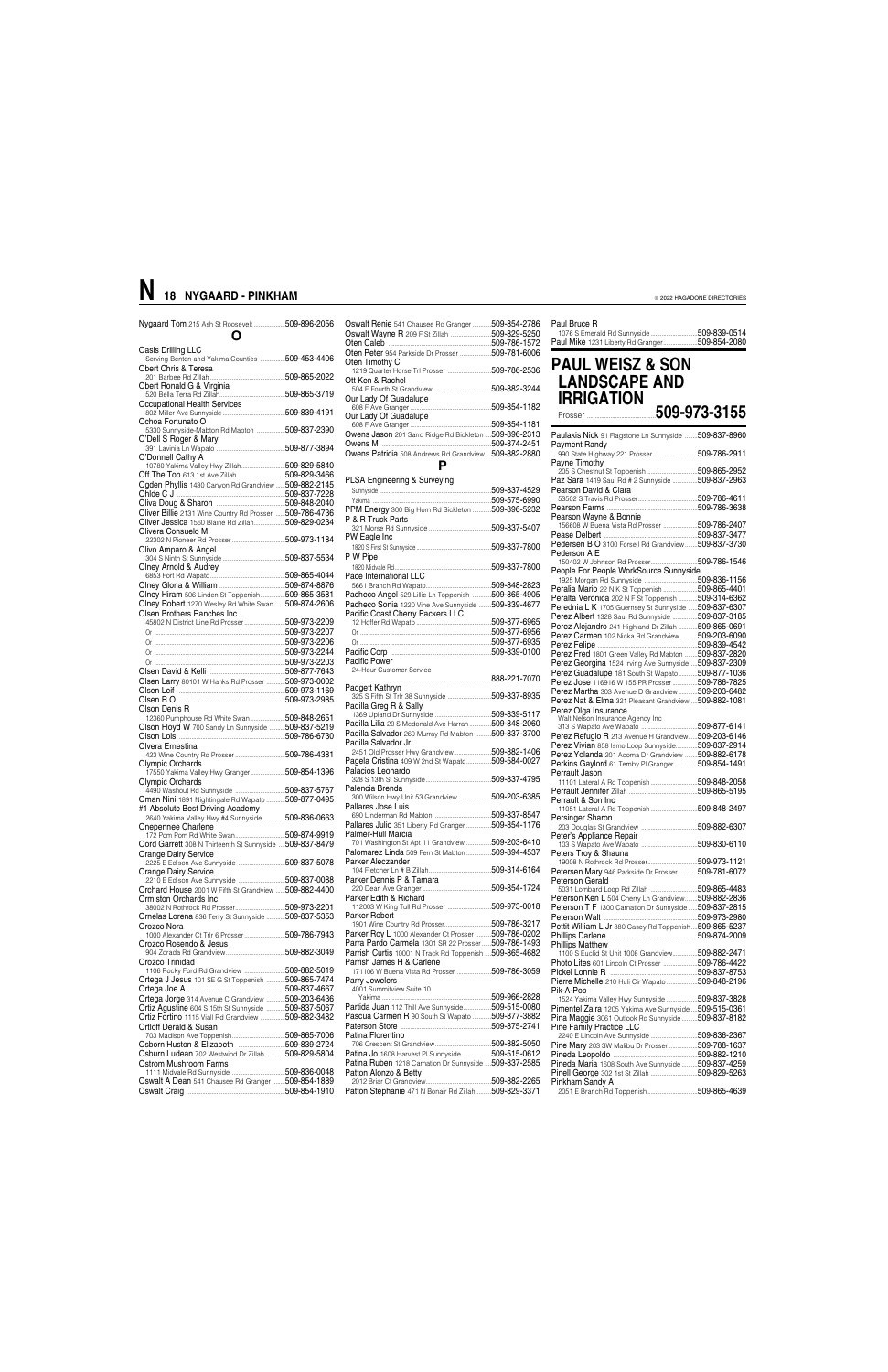| <b>Pioneer Dental Center</b>                                                                       |  |
|----------------------------------------------------------------------------------------------------|--|
| Navjot Khurana DMD<br>Kenneth L Drewel DDS                                                         |  |
|                                                                                                    |  |
|                                                                                                    |  |
| Pioneer Village 718 W 3rd Ave Toppenish 509-865-5242                                               |  |
| Pitt George Jr 2221 S Wapato Rd Wapato  509-877-3025                                               |  |
| Pitt Rhett 7491 Lateral A Rd Wapato 509-877-7796                                                   |  |
| Pittillo Arthur<br>1200 S Euclid Rd # 103 Grandview509-882-3406                                    |  |
| <b>Planned Parenthood</b>                                                                          |  |
|                                                                                                    |  |
|                                                                                                    |  |
|                                                                                                    |  |
| Plata Rosalina & Eduardo                                                                           |  |
| 148404 W 47th PR NW Prosser 509-786-3415                                                           |  |
| Plath Fred 341 Plath Rd Wapato509-877-3158                                                         |  |
| <b>Platsman Charles</b>                                                                            |  |
| 1334 Grandview Ave Sunnyside 509-837-5248                                                          |  |
| Platsman Tim C & Kristina M<br>atsman Tim C & Rusuna ivi<br>620 Thompson Dr Sunnyside 509-839-8890 |  |
| Pleasant Dennis & Rachelle                                                                         |  |
|                                                                                                    |  |
| Pleasant Harold                                                                                    |  |
| 102405 W Old Inland Empire Hwy Prosser509-973-2055                                                 |  |
| Pleasant Harold                                                                                    |  |
| 102405 W Old Inland Empire Hwy Prosser 509-973-2018                                                |  |
| Pleasant Ridge Construction                                                                        |  |
| easain ringe Construction<br>223 W Wine Country Rd Grandview 509-203-6073                          |  |
| Plumlee Melinda 207 Sunset Ln Grandview 509-203-6080                                               |  |
|                                                                                                    |  |
| Poe Jacqueline                                                                                     |  |
| 825 Alexander Ct Apt B3 Prosser 509-781-6033                                                       |  |
| <b>POLICE EMERGENCY ONLY</b>                                                                       |  |
| See: Inside Front Cover                                                                            |  |
| <b>POLICE NON-EMERGENCY &amp;</b>                                                                  |  |
|                                                                                                    |  |
| <b>BUSINESS</b><br>See: Salmon-tabbed Government Pages                                             |  |
|                                                                                                    |  |
| Ponce S 2600 Allen Rd Sunnyside  509-839-3824                                                      |  |
| Ponti Robert 111 Valleyview Rd Zillah 509-829-6825                                                 |  |
| Pontin Del Roza Winery                                                                             |  |
| 35502 N Hinzerling Rd Prosser509-786-4449                                                          |  |
|                                                                                                    |  |
| Popeyes Barbershop Cristobal Torres<br>620 Decatur Ave Sunnyside 509-836-5380                      |  |
| Port Of Benton                                                                                     |  |
| 165215 W Crow Butte Rd Paterson 509-875-2041<br>Port Of Sunnyside                                  |  |
|                                                                                                    |  |
|                                                                                                    |  |
| Portable Storage Rental                                                                            |  |
|                                                                                                    |  |
| <b>POST OFFICES</b>                                                                                |  |
| See: Salmon-tabbed Government Pages                                                                |  |
| Poteet Jeremy 1322 Mustang Ct Prosser  509-786-3132                                                |  |
| Poteet Tim & Portia<br>151 Grandview Pavement Rd Grandview  509-882-6444                           |  |
| Powell O Gary Rev & Marie                                                                          |  |
|                                                                                                    |  |
| Powell Raymond E                                                                                   |  |

### **POWERNET BENTON-REA**

| Powers Lance J & Susan E |            |
|--------------------------|------------|
|                          |            |
| $Dayawa Daha+1$          | EDD DDC OC |

#### **Q HOTEL** 3209 Picard Pl Sunnyside ....**509-837-5781** Quality Inn & Suites 511 S Elm Street Toppenish....................................509-865-5800 Quality Liquid Feeds Inc 100 Bailey Ave Granger ..........................................509-854-2311 Quesinberry D K 538 S Fifteenth St Sunnyside..................................509-837-2007 Quick Art 181 Quick Ln Zillah... Quick Mark 1280 Cheyne Rd Zillah ......................509-829-3135 Quintero Juan 212 F St Zillah ................................509-314-6323 Quo Travel Inc **R R & R Body & Paint**<br>115 N 9th Street Sunnyside .................................509-839-1022 Rabanal Marian 9061 Ashue Rd Toppenish ....509-865-4733 Rabanco Regional 605 Frontage Rd Roosevelt ....................................509-384-5055 Or ....................................................................................509-384-5881 Or ....................................................................................509-384-5012 Or ....................................................................................509-384-5050 Or ....................................................................................509-384-5641 Rabe Larry 24 North C St Toppenish....................509-865-2032 Raddar Michelle 317 N 11th St Sunnyside........509-515-0263 Rain Shae 210 E 3rd St Bickleton..........................509-896-2018 Rainwater Inc 143 Division Grandview...............509-882-2149<br>Rambow Howard 4 W Market St Bickleton ......509-896-2049 Rambow Howard 4 W Market St Bickleton ......509-896-2049<br>Rambow Howard 4 W Market St Bickleton ......509-896-2012 Rambow Howard 4 W Market St Bickleton Ramirez Alejandra 700 Mathew Ave Sunnyside....................................509-515-0188 Ramirez Domingo Jr 629 Highland Rd Grandview ..................................509-882-1894 Ramirez Jesus C ......................................................509-865-2888 Ramirez Karen 400 W Fifth St Trlr 62 Grandview ..........................509-882-3726 Ramirez Maria 308 Avenue F Grandview ... Ramirez Octavio Gomez 311 4th Ave Mabton ..................................................509-894-2919 Ramirez Tiburcio ......................................................509-865-2423 Ramon A 2401 Tear Rd Grandview ......................509-837-4456<br>Ramon Paul 408 Grandview Ave Sunnyside ....509-515-0331 Ramon Paul 408 Grandview Ave Sunnyside ....509-515-0331<br>Ramona Padilla 125 Nicolai Ave Sunnyside ....509-515-0295 Ramona Padilla 125 Nicolai Ave Sunnyside Ramos Ernesto & Maria 3741 Sunyside Mabton Rd Sunnyside ................509-837-3420 Ramos Gilberto 301 S 11th St Sunnyside...

Primera Iglesia Bautista

125 W Wine Country Rd Grandview ....................509-882-3100

Dr.509-896-5359<br>.509-837-4242

|                                                     | 509-837-4242 |
|-----------------------------------------------------|--------------|
| Prins Jason J 1900 Hudson Rd Granger                | 509-854-6326 |
| Prins John 1690 Hudson Rd Granger                   | 509-837-7959 |
| Prins John 1690 Hudson Rd Granger                   | 509-854-7276 |
| Proebstel David M CPA                               |              |
| Res 2240 Sheller Rd Sunnyside                       | 509-837-5657 |
| Proffitt John 108 E Maple Way Sunnyside509-837-5358 |              |
| Prosser Allergy Center                              |              |
|                                                     | 509-786-5599 |
| <b>PROSSER ANIMAL HOSPITAL</b>                      |              |

| 460 Wine Country Rd Prosser         | 509-786-1393 |
|-------------------------------------|--------------|
| Prosser Audiology Center            | 509-786-5599 |
| Prosser Automotive                  | 509-786-1221 |
| <b>Prosser Cemetery Association</b> | 509-786-2797 |
| <b>PROSSER CHAMBER OF</b>           |              |
| <b>COMMERCE</b>                     |              |
| 1230 Bennett Ave Prosser            | 509-786-3177 |

### **PROSSER CITY OF**

| See: Salmon-tabbed Government Pages              |               |
|--------------------------------------------------|---------------|
| Prosser Clinic                                   |               |
| 336 Chardonnay Ave Ste A Prosser                 | 509-786-1576  |
| <b>Prosser Community Church</b>                  |               |
|                                                  | 509-882-0232  |
| Prosser Dermatology Center                       |               |
| 701 Dale Ave Ste B Benton City                   | .509-588-3911 |
| <b>Prosser Digestive Health Center</b>           |               |
| 820 Memorial St Ste 3 Prosser                    | .509-786-5599 |
| Prosser Ear Nose and Throat Center               |               |
|                                                  | 509-786-5599  |
| Prosser Eye Care 714 6th St Prosser 509-781-6565 |               |
| Prosser Food Mart                                |               |
| 1303 Wine Country Rd Prosser                     | 509-781-6476  |
|                                                  | 509-781-6477  |
|                                                  |               |

Ramos Ernie 34 N H St Toppenish ..........................509-865-3236<br>Ramos Gilberto 301 S 11th St Sunnyside ..........509-837-6941 Ramos Heriberto 422 West Blvd North Granger................................509-854-1902 Ramos Larry 300 N Central Ave Wapato............509-584-0188 Ramos Oscar & Celia 1447 S 17th St Sunnyside........................................509-837-8894 Ramos Rafaela 200 Wellner Rd Outlook............509-839-0401<br>Ramos Rick 402 Westridge Dr Grandview ........509-882-4027 Ramos Rick 402 Westridge Dr Grandview ... Ramos Sylvia E 904 Cherry Ln Grandview ......509-882-2509 Ramos Vidal 109 Cedar St Grandview................509-882-9530 Ramsey Kip R ............................................................509-874-2062 Randy Duford 530 Cherry Hill Rd Granger ........509-854-2294<br>Raney James 1814 Highland Dr Prosser ..........509-786-3692 Raney James 1814 Highland Dr Prosser ..........509-786-3692 Rangel Adela & Carlos 500 Merclyn Ln Zillah................................................509-829-9996 Rangel Felician G

#### **PROSSER FUNERAL HOME AND CREMATORY**

| <b>UNCIVIAIUNI</b>                                                       |               |
|--------------------------------------------------------------------------|---------------|
|                                                                          |               |
| Prosser General Surgery Center-Wound                                     |               |
| Care 820 Memorial Street Ste 3 Prosser 509-786-5599                      |               |
| Prosser Manor Apts                                                       |               |
|                                                                          | 509-788-0067  |
| PROSSER MEMORIAL HEALTH                                                  |               |
| <b>HOSPITAL</b> 723 Memorial St Prosser <b>509-786-2222</b>              |               |
| Prosser Mercer Building LLC                                              |               |
|                                                                          |               |
|                                                                          |               |
| <b>Prosser Occupational Health Clinic</b>                                |               |
| 336 Chardonnay Ave Ste A Prosser 509-786-1576                            |               |
| <b>Prosser Pharmacy</b>                                                  |               |
| 364 Chardonnay Ave Ste 5 Prosser 509-788-5123                            |               |
| <b>Prosser Rentals</b>                                                   |               |
|                                                                          |               |
| <b>Prosser Rentals LLC</b><br>391 Wine Country Road Prosser 509-786-4988 |               |
| <b>Prosser School District</b>                                           |               |
|                                                                          | 509-786-4856  |
| <b>Prosser Specialty Clinic</b>                                          |               |
|                                                                          | .509-786-5599 |
| Prosser Therapy and Rehab Center                                         |               |
| 326 Chardonnay Ave Ste 2 Prosser 509-786-6626                            |               |
| Prosser Women's Health Center                                            |               |

| KEA<br>509-786-4004<br>402 7th St Prosser.   |               | , ivaaci ochool Dialiict<br>.509-786-4856<br><b>Prosser Specialty Clinic</b><br>.509-786-5599           | nanger Felician G<br>.509-837-6803<br>4390 Independence Rd Sunnyside<br>.509-877-9976<br>Rangel Paula 3671 Progressive Rd Wapato<br>Ranier Well Dialer 605 Rainier Ave Zillah<br>.509-829-3745 |  |
|----------------------------------------------|---------------|---------------------------------------------------------------------------------------------------------|------------------------------------------------------------------------------------------------------------------------------------------------------------------------------------------------|--|
| Powers Lance J & Susan E                     | 509-896-2695  | Prosser Therapy and Rehab Center<br>509-786-6626<br>326 Chardonnay Ave Ste 2 Prosser.                   | 509-896-2651<br>.509-865-4653                                                                                                                                                                  |  |
|                                              | 509-896-2351  | Prosser Women's Health Center                                                                           | .509-894-4034                                                                                                                                                                                  |  |
| Prado Maria 129 W Madison Ave Sunnyside      | 509-836-2693  | .509-786-0031<br>336 Chardonnay Ave Ste B Prosser                                                       | Rasmussen Glenn J CPA                                                                                                                                                                          |  |
| Prestige Care - Sunnyside                    |               | PUBLIC SCHOOLS                                                                                          | .509-877-3260                                                                                                                                                                                  |  |
|                                              | .509-837-2122 | See: Salmon-tabbed Government Pages                                                                     | 509-877-2343                                                                                                                                                                                   |  |
| Price Ranch<br>7145 Yakima Valley Hwy Wapato | 509-877-2479  | .509-877-3592<br>Puerta Maria 5360 Lateral A Rd Wapato<br>.509-786-4909                                 | Rasmusson Cindy<br>.509-882-2087                                                                                                                                                               |  |
| Price Ronald C                               |               | Pulisevich Jaynetta 810 Krough Rd Prosser.<br>Purdy Gerald & Jerri 1161 Roza Dr Zillah<br>.509-829-6234 | .509-896-2023                                                                                                                                                                                  |  |
| <b>Prilucik Edward G</b>                     | .509-837-7782 | Purdy Shirley 1400 Irving Ave Sunnyside<br>.509-515-0596                                                | Rattray Charles Rod & Cindy<br>.509-837-7498                                                                                                                                                   |  |
|                                              | 509-837-2462  | Pursell Brent 2113 Benson Ct Prosser<br>.509-786-3281                                                   | Rauner John W                                                                                                                                                                                  |  |
| Prilucik John R                              |               | Puryear Gail & Shirley                                                                                  | .509-786-2808                                                                                                                                                                                  |  |
|                                              |               | .509-829-6027                                                                                           | Ray C & M 21301 N Crosby Rd Prosser<br>509-788-0751                                                                                                                                            |  |

### **Q**

### **PIONEER - RAY 19 R**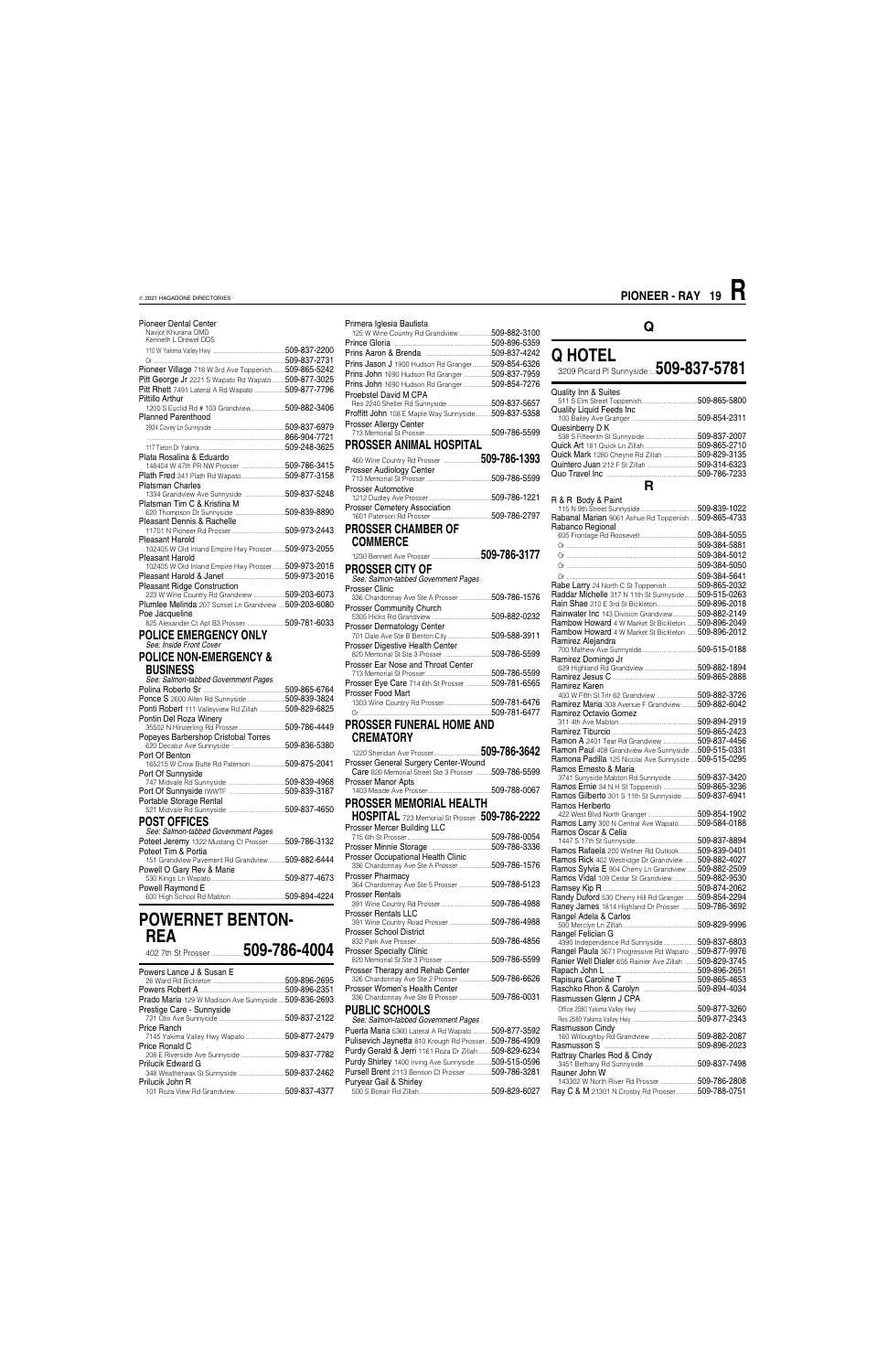| Ray's Janitorial Service                                              |  |
|-----------------------------------------------------------------------|--|
|                                                                       |  |
|                                                                       |  |
| Reade Marilyn 839 Market St Prosser  509-786-3989                     |  |
| Reavis Allan R                                                        |  |
|                                                                       |  |
| Reddout David & Katrina                                               |  |
| Reddout Helen A 2241 Hudson Rd Outlook  509-854-1662                  |  |
| Redman Ray & Carol                                                    |  |
|                                                                       |  |
| Regan Steve 1604 Kagley Wy Zillah509-829-5586                         |  |
| Regional Disposal Company<br>Rabanco Intermodal Service               |  |
|                                                                       |  |
| Transfer Stations & Recycling Centers                                 |  |
| <b>BZ Corner</b>                                                      |  |
|                                                                       |  |
| Dallesport                                                            |  |
|                                                                       |  |
| Goldendale                                                            |  |
| Reich Harold 1681 Cherry Hill Rd Granger 509-854-9966                 |  |
| Reiger Ronald J                                                       |  |
|                                                                       |  |
| Reilly Tabitha                                                        |  |
| 103902 W Old Inland Empire Hwy Prosser 509-896-2039                   |  |
| Reimer Clint & Colleen                                                |  |
| Reimer Fred 502 Edson St Zillah 509-829-6580                          |  |
| Reina Maricela 111 1st St Buena 509-865-5824                          |  |
| Reinmuth Jeff 18803 N1239prnw Prosser 509-786-1403                    |  |
| Rena's Pet Grooming                                                   |  |
|                                                                       |  |
| Rendon Leslie 360 Lake Rd Toppenish 509-854-1458                      |  |
| Renegade Raceways                                                     |  |
| Rescare Homecare                                                      |  |
| 2650 E Yakima Valley Hwy Sunnyside 509-836-0987                       |  |
| ResCare HomeCare                                                      |  |
| 2650 E Yakima Valley Hwy Sunnyside  509-837-5868                      |  |
| Resendez Ignacio                                                      |  |
| 1211 Grandview Ave Sunnyside 509-837-4394                             |  |
| Reves Jacobo N                                                        |  |
| 220 E Toppenish Ave Toppenish 509-865-4324                            |  |
| Reyes Jose Carlos 509 N Fir St Toppenish 509-865-6148                 |  |
| Reyes Maria 1905 Wyant Way Grandview  509-515-2078                    |  |
| Reyes Rojas Lucy 334 Higgins Ln Wapato509-877-0499<br>Reves Rose Mary |  |
|                                                                       |  |
| Reyes Tracie 1016 Decatur Ave Sunnyside509-515-0030                   |  |
| Reyna Criselia ……………………………………………509-836-2872                          |  |
| Reyna Esbeidi Yuliana                                                 |  |
|                                                                       |  |
| Reyna Veronica 315 Jackson St Mabton  509-894-5550                    |  |
| Rhino Auto Care                                                       |  |
|                                                                       |  |
|                                                                       |  |
| Rhode David A 518 Merclyn Ln Zillah  509-829-6920                     |  |
| Richards Bill T                                                       |  |
| Richards Clari                                                        |  |
| 901 W Robinson Rd Grandview  509-882-2232                             |  |
| <b>Richards David</b>                                                 |  |
|                                                                       |  |
| Richardson Shelly                                                     |  |
|                                                                       |  |
| Ricigliano S 1073 Phipps Rd Outlook 509-837-4300                      |  |
| Rider Christina A PA-C                                                |  |
| <b>RIDER'S TRUE VALUE</b>                                             |  |
|                                                                       |  |
| <b>HARDWARE</b>                                                       |  |

| <b>Rincker Clarence</b>                                             |  |
|---------------------------------------------------------------------|--|
|                                                                     |  |
|                                                                     |  |
| Rinehart Douglas A & Shirley                                        |  |
| 509-882-1310                                                        |  |
|                                                                     |  |
| Rinehart John 500 Cherry Ln Grandview 509-882-1053                  |  |
|                                                                     |  |
| Riojas Heidi & Tony                                                 |  |
| iojas Tielur & Torry<br>901 Jefferson Ave Toppenish 509-865-4322    |  |
|                                                                     |  |
| Riojas Joe F 146801 W Johnson Rd Prosser  509-786-4240              |  |
| Riojas Manuel J                                                     |  |
|                                                                     |  |
| 1122 E Toppenish Ave Toppenish509-865-5630                          |  |
|                                                                     |  |
|                                                                     |  |
| Rios Ruben & Candice                                                |  |
|                                                                     |  |
|                                                                     |  |
|                                                                     |  |
|                                                                     |  |
| <b>Ripley Connie</b>                                                |  |
| 16692 Yakima Valley Hwy Granger509-854-1480                         |  |
|                                                                     |  |
| Ripplinger Helen 1009 W 3rd St Grandview 509-882-2279               |  |
| Ritchie Dale George                                                 |  |
|                                                                     |  |
|                                                                     |  |
| <b>Rite Aid Pharmacies</b>                                          |  |
|                                                                     |  |
|                                                                     |  |
|                                                                     |  |
|                                                                     |  |
| <b>Rivard Victor &amp; Donna</b>                                    |  |
|                                                                     |  |
|                                                                     |  |
| Rivas Emperaeriz 505 Ensio Ct Grandview509-882-2702                 |  |
|                                                                     |  |
| River Ridge Winery<br>239653 S Canoe Ridge Rd Paterson 509-875-9400 |  |
|                                                                     |  |
|                                                                     |  |
|                                                                     |  |
|                                                                     |  |
|                                                                     |  |
|                                                                     |  |
|                                                                     |  |
|                                                                     |  |
|                                                                     |  |
| River Rock Dental                                                   |  |
|                                                                     |  |
|                                                                     |  |
| Rivera Adelaida 216 E E St Granger 509-854-1150                     |  |
|                                                                     |  |
|                                                                     |  |
| Rivera Maria 329 7th Ave Mabton 509-894-4723                        |  |
|                                                                     |  |
| Rivera Santos 120 Parkland Dr Sunnyside 509-515-0237                |  |
|                                                                     |  |
| Rivero Jacobo Alejandro                                             |  |
|                                                                     |  |
| Roach Jennifer                                                      |  |
|                                                                     |  |
|                                                                     |  |
|                                                                     |  |
| Robb Elena 1107 Missouri St Grandview509-882-3132                   |  |
| Roberson Kaylani                                                    |  |
|                                                                     |  |
|                                                                     |  |
|                                                                     |  |
|                                                                     |  |
|                                                                     |  |
| Robert Michael A                                                    |  |
|                                                                     |  |
| 641 Grandview Pavement Rd Grandview  509-882-1543                   |  |
| Roberta Cain Tax Service                                            |  |
|                                                                     |  |
|                                                                     |  |
|                                                                     |  |
|                                                                     |  |
| Roberts E 1302 S Ninth St Sunnyside 509-837-8235                    |  |
|                                                                     |  |
| Roberts Hazel                                                       |  |
| 2131 Wine Country Rd Prosser509-781-6109                            |  |
|                                                                     |  |
| Roberts J A                                                         |  |
| 1410 W Riverside Ave Sunnyside 509-837-3852                         |  |
|                                                                     |  |
| Roberts Jay & Loretta                                               |  |
| 1461 Mountainview Rd Grandview 509-882-4992                         |  |
|                                                                     |  |
| Roberts Jerry                                                       |  |
|                                                                     |  |
| 1399 Sand Ridge Rd Bickleton509-896-5496                            |  |
| Roberts Justin 10 Middle Rd Bickleton 509-896-2910                  |  |
|                                                                     |  |
| Roberts Justin 100 Gander Rd Bickleton  509-896-2565                |  |
|                                                                     |  |
|                                                                     |  |
|                                                                     |  |
|                                                                     |  |
|                                                                     |  |
| Robertson Greg                                                      |  |
|                                                                     |  |
| 1947 Mountain View Dr Prosser 509-786-1733                          |  |
| Robertson Merissa                                                   |  |
|                                                                     |  |
| 113 Deangela Dr Unit B Grandview 509-203-6168                       |  |
|                                                                     |  |
|                                                                     |  |
| Robillard Hank 255 N Grey Rd Grandview509-882-9277                  |  |
| Robillard Henry & Diana                                             |  |
|                                                                     |  |

Robinson Charles

| <b>Robinson Charles</b>                                 | .509-836-0649<br>2010 E Yakima Valley Hwy Sunnyside  |
|---------------------------------------------------------|------------------------------------------------------|
| 509-786-2331                                            | Ross Kathleen 109 N E St Toppenish                   |
|                                                         | .509-865-3836                                        |
| Robison Byron 260 Gilbert Rd Zillah                     | <b>Ross M L &amp; T L 951 Elmore Rd Zillah </b>      |
| .509-865-6270                                           | .509-865-4580                                        |
| Robledo Jason 2012 S Steele Rd Prosser<br>.509-788-1027 | Ross Robert Don                                      |
| Rocha Benny A 32002 N Case Rd Prosser                   | 509-854-2378                                         |
| 509-973-2272                                            | 1111 W Hudson Rd Granger                             |
| Rocha Jessie 211 S Lookout Dr Sunnyside  509-839-2969   | .509-786-4699                                        |
| <b>Rocha Jesus</b> 712 Reeves Ct Sunnyside              | Roto-Rooter Plumbing Service                         |
| .509-837-6986                                           | .509-836-2990                                        |
| Rocha Melissa 626 E Third St Grandview                  | Rounds Patricia 920 Vine Ave Sunnyside               |
| .509-203-6316                                           | 509-837-5158                                         |
| <b>Rodarte Construction Inc.</b>                        | Rowe Adam 5611 N Outlook Rd Outlook<br>.509-837-7354 |
| .509-874-2111                                           | .509-829-9119                                        |
|                                                         |                                                      |
|                                                         |                                                      |

Rodriguez Alonso ....................................................509-865-2764 Rodriguez Andrea 313 Adams St Grandview........................................509-882-5592 Rodriguez Antonio 304 N Alder St Toppenish ......................................509-314-6117 Rodriguez Carmen 1114 Washington Ave Toppenish ........................509-865-5640 Rodriguez Casandra 8122 Yakima Valley Hwy Zillah ..............................509-865-1812 Rodriguez Farms LLC 4901 W Wapato Rd Wapato....................................509-877-0469 Rodriguez Guadalupe 200 S 9th St Sunnyside ............................................509-515-0020 Rodriguez Halem 741 Durham Rd Zillah .........509-829-5379<br>Rodriguez J 2111 Hill Dr Grandview ...................509-882-3361 Rodriguez J 2111 Hill Dr Grandview ....................509-882-3361 Rodriguez Jesse 507 Westwind Dr Zillah..........509-314-6052 Rodriguez Joaquina 503 Washington St Mabton ....................................509-896-6113 **Rodriguez Joeseph**<br>212 W Nicolai Ave Sunnyside ..............................5**09-837-2881** Rodriguez Josefina 2581 Midvale Rd Mabton ........................................509-837-8143 Rodriguez Juan & Maria Guadalupe Rodriguez Julian 1204 Rainier Dr Grandview ....................................509-203-6389 Rodriguez Juventina Rodriguez Lisondro 210 Birch St Grandview ..........................................509-882-5960 B09-882-6279 Rodriguez Marecela 545 Terry Ave Sunnyside ........................................509-515-0145 Rodriguez Maria 106 Hawthorne Dr Sunnyside ................................509-515-2153 Rodriguez Michael 701 Broadway Grandview ......................................509-882-4889 Rodriguez Raul R Jr 812 Terry St Sunnyside ............................................509-837-8177 Rodriguez Rosa 1004 Jefferson Ave Toppenish ..............................509-314-6406 Rodriguez Sonia 206 W 4th St Wapato ..............509-584-0010 Rodriguez Yolanda 4140 E Edison Rd Sunnyside ................................509-836-0145 Rodriquez Gregorio Sr 103 E St N Toppenish ..............................................509-865-6571 Rogers Brian & Darla 201 E Woodin Rd Sunnyside..................................509-837-4177 Roger's Custom Spray 101 Van Ave Toppenish ..........................................509-865-3752 Rogers Gary 530 Gurley Rd Granger ..................509-854-2046 Rogers Kathleen 1920 Braden Rd Grandview ..................................509-839-6475 Rogers Loren 205 E Woodin Rd Sunnyside ...... 509-837-6859 Roh Melvin & Barbara 81 Brooks Rd Wapato ..............................................509-877-4337 Rohman Lucille 812 Taylor St Sunnyside ..........509-837-7027 Rojas Abe 721 Blaine Rd Granger ........................509-829-3219 Roman Antonia 1004 Cabernet St Granger Romero Celestino 4050 Outlook Rd Unit 16B Sunnyside..................509-515-0416 Romero Monica 1835 Wine Country Rd # 8 Prosser ......................509-781-6217<br>1835 Wine Country Rd # 8 Prosser ...............509-854-7226 Romero Rafael 321 Fourth St Granger ..............509-854-7226 Roosendaal Diane ..................................................509-837-2844 Roosevelt School 405 Bailey Ave Granger Root Beverly A 611 A St White Swan ..................509-874-2542<br>Root P A 284 W Centennial Dr Zillah ...................509-829-6799 Root P A 284 W Centennial Dr Zillah Rosa Mystica Winery LLC 309 Gangl Rd Wapato..............................................509-877-7717 Rosa Mystica Winery LLC 309 Gangl Rd Wapato..............................................509-877-0454 Rosalez Jynessa 1415 S 6th St Apt H2 Sunnyside ..........................509-515-2088 Roscoe S ......................................................................509-829-6457 Rosendo Tires 3 N Elm St Toppenish ................509-643-1710 Roskamp Michael 211 Wellner Rd Outlook ......509-839-3461 Ross Dress For Less Stores

### **R 20 RAY'S - ROWE**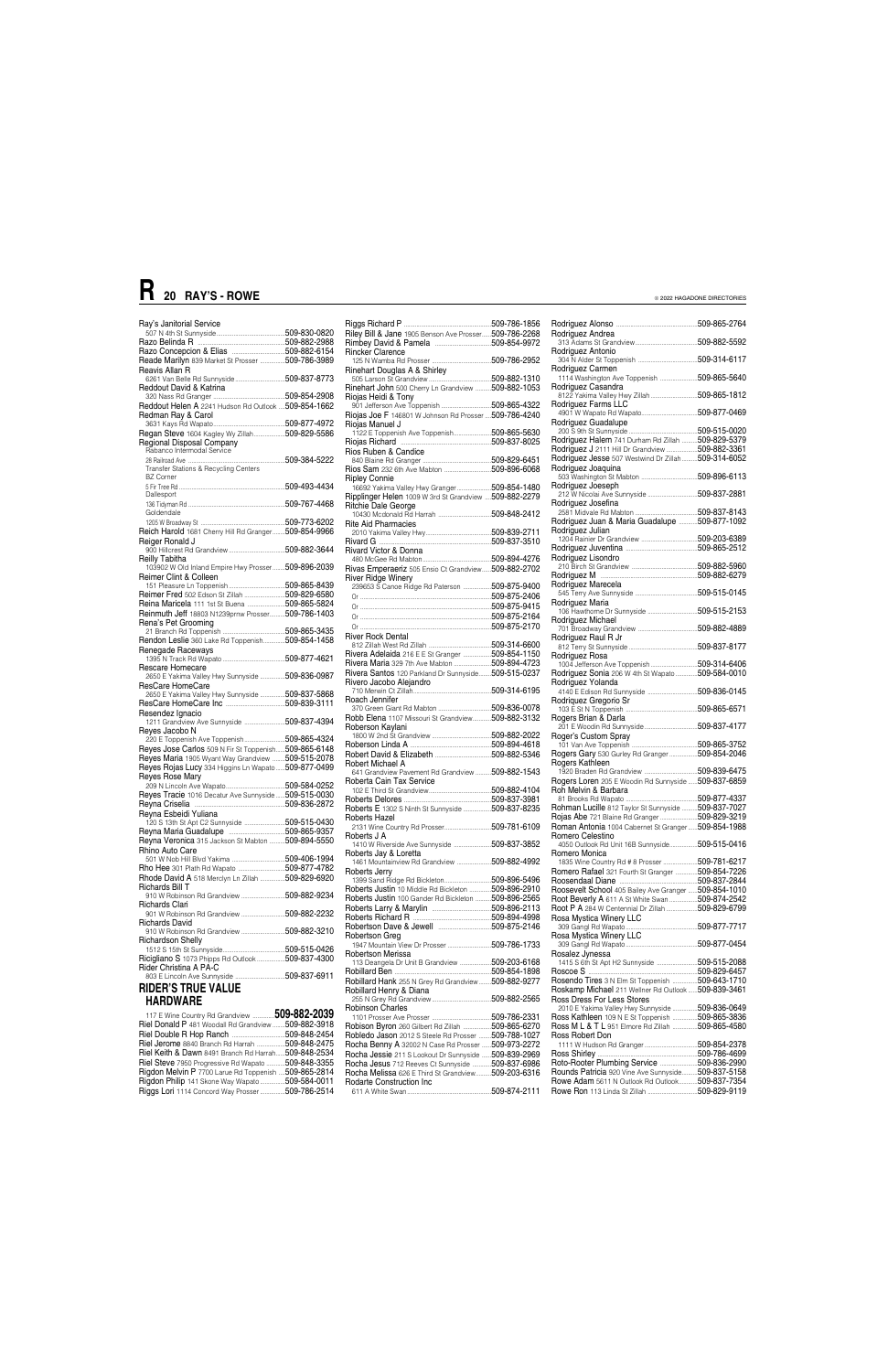### Rowekamp Shelly 1601 S 13th St Sunnyside........................................509-515-0142

| Rowland Susan 112 Ann St Zillah509-829-0299                                                                          | ξ               |
|----------------------------------------------------------------------------------------------------------------------|-----------------|
| Rowland Tom H 200 Valleyview Rd Zillah  509-829-6309                                                                 |                 |
| Roy Jeannie<br>601 NW Crescent Ave Sunnyside 509-837-6988                                                            | $\tilde{\zeta}$ |
| Roybal Sharida 701 2nd Ave Zillah509-829-5279                                                                        |                 |
| Roza Hills Vineyard 1500 Vintage Rd Zillah  509-829-6235                                                             | $\tilde{\zeta}$ |
| Roza Irrigation Dist                                                                                                 |                 |
| 125 S Thirteenth St Sunnyside 509-836-0097                                                                           | $\ddot{\bm{z}}$ |
| Roza Irrigation Dist Konnowac Pass Rd  509-877-3880                                                                  |                 |
| Roza Irrigation District<br>Pump No 16 49602 N District Line Rd Prosser                                              | ξ               |
|                                                                                                                      | $\tilde{\zeta}$ |
| Rubalcava Antonio                                                                                                    |                 |
|                                                                                                                      | ξ               |
| Rue Janis MD 518 W First Ave Toppenish 509-865-5600<br>Ruggles Karla 1204 2nd Ave Zillah509-829-5741                 |                 |
| Ruiten Tom Van                                                                                                       |                 |
| 171803 W Buena Vista Rd Prosser 509-786-0753                                                                         | ξ               |
| Ruiz Adela 1013 Arikara Dr Grandview 509-882-5924                                                                    | ξ               |
| Ruiz Benjamin                                                                                                        |                 |
|                                                                                                                      | ξ               |
| Ruiz Francisco 113 N Lincoln Ave Wapato  509-877-1119<br><b>Ruiz Loretta</b> 1332 S Sixth St Sunnyside  509-515-0103 | Ś               |
| Ruiz Pilar 501 N D St Toppenish509-314-6315                                                                          |                 |
| Ruiz Rogelio 4641 Factory Rd Grandview 509-837-6628                                                                  | ξ               |
| Ruiz Rosa 41 Brain Ln Wapato 509-877-2927                                                                            | ξ               |
| Ruiz Rudy & Gloria                                                                                                   |                 |
|                                                                                                                      | ξ               |
| Rumney Joseph L                                                                                                      | י יי יי יי י    |
|                                                                                                                      |                 |
| Runyon Jack M 325 S Fifth St Sunnyside  509-837-6009                                                                 |                 |
| Rush David Paul 131 White Rd Zillah 509-865-5338                                                                     | Ś               |
| Russell Conrad                                                                                                       |                 |
| 100513 W Old Inland Empire Hwy Prosser 509-973-3199                                                                  | ξ               |
| Russell Frank W & Sandra                                                                                             | ξ               |
| Russell Milt & Colleen                                                                                               |                 |
| 100513 W Old Inland Empire Hwy Prosser 509-973-3199                                                                  | ξ               |
|                                                                                                                      |                 |
| Russo Kathy 9631 Van Belle Rd Sunnyside  509-839-3536                                                                |                 |
|                                                                                                                      | ξ               |
| Ruvalcaba Rosalio                                                                                                    | ξ               |
| 153401 W North River Rd Prosser 509-786-1189                                                                         |                 |
| S                                                                                                                    |                 |
| <b>SCI DOOR</b> 1118 N 6th Ave Yakima <b>509-575-7955</b>                                                            | 550             |
| <b>SN2 LLC CPA</b>                                                                                                   |                 |
|                                                                                                                      | ξ               |
| S P Farms & Ranch                                                                                                    | ξ               |
|                                                                                                                      |                 |
| Sabedra Heather 613 Terry Ave Sunnyside  509-515-2025                                                                | ξ               |
| Sabel Stuart 2264 N Granger Rd Zillah 509-829-3746                                                                   | ξ               |
| Sacred Road                                                                                                          |                 |
| 14531 Pumphouse Rd White Swan 509-848-2190<br>Sacred Road                                                            |                 |
| 14531 Pumphouse Rd White Swan 509-848-2160                                                                           | ξ<br>ξ          |
| Sad Parent Center                                                                                                    |                 |
| 1901 E Lincoln Ave Sunnyside 509-837-3278                                                                            | ξ               |
| Saddle Mountain Vineyards 509-786-4340                                                                               |                 |
| Sadler Cathryn M                                                                                                     |                 |
| Saenz Delilah                                                                                                        |                 |
| 818 Esperanza Way Grandview 509-882-5443                                                                             | :<br>ימי ימי ימ |
| Saenz Maria Luz 712 Fern St Mabton 509-894-5388                                                                      | ξ               |
| Safeway 613 S 6th St Sunnyside509-837-4610                                                                           | Ś               |
|                                                                                                                      | ξ               |
| St George Tersa 310 Raymond Ln Mabton 509-894-4613<br>St Hilaire Ken J 17585 Branch Rd Harrah  509-874-2887          |                 |
| St Hilaire Phil E & Teresa A 509-874-2940                                                                            | ξ               |
| Saint Mary's Catholic Church                                                                                         |                 |
|                                                                                                                      |                 |
| Sak Kevin 916 Adams Ave Toppenish  509-865-6181                                                                      | <b>SSSSSSS</b>  |
| Salas Lucio 301 S Eighth St Sunnyside  509-837-2567<br>Salazar Bealbina                                              | Ś               |
| 515 Mentzer Ave East Granger509-854-1045                                                                             | S               |
| Salazar Berta                                                                                                        |                 |
| 116 S Chestnut Ave Toppenish 509-865-2138                                                                            | ξ               |
| Salazar David 519 West Blvd N Granger 509-854-7840                                                                   |                 |
| Salazar Mae 313 West Blvd North Granger  509-854-1170<br>Salazar Noemi                                               | ξ<br>Ś          |

| Saldana Emma                          |                |
|---------------------------------------|----------------|
|                                       | 509-836-2629   |
| Saldana Miguel                        | 509-882-1098   |
| Salgado Juan 16703 N Gap Rd Prosser   | 509-788-0050   |
| Salinas Janie & Jose                  | 509-854-1138   |
| Salinas Jeni 332 N Ninth St Sunnyside | .509-839-0729  |
| Salinas Juan 614 E 2nd St Grandview   | 509-882-2208   |
| <b>SAL'S PUMP SERVICE</b>             |                |
|                                       | 509-973-3232   |
|                                       | 509-865-7411   |
|                                       | FAA A 10 AA 11 |

| <b>JAL J FUINF JENVIUE</b>                           |  |
|------------------------------------------------------|--|
| 107502 W OIE Hwy Prosser 509-973-3232                |  |
|                                                      |  |
| Sam Edward 206 Adams View Dr Wapato  509-848-2214    |  |
| Samaniego Nikki & Severino                           |  |
|                                                      |  |
| Sampson Dailene 402 Huli Cir Wapato509-848-2102      |  |
|                                                      |  |
|                                                      |  |
|                                                      |  |
|                                                      |  |
|                                                      |  |
| Sanchez Andy M                                       |  |
|                                                      |  |
| Sanchez Elsa 511 Pine St Mabton 509-894-4548         |  |
| Sanchez Eric                                         |  |
| 1111 Washington Ave Toppenish 509-314-6361           |  |
| Sanchez Guadalupe                                    |  |
|                                                      |  |
| Sanchez Guadalupe M Jr                               |  |
|                                                      |  |
| Sanchez Jesus 1322 Thacker Rd Granger  509-854-7883  |  |
| Sanchez Juan P 201 S 11th St Sunnyside  509-837-8471 |  |
|                                                      |  |
| Sanchez Luis 308 Elm St Grandview 509-882-4650       |  |
| Sanchez Martin 709 N 4th St Grandview  509-882-2811  |  |
| Sanchez Pallets Inc                                  |  |
| 6191 Yakima Valley Hwy Wapato509-877-4004            |  |
| Sanchez Procopio & Isela                             |  |
| 1701 Maple Grove Rd Sunnyside 509-839-5103           |  |
|                                                      |  |
| Sanchez Rogelio                                      |  |
|                                                      |  |
| Sanchez Stephanie                                    |  |
|                                                      |  |
| Sanchez Teresa 213 Avenue F Grandview  509-882-8429  |  |
| Sanchez Veronica                                     |  |
|                                                      |  |
| Sandberg Sue 240 Pleasant Ave Grandview509-882-2127  |  |
| Sander Sarah 106 Miles Dr Zillah 509-829-6162        |  |
| Sanders Danny & Nancy                                |  |
|                                                      |  |
| Sanders Jenny Rae                                    |  |
|                                                      |  |
| Sandoval Conception                                  |  |
|                                                      |  |
| Sandoval Laura                                       |  |
| 4742 Sunnyside Mabton Rd Sunnyside  509-515-0444     |  |
| Sandoval Susie M                                     |  |
|                                                      |  |
| Sandoz Clark 481 Buena Rd Zillah  509-865-3053       |  |
|                                                      |  |
| Sandy's Bloom Central                                |  |
|                                                      |  |
| Santiago Mayra 705 Main St Mabton 509-896-6008       |  |
| Santoy Eliberta 144 N Wamba Rd Prosser509-786-3390   |  |
| Santoy Jose 400 Dayton Rd Grandview  509-882-3521    |  |
| Santoy Lorie 1227 Golden St Sunnyside  509-837-3843  |  |
| Sapuay Harold & Lois                                 |  |
|                                                      |  |
| Sarsfield Pat 502 Mint Rd White Swan 509-848-2371    |  |
| Sarsfield T M 504 Mint Rd White Swan 509-848-2458    |  |
|                                                      |  |
| Sartain Rick L                                       |  |
| 591 W Robinson Rd Grandview 509-882-4218             |  |
| Sattler & Associates LLC CPAs 509-837-5400           |  |
| Sattler Keith CPA 301 N 1st St Sunnyside509-837-5400 |  |
| Sauer Helen M 733 Roza Dr Zillah 509-829-6869        |  |
| Sauer John L 1441 Larue Rd Toppenish509-865-3818     |  |
|                                                      |  |
| Schab Andrew Jr & Devon                              |  |
|                                                      |  |
| Schab Beverly & Ed                                   |  |
|                                                      |  |
| Schab John W                                         |  |
| 100510 W Old Inland Empire Hwy Prosser509-973-2364   |  |
| Schab K James                                        |  |
| 155502 W Richards Rd Prosser 509-786-5362            |  |
| Schademan Don V 515 N D St Toppenish  509-865-6381   |  |

| Scnarer Snerman                                                   |  |
|-------------------------------------------------------------------|--|
| 715 NW Crescent Ave Sunnyside 509-837-3507                        |  |
| Schatz Ty 11 Sand Hill Rd Grandview 509-203-6318                  |  |
|                                                                   |  |
|                                                                   |  |
| Schell Dave 2017 Miller Ave Prosser 509-786-7186                  |  |
| Schell Harry T 618 Main St Prosser 509-786-2029                   |  |
| Schell J 609 Lincoln Ct Prosser 509-786-2431                      |  |
|                                                                   |  |
|                                                                   |  |
| Schilperoort Bonnie<br>5990 State Route 22 Toppenish 509-865-6375 |  |
|                                                                   |  |
| Schilperoort I C 2471 Factory Rd Sunnyside509-837-4262            |  |
| Schilperoort Randy B                                              |  |
|                                                                   |  |
|                                                                   |  |
|                                                                   |  |
| Schlenker Mary L                                                  |  |
| 212 Valley View Ln Sunnyside 509-837-8763                         |  |
| Schlieve Greg 1005 Cherry Ln Grandview 509-882-4498               |  |
|                                                                   |  |
|                                                                   |  |
|                                                                   |  |
|                                                                   |  |
|                                                                   |  |
|                                                                   |  |
|                                                                   |  |
| Schmidt Allan 415 Baker Dr Zillah 509-829-6838                    |  |
| Schmidt Phil 2155 Cheyne Rd Zillah509-829-5930                    |  |
| Schmitt Daniel 940 Parkside Dr Prosser 509-786-3970               |  |
| Schmitt Michael L                                                 |  |
|                                                                   |  |
| Schneider Adam Lefty                                              |  |
|                                                                   |  |
| Schneider Brenda 370 Bella Terra Rd Zillah509-865-2560            |  |
|                                                                   |  |
|                                                                   |  |
| Schneider Frences & Edward                                        |  |
|                                                                   |  |
| Schnieder George                                                  |  |
|                                                                   |  |
| Schnorr Debbie                                                    |  |
| 209 W Bonnieview Rd Grandview 509-882-1579                        |  |
| Schoessler Ashlev                                                 |  |
|                                                                   |  |
| <b>SCHOOLS</b>                                                    |  |
| See: Salmon-tabbed Government Pages                               |  |
| Schools                                                           |  |
| Goldendale                                                        |  |
| Centerville School 2315 Centerville Hwy Centerville               |  |
|                                                                   |  |
| <b>Elementary Schools</b>                                         |  |
| Klickitat                                                         |  |
|                                                                   |  |
| Lyle School District                                              |  |
| Roosevelt School District                                         |  |
| Roosevelt Elementary School 615 Chinook Ave                       |  |
|                                                                   |  |
|                                                                   |  |
| Stevenson-Carson School District 303                              |  |
| Trout Lake                                                        |  |
|                                                                   |  |
| Administrative Ofcs                                               |  |
| <b>Elementary Schools</b><br><b>High Schools</b>                  |  |
| Middle Schools                                                    |  |
| Mill A                                                            |  |
|                                                                   |  |
|                                                                   |  |
|                                                                   |  |
| Schools                                                           |  |
|                                                                   |  |
|                                                                   |  |
| Sunnyside Christian School                                        |  |

| 509-384-5462                                                |
|-------------------------------------------------------------|
| Special Services 407 S Juniper St Toppenish 509-865-4266    |
| 509-829-6739                                                |
| 509-829-5595                                                |
| 509-829-5511<br>Zillah Middle School 1301 Cutler Way Zillah |
| 509-829-5521                                                |
|                                                             |
|                                                             |

| $ROWEKAMP - SCHOOLS 21  \bigcup$ |  |
|----------------------------------|--|
|                                  |  |

### Schafer Sh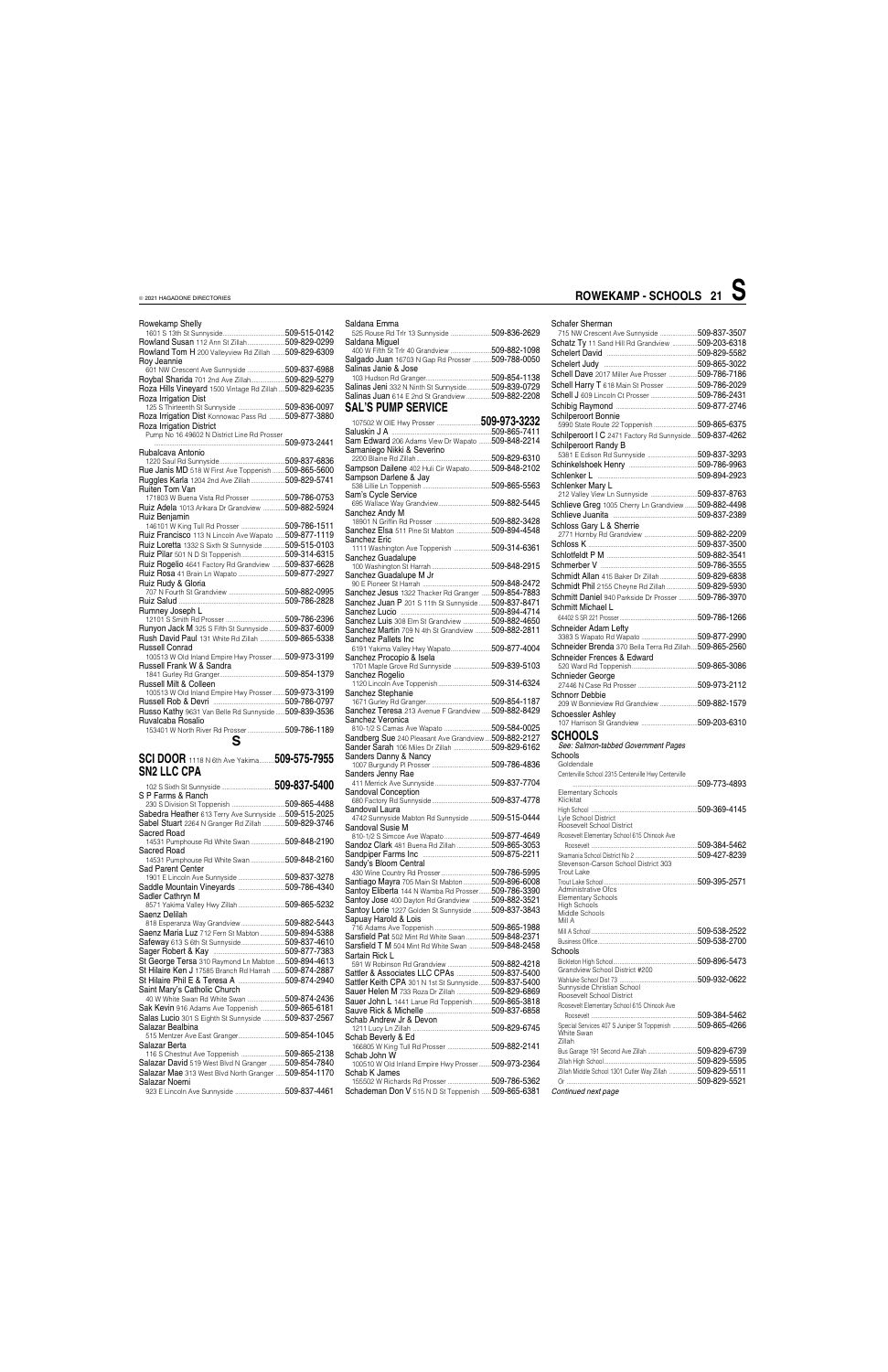### *Continued from prior page* District 207

| Supt Ofc Dist 209 551 Signal Peak Rd White Swan  509-874-2611<br>White Swan<br>White Swan High School<br>White Swan Middle School 551 Signal Peak Rd White Swan<br>Schoonhoven Morris<br>Schrieber Douglas<br>Schrotenboer Debra<br>Schrotenboer Thelma<br><b>Schulthies Brent B</b><br>Schulthies Farm<br>Schumacker Mary E<br>Schuoler Jeremy 1404 Kagley Wy Zillah 509-314-6505<br>Schut Pamela & Daniel<br>Schutt Bernie E 2115 Scoon Rd Sunnyside 509-837-2947<br>Schutt Duane A & Molly A<br>Schutt Fred A 691 Rader Rd Sunnyside  509-837-4016<br>Scott Alan 740 Gap Rd Granger509-854-2856<br><b>Scott Dorothy</b><br>2131 Wine Country Rd Prosser509-786-1104<br>Scott James 3680 Harrah Rd Harrah 509-848-2383<br>Scott Velma J 1200 S Euclid Rd Grandview  509-882-4442<br>Scott's Tree Company LLC<br>2380 Maple Grove Rd Sunnyside 509-731-0408<br>Scuitt Nicholas 920 Sheridan Ave Prosser 509-781-6247<br>Sealock Harold E<br>5550 S Wapato Rd Toppenish 509-865-4889<br>Sealock M L 5440 S Wapato Rd Toppenish  509-865-3925<br>Sealock Philip M<br>2681 S McKinley Rd Toppenish 509-865-2662<br>Sears Marvin 64491 Highway 97 Toppenish  509-865-4871<br>Sears Sue 307 Avenue C Grandview 509-882-1966<br>Sechser Gina 10 Golding Rd Toppenish509-865-3192<br>Segal John Ranch<br>Fax Line ………………………………………………………………509-882-2146<br><b>Seibert Judith</b> Sun Acres Rd Zillah 509-829-3647<br>Selam Lindsey & Deborah 509-874-2473<br>Selam Shelian<br>Selander Renee M<br><b>SELECT INSURANCE AGENCY</b><br><b>INC</b> 530 S 6th St Sunnyside 509-839-7922<br>Sellers Pam 615 Jessica Ln Granger 509-854-1659<br>Selorio Maria<br>Seng Steven & Jennifer<br>Seng Steven & Jennifer<br>Sepulveda Delores<br>Serna Theresa 109 W D St Wapato 509-584-0166<br><b>Service Alternatives</b><br>7 Degrees Floral 348 S 6th St Sunnyside  509-515-0605<br>Severino Cellars 1717 First Ave Zillah509-829-3800 | EPIC Mid Valley Early Childhood |  |
|------------------------------------------------------------------------------------------------------------------------------------------------------------------------------------------------------------------------------------------------------------------------------------------------------------------------------------------------------------------------------------------------------------------------------------------------------------------------------------------------------------------------------------------------------------------------------------------------------------------------------------------------------------------------------------------------------------------------------------------------------------------------------------------------------------------------------------------------------------------------------------------------------------------------------------------------------------------------------------------------------------------------------------------------------------------------------------------------------------------------------------------------------------------------------------------------------------------------------------------------------------------------------------------------------------------------------------------------------------------------------------------------------------------------------------------------------------------------------------------------------------------------------------------------------------------------------------------------------------------------------------------------------------------------------------------------------------------------------------------------------------------------------------------------------------------------------------------------------------------------------------------------------------------------|---------------------------------|--|
|                                                                                                                                                                                                                                                                                                                                                                                                                                                                                                                                                                                                                                                                                                                                                                                                                                                                                                                                                                                                                                                                                                                                                                                                                                                                                                                                                                                                                                                                                                                                                                                                                                                                                                                                                                                                                                                                                                                        |                                 |  |
|                                                                                                                                                                                                                                                                                                                                                                                                                                                                                                                                                                                                                                                                                                                                                                                                                                                                                                                                                                                                                                                                                                                                                                                                                                                                                                                                                                                                                                                                                                                                                                                                                                                                                                                                                                                                                                                                                                                        |                                 |  |
|                                                                                                                                                                                                                                                                                                                                                                                                                                                                                                                                                                                                                                                                                                                                                                                                                                                                                                                                                                                                                                                                                                                                                                                                                                                                                                                                                                                                                                                                                                                                                                                                                                                                                                                                                                                                                                                                                                                        |                                 |  |
|                                                                                                                                                                                                                                                                                                                                                                                                                                                                                                                                                                                                                                                                                                                                                                                                                                                                                                                                                                                                                                                                                                                                                                                                                                                                                                                                                                                                                                                                                                                                                                                                                                                                                                                                                                                                                                                                                                                        |                                 |  |
|                                                                                                                                                                                                                                                                                                                                                                                                                                                                                                                                                                                                                                                                                                                                                                                                                                                                                                                                                                                                                                                                                                                                                                                                                                                                                                                                                                                                                                                                                                                                                                                                                                                                                                                                                                                                                                                                                                                        |                                 |  |
|                                                                                                                                                                                                                                                                                                                                                                                                                                                                                                                                                                                                                                                                                                                                                                                                                                                                                                                                                                                                                                                                                                                                                                                                                                                                                                                                                                                                                                                                                                                                                                                                                                                                                                                                                                                                                                                                                                                        |                                 |  |
|                                                                                                                                                                                                                                                                                                                                                                                                                                                                                                                                                                                                                                                                                                                                                                                                                                                                                                                                                                                                                                                                                                                                                                                                                                                                                                                                                                                                                                                                                                                                                                                                                                                                                                                                                                                                                                                                                                                        |                                 |  |
|                                                                                                                                                                                                                                                                                                                                                                                                                                                                                                                                                                                                                                                                                                                                                                                                                                                                                                                                                                                                                                                                                                                                                                                                                                                                                                                                                                                                                                                                                                                                                                                                                                                                                                                                                                                                                                                                                                                        |                                 |  |
|                                                                                                                                                                                                                                                                                                                                                                                                                                                                                                                                                                                                                                                                                                                                                                                                                                                                                                                                                                                                                                                                                                                                                                                                                                                                                                                                                                                                                                                                                                                                                                                                                                                                                                                                                                                                                                                                                                                        |                                 |  |
|                                                                                                                                                                                                                                                                                                                                                                                                                                                                                                                                                                                                                                                                                                                                                                                                                                                                                                                                                                                                                                                                                                                                                                                                                                                                                                                                                                                                                                                                                                                                                                                                                                                                                                                                                                                                                                                                                                                        |                                 |  |
|                                                                                                                                                                                                                                                                                                                                                                                                                                                                                                                                                                                                                                                                                                                                                                                                                                                                                                                                                                                                                                                                                                                                                                                                                                                                                                                                                                                                                                                                                                                                                                                                                                                                                                                                                                                                                                                                                                                        |                                 |  |
|                                                                                                                                                                                                                                                                                                                                                                                                                                                                                                                                                                                                                                                                                                                                                                                                                                                                                                                                                                                                                                                                                                                                                                                                                                                                                                                                                                                                                                                                                                                                                                                                                                                                                                                                                                                                                                                                                                                        |                                 |  |
|                                                                                                                                                                                                                                                                                                                                                                                                                                                                                                                                                                                                                                                                                                                                                                                                                                                                                                                                                                                                                                                                                                                                                                                                                                                                                                                                                                                                                                                                                                                                                                                                                                                                                                                                                                                                                                                                                                                        |                                 |  |
|                                                                                                                                                                                                                                                                                                                                                                                                                                                                                                                                                                                                                                                                                                                                                                                                                                                                                                                                                                                                                                                                                                                                                                                                                                                                                                                                                                                                                                                                                                                                                                                                                                                                                                                                                                                                                                                                                                                        |                                 |  |
|                                                                                                                                                                                                                                                                                                                                                                                                                                                                                                                                                                                                                                                                                                                                                                                                                                                                                                                                                                                                                                                                                                                                                                                                                                                                                                                                                                                                                                                                                                                                                                                                                                                                                                                                                                                                                                                                                                                        |                                 |  |
|                                                                                                                                                                                                                                                                                                                                                                                                                                                                                                                                                                                                                                                                                                                                                                                                                                                                                                                                                                                                                                                                                                                                                                                                                                                                                                                                                                                                                                                                                                                                                                                                                                                                                                                                                                                                                                                                                                                        |                                 |  |
|                                                                                                                                                                                                                                                                                                                                                                                                                                                                                                                                                                                                                                                                                                                                                                                                                                                                                                                                                                                                                                                                                                                                                                                                                                                                                                                                                                                                                                                                                                                                                                                                                                                                                                                                                                                                                                                                                                                        |                                 |  |
|                                                                                                                                                                                                                                                                                                                                                                                                                                                                                                                                                                                                                                                                                                                                                                                                                                                                                                                                                                                                                                                                                                                                                                                                                                                                                                                                                                                                                                                                                                                                                                                                                                                                                                                                                                                                                                                                                                                        |                                 |  |
|                                                                                                                                                                                                                                                                                                                                                                                                                                                                                                                                                                                                                                                                                                                                                                                                                                                                                                                                                                                                                                                                                                                                                                                                                                                                                                                                                                                                                                                                                                                                                                                                                                                                                                                                                                                                                                                                                                                        |                                 |  |
|                                                                                                                                                                                                                                                                                                                                                                                                                                                                                                                                                                                                                                                                                                                                                                                                                                                                                                                                                                                                                                                                                                                                                                                                                                                                                                                                                                                                                                                                                                                                                                                                                                                                                                                                                                                                                                                                                                                        |                                 |  |
|                                                                                                                                                                                                                                                                                                                                                                                                                                                                                                                                                                                                                                                                                                                                                                                                                                                                                                                                                                                                                                                                                                                                                                                                                                                                                                                                                                                                                                                                                                                                                                                                                                                                                                                                                                                                                                                                                                                        |                                 |  |
|                                                                                                                                                                                                                                                                                                                                                                                                                                                                                                                                                                                                                                                                                                                                                                                                                                                                                                                                                                                                                                                                                                                                                                                                                                                                                                                                                                                                                                                                                                                                                                                                                                                                                                                                                                                                                                                                                                                        |                                 |  |
|                                                                                                                                                                                                                                                                                                                                                                                                                                                                                                                                                                                                                                                                                                                                                                                                                                                                                                                                                                                                                                                                                                                                                                                                                                                                                                                                                                                                                                                                                                                                                                                                                                                                                                                                                                                                                                                                                                                        |                                 |  |
|                                                                                                                                                                                                                                                                                                                                                                                                                                                                                                                                                                                                                                                                                                                                                                                                                                                                                                                                                                                                                                                                                                                                                                                                                                                                                                                                                                                                                                                                                                                                                                                                                                                                                                                                                                                                                                                                                                                        |                                 |  |
|                                                                                                                                                                                                                                                                                                                                                                                                                                                                                                                                                                                                                                                                                                                                                                                                                                                                                                                                                                                                                                                                                                                                                                                                                                                                                                                                                                                                                                                                                                                                                                                                                                                                                                                                                                                                                                                                                                                        |                                 |  |
|                                                                                                                                                                                                                                                                                                                                                                                                                                                                                                                                                                                                                                                                                                                                                                                                                                                                                                                                                                                                                                                                                                                                                                                                                                                                                                                                                                                                                                                                                                                                                                                                                                                                                                                                                                                                                                                                                                                        |                                 |  |
|                                                                                                                                                                                                                                                                                                                                                                                                                                                                                                                                                                                                                                                                                                                                                                                                                                                                                                                                                                                                                                                                                                                                                                                                                                                                                                                                                                                                                                                                                                                                                                                                                                                                                                                                                                                                                                                                                                                        |                                 |  |
|                                                                                                                                                                                                                                                                                                                                                                                                                                                                                                                                                                                                                                                                                                                                                                                                                                                                                                                                                                                                                                                                                                                                                                                                                                                                                                                                                                                                                                                                                                                                                                                                                                                                                                                                                                                                                                                                                                                        |                                 |  |
|                                                                                                                                                                                                                                                                                                                                                                                                                                                                                                                                                                                                                                                                                                                                                                                                                                                                                                                                                                                                                                                                                                                                                                                                                                                                                                                                                                                                                                                                                                                                                                                                                                                                                                                                                                                                                                                                                                                        |                                 |  |
|                                                                                                                                                                                                                                                                                                                                                                                                                                                                                                                                                                                                                                                                                                                                                                                                                                                                                                                                                                                                                                                                                                                                                                                                                                                                                                                                                                                                                                                                                                                                                                                                                                                                                                                                                                                                                                                                                                                        |                                 |  |
|                                                                                                                                                                                                                                                                                                                                                                                                                                                                                                                                                                                                                                                                                                                                                                                                                                                                                                                                                                                                                                                                                                                                                                                                                                                                                                                                                                                                                                                                                                                                                                                                                                                                                                                                                                                                                                                                                                                        |                                 |  |
|                                                                                                                                                                                                                                                                                                                                                                                                                                                                                                                                                                                                                                                                                                                                                                                                                                                                                                                                                                                                                                                                                                                                                                                                                                                                                                                                                                                                                                                                                                                                                                                                                                                                                                                                                                                                                                                                                                                        |                                 |  |
|                                                                                                                                                                                                                                                                                                                                                                                                                                                                                                                                                                                                                                                                                                                                                                                                                                                                                                                                                                                                                                                                                                                                                                                                                                                                                                                                                                                                                                                                                                                                                                                                                                                                                                                                                                                                                                                                                                                        |                                 |  |
|                                                                                                                                                                                                                                                                                                                                                                                                                                                                                                                                                                                                                                                                                                                                                                                                                                                                                                                                                                                                                                                                                                                                                                                                                                                                                                                                                                                                                                                                                                                                                                                                                                                                                                                                                                                                                                                                                                                        |                                 |  |
|                                                                                                                                                                                                                                                                                                                                                                                                                                                                                                                                                                                                                                                                                                                                                                                                                                                                                                                                                                                                                                                                                                                                                                                                                                                                                                                                                                                                                                                                                                                                                                                                                                                                                                                                                                                                                                                                                                                        |                                 |  |
|                                                                                                                                                                                                                                                                                                                                                                                                                                                                                                                                                                                                                                                                                                                                                                                                                                                                                                                                                                                                                                                                                                                                                                                                                                                                                                                                                                                                                                                                                                                                                                                                                                                                                                                                                                                                                                                                                                                        |                                 |  |
|                                                                                                                                                                                                                                                                                                                                                                                                                                                                                                                                                                                                                                                                                                                                                                                                                                                                                                                                                                                                                                                                                                                                                                                                                                                                                                                                                                                                                                                                                                                                                                                                                                                                                                                                                                                                                                                                                                                        |                                 |  |
|                                                                                                                                                                                                                                                                                                                                                                                                                                                                                                                                                                                                                                                                                                                                                                                                                                                                                                                                                                                                                                                                                                                                                                                                                                                                                                                                                                                                                                                                                                                                                                                                                                                                                                                                                                                                                                                                                                                        |                                 |  |
|                                                                                                                                                                                                                                                                                                                                                                                                                                                                                                                                                                                                                                                                                                                                                                                                                                                                                                                                                                                                                                                                                                                                                                                                                                                                                                                                                                                                                                                                                                                                                                                                                                                                                                                                                                                                                                                                                                                        |                                 |  |
|                                                                                                                                                                                                                                                                                                                                                                                                                                                                                                                                                                                                                                                                                                                                                                                                                                                                                                                                                                                                                                                                                                                                                                                                                                                                                                                                                                                                                                                                                                                                                                                                                                                                                                                                                                                                                                                                                                                        |                                 |  |
|                                                                                                                                                                                                                                                                                                                                                                                                                                                                                                                                                                                                                                                                                                                                                                                                                                                                                                                                                                                                                                                                                                                                                                                                                                                                                                                                                                                                                                                                                                                                                                                                                                                                                                                                                                                                                                                                                                                        |                                 |  |
|                                                                                                                                                                                                                                                                                                                                                                                                                                                                                                                                                                                                                                                                                                                                                                                                                                                                                                                                                                                                                                                                                                                                                                                                                                                                                                                                                                                                                                                                                                                                                                                                                                                                                                                                                                                                                                                                                                                        |                                 |  |
|                                                                                                                                                                                                                                                                                                                                                                                                                                                                                                                                                                                                                                                                                                                                                                                                                                                                                                                                                                                                                                                                                                                                                                                                                                                                                                                                                                                                                                                                                                                                                                                                                                                                                                                                                                                                                                                                                                                        |                                 |  |
|                                                                                                                                                                                                                                                                                                                                                                                                                                                                                                                                                                                                                                                                                                                                                                                                                                                                                                                                                                                                                                                                                                                                                                                                                                                                                                                                                                                                                                                                                                                                                                                                                                                                                                                                                                                                                                                                                                                        |                                 |  |
|                                                                                                                                                                                                                                                                                                                                                                                                                                                                                                                                                                                                                                                                                                                                                                                                                                                                                                                                                                                                                                                                                                                                                                                                                                                                                                                                                                                                                                                                                                                                                                                                                                                                                                                                                                                                                                                                                                                        |                                 |  |
|                                                                                                                                                                                                                                                                                                                                                                                                                                                                                                                                                                                                                                                                                                                                                                                                                                                                                                                                                                                                                                                                                                                                                                                                                                                                                                                                                                                                                                                                                                                                                                                                                                                                                                                                                                                                                                                                                                                        |                                 |  |
|                                                                                                                                                                                                                                                                                                                                                                                                                                                                                                                                                                                                                                                                                                                                                                                                                                                                                                                                                                                                                                                                                                                                                                                                                                                                                                                                                                                                                                                                                                                                                                                                                                                                                                                                                                                                                                                                                                                        |                                 |  |
|                                                                                                                                                                                                                                                                                                                                                                                                                                                                                                                                                                                                                                                                                                                                                                                                                                                                                                                                                                                                                                                                                                                                                                                                                                                                                                                                                                                                                                                                                                                                                                                                                                                                                                                                                                                                                                                                                                                        |                                 |  |
|                                                                                                                                                                                                                                                                                                                                                                                                                                                                                                                                                                                                                                                                                                                                                                                                                                                                                                                                                                                                                                                                                                                                                                                                                                                                                                                                                                                                                                                                                                                                                                                                                                                                                                                                                                                                                                                                                                                        |                                 |  |
|                                                                                                                                                                                                                                                                                                                                                                                                                                                                                                                                                                                                                                                                                                                                                                                                                                                                                                                                                                                                                                                                                                                                                                                                                                                                                                                                                                                                                                                                                                                                                                                                                                                                                                                                                                                                                                                                                                                        |                                 |  |
|                                                                                                                                                                                                                                                                                                                                                                                                                                                                                                                                                                                                                                                                                                                                                                                                                                                                                                                                                                                                                                                                                                                                                                                                                                                                                                                                                                                                                                                                                                                                                                                                                                                                                                                                                                                                                                                                                                                        |                                 |  |
|                                                                                                                                                                                                                                                                                                                                                                                                                                                                                                                                                                                                                                                                                                                                                                                                                                                                                                                                                                                                                                                                                                                                                                                                                                                                                                                                                                                                                                                                                                                                                                                                                                                                                                                                                                                                                                                                                                                        |                                 |  |
|                                                                                                                                                                                                                                                                                                                                                                                                                                                                                                                                                                                                                                                                                                                                                                                                                                                                                                                                                                                                                                                                                                                                                                                                                                                                                                                                                                                                                                                                                                                                                                                                                                                                                                                                                                                                                                                                                                                        |                                 |  |
|                                                                                                                                                                                                                                                                                                                                                                                                                                                                                                                                                                                                                                                                                                                                                                                                                                                                                                                                                                                                                                                                                                                                                                                                                                                                                                                                                                                                                                                                                                                                                                                                                                                                                                                                                                                                                                                                                                                        |                                 |  |
|                                                                                                                                                                                                                                                                                                                                                                                                                                                                                                                                                                                                                                                                                                                                                                                                                                                                                                                                                                                                                                                                                                                                                                                                                                                                                                                                                                                                                                                                                                                                                                                                                                                                                                                                                                                                                                                                                                                        |                                 |  |
|                                                                                                                                                                                                                                                                                                                                                                                                                                                                                                                                                                                                                                                                                                                                                                                                                                                                                                                                                                                                                                                                                                                                                                                                                                                                                                                                                                                                                                                                                                                                                                                                                                                                                                                                                                                                                                                                                                                        |                                 |  |
|                                                                                                                                                                                                                                                                                                                                                                                                                                                                                                                                                                                                                                                                                                                                                                                                                                                                                                                                                                                                                                                                                                                                                                                                                                                                                                                                                                                                                                                                                                                                                                                                                                                                                                                                                                                                                                                                                                                        |                                 |  |
|                                                                                                                                                                                                                                                                                                                                                                                                                                                                                                                                                                                                                                                                                                                                                                                                                                                                                                                                                                                                                                                                                                                                                                                                                                                                                                                                                                                                                                                                                                                                                                                                                                                                                                                                                                                                                                                                                                                        |                                 |  |
|                                                                                                                                                                                                                                                                                                                                                                                                                                                                                                                                                                                                                                                                                                                                                                                                                                                                                                                                                                                                                                                                                                                                                                                                                                                                                                                                                                                                                                                                                                                                                                                                                                                                                                                                                                                                                                                                                                                        |                                 |  |
|                                                                                                                                                                                                                                                                                                                                                                                                                                                                                                                                                                                                                                                                                                                                                                                                                                                                                                                                                                                                                                                                                                                                                                                                                                                                                                                                                                                                                                                                                                                                                                                                                                                                                                                                                                                                                                                                                                                        |                                 |  |
|                                                                                                                                                                                                                                                                                                                                                                                                                                                                                                                                                                                                                                                                                                                                                                                                                                                                                                                                                                                                                                                                                                                                                                                                                                                                                                                                                                                                                                                                                                                                                                                                                                                                                                                                                                                                                                                                                                                        |                                 |  |
|                                                                                                                                                                                                                                                                                                                                                                                                                                                                                                                                                                                                                                                                                                                                                                                                                                                                                                                                                                                                                                                                                                                                                                                                                                                                                                                                                                                                                                                                                                                                                                                                                                                                                                                                                                                                                                                                                                                        |                                 |  |
|                                                                                                                                                                                                                                                                                                                                                                                                                                                                                                                                                                                                                                                                                                                                                                                                                                                                                                                                                                                                                                                                                                                                                                                                                                                                                                                                                                                                                                                                                                                                                                                                                                                                                                                                                                                                                                                                                                                        |                                 |  |
|                                                                                                                                                                                                                                                                                                                                                                                                                                                                                                                                                                                                                                                                                                                                                                                                                                                                                                                                                                                                                                                                                                                                                                                                                                                                                                                                                                                                                                                                                                                                                                                                                                                                                                                                                                                                                                                                                                                        |                                 |  |
|                                                                                                                                                                                                                                                                                                                                                                                                                                                                                                                                                                                                                                                                                                                                                                                                                                                                                                                                                                                                                                                                                                                                                                                                                                                                                                                                                                                                                                                                                                                                                                                                                                                                                                                                                                                                                                                                                                                        |                                 |  |
|                                                                                                                                                                                                                                                                                                                                                                                                                                                                                                                                                                                                                                                                                                                                                                                                                                                                                                                                                                                                                                                                                                                                                                                                                                                                                                                                                                                                                                                                                                                                                                                                                                                                                                                                                                                                                                                                                                                        |                                 |  |
|                                                                                                                                                                                                                                                                                                                                                                                                                                                                                                                                                                                                                                                                                                                                                                                                                                                                                                                                                                                                                                                                                                                                                                                                                                                                                                                                                                                                                                                                                                                                                                                                                                                                                                                                                                                                                                                                                                                        |                                 |  |

| Shawley Tim W                                     |              |
|---------------------------------------------------|--------------|
|                                                   | 509-786-2316 |
| Shearer Douglas & Marilyn                         |              |
|                                                   | 509-854-1971 |
|                                                   | 509-865-7504 |
|                                                   | 509-829-6785 |
| Sheets Sandra 808 1st Ave # 2 Zillah 509-829-5808 |              |
| Sheilds Deborah                                   |              |
| 11872 Marion Drain Rd White Swan                  | 509-848-2162 |
| Sheltman Jeff 654 Hamilton Dr Sunnyside           | 509-836-2485 |
| Shelton Doug & Renee                              |              |
|                                                   | 509-882-4729 |
|                                                   | 509-829-6950 |
| Shepard Roy 2109 Miller Ct Prosser                | 509-786-7449 |
| Sheppard Alice 2833 Roza Dr Zillah                | 509-829-5834 |
| Sheppard Sharon 301 N 1st St Sunnyside            | 509-837-5400 |
|                                                   |              |

### **SHERIFF EMERGENCY ONLY** *See: Inside Front Cover* **SHERIFF NON-EMERGENCY** *See: Salmon-tabbed Government Pages* Sherwood Catherine

| Sherwood Catherine                                    |  |
|-------------------------------------------------------|--|
|                                                       |  |
| Sherwood H2a                                          |  |
| 17635 Yakima Valley Hwy Granger509-854-1075           |  |
| Shields Joe & Dolores                                 |  |
| 11874 Marion Drain Rd White Swan 509-848-2608         |  |
|                                                       |  |
|                                                       |  |
|                                                       |  |
| Shipman L Dale 331 Nelson Rd Granger  509-854-2218    |  |
| Shockley George E                                     |  |
| 3941 E Edison Rd Sunnyside 509-837-5389               |  |
| Shockley Ruby 2932 W Wapato Rd Wapato  509-877-4376   |  |
| Sholtys John & Nan 1003 Ellen Zillah 509-829-3957     |  |
| Shonan USA Inc                                        |  |
|                                                       |  |
| Shorle Carla                                          |  |
| 355 W Old Inland Empire Hwy Prosser  509-781-6286     |  |
| Showman George W                                      |  |
|                                                       |  |
|                                                       |  |
| Shreeve Brad & Angie                                  |  |
| Shy's Pizza Connection                                |  |
|                                                       |  |
|                                                       |  |
| Sick Custom Body & Paint                              |  |
|                                                       |  |
| Sidwell Ron 108 S Date St Toppenish  509-865-5394     |  |
|                                                       |  |
|                                                       |  |
| Sifuentes Eleanor 107 N F St Toppenish  509-865-2164  |  |
|                                                       |  |
| Sifuentes Sara 111 N F St Toppenish 509-314-6092      |  |
| Sikes Jerry 128 Merrick Ave Sunnyside  509-515-0388   |  |
| Silva Aayliaha                                        |  |
| 163601 Wine Country Rd Prosser 509-786-1321           |  |
| Silva Aurelia                                         |  |
| 914 Carriage Square Dr Grandview 509-882-9585         |  |
| Silva Efrain 610 Bolin Dr Toppenish 509-314-6048      |  |
| Silva Felipe 210 E St N Toppenish509-865-2845         |  |
| Silva Juan 701 Ellensburg Ave Toppenish  509-865-2647 |  |
| Silva Obdilia 22 N B St # 5 Toppenish 509-865-5758    |  |
| Silver Dollar Cafe                                    |  |
|                                                       |  |
| Silvia's Professional Tax Services                    |  |
| 1015 E Lincoln Ave Suite B Sunnyside509-790-0065      |  |
| <b>Simard Scott</b>                                   |  |
| 138904 W North River Rd Prosser 509-781-6252          |  |
| Simerl Judith                                         |  |
| 225 W Madison Ave Sunnyside 509-837-5289              |  |
| Simmons Gene 811 2nd Ave # 23 Zillah509-829-5860      |  |
| Simmons Gene 811 2nd Ave # 23 Zillah509-829-6296      |  |
|                                                       |  |
| Simmons Rocky J                                       |  |
|                                                       |  |
|                                                       |  |
|                                                       |  |

|                                                      | ∴009-700-C720                                         | 355 Old Inland Empire Hwy Prosser<br>509-781-6194          |
|------------------------------------------------------|-------------------------------------------------------|------------------------------------------------------------|
| Sewing Basket & Quilted Country Inn The              | Simon Kay E 835 Main St Prosser<br>509-786-2574       | Soost Tonni 102 Fletcher Ln Zillah<br>509-829-3027         |
| 509-786-7367                                         | Simplepay CenturyLink                                 | Sorensen Alan J                                            |
| Shaffer Monte 115 Easy St Prosser509-786-1891        | .509-882-0364<br>500 Stassen Way Grandview            | .509-882-2236<br>2991 Old Prosser Hwy Grandview            |
| Shannon Tim 171 Nelson Rd Bickleton<br>.509-896-2771 | Simplot Soilbuilders                                  | Sorg Charley R                                             |
| 509-854-7227<br>Sharp Julie 205 West Blvd Granger    | .509-837-5006                                         | .509-882-1896                                              |
| Sharpe Andrew L 580 Wandling Rd Mabton509-894-4026   | .509-837-6261                                         | Soria Ernesto 509 Eberle PI Grandview<br>.509-882-3465     |
| Sharpe LeRoy & Juanez                                | .509-839-3403                                         | 509-781-6269<br>Soria Paula 1071 Prosser Ave Apt 3 Prosser |
|                                                      | Simpson Douglas 391 Miller Rd Mabton<br>.509-894-4438 | Sosa Eduardo 51 Hoyt Ln Wapato<br>.509-848-2106            |
| Shaw Florine 333 Weatherwax St Sunnyside509-837-3623 | Sipe Ann 1002 Concord Way Prosser<br>509-786-4741     | Sotelo A & S 220 Cedar St Mabton<br>.509-894-4047          |

| 6M Pumps & Electric Motors                             |              |
|--------------------------------------------------------|--------------|
|                                                        | 509-840-9940 |
| Sizer Dean & Kathy                                     |              |
|                                                        | 509-854-2053 |
| <b>Sizzling Ceasars</b>                                |              |
| 2010 E Yakima Valley Hwy Sunnyside                     | 509-837-7714 |
|                                                        | 509-786-4485 |
|                                                        |              |
|                                                        |              |
|                                                        |              |
| Slater W Christopher MD                                |              |
|                                                        |              |
| Sleater Jim & Charlene                                 |              |
| 440 Columbia Ave Sunnyside                             | 509-837-8312 |
| Slegers Lori                                           |              |
| 5360 N County Line Rd Sunnyside 509-836-2016           |              |
| Slegers Lori                                           |              |
| 5360 N County Line Rd Sunnyside 509-836-2015           |              |
| Smiscon Laretta 290 1st St White Swan                  | 509-874-2455 |
| Smiskin Jeanne 141 Pansy Ln Wapato                     | 509-877-2117 |
| <b>Smith Anna</b> 1231 Sunset PI Sunnyside             | 509-515-0036 |
| Smith Camille A                                        |              |
| 3591 Yakima Valley Hwy Wapato                          | 509-877-4078 |
| Smith Catherine M                                      |              |
|                                                        | 509-837-5742 |
| Smith Chad & Kristen                                   |              |
|                                                        |              |
| <b>Smith Dale L</b> 1151 Ray Rd Sunnyside 509-837-7518 |              |
|                                                        |              |

### **SMITH FUNERAL HOMES & CREMATORY**

528 S 8th Street

| JLU U UIII UII UU<br>Sunnyside 509-837-4962                     |               |
|-----------------------------------------------------------------|---------------|
|                                                                 |               |
| Smith Greg E & Carolyn                                          |               |
| Smith Kenneth E & Marie F                                       |               |
| 1441 Indian Church Rd Granger 509-854-1896                      |               |
| Smith N 170 Gulden Rd Mabton 509-894-4645                       |               |
| Smith Paul 415 E 1st Ave Toppenish 509-865-4773                 |               |
| Smith Romaine 910 Roza Vista Dr Prosser  509-781-6036           |               |
|                                                                 |               |
| Smith Tim 213 Douglas St Grandview509-203-6274                  |               |
| Smith Tim & Karolyn                                             |               |
|                                                                 |               |
| Smith Timothy A 210 Avenue D Grandview 509-882-4612             |               |
| Snoqualmie Winery                                               |               |
|                                                                 |               |
| Snow & Son's Produce Co                                         |               |
|                                                                 |               |
| Snyder Oscar R 41 D St Outlook509-837-4989                      |               |
| Sohi Jasper                                                     |               |
| 1301 W Grandview Ave Sunnyside 509-515-0060                     |               |
| Solberg Larry                                                   |               |
| 1000 Carriage Square Dr Grandview 509-882-3092<br>Solis Macario |               |
|                                                                 |               |
| Solis P 1161 Dekker Rd Outlook 509-837-4296                     |               |
| Solis Roberto 217 Nicolai Ave Sunnyside 509-515-0524            |               |
| Som Kok 501 W 1st Ave Toppenish509-865-2400                     |               |
| Son Burns Orchard Inc                                           |               |
|                                                                 |               |
| Sonner F Y 1533 Dawn Ave Sunnyside  509-837-2461                |               |
| Sonnichsen Ben 931 S Kinney Way Prosser  509-786-2472           |               |
| Sonnichsen Ben W MD                                             |               |
|                                                                 | .509-786-2010 |
| Sons Stan                                                       |               |
| 355 Old Inland Empire Hwy Prosser509-781-6194                   |               |

## **S 22 SCHOONHOVEN - SOTELO**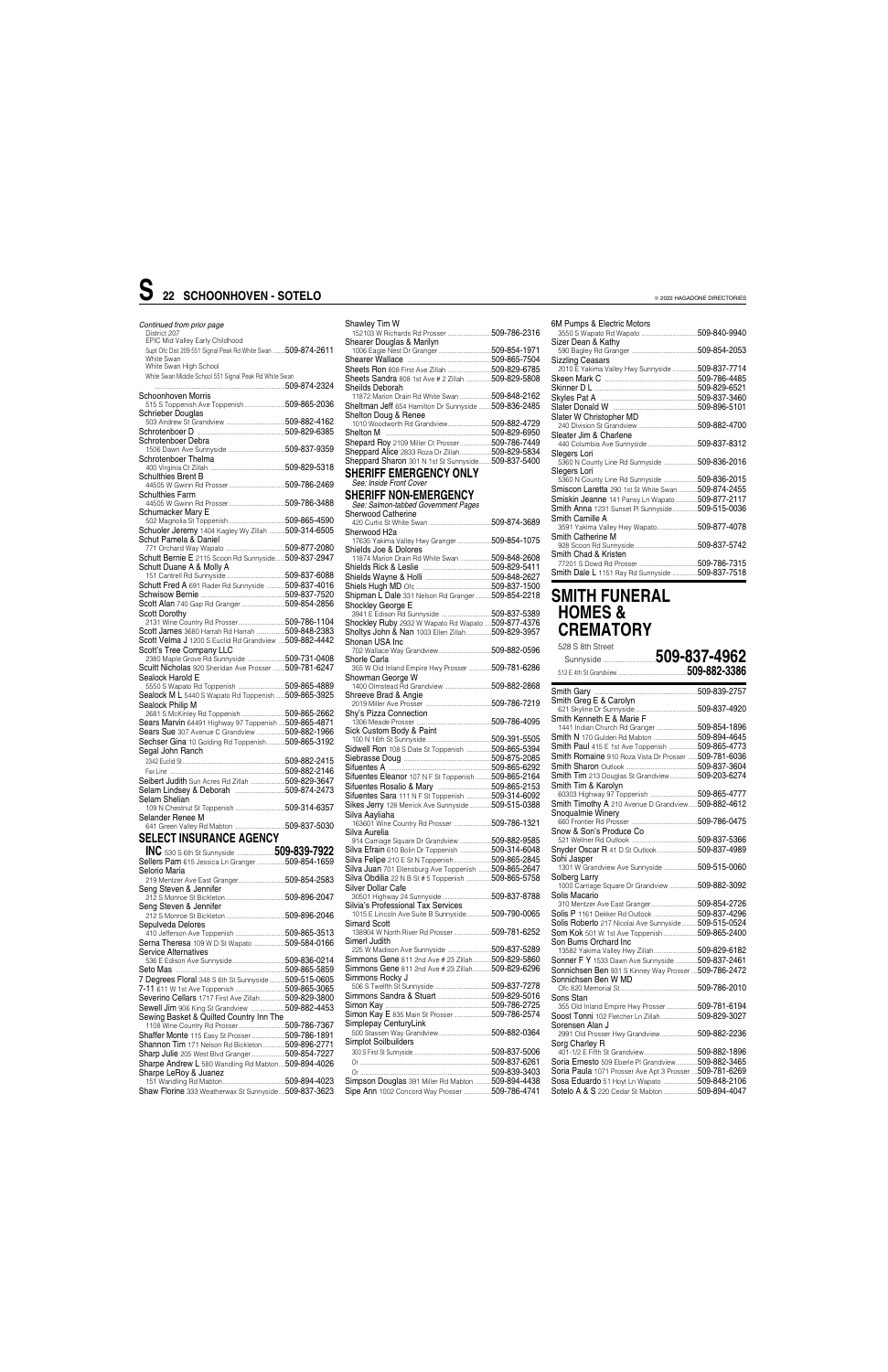### Sotelo Yolanda

| Sotelo Yolanda                                                                  |              |
|---------------------------------------------------------------------------------|--------------|
|                                                                                 |              |
| Soto Antonia                                                                    |              |
| 1023 W Grandview Ave Sunnyside 509-837-2637                                     |              |
| Soto Humberto 330 N 16th St Sunnyside  509-836-0198                             |              |
| Soto Jose 790 Murray Rd Mabton 509-837-4183                                     |              |
|                                                                                 |              |
| Soto Juan C 140 S Mclean Rd Sunnyside 509-837-5584                              |              |
| Soto Juan G 502 Blue Goose Rd Zillah  509-865-3937                              |              |
| Southwest Airlines Co Reservations800-435-9792                                  |              |
|                                                                                 |              |
|                                                                                 |              |
|                                                                                 |              |
| Sparre Louis Rev                                                                |              |
|                                                                                 |              |
| Sparrow John & Dee                                                              |              |
|                                                                                 |              |
|                                                                                 |              |
| Spavinaw Dental Clinic<br>2201 E Edison Ave Ste 2 Sunnyside <b>509-837-3090</b> |              |
|                                                                                 |              |
|                                                                                 |              |
|                                                                                 |              |
| Spencer Charles S 1570 Cutler Way Zillah  509-829-5149                          |              |
| Spencer Roland & Lorene                                                         |              |
|                                                                                 |              |
| Sperl Jay 1000 Memorial St Prosser509-786-2554                                  |              |
| Sportfisher Orchards                                                            |              |
|                                                                                 |              |
| Spradlin Louise 108 Acoma Dr Grandview  509-882-4071                            |              |
| Spring Canyon Ranch LLC                                                         |              |
| 3610 Independence Rd Sunnyside509-839-2750                                      |              |
| SS Steiner 1270 Kays Rd Wapato 509-877-1316                                     |              |
| SS Steiner Inc                                                                  |              |
|                                                                                 |              |
|                                                                                 |              |
| Stach Richard Leon                                                              |              |
|                                                                                 |              |
| <b>Stach Steel &amp; Supply</b>                                                 |              |
|                                                                                 |              |
| Stadelman Fruit 2530 Jones Rd Wapato  509-877-0392                              |              |
| <b>Stadelman Fruit LLC</b>                                                      |              |
|                                                                                 |              |
|                                                                                 |              |
| Stadelman Fruit LLC 111 Meade Dr Zillah  509-829-5145                           |              |
| Stamschror Pam                                                                  |              |
|                                                                                 |              |
|                                                                                 |              |
|                                                                                 |              |
| Stanford M Terry MD                                                             |              |
| annord ,<br>803 E Lincoln Ave Sunnyside 509-837-6911                            |              |
| Stanton Herb 104 Birch Ave Grandview  509-882-9009                              |              |
| Stanton John P 1516 Irving Ave Sunnyside 509-837-7635                           |              |
| Stanton Robert J                                                                |              |
|                                                                                 | 509-854-1521 |
|                                                                                 |              |

### **STAR BUILDING SYSTEMS**

| Star Mfg Co 231 State Route 241 Sunnyside  509-837-8777 |
|---------------------------------------------------------|
|                                                         |
|                                                         |
|                                                         |
| 230 State Route 241 Sunnyside<br>509-837-3136           |
|                                                         |
| 509-786-2085                                            |
|                                                         |
|                                                         |
| 509-973-2824                                            |
|                                                         |
| 509-837-7427                                            |
| State Fair Park 1301 S Fair Ave Yakima 509-248-7160     |
| State Farm 616 Railroad Ave Suite A Zillah509-314-6650  |
|                                                         |
| 509-877-6307                                            |
|                                                         |

### **STATE POLICE EMERGENCY** *See: Inside Front Cover*

**STATE POLICE NON-EMERGENCY**

*See: Salmon-tabbed Government Pages* Station 420 LLC 2702 Main St Union Gap ........509-452-4200

**SUNNYSIDE CITY OF** *See: Salmon-tabbed Government Pages* Sunnyside Community Hospital 10th & Tacoma Ave Information ......................................................................509-837-1500 ...509-837-1500<br>...800-548-7086

| Steen Allen D 1349 Semillon PI Prosser 509-786-3551<br>Steffens Edna |  |
|----------------------------------------------------------------------|--|
| 1318 Grandview Ave Sunnyside 509-836-2595                            |  |
| Stegeman Electric 125 W Second St509-882-3800                        |  |
|                                                                      |  |
| Stephens Bob J 2780 N Granger Rd Zillah  509-829-6734                |  |
| Stephens Bob J 2780 N Granger Rd Zillah  509-829-3032                |  |
| Stephens Dan 1008 Adams Ave Toppenish  509-865-1801                  |  |
| Stephenson Vern                                                      |  |
|                                                                      |  |
| Stevens Bob & Kathy                                                  |  |
|                                                                      |  |
| Stevens David                                                        |  |
| 232 SW Crescent Ave Sunnyside 509-837-4862                           |  |
| Stevens James                                                        |  |
|                                                                      |  |
|                                                                      |  |
| Stewart Mark & Vicky                                                 |  |
|                                                                      |  |
| Still Daniel T 1917 Elwood Ave Prosser 509-786-3761                  |  |
| Stilwell J A 210 N Granger Rd Granger 509-854-1907                   |  |
|                                                                      |  |
| Stiner Cynthia & Dave                                                |  |
|                                                                      |  |
|                                                                      |  |
|                                                                      |  |
| Stinnett Gerald 80 Rougk Ln Sunnyside 509-837-8076                   |  |
| Stobaugh B D 104 Lee Ave Toppenish  509-865-3861                     |  |
| Stockird Terry & Lavonne                                             |  |
|                                                                      |  |
| Stokes David & Miranda                                               |  |
|                                                                      |  |
| Stoneking Jolene                                                     |  |
| 205 Pleasant Ave Apt 42 Grandview 509-203-6043                       |  |
|                                                                      |  |
|                                                                      |  |
|                                                                      |  |
| Stonemetz R & D 720 Thacker Rd Granger  509-854-1962                 |  |
| Storaci David 304 N 14th St Sunnyside  509-836-2605                  |  |
| Storey Vernon 980 Division Rd Zillah509-829-5187                     |  |
|                                                                      |  |
|                                                                      |  |
|                                                                      |  |
| Stredley William 1054 Hemlock St Prosser  509-786-4266               |  |
| Street Gary 700 Thompson Dr Sunnyside  509-837-7846                  |  |
| Strieck Kim A 121 Kriner Rd Sunnyside509-837-7691                    |  |
| Stroh Allen 705 Skyline Dr Sunnyside 509-839-3553                    |  |
| Strom Leon & Harriet                                                 |  |
| 1000 Blue Heron Rd Toppenish 509-865-5306                            |  |
| Strong Mark A 6563 Wesley Rd White Swan  509-874-2753                |  |
| Strosahl Pat & Judith                                                |  |
|                                                                      |  |
|                                                                      |  |
| Stroud Ken & Janet                                                   |  |
|                                                                      |  |
| Struikmans Nick 2320 Gurley Rd Outlook 509-854-2329                  |  |
| Stubbings Randy 705 Westwind Dr Zillah  509-829-5426                 |  |
| Studdard J Keith 17905 S 1738 PR Prosser 509-786-2443                |  |
| Studdard Robert                                                      |  |
|                                                                      |  |
| Suarev Jonathan 517 S 9th St Sunnyside  509-515-0281                 |  |
|                                                                      |  |
| Suarez Alicia 219 E Zillah Ave Sunnyside509-839-7826                 |  |
|                                                                      |  |
|                                                                      |  |
| Sun Steel LLC 2099 Sheller Rd Sunnyside  509-836-2117                |  |
| Sun Terrace At Prosser                                               |  |
| 2131 Wine Country Rd Prosser509-786-3343                             |  |
| Sundquist Fruit-Reading RR LLC                                       |  |
|                                                                      |  |
| Sunfair Marketing                                                    |  |
|                                                                      |  |
|                                                                      |  |
|                                                                      |  |
| Sunfair Marketing 604 Elm Ave Grandview  509-882-5003                |  |
|                                                                      |  |
|                                                                      |  |
| SunnyMex Septic & Drain                                              |  |
|                                                                      |  |
| Sunnyside Academy Barber & Cosmetology                               |  |
|                                                                      |  |
| Sunnyside Assisted Living                                            |  |
|                                                                      |  |

| See. Sailijon-labbed Governinent Pages<br>Station 420 LLC 2702 Main St Union Gap 509-452-4200 |               |                                               | <b>IVOI ULUVII</b><br>TSR Inc |
|-----------------------------------------------------------------------------------------------|---------------|-----------------------------------------------|-------------------------------|
| Ste Michelle Wine Estates                                                                     |               |                                               | 150 Smythe F                  |
|                                                                                               |               |                                               | TW Market 11                  |
| Ste Michelle Wine Estates                                                                     |               |                                               | Tackett Kim 1                 |
| 153902 S SR 221 Hwy Paterson509-875-2004                                                      |               | Sunnyside Branch Yakima Community             | Tackett Nan S                 |
| Ste Michelle Wine Estates                                                                     |               | Library 529 S Sixth St Sunnyside 509-837-3234 | Taggares P J                  |
|                                                                                               |               | Sunnyside Chiropractic Centre                 | 113402 W Mc                   |
| Stearns J 319 N Fourteenth St Sunnyside                                                       | .509-837-8446 |                                               | Taggares P J                  |
|                                                                                               |               | Sunnyside Christian School                    | 113402 W Mc                   |
|                                                                                               |               |                                               | Tahkeal Cece                  |
|                                                                                               |               |                                               |                               |

|                                                                     | ט ו־ט <del>ו</del> יט־ט |
|---------------------------------------------------------------------|-------------------------|
|                                                                     | 509-837-1706            |
|                                                                     |                         |
|                                                                     |                         |
|                                                                     |                         |
|                                                                     |                         |
|                                                                     |                         |
|                                                                     |                         |
|                                                                     |                         |
|                                                                     |                         |
|                                                                     |                         |
|                                                                     |                         |
|                                                                     |                         |
|                                                                     |                         |
|                                                                     |                         |
| Sunnyside Family Dental Center                                      |                         |
| 1519 E Edison Ave Sunnyside 509-837-3292                            |                         |
|                                                                     |                         |
| Sunnyside Home Care                                                 |                         |
|                                                                     |                         |
|                                                                     |                         |
|                                                                     |                         |
|                                                                     |                         |
|                                                                     |                         |
| Sunnyside Meat Packers                                              |                         |
|                                                                     |                         |
| 10 Maple Grove Rd Sunnyside509-837-4200                             |                         |
| Sunnyside Museum                                                    |                         |
|                                                                     | 509-837-6010            |
|                                                                     |                         |
| Sunnyside Physical And Sports Therapy                               |                         |
| 1405 E Edison Ave Sunnyside                                         | 509-837-7400            |
| Sunnyside Physical Therapy Services                                 |                         |
|                                                                     |                         |
|                                                                     |                         |
| Sunnyside Properties LLC                                            |                         |
| 2600 Yakima Valley Hwy Sunnyside                                    | 509-837-6250.           |
| Sunnyside Softwater Services                                        |                         |
|                                                                     |                         |
|                                                                     | 509-882-2149            |
| Sunnyside Spanish Church                                            |                         |
|                                                                     |                         |
|                                                                     |                         |
|                                                                     |                         |
| Sunnyside Stamp Works                                               |                         |
| 1612 E Edison Ave Sunnyside 509-839-4970                            |                         |
|                                                                     |                         |
| Sunnyside Valley Irrigation District                                |                         |
|                                                                     |                         |
|                                                                     |                         |
|                                                                     |                         |
|                                                                     |                         |
|                                                                     |                         |
| <b>Sunnyview Apartments</b>                                         |                         |
|                                                                     |                         |
|                                                                     | 509-837-8261.           |
| Sunshine Doggy Resort & Daycare                                     |                         |
|                                                                     | .509-832-1979           |
|                                                                     |                         |
| <b>Sunwest Growers LLC</b>                                          |                         |
| 1340 Cemetery Rd Sunnyside 509-837-8073                             |                         |
| Sustanta Chriselda                                                  |                         |
|                                                                     |                         |
|                                                                     |                         |
| Swan Norman T & Anita L                                             |                         |
|                                                                     |                         |
| Swanson Doug & Pam 917 Lucy Ln Zillah509-829-3156                   |                         |
| Swentik Elizabeth                                                   |                         |
|                                                                     |                         |
| 835 Higdon Rd Unit 30 Prosser 509-781-6255                          |                         |
| Sybouts Gerald                                                      |                         |
|                                                                     |                         |
| 1308 SW Kelandren Dr Prosser 509-786-1402                           |                         |
| Sybrandy Peter & Elizabeth Anne                                     |                         |
|                                                                     |                         |
| т                                                                   |                         |
|                                                                     |                         |
|                                                                     |                         |
| T & T Truck Parts                                                   |                         |
|                                                                     |                         |
| T & K Farms Inc                                                     |                         |
| 1621 State Route 223 Toppenish509-854-1173                          |                         |
|                                                                     |                         |
|                                                                     |                         |
| <b>TNT Chem Dry</b><br>151608 W North River Rd Prosser 509-643-3422 |                         |

Tri Mark ........................................................................509-848-2971 Tri State Machinery 1531 Stacy Ave Prosser ..........................................509-786-0400

| 150 Smythe Ridge Radio Site Rd Roosevelt 509-384-0704 |               |
|-------------------------------------------------------|---------------|
| TW Market 1143 E Tacoma Ave Sunnyside                 | .509-839-4510 |
| <b>Tackett Kim</b> 1008 Third Ave Zillah              | 509-314-6337  |
| Tackett Nan Solis 1010 Maple Wy Zillah 509-829-6949   |               |
| Taggares P J                                          |               |
| 113402 W McCreadie Rd Prosser 509-973-2341            |               |
| Taggares P J                                          |               |
| 113402 W McCreadie Rd Prosser 509-973-2301            |               |
| Tahkeal Cecelia 30 Robbins Rd Toppenish 509-865-1893  |               |
|                                                       |               |

# **SOTELO - TAHKEAL 23 T**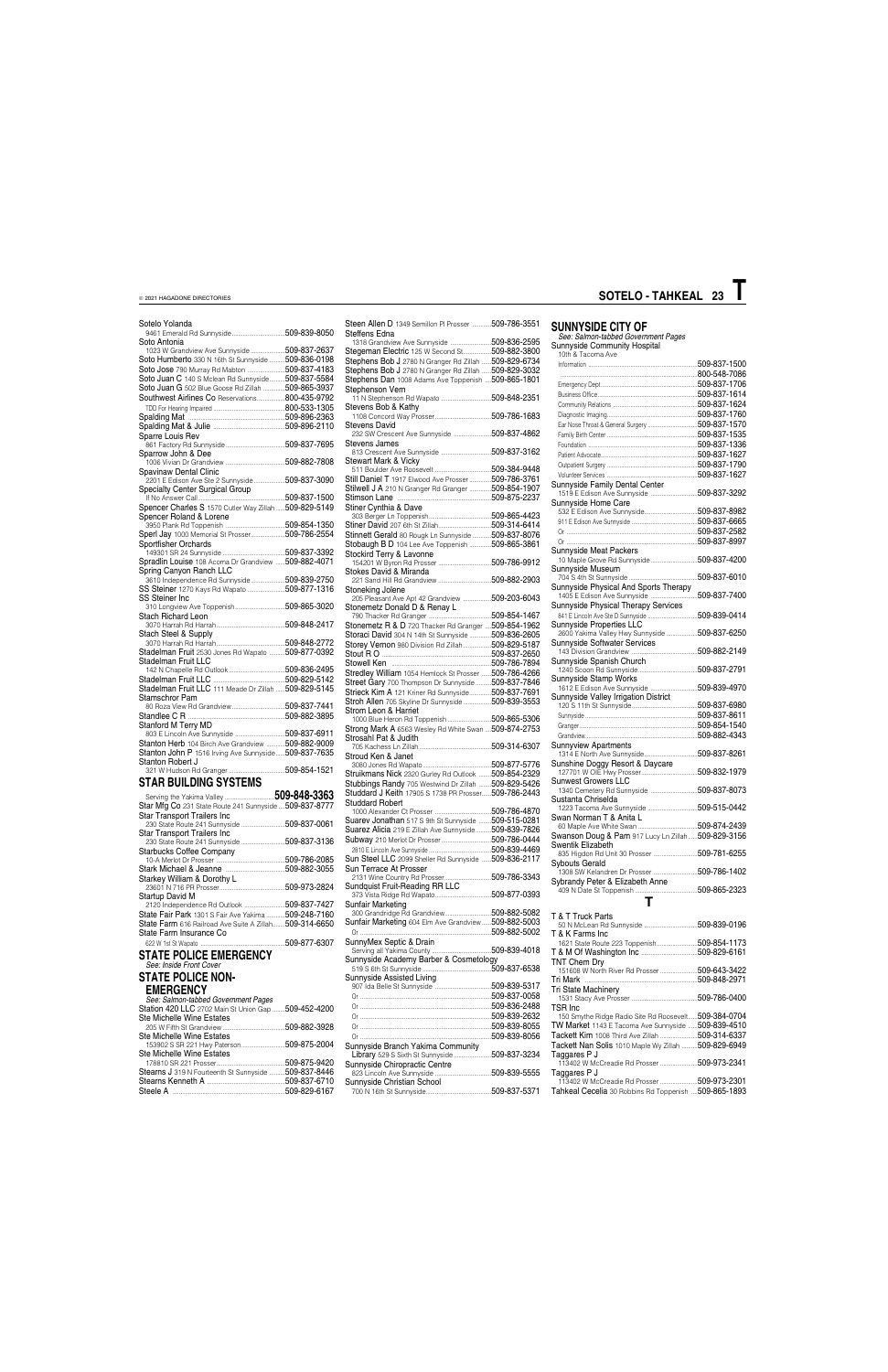| Tahkeal Shawn 321 Butler Rd Wapato  509-877-2989       |  |
|--------------------------------------------------------|--|
| Tahmalwash Penny 21 Wiwnu Ln Wapato  509-848-2199      |  |
|                                                        |  |
| <b>Talbot Betty</b>                                    |  |
| 149104 W Buena Vista Rd Prosser 509-786-1836           |  |
| Talley C & M 1311 Appleway Rd Grandview  509-882-3383  |  |
| Talley Cal & Pam                                       |  |
|                                                        |  |
|                                                        |  |
| Tapia Celia 418 Merrick Ave Sunnyside 509-515-0441     |  |
| Tarara J M 1937 Miller Ave Prosser509-786-7891         |  |
| Tate Brian 11 Rougk Ln Sunnyside 509-515-2003          |  |
|                                                        |  |
| Taylor Alan B 2400 Ashue Rd Wapato509-877-2237         |  |
| Taylor Cheri 1100 S Euclid St Grandview  509-882-0811  |  |
| Taylor Cheryl 201 5th St Prosser 509-786-1880          |  |
|                                                        |  |
| Taylor Linda                                           |  |
| 126706 W Old Inland Empire Hwy Prosser 509-786-3019    |  |
| Taylor Marty 819 Roza Vista Dr Prosser509-786-2436     |  |
| Taylor Tanika 80 E Maple Ave White Swan  509-874-2088  |  |
|                                                        |  |
| Taylor Todd                                            |  |
| 151608 W North River Rd Prosser 509-786-2636           |  |
| Tayons Adult Family Home                               |  |
|                                                        |  |
|                                                        |  |
| <b>Team Professional Cleaning</b>                      |  |
|                                                        |  |
| Teddy Bear Corner Day Care Center                      |  |
|                                                        |  |
|                                                        |  |
| Tee Pee Auto Wrecking                                  |  |
|                                                        |  |
| Tegarden Jean                                          |  |
| 691 Willowcrest Rd Sunnyside  509-837-3233             |  |
|                                                        |  |
| Telander Vernon 306 Avenue G Grandview  509-882-3503   |  |
| Templin Steve 505 Washington St Mabton 509-894-4817    |  |
| Ter Maaten Ken & Bernice                               |  |
|                                                        |  |
|                                                        |  |
| Terez Marilu                                           |  |
| 610 Grandridge Rd # 2B Grandview 509-203-6077          |  |
| Terrel Carolyn 620 Terry Ave Sunnyside 509-837-5995    |  |
| Terwisscha Roger                                       |  |
|                                                        |  |
| 940 SW Crescent Ave Sunnyside 509-836-2106             |  |
| Thalheimer Albert                                      |  |
|                                                        |  |
|                                                        |  |
| 175 W Old Inland Empire Hwy Prosser  509-786-1296      |  |
| The Bake Shop 19705 N Griffin Rd Prosser 509-882-2002  |  |
| The Eazy Storage                                       |  |
|                                                        |  |
| 63275 US Highway 97 Toppenish 509-865-1409             |  |
| The Family Company 622 Second St Zillah  509-314-6294  |  |
| The Pallet Place Inc                                   |  |
|                                                        |  |
|                                                        |  |
|                                                        |  |
|                                                        |  |
| The Pit Stop 403 Wine Country Rd Prosser  509-786-3473 |  |
|                                                        |  |
| The Roza Grill                                         |  |
|                                                        |  |
| The Slow Burn 4101 Main St Union Gap 509-823-4792      |  |
|                                                        |  |
| The Yakima Housing Authority                           |  |
|                                                        |  |
| The Yakima Housing Authority                           |  |
|                                                        |  |
| Thiel Steven 260 Forsell Rd Grandview  509-882-1976    |  |
|                                                        |  |
| Thomas Angela                                          |  |
| 101621 W Old Inland Empire Hwy Prosser 509-973-3360    |  |
| Thomas Auto Parts                                      |  |
|                                                        |  |
|                                                        |  |
|                                                        |  |
|                                                        |  |
|                                                        |  |
|                                                        |  |
| Thomas Douglas                                         |  |
|                                                        |  |
|                                                        |  |
| Thomas Edward 615 SW Byron Rd Prosser  509-786-7514    |  |
| Thomas Kathy 131 Pioneer Cir Harrah  509-493-2071      |  |
| Thomas Lloyd 'Jim' 300 Fort Rd Toppenish  509-865-2398 |  |
|                                                        |  |
|                                                        |  |
| <b>THOMDOON ALIDIOL OCV &amp;</b>                      |  |

| The Family Company 622 Second St Zillah  509-314-6294<br>The Pallet Place Inc. |              |
|--------------------------------------------------------------------------------|--------------|
|                                                                                |              |
|                                                                                |              |
|                                                                                |              |
| The Pit Stop 403 Wine Country Rd Prosser  509-786-3473                         |              |
| The Roza Grill                                                                 |              |
|                                                                                |              |
| The Slow Burn 4101 Main St Union Gap509-823-4792                               |              |
| The Yakima Housing Authority                                                   |              |
|                                                                                |              |
| The Yakima Housing Authority                                                   |              |
|                                                                                |              |
| Thiel Steven 260 Forsell Rd Grandview 509-882-1976                             |              |
| Thomas Angela                                                                  |              |
| 101621 W Old Inland Empire Hwy Prosser509-973-3360                             |              |
| Thomas Auto Parts                                                              |              |
|                                                                                |              |
|                                                                                |              |
|                                                                                |              |
|                                                                                |              |
| <b>Thomas Douglas</b>                                                          |              |
|                                                                                |              |
| Thomas Edward 615 SW Byron Rd Prosser  509-786-7514                            |              |
| Thomas Kathy 131 Pioneer Cir Harrah  509-493-2071                              |              |
| Thomas Lloyd 'Jim' 300 Fort Rd Toppenish  509-865-2398                         |              |
|                                                                                |              |
|                                                                                |              |
| <b>THOMPSON AUDIOLOGY &amp;</b>                                                |              |
| <b>HEARING CENTER</b>                                                          |              |
|                                                                                |              |
|                                                                                |              |
| <b>Thompson Cherie</b>                                                         |              |
|                                                                                |              |
| Thompson Cormac 1124 5th St Prosser  509-786-1341                              |              |
| <b>Thompson Dianne</b>                                                         |              |
| 171 Parkland W # 171 Sunnyside 509-515-0005                                    |              |
| Thompson Wayne                                                                 |              |
|                                                                                |              |
| Thonney Steve & Kathy                                                          | 509-786-2589 |
|                                                                                |              |

#### Respiratory ......................................................................509-865-3105 Toppenish Conference Center 514 W 1st Ave Toppenish........................................509-865-2352 Toppenish Creek Longhouse ..........................509-874-9117 Toppenish License Agency 218 S Toppenish Ave Toppenish ..........................509-865-5996 Toppenish License Agency 218 S Toppenish Ave Toppenish ..........................509-865-5545 **TOPPENISH MURAL SOCIETY** 504 S Elm Street Toppenish ............................**509-865-3262** Toppenish Nursing & Rehab Center 802 W 3rd Ave Toppenish ......................................509-865-3955 Toppenish School District 141 Ward Rd Toppenish..........................................509-865-2196 Toppenish School District #202 515 Zillah Ave Toppenish........................................509-865-3784 Toregrase J 22601 N 716 PR Prosser... Torres Henry B 2240 Ray Rd Sunnyside ..........509-837-2078 Torres Joe & Guadalupe 211 4th St Granger ....................................................509-854-1994 Torres Juan 1316 E Lincoln Ave Apt 27 Sunnyside ................509-515-0345 Torres Miguel 403 S Beech St Toppenish..........509-865-2411<br>Torres Rosalinda 120 Barbee Rd Zillah ............509-865-1084 Torres Rosalinda 120 Barbee Rd Zillah . Torres Sal & Dianne ..............................................509-973-3232 Torres Sal & Dianne 107502 W Old Inland Empire Hwy Prosser........509-973-3311 Torres Shannel 1304 Brooks Ln Toppenish......509-865-3008 Torres Violet 611 Ellen Ave Prosser .....................509-781-6157<br>Torrico Domitila 3821 Lateral 1 Rd Wapato......509-877-7278 Torrico Domitila 3821 Lateral 1 Rd Wapato ......509-877-7278 Toscano Ramon Touchette Debbie & Bob 1224 Quarterhorse Trl Prosser ..............................509-786-2582 Touchette William & Darcy 34402 N Griffin Rd Prosser ....................................509-882-1253 Touhey Peter & Diane ..........................................509-848-9940 Tovar Angel 28376 State Route 22 Prosser ......509-786-5343 Tovar Aurelia 229 N 3rd St Mabton... Tovar Delores 770 Willowcrest Dr Sunnyside................................509-837-8961 Tovar Ignacio 6762 Sheller Rd Sunnyside ........509-837-8208 Tovar Jaime & Yajaira 1150 Mountainview Rd Grandview ......................509-882-2246 Tovar Lucia & Sergio 830 Robinson Rd Grandview..................................509-882-5818 Tovar Rosalinda 1312 E Irving Ave Sunnyside..................................509-837-7596 Tovar Tovar 325 S 5th St Trlr 51 Sunnyside ......509-515-0993 Tractor Supply Co 2313 2600 Yakima Valley Hwy Sunnyside ....................509-839-0000 Traub Charles A 2573 Branch Rd Wapato... Travel Inn 724 Yakima Valley Hwy Sunnyside ......................509-837-4721 Travis Carol 1023 Campbell Dr Prosser..............509-786-1786 Travis Irvin L 808 Main St Prosser ........................509-786-3243 Treveri Cellars 71 Gangl Rd Wapato ..................509-877-0926 Or ....................................................................................509-877-1331 Or ....................................................................................509-877-0925 Or ....................................................................................509-877-1231 Or ....................................................................................509\*877-2103 Trevino Julio 604 E 2nd St Grandview ................509-882-2785 Trevino Julio 160 Sand Hill Rd Grandview ........509-882-4807 Trevino Santos ..........................................................509-882-2116 **Tributary Hop Farm**

| Thorington Gary D                                                                 |  |
|-----------------------------------------------------------------------------------|--|
| Thornock Todd & Sandra                                                            |  |
|                                                                                   |  |
| Thorp Bryan 1041 Margaret St Prosser 509-786-3101                                 |  |
| Thrasher Barbara A                                                                |  |
|                                                                                   |  |
| Thrifty Storage 521 Midvale Rd Sunnyside  509-837-4650                            |  |
|                                                                                   |  |
| Tiemersma Leslie                                                                  |  |
|                                                                                   |  |
| Tiin-Ma Logging Co                                                                |  |
| 61 Medicine Valley Rd White Swan 509-874-2181                                     |  |
|                                                                                   |  |
| Tiliano Daniel 816 Maridan Dr Sunnyside  509-515-2124                             |  |
| Tiliano Juliet 701 Outlook Rd Outlook509-515-0257                                 |  |
| Tillett Kristen 405 Concord Ln Zillah509-829-6906                                 |  |
| Tilton Bill & Edna 861 Batali Rd Harrah 509-848-2665<br>Timmermans Hank & Johanna |  |
| PO Box 496                                                                        |  |
|                                                                                   |  |
| Tinker L 1938 Elwood Ave Prosser 509-786-1790                                     |  |
| Tinslev Michael R                                                                 |  |
|                                                                                   |  |
| Tinsley Wallace                                                                   |  |
| 134701 W Johnson Rd Prosser509-786-2803                                           |  |
| Tixier Patricia L                                                                 |  |
| Tlatelpa Emilia 3730 Sheller Rd Sunnyside  509-837-3424                           |  |
| Tlatelpa Marina                                                                   |  |
| 1529 S Fifteenth St Sunnyside 509-837-8743                                        |  |
|                                                                                   |  |
| Tobia Mario MD 812 Miller Ave Sunnyside 509-837-7551                              |  |
| Tobias Oscar 408 Maple Ct Toppenish 509-865-3775                                  |  |
| Tobin Henry J 1110 Glade Rd Mabton 509-894-4195                                   |  |
| Tobiness Elia 803 S Tieton Ave Wapato 509-877-1150                                |  |
| <b>Todd Glen</b>                                                                  |  |
| 162502 W North River Rd Prosser 509-786-1287<br>Todd Rebecca                      |  |
| 1403 Meade Ave Apt 205 Prosser509-781-6185                                        |  |
| Todd William F 909 Cherry Ln Grandview  509-882-2214                              |  |
| Tollefson Laura & Herman                                                          |  |
|                                                                                   |  |
| <b>TOLMAN ELECTRIC INC</b>                                                        |  |
| Serving the Lower Valley & Tri-Citites  509-830-1164                              |  |
| Tolman Jason & Bobbi                                                              |  |
|                                                                                   |  |
|                                                                                   |  |
| Tomizawa Kazuhisa                                                                 |  |
|                                                                                   |  |
| Tommasino Susan                                                                   |  |
|                                                                                   |  |
|                                                                                   |  |
| Toop Ernie 703 Rainier Ave Zillah 509-829-6654                                    |  |
| Toop Pete 2101 E Zillah Dr Zillah 509-829-5436<br>Top Dick & Mary                 |  |
| 7611 Van Belle Rd Sunnyside509-839-8488                                           |  |
| Topp-Mart 907 W 1st Ave Toppenish 509-865-4109                                    |  |
| Toppenish Administration                                                          |  |
|                                                                                   |  |
|                                                                                   |  |

### **TOPPENISH CHAMBER OF COMMERCE**

504 S Elm Street

Toppenish..................................**509-865-3262**

### **TOPPENISH CITY OF**

*See: Salmon-tabbed Government Pages* Toppenish Community Hospital 502 W 4th Ave Toppenish................................................509-865-3105

| <b>Billing Office</b>                                        |              |
|--------------------------------------------------------------|--------------|
|                                                              | 509-575-5122 |
|                                                              |              |
|                                                              | 509-865-1505 |
|                                                              |              |
|                                                              |              |
|                                                              |              |
| $\alpha$ and $\alpha$ and $\alpha$ and $\alpha$ and $\alpha$ |              |

*Continued From Previous Column* Medical/Surgical Nursing Unit ........................................509-865-1502

Outpatient Services ........................................................509-865-3105 Outpatient Surgery ..........................................................509-865-3105 Pediatrics ........................................................................509-865-3105 Radiology (Ultrasound CT) ..............................................509-865-1515

|                              | 1183 Indian Church Rd Granger  509-854-1154         |  |
|------------------------------|-----------------------------------------------------|--|
|                              |                                                     |  |
|                              |                                                     |  |
|                              |                                                     |  |
|                              | <b>Trident Agricultural Products Inc.</b>           |  |
|                              |                                                     |  |
|                              | Trudeau Craig 6501 W Wapato Rd Wapato  509-848-2544 |  |
|                              | <b>Trudeau Rodger</b>                               |  |
| <b>Continued Next Column</b> |                                                     |  |

### **T 24 TAHKEAL - TRUDEAU**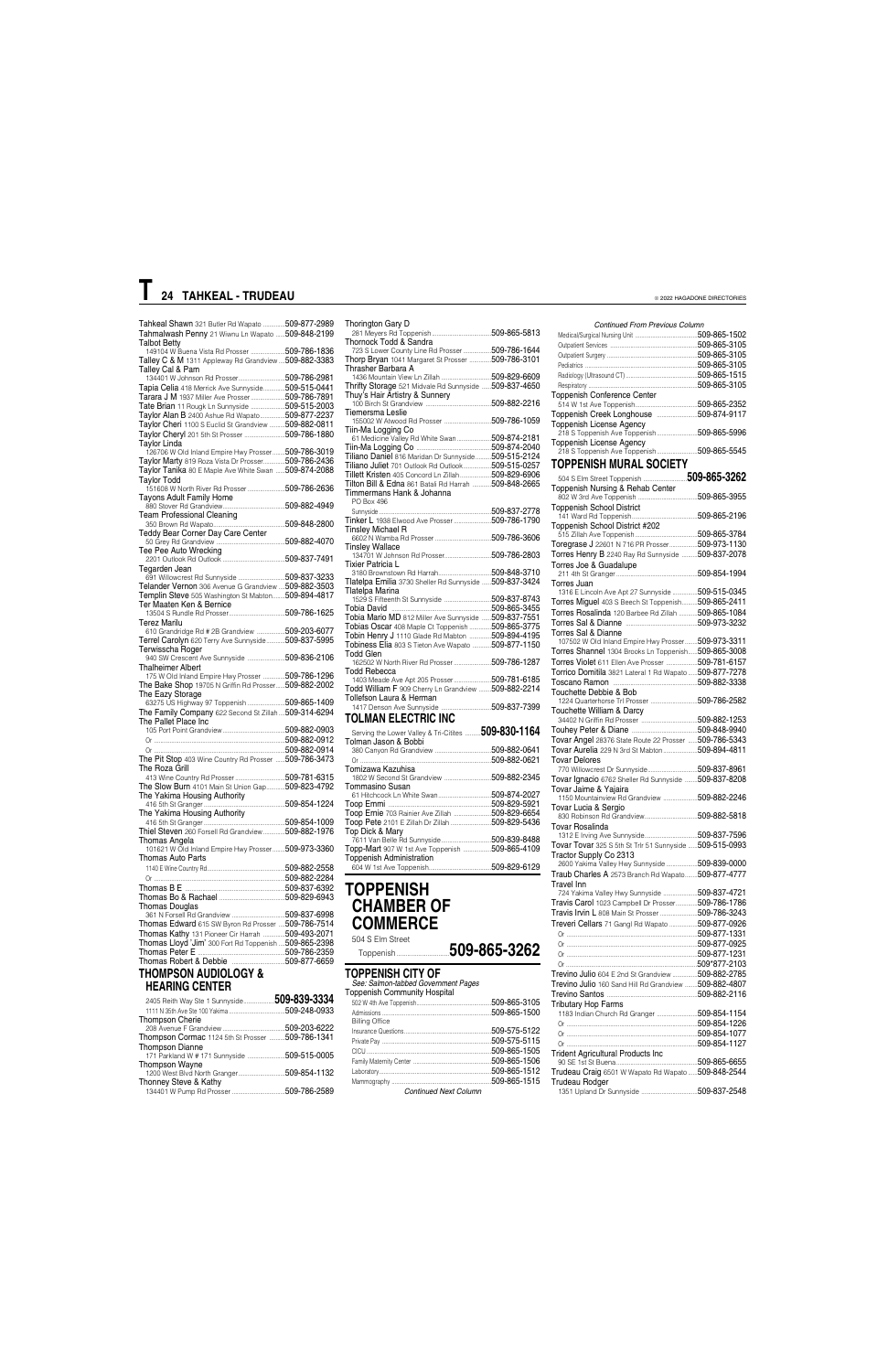### **TRUDEAU'S NORTHWEST ROOFING & CONSTRUCTION LLC**<br>Sunnyside...

| Trujillo Rosa 4050 Outlook Rd Sunnyside  509-839-4300     |              |
|-----------------------------------------------------------|--------------|
| Trune Buster 23702 E Henson Rd Prosser 509-788-0859       |              |
| Tucholke Dennis E                                         |              |
| 3960 E Edison Rd Sunnyside 509-837-6429                   |              |
| Tuck J & D 1300 Paterson Rd Prosser                       | 509-786-2708 |
| Tuck James & Diana                                        |              |
|                                                           | 509-786-2713 |
| Tucker Martha And Merle                                   |              |
| 1105 S Mckinley Rd Toppenish 509-865-4158                 |              |
| Tudade Rolando 80 Skone Way Wapato                        | 509-877-7312 |
| Tudor E J                                                 |              |
| 2280 N County Line Rd Grandview 509-882-3371              |              |
| <b>Tudor Hills Vinevards</b>                              |              |
| 2280 N County Line Rd Grandview                           | 509-882-4141 |
| Tuerrero Carlos                                           |              |
| <b>Tufts P K</b> 171 Lombard Loop Rd Wapato  509-877-3620 |              |
|                                                           |              |
| Tulee Agnes E                                             |              |
| Tuor Brian & Kristi 3650 Ridge Rd Mabton 509-894-4610     |              |
|                                                           |              |
| Turner Sunny 203 Elm St Grandview 509-203-6059            |              |
| Tuttle Jack 300 Wilson Hwy Grandview 509-882-4636         |              |
| 2 K Bakerv                                                |              |
| 335 Wine Country Rd Ste 7 Prosser 509-781-6030            |              |
| Two Mountain Winery                                       |              |
|                                                           |              |
| Tzib Juan 514 South St Mabton509-896-6084                 |              |
|                                                           |              |
| U                                                         |              |

| Uhaul Co                            |               |
|-------------------------------------|---------------|
| 1140 E Wine Country Rd Grandview    | 509-882-1300  |
|                                     | 800-742-5877  |
|                                     | 800-333-7400  |
| U S Bank 1022 Meade Ave Prosser     | 509-786-0256  |
| U S Bank 1022 Meade Ave Prosser     | 509-786-1443  |
|                                     | 509-786-1040  |
| <b>US Cellular Authorized Agent</b> |               |
|                                     | 509-837-9627  |
| <b>US Cellular Authorized Agent</b> |               |
|                                     | .509-837-9626 |
| <b>US GOVERNMENT</b>                |               |
| See: Salmon-tabbed Government Pages |               |

### **US MEX AUTO GLASS**<br>220 East Toppenish Ave

### Sunnyside ..................................**509-837-6755** Valadez Guadalupe

|                                    | 509-865-4324 |
|------------------------------------|--------------|
| Uncle Bucks 907 W 1st Av Toppenish | 509-865-6463 |
| Underwood Bob P & Lynn             |              |
|                                    | 509-786-4704 |
| <b>Underwood Curtis</b>            | 509-515-2122 |
| Underwood Wes W                    |              |
|                                    | 509-882-2288 |
|                                    |              |
| <b>United Airlines</b>             |              |
|                                    | 800-864-8331 |
|                                    | 800-864-8331 |
|                                    | 800-538-2929 |
|                                    |              |

| Upland Vineyards LLC                             |              |
|--------------------------------------------------|--------------|
|                                                  |              |
|                                                  | 509-837-6532 |
| Urbie Lucia 115 Wilson Hwy Grandview             | 509-882-3088 |
| Urbina Leonel 104 Walker PI Prosser 509-781-6026 |              |
|                                                  |              |
| Uribe Jose & Isidra                              |              |
|                                                  | 509-882-4863 |
| Uribe Sara 300 Wilson Hwy Grandview 509-882-3251 |              |
|                                                  |              |
|                                                  |              |

| aluust aauulups                                     |              |
|-----------------------------------------------------|--------------|
|                                                     |              |
| Valdez Minerva 206 3rd Ave Mabton509-894-4207       |              |
| Valecoff R 2940 Konnowac Pass Rd Wapato509-877-6000 |              |
| Valencia Benjamin & Maria                           |              |
|                                                     |              |
|                                                     |              |
| Valencia Francisco                                  |              |
|                                                     | 509-836-2746 |
|                                                     | 509-854-2570 |
| Valencia Rosa 611 S Fifteenth St Sunnyside          | 509-836-2108 |
|                                                     | 509-854-1598 |
|                                                     |              |
| Valicoff Rick 881 Hawkins Rd Zillah 509-829-5947    |              |
| Valley Cabinet Shop Inc                             |              |
|                                                     |              |
| Valley Fruit 12 Hoffer Rd Wapato 509-877-2152       |              |
| <b>VALLEY HILLS FUNERAL HOME</b>                    |              |
|                                                     |              |

#### **& CREMATORY**

|                                                         | 509-829-5500 |
|---------------------------------------------------------|--------------|
|                                                         |              |
|                                                         |              |
| Valley Internal Medicine If No Answer Call 509-837-4949 |              |
| Valley Marine-Yakima                                    |              |
|                                                         |              |
| <b>Valley Roz Orchard</b>                               |              |
| 2481 Lombard Loop Rd Wapato 509-877-6954                |              |
| Valley Roz-2                                            |              |
|                                                         |              |
|                                                         | 509-877-2722 |

### **VALLEY SEPTIC SERVICE LLC**

| 903 Ahtanum Rd                                                                                 |               |
|------------------------------------------------------------------------------------------------|---------------|
| Union Gap <b>509-248-6610</b>                                                                  |               |
|                                                                                                |               |
|                                                                                                |               |
| <b>Valley Spray LLC</b>                                                                        |               |
|                                                                                                |               |
| $Or$                                                                                           | 509-882-1666  |
| Valley Vista Clinic 820 Memorial St Prosser  509-786-1022                                      |               |
| Or                                                                                             | 509-788-1702  |
| Valley Vista Medical Group                                                                     |               |
|                                                                                                | 509-786-1037  |
| Valli Maria 1320 S 11th St Apt B2 Sunnyside  509-837-2759                                      |               |
| Valmont NW 540 Midvale Rd Sunnyside                                                            | .509-837-9007 |
| Valmont NW 550 Midvale Rd Sunnyside509-837-9008                                                |               |
|                                                                                                |               |
| Van Belle Excavating LLC                                                                       |               |
| 609 S Lower County Line Rd Prosser                                                             | .509-781-0551 |
| Van Belle Steve 9201 S Wilgus Rd Prosser509-391-5437                                           |               |
| Van Corbach Joe 1512 Oak St Sunnyside                                                          | .509-837-8238 |
| Van de Graaf Dick                                                                              |               |
|                                                                                                |               |
| Van de Graaf Dick Jr                                                                           |               |
| Van de Graaf Ranches Inc                                                                       |               |
| the contract of the contract of the<br>$\sim$ $\sim$ $\sim$ $\sim$ $\sim$ $\sim$ $\sim$ $\sim$ | EAA AAZ A4E4  |

| United Methodist Church                     | Main Ofc 1691 Midvale Rd Sunnyside  509-837-3151    | .509-515-0135<br>28 Parkland E # 28 Sunnyside             |
|---------------------------------------------|-----------------------------------------------------|-----------------------------------------------------------|
| .509-786-1097<br>824 6th St Prosser         | Van de Graaf Rick                                   | VerMulm Frank                                             |
| United Methodist Church                     | 509-839-6903                                        | .509-786-4322<br>22236 N Hinzerling Rd Prosser            |
| .509-836-2772<br>412 S Ninth St Sunnyside   | Van Der Myn Laura 330 N 5th Ave Mabton 509-896-6029 | .509-786-4131<br>VerMulm Mike & Lori                      |
| United Methodist Church                     | Van Dyke Peggy                                      | Verwey Jon & Nancy                                        |
| .509-837-4818<br>412 S Ninth St Sunnyside   | 509-882-4483<br>106 Harrison St Grandview           | 509-848-2288<br>9440 Evans Rd Wapato                      |
| United Methodist Preschool                  | Van Eaton David H                                   | Vice Richard & Danielle                                   |
| .509-839-4337<br>906 E Edison Ave Sunnyside | .509-837-5881<br>1226 Vine Ave Sunnyside            | 509-973-2260                                              |
| Universal Mortgage Group                    | Van Kirk Richard                                    | .509-515-0666<br>Vidaurri Roy 303 Walnut Ave Sunnyside    |
| .509-882-2777<br>314 Division St Grandview  | .509-203-6430<br>1405 S Euclid Rd Grandview         | Vieira Ken And Linda 802 Third Ave Zillah<br>509-829-6695 |

### Van Klinken Tim & Karen

| .<br>.                                                 |  |
|--------------------------------------------------------|--|
| Van Ruiten Tom 611 Ferson Rd Sunnyside 509-837-6587    |  |
|                                                        |  |
| Van Tress Loren 508 E 3rd St Grandview  509-882-4982   |  |
|                                                        |  |
| Van Wingerden Arie                                     |  |
|                                                        |  |
| Vanbelle Clifford                                      |  |
|                                                        |  |
| VanBoven Steve                                         |  |
|                                                        |  |
| Vance Dorothy 1520 Meade Ave Prosser509-781-6356       |  |
| Vance Dorothy 1520 Meade Ave Prosser 509-786-2588      |  |
| Vance Steve 1010 Orchardvale Rd Zillah 509-829-6798    |  |
| VanCorbach W B                                         |  |
| <br>907 E Ida Belle St Sunnyside 509-839-5914          |  |
| Vandenbrink S                                          |  |
| 5810 Yakima Valley Hwy Wapato509-877-4437              |  |
| Vangstad Curt & Lana                                   |  |
|                                                        |  |
| VanHorn L 141 Summit Dr Grandview 509-837-5210         |  |
|                                                        |  |
| VanHorn Lloyd R & Hazel Mertz 509-837-5016             |  |
| Vanroekel Brittanv                                     |  |
|                                                        |  |
| VanRyswyk Sarah & Tom                                  |  |
| 141608 W Buena Vista Rd Prosser 509-786-3764           |  |
|                                                        |  |
|                                                        |  |
| Vanwingerden Maaike                                    |  |
|                                                        |  |
| Vargas Alfonso                                         |  |
| 324 N Thirteenth St Sunnyside 509-839-3785             |  |
| Vargas Antonio 121 Hoyt Ln Wapato 509-848-3304         |  |
|                                                        |  |
| Vargas Guillermina                                     |  |
|                                                        |  |
| 430 W Madison Ave Sunnyside 509-515-0418               |  |
|                                                        |  |
| Vargas Jesus & Gloria                                  |  |
| 108 W Bonnieview Rd Grandview 509-882-2742             |  |
|                                                        |  |
| Vargas Jose S 204 Franklin Ave Toppenish  509-865-2614 |  |
|                                                        |  |
|                                                        |  |
| Vargas Maria                                           |  |
| <br>131 Parkland Dr Trlr 110 Sunnyside 509-839-6591    |  |
| Vargas Maria 1006 Arikara Dr Grandview509-882-2426     |  |
| Vargus Veronica 616 W 4th St Grandview  509-203-6018   |  |
| Varietal Beer Company                                  |  |
|                                                        |  |
| Varietal Beer Company                                  |  |
|                                                        |  |
| Vasquez Asencion S 220 2nd Ave Granger 509-854-1214    |  |
| Vasquez Flor 802 Larson St Grandview509-882-3026       |  |
| Vasquez Jose Abel & Anadeulia                          |  |
|                                                        |  |
| Vasquez Martha 7781 Branch Rd Harrah  509-848-2984     |  |
|                                                        |  |
| Vasquez Pablo                                          |  |
|                                                        |  |
| Vasquez Sergio 15 El Aire Real Prosser  509-894-4198   |  |
|                                                        |  |
| Vazquez Antonio                                        |  |
|                                                        |  |
| Vehicle Licensing                                      |  |
| 218 S Toppenish Ave Toppenish 509-865-5545             |  |
| Veiga Dominick Jr & Nancee                             |  |
|                                                        |  |
| Velasco Leticia                                        |  |
|                                                        |  |
| Velazquez Jose Luis                                    |  |
|                                                        |  |
| Veldhuis Anna 501 N Hornby Rd Grandview509-836-0023    |  |
| Velencia Gerardo                                       |  |
|                                                        |  |
| Veloz Ted 909 N 4th St Grandview 509-882-4777          |  |
|                                                        |  |
|                                                        |  |
| Venema Chris & Mary                                    |  |
| Verduzco Roberta                                       |  |

# **TRUDEAU'S - VIEIRA 25 V**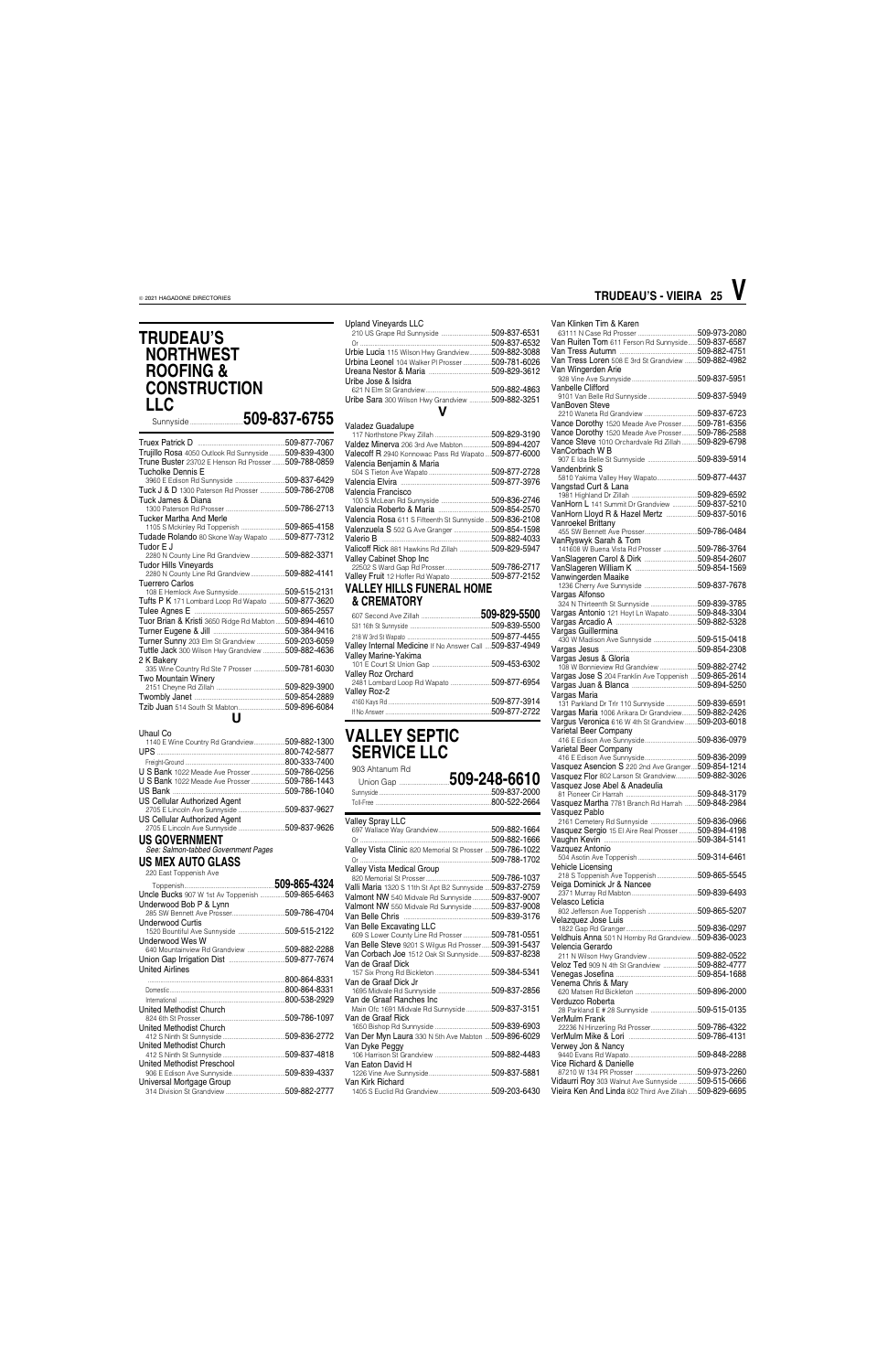| View Point Dairy                                          |  |
|-----------------------------------------------------------|--|
| 1400 Lewandowski Rd Sunnyside 509-837-7794                |  |
|                                                           |  |
|                                                           |  |
| Vijil Stephanie 3450 Scoon Rd Sunnyside 509-836-2664      |  |
| Villa Claudia 102604 W Evans Rd Prosser  509-973-1136     |  |
| Villa Jesse 707 W 7th St Wapato 509-584-0175              |  |
| Villa Maria 221 7th Ave Mabton509-894-4728                |  |
|                                                           |  |
| Villa Mateo 619 E 2nd St Grandview 509-203-6469           |  |
| Villa Matilde 124 S 9th St Sunnyside 509-515-0093         |  |
| <b>Villafan Corporation</b>                               |  |
| 2010 Yakima Valley Hwy Sunnyside  509-837-3680            |  |
| <b>Villafan Corporation</b>                               |  |
|                                                           |  |
| 2010 Yakima Valley Hwy Sunnyside  509-839-7690            |  |
| Villafan Maria 901 Madison Ave Toppenish509-865-5562      |  |
| Villafan-Silva Abel 517 Lillie Ln Toppenish  509-314-6035 |  |
| Villaneda Lorencita                                       |  |
| 427 Cemetery Rd Apt G Sunnyside 509-836-0600              |  |
| Villanueva Martina                                        |  |
|                                                           |  |
|                                                           |  |
| Villanueva Michael                                        |  |
| 249 E Mcdonald Rd Toppenish 509-865-1029                  |  |
| Villanueva Saul 5706 N Wamba Rd Prosser  509-786-3261     |  |
| Villarreal Lilia 720 2nd Ave Granger509-854-2511          |  |
|                                                           |  |
| Villegas Dulce 120 Buena Loop Rd Zillah509-865-5899       |  |
| Villegas Lizbeth                                          |  |
|                                                           |  |
|                                                           |  |
|                                                           |  |
| Vining Marvin & Joanne                                    |  |
|                                                           |  |
| Virgil Gamache Farms Inc                                  |  |
|                                                           |  |
| Virginia Mason Memorial Hospital                          |  |
|                                                           |  |
|                                                           |  |
| Virrueta Maria                                            |  |
| 525 Rouse Rd Trlr 34 Sunnyside 509-837-6294               |  |
| Visser Gary 2212 Cemetery Rd Sunnyside 509-839-2767       |  |
| Visser Gary & Cori                                        |  |
| 2212 Cemetery Rd Sunnyside 509-839-0477                   |  |
|                                                           |  |
|                                                           |  |
| Visser Harry 1524 Dawn Ave Sunnyside  509-837-2790        |  |
|                                                           |  |
| Visser Lorrie A 213 E St Granger509-854-1490              |  |
| Visser William J & Jennie                                 |  |
|                                                           |  |
|                                                           |  |
| Voelker Orville 2021 Riggs Rd Wapato  509-877-3628        |  |
|                                                           |  |
| Vonel Payroll & Bookkeeping Services  509-865-6700        |  |
| VonTom L 9412 S 1626 PR Prosser509-786-7096               |  |
| Voortman Allen L                                          |  |
|                                                           |  |
|                                                           |  |
| <b>W</b>                                                  |  |
|                                                           |  |
| <b>WP Packing LLC</b>                                     |  |
|                                                           |  |
| Waddle George                                             |  |
|                                                           |  |
| Wagenaar Dean & Glenda                                    |  |
|                                                           |  |
|                                                           |  |
| Wager Emma                                                |  |
| 355 Old Inland Empire Hwy Prosser 509-786-1413            |  |
| Waggoner Arlo 521 Terry Ave Sunnyside509-837-3826         |  |
| Wagner Brian 2270 Hudson Rd Outlook 509-854-9993          |  |
|                                                           |  |
|                                                           |  |
|                                                           |  |
| Wahl Stacy 1019 Elm St Prosser509-786-2692                |  |
|                                                           |  |
| <b>Walker Bonnie</b>                                      |  |
|                                                           |  |
| Walker Clarence J                                         |  |
|                                                           |  |
|                                                           |  |
| Walker Donald G                                           |  |
|                                                           |  |
| Walker Jeff & Esther                                      |  |
| 11694 Yakima Valley Hwy Zillah509-865-1985                |  |
|                                                           |  |
| Walker Jerry 80 Batali St Harrah  509-848-2478            |  |
|                                                           |  |
| Walker Raymond L & D LaVerne                              |  |

| Walsh Katherine H                                                  | Welker Richard & Renea<br>104302 W Old Inland Empir         |
|--------------------------------------------------------------------|-------------------------------------------------------------|
| Walsh Patrick & Melissa                                            | <b>Wellpinit Alliance High Sc</b>                           |
|                                                                    | 40 Abella Ln White Swan                                     |
| Walt Nelson Insurance Agency Inc<br>Perez Olga Insurance           | Wells David 1939 Mountain                                   |
|                                                                    | Wells Garret & Keri<br>Wells Stanley L 2091 Ashu            |
| Wandling Cade 1090 Wandling Rd Mabton509-894-4020                  | Wentz Chris W 741 Gulden                                    |
| Wandling Joanna                                                    | Wentz Greg & Ronda                                          |
| 2131 Wine Country Rd Prosser509-781-6375                           | Wentz James S                                               |
| <b>WAPATO CITY OF</b>                                              | 1081 E McDonald Rd Topp                                     |
| See: Salmon-tabbed Government Pages                                | Werkhoven Libby                                             |
| Wapato School Dist 207                                             | 1302 Grandview Ave Sunny                                    |
| Wapato School District WA                                          | Wertenberger Ken                                            |
|                                                                    | 3530 Yakima Valley Hwy W                                    |
| Wapato Toppenish Veterinary Clinic                                 | Wesseluis Wayne 621 Gilb                                    |
|                                                                    | Westwind Martial Arts                                       |
|                                                                    | 325 Wine Country Rd Pross                                   |
| <b>WAPENISH SAND &amp; GRAVEL</b>                                  | Whalen Richard J                                            |
|                                                                    | 512 Broadview Dr Grandvie<br>Wheeler Delbert & Trina        |
|                                                                    | 1200 N White Swan Rd Whi                                    |
| Warriner Barbara B                                                 | Wheeler Delbert & Trina                                     |
|                                                                    | 1200 N White Swan Rd Whi                                    |
| Warriner Mathilda R                                                | Wheeler Larry M                                             |
|                                                                    | 3230 Cemetery Rd Sunnysi<br>Wheeler Larry M                 |
| Warwick Jay 923 5th St Prosser509-786-3552<br>Wash Fruit & Produce | 3230 Cemetery Rd Sunnysi                                    |
|                                                                    | Wheeler Randy                                               |
| <b>Washines Elise</b>                                              | <b>Wheeler Rock Projects</b>                                |
|                                                                    | 250 Cowin Ln Wapato                                         |
| Washines Stella                                                    | Wheelers Rock Products                                      |
|                                                                    | Wheelers Smoke N Gas<br>7453 Sunnyside Mabton Ro            |
| Washington Beef Inc                                                | Whitaker Micaela 2151 Bla                                   |
|                                                                    | Whitaker Sheila Ann                                         |
| Washington Fruit Administrative Service                            | 100 Skone Way Wapato                                        |
|                                                                    | White Alfred 126 Kelly Ave I                                |
| <b>WASHINGTON STATE</b>                                            | White David 1040 Campbel                                    |
| <b>GOVERNMENT</b>                                                  | White Ranch Tenant Hse<br>712 Old Highway 8 Roosev          |
| See: Salmon-tabbed Government Pages                                | White Robert 207 S Yakima                                   |
| Wassemiller Dave                                                   | White Robert J 111 Easy St                                  |
|                                                                    | WHITE SWAN CITY                                             |
| Wassemiller Joyce                                                  | See: Salmon-tabbed Gove                                     |
| 1341 S 6th St Unit 26 Sunnyside 509-837-6511                       | White Swan Dental Clinic                                    |
|                                                                    | 520 Signal Peak Rd White S                                  |
| Watson Kenneth H                                                   | White Swan Trading                                          |
| 4011 Konnowac Pass Rd Wapato 509-877-3577                          | 180 Birch Ave White Swan.                                   |
| Watson Pamela 1058 East Rd Bickleton 509-896-2059                  | <b>White Swan Trading Post</b><br>180 Birch Ave White Swan. |
| Wattenbarger C K                                                   |                                                             |
|                                                                    | WHITLEY RI(                                                 |
| <b>Watts Douglas E</b>                                             |                                                             |
| Waupaca Materials                                                  | <b>INSURANCE</b>                                            |
|                                                                    |                                                             |
| <b>Bulk Plant</b>                                                  | 2650 Yakima Valley Hw                                       |
| Waymire John 630 Zillah Heights Rd Zillah  509-829-3799            | Sunnyside                                                   |
| Waymire K 2200 Roza Dr Zillah 509-829-6358                         |                                                             |
| Wayne's Tires 404 Donald Rd Wapato 509-877-2542                    | Whitman Hill Winery 2911                                    |
| Waywell Scott 1303 Glen St Grandview  509-882-4475                 | Whitmore A R                                                |
| Webb Jack H 525 Rouse Rd Sunnyside 509-837-3892                    | Whitmore David J & De<br>206 E 1st St Bickleton             |
| Webb Scott W Byron Rd Prosser 509-786-3944                         | Whitmore Del 1930 Belma I                                   |
| Webber S L 1312 Scenic Dr Prosser509-786-3990                      | Whitmore Jack & Tami                                        |
| Wedam Michael L                                                    | Whitmore Tom 1060 East F                                    |
| 4510 Independence Rd Sunnyside509-837-2478                         | Whitney Arva 1115 6th St P                                  |
|                                                                    | Whitney Patricia                                            |
| Weddle Ron G 1228 Cherry Ave Sunnyside  509-837-2472               | 355 Old Inland Empire Hwy                                   |
| Wedemeyer Arlan & Rose                                             | Whitson M J                                                 |
| 70 Bickleton Timber Rd Bickleton 509-896-5252<br>Weets Aaron       | <b>Whitstran Corporation</b><br>94609 W Evans Rd Prosser    |
| 4632 N County Line Rd Sunnyside 509-837-8328                       | Whitstran Migrant Head S                                    |
|                                                                    |                                                             |

| Walker Wayne 611 Hidden Valley Rd Zillah509-829-3044   | Weidner Ana<br>.509-786-3082                            | 509-973-0019                                            |
|--------------------------------------------------------|---------------------------------------------------------|---------------------------------------------------------|
| Walkers Car Wash                                       | Weinbender Henry C                                      | Whitswan Trading Post                                   |
| .509-865-9274                                          | .509-786-1530                                           | 509-874-2066<br>180 Birch Ave White Swan                |
| Waller Gene & Carol                                    | .509-865-3329<br>Weiss Emil 107 Robart Ln Toppenish     | Wickham Barbara                                         |
| .509-837-4120<br>1327 W Grandview Ave Sunnyside        | Welch Foods Inc                                         | 509-882-2775<br>1100 S Euclid Rd Unit 69 Grandview.     |
| .509-837-5633                                          | .509-882-3112<br>401 Grandridge Rd Grandview            | Wickline David 111 Ela Loop Grandview<br>.509-882-6432  |
| Wallin Diana 204 Sunset Wy Zillah<br>.509-829-6512     | Welch Gary E 831 Cutler Way Zillah<br>.509-829-5862     | Wies Gary 130 Duffy Rd Sunnyside<br>.509-836-2616       |
| Walls A G 1991 State Route 241 Sunnyside  509-837-4553 | 509-865-6717<br>Welch Mark 709 Jefferson Ave Toppenish. | Wiest Virgil A 391 Lateral A Rd Wapato<br>.509-877-3648 |
| <b>Walmart Supercenter</b>                             | <b>Weld Charlotte</b>                                   | Wilbur-Ellis Co                                         |
| 509-839-7339                                           |                                                         | 7380 Yakima Valley Hwy Zillah 509-877-6125              |

| weiker Hichard & Henea                                  |  |
|---------------------------------------------------------|--|
| 104302 W Old Inland Empire Hwy Prosser 509-973-2565     |  |
| Wellpinit Alliance High School                          |  |
|                                                         |  |
| Wells David 1939 Mountain View Dr Prosser  509-786-7868 |  |
|                                                         |  |
| Wells Stanley L 2091 Ashue Rd Wapato  509-877-3852      |  |
| Wentz Chris W 741 Gulden Rd Mabton 509-894-9907         |  |
|                                                         |  |
| <b>Wentz James S</b>                                    |  |
| 1081 E McDonald Rd Toppenish509-865-2425                |  |
| Werkhoven Libby                                         |  |
| 1302 Grandview Ave Sunnyside 509-837-3609               |  |
|                                                         |  |
|                                                         |  |
| Wertenberger Ken                                        |  |
| 3530 Yakima Valley Hwy Wapato509-877-0927               |  |
| Wesseluis Wayne 621 Gilbert Rd Zillah 509-865-4699      |  |
| <b>Westwind Martial Arts</b>                            |  |
|                                                         |  |
| Whalen Richard J                                        |  |
|                                                         |  |
| Wheeler Delbert & Trina                                 |  |
| 1200 N White Swan Rd White Swan 509-874-9152            |  |
| Wheeler Delbert & Trina                                 |  |
| 1200 N White Swan Rd White Swan 509-874-1172            |  |
| Wheeler Larry M                                         |  |
| 3230 Cemetery Rd Sunnyside 509-837-6439                 |  |
| <b>Wheeler Larry M</b>                                  |  |
| 3230 Cemetery Rd Sunnyside 509-837-8205                 |  |
|                                                         |  |
| Wheeler Rock Projects                                   |  |
|                                                         |  |
|                                                         |  |
|                                                         |  |
| <b>Wheelers Smoke N Gas</b>                             |  |
| 7453 Sunnyside Mabton Rd Mabton509-894-4080             |  |
| Whitaker Micaela 2151 Blaine Rd Zillah  509-829-3123    |  |
| Whitaker Sheila Ann                                     |  |
|                                                         |  |
| White Alfred 126 Kelly Ave Roosevelt509-384-5500        |  |
| White David 1040 Campbell Rd Wapato 509-584-0112        |  |
| White Ranch Tenant Hse                                  |  |
|                                                         |  |
| White Robert 207 S Yakima Ave Wapato 509-877-4483       |  |
| White Robert J 111 Easy St Prosser509-786-2248          |  |
|                                                         |  |
| WHITE SWAN CITY OF                                      |  |
| See: Salmon-tabbed Government Pages                     |  |
| White Swan Dental Clinic                                |  |
|                                                         |  |
| White Swan Trading                                      |  |
|                                                         |  |
| White Swan Trading Post                                 |  |
|                                                         |  |
|                                                         |  |

### **WHITLEY RIC INSURANCE**

| 2650 Yakima Valley Hwy Ste A                         |              |
|------------------------------------------------------|--------------|
| Whitman Hill Winery 2911 Roza Dr Zillah 509-829-3370 |              |
|                                                      |              |
| Whitmore David J & De                                |              |
|                                                      | 509-896-2582 |
| Whitmore Del 1930 Belma Rd Mabton                    | 509-896-5225 |
|                                                      |              |
| Whitmore Tom 1060 East Rd Bickleton509-896-2349      |              |
| Whitney Arva 1115 6th St Prosser 509-786-3242        |              |
| <b>Whitney Patricia</b>                              |              |
| 355 Old Inland Empire Hwy Prosser509-781-6096        |              |
|                                                      |              |
| <b>Whitstran Corporation</b>                         |              |
|                                                      |              |
| Whitstran Migrant Head Start                         |              |
| 101001 M E.                                          | EAA AZA AA1A |

# **V 26 VIEW - WILBUR**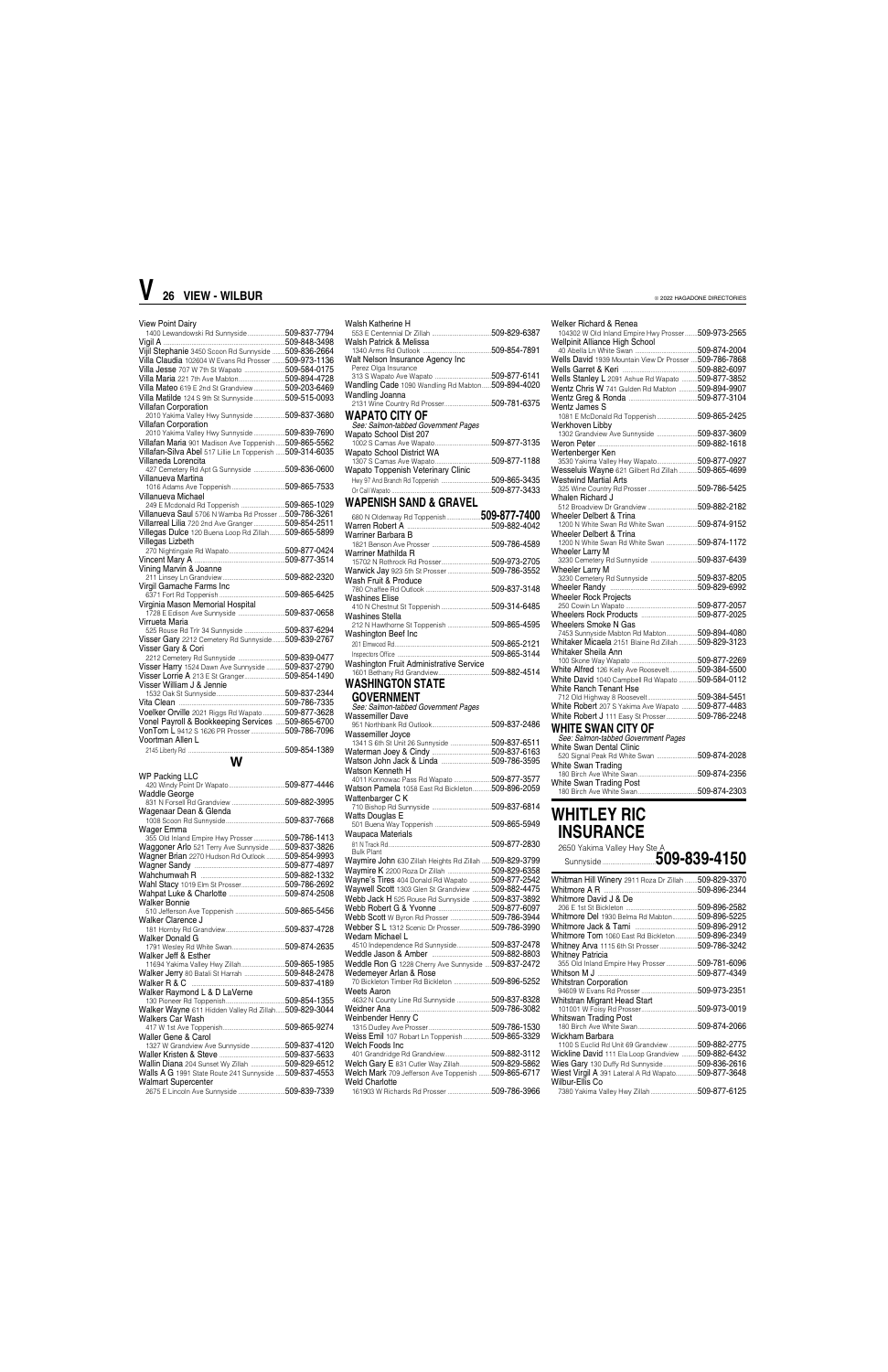### Wilcox Nancy

| 4280 Yakima Valley Hwy Wapato509-877-2410                        |  |
|------------------------------------------------------------------|--|
| Wilcox Ron & Sue<br>241 E Parker Heights Rd Wapato 509-877-4831  |  |
| Wilde Dennis E 706 Skyline Ave Roosevelt  509-384-9497           |  |
|                                                                  |  |
| <b>Wilder Sharon</b><br>103B Deangela Dr Grandview  509-882-0837 |  |
|                                                                  |  |
| Wildman Tedd & Angelika                                          |  |
| Wiley Charles H 6901 N 1122 PR Prosser  509-973-2389             |  |
|                                                                  |  |
| Wiley M E<br>164902 W Old Inland Empire Hwy Prosser 509-786-7470 |  |
| Wiley Particia 509 Wolfe Ln Grandview  509-882-3328              |  |
|                                                                  |  |
| Wilkins AnnaMay 6302 S Moore Rd Prosser509-786-4189              |  |
| Wilkins Fred 6 Schrantz Rd Bickleton509-896-5591                 |  |
| Wilkins Fred 6 Schrantz Rd Roosevelt 509-896-2825                |  |
| Wilkinson Kathleen 103 Easy St Prosser  509-781-6166             |  |
| <b>Willams Nancy</b>                                             |  |
|                                                                  |  |
|                                                                  |  |
| Williams Eldoris                                                 |  |
| 2131 Wine Country Rd Prosser509-781-6251                         |  |
| Williams Joe 11610 N Missimer Rd Prosser  509-786-1873           |  |
| Williams Karen 607 W 4th St Wapato509-877-2507                   |  |
| Williams Loren & Jody                                            |  |
|                                                                  |  |
| Williams Richard                                                 |  |
|                                                                  |  |
| Williams Robert & Charolette                                     |  |
|                                                                  |  |
| Williams Robert T & Celia M                                      |  |
|                                                                  |  |
| Willis Gary 3830 Lombard Loop Rd Zillah  509-865-5867            |  |
|                                                                  |  |
| <b>Willow Park Apartments</b>                                    |  |
|                                                                  |  |
| Wilson C L 111 Valleyview Rd Zillah 509-829-6825                 |  |
| Wilson Darryl 521 S First St Sunnyside  509-837-8159             |  |
| Wilson David & Caroline                                          |  |
|                                                                  |  |
| Wilson Floyd 924 Decatur Ave Sunnyside  509-515-0203             |  |
| Wilson Greg & Jennifer                                           |  |
|                                                                  |  |
| Wilson Ranch House 212 Whitmore Rd Bickleton  509-896-2996       |  |
| Wilson Harry R 158 Cemetery Rd Bickleton  509-896-2141           |  |
| Wilson Irrigation & Orchard Supply Inc                           |  |
|                                                                  |  |
|                                                                  |  |
|                                                                  |  |
|                                                                  |  |
| Wilson James R 510 Trudeau Rd Wapato  509-848-2471               |  |
| Wilson Jamison 203 E 1st St Bickleton  509-896-2005              |  |
| Wilson Mel & Beth                                                |  |
|                                                                  |  |
| Wilson Robert & Amy                                              |  |
|                                                                  |  |
| Wilson Robert Robert Dr Res509-786-2558                          |  |
| Wilson S 3110 Forsell Rd Grandview509-837-8975                   |  |
| Wilson Teresa 710 Ellen St Prosser 509-786-4274                  |  |
|                                                                  |  |
| Winckler Oscar 4361 E Zillah Dr Zillah509-829-5274               |  |
| <b>Wind Machine Sales</b>                                        |  |
| 5250 Yakima Valley Hwy Wapato509-877-2138                        |  |
| Windermere Rosa Valley                                           |  |
|                                                                  |  |
| Winter Milford B 1041 Hemlock St Prosser  509-786-4662           |  |
| Winterfeld Robert                                                |  |
|                                                                  |  |
| Winters Susan & Dutch                                            |  |
|                                                                  |  |
| Winters Thomas J & Marilyn L                                     |  |
|                                                                  |  |
| Wise Dana F 3360 Nightingale Rd Wapato  509-877-4452             |  |
| Wiseman Randy                                                    |  |
| 10970 Yakima Valley Hwy Zillah509-829-3458                       |  |
|                                                                  |  |
|                                                                  |  |
|                                                                  |  |
| Wolfe C 1291 N Track Rd Wapato 509-877-4282                      |  |
|                                                                  |  |
|                                                                  |  |
| Wolverton Virginia                                               |  |
|                                                                  |  |
| Wong Shylynn 490 Curtis St White Swan  509-874-2089              |  |
| Woodworth James E                                                |  |
| Workman Ken 109 West B St Wapato 509-877-4662                    |  |

| Worley Jim & Claudia                                    |              |
|---------------------------------------------------------|--------------|
|                                                         | 509-877-4205 |
| Worrell Rachelle 1215 Riverside Dr Prosser 509-781-6118 |              |
|                                                         |              |
| Wright James O & Susan                                  |              |
|                                                         |              |
| Wright Jim 604 E 3rd St Grandview 509-882-4338          |              |
| Wrung Douglas E MD                                      |              |
| Res 408 W Grandview Ave Sunnyside509-839-4548           |              |
| Wutzke Benny I                                          |              |
| 121 NW Crescent Ave Sunnyside 509-837-5718              |              |
|                                                         |              |
| Wyatt Bruce & Paula                                     |              |
|                                                         |              |
| Wyatt Dallas 630 Wellner Rd Outlook509-837-3528         |              |
|                                                         |              |
|                                                         |              |
| Wyckoff Hop Kiln                                        |              |
| 111306 W Kuhlman Rd Prosser 509-786-3207                |              |
| Wyknenko Deb                                            |              |
| 610 S Buena Vista Ave Sunnyside509-515-0081             |              |
| Wyman Nigel 391 Curtis St White Swan509-874-2067        |              |
| x                                                       |              |
|                                                         |              |
|                                                         |              |
|                                                         |              |

**Y**

### **YCCS-A NATIONAL COLLECTION SYSTEM**

Serving Lower Yakima Valley &

| <b>Beyond Market 309-248-1610</b>                                                            |  |
|----------------------------------------------------------------------------------------------|--|
| Serving Lower Yakima Valley & Beyond509-736-6025                                             |  |
| Y K F P Maintenance                                                                          |  |
|                                                                                              |  |
| YVCC Sunnyside Learing Center                                                                |  |
| 2590 Yakima Valley Hwy Sunnyside 509-837-9623<br>Yahn Robert 810 Ford St Prosser509-786-2710 |  |
|                                                                                              |  |
| Yakama Forest Products                                                                       |  |
| Main Office 3191 Wesley Rd White Swan509-874-2901                                            |  |
| Saw Mill 3191 Wesley Rd White Swan 509-874-2918                                              |  |
| Log Yard 3191 Wesley Rd White Swan 509-874-2900                                              |  |
|                                                                                              |  |
| Yakama Indian Health Center 509-865-2102                                                     |  |
|                                                                                              |  |
| YAKAMA INDIAN NATION                                                                         |  |
| See: Salmon-tabbed Government Pages<br>Yakama Indian Nation                                  |  |
|                                                                                              |  |
|                                                                                              |  |
| Yakama Indian Nation                                                                         |  |
|                                                                                              |  |
| Water Resource Planning 102 E 2nd St Wapato 509-877-8865                                     |  |
|                                                                                              |  |
|                                                                                              |  |
| Health Clinic 520 Signal Peak Rd White Swan 509-874-2979                                     |  |
|                                                                                              |  |
|                                                                                              |  |

Police Tribal ....................................................................509-911-0000

Travel 401 Fort Rd Toppenish ...................

Museum 100 Spiel-Yi Loop Toppenish..........

Receiving & Recovery Center 401 Fort Rd Toppenish....509-865-5656 Satus Longhouse 1530 Drainbank Rd Granger ..............509-854-1155

Wildlife Department Of 4690 State Route 22 Toppenish ....................................................................................509-865-6262 Tribal Fish & Wildlife Resource Management 4690 State Route 22 Toppenish ..............................................509-865-6262

| Yakama Indian Nation Road Construction   |
|------------------------------------------|
| 509-874-8891                             |
|                                          |
|                                          |
|                                          |
|                                          |
|                                          |
| 509-865-2123                             |
|                                          |
| 100 Spiel-Yi Loop Toppenish 509-865-2800 |
|                                          |

|                                             | 509-786-4769 |
|---------------------------------------------|--------------|
|                                             | 509-786-9908 |
|                                             | 509-877-3835 |
| Yakama Nation Heritage Theater              |              |
| 100 Spiel-Yi Loop Toppenish                 | 509-865-2800 |
| Yakama Nation Housing Authorities           |              |
| 300 Adams View Dr Wapato                    | 509-848-2052 |
| Yakama Nation Land Enterprises              |              |
|                                             | 509-865-2251 |
| <b>Yakama Nation Museum</b>                 |              |
|                                             | 509-865-2800 |
|                                             | 509-865-5363 |
| Yakama Nation Travel                        |              |
|                                             | 509-865-2030 |
| Yakama Review                               |              |
| 80 Gunyon Road Toppenish                    | 509-865-5121 |
| Yakama Valley Fair & Rodeo                  |              |
|                                             | 509-882-1197 |
| Yakima Air Compressor & Equipment Inc       |              |
|                                             | 509-453-5059 |
| Yakima Binderv                              |              |
|                                             | 509-453-7115 |
| Yakima Buddhist Church                      |              |
|                                             | 509-877-2743 |
| Yakima Chief Inc                            |              |
| 555 W South Hill Rd Sunnyside  509-839-9022 |              |
| YAKIMA COUNTY                               |              |
| See: Salmon-tabbed Government Pages         |              |
| Yakima Federal Savings & Loan Assn          |              |
|                                             | 509-786-2366 |
|                                             | 509-837-4555 |
|                                             | 509-829-3577 |
|                                             |              |
| Yakima Implement & Irrigation Inc           |              |
|                                             | 509-452-5867 |
| Yakima Indian Nation Prosser Fish Trap      |              |
|                                             | 509-786-4773 |
| Yakima Indian National Water Program        | 509-865-4946 |
| <b>Yakima Land Enterprise</b>               |              |
|                                             |              |
|                                             | 509-874-2382 |
|                                             | 509-877-3101 |
|                                             | 509-877-8873 |
| <b>Yakima Nation Fisheries</b>              |              |
|                                             |              |
| Yakima Nation Forest Development Dep        | 509-848-3210 |
|                                             |              |
|                                             | 509-874-2448 |
| Yakima Public School                        |              |
|                                             |              |
| Yakima Services                             |              |

### **YAKIMA TENT & AWNING**

1015 E Lincoln #108

...509-865-2933

### Yakima ........................................**509-457-6169**

| Yakima Valley Chiropractic Center                    | 509-837-2600  |
|------------------------------------------------------|---------------|
| Yakima Valley Farm Workers                           |               |
|                                                      | 509-786-1308  |
|                                                      |               |
|                                                      | .509-882-4260 |
|                                                      |               |
|                                                      | .509-882-0280 |
|                                                      | .509-882-2966 |
|                                                      |               |
|                                                      |               |
|                                                      |               |
| Yakima Valley Rail & Steam Museum                    |               |
|                                                      |               |
| Yakima Vly Farm Wrkrs Clinic 509-865-2891            |               |
| Yakima VIy Farm Wrkrs Clinic                         |               |
|                                                      |               |
| Yallup Martha 502 Linden St Toppenish 509-865-5779   |               |
| Yanez Martin 940 Durham Rd Zillah 509-829-5313       |               |
| Yarber Richard N & Pamela                            |               |
|                                                      | 509-837-5407  |
| Yardmaster Spray Systems                             |               |
| 5990 Independence Rd Sunnyside509-837-7476           |               |
| Yates K Shawn 4260 Stover Rd Sunnyside  509-837-5666 |               |
| Ybarra Maria L                                       |               |
| Ybarra Natalie 221 E E St Granger                    | 509-854-1804  |

| <b>WILCOX - YBARRA 27</b> |  |
|---------------------------|--|
|                           |  |